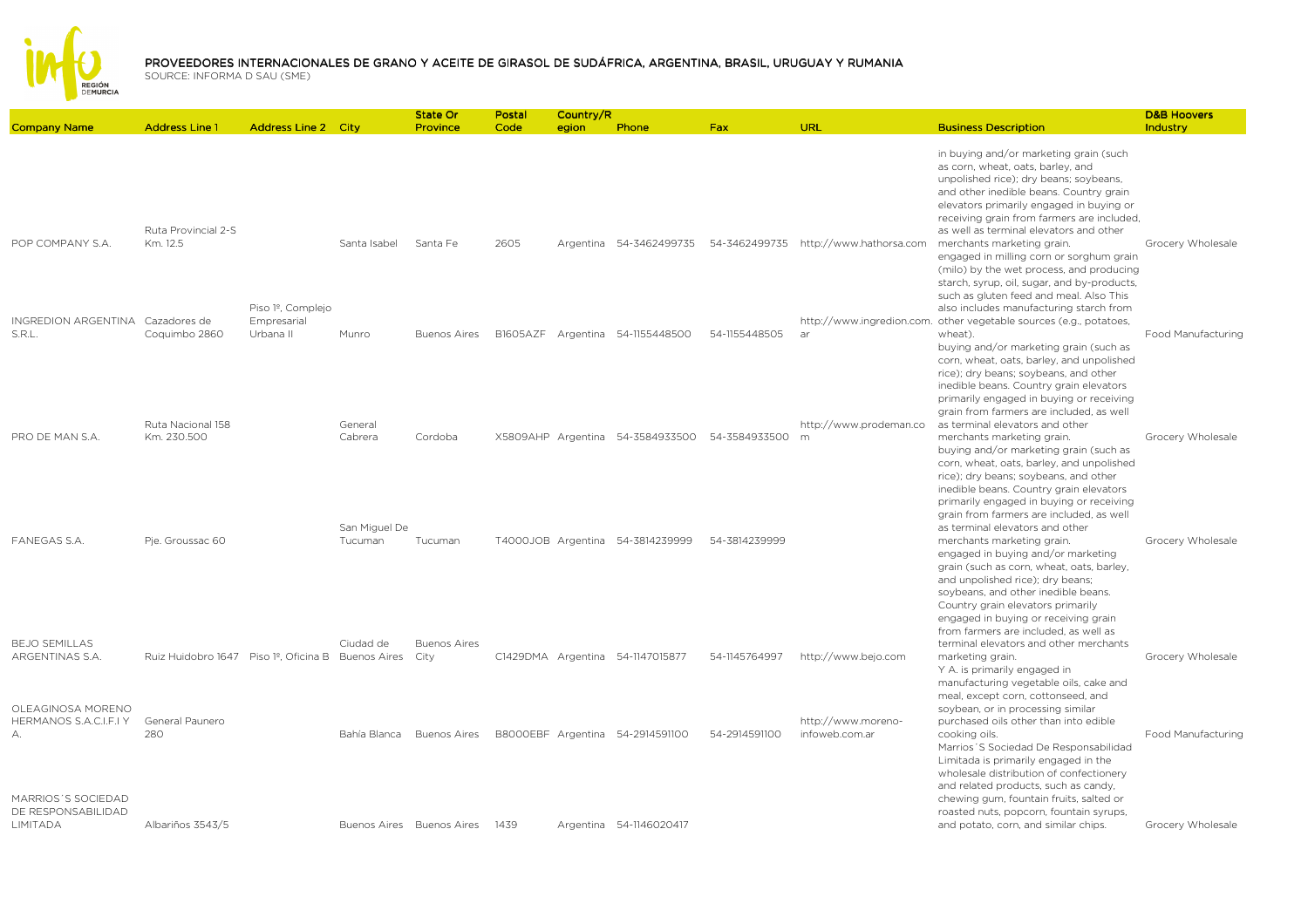

|                                                                         |                                          |                                                                    |                      | State Or                        | Postal   | Country/R |                                                |               |                                         |                                                                                                                                                                                                                                                                                                                                                                  | <b>D&amp;B Hoovers</b> |
|-------------------------------------------------------------------------|------------------------------------------|--------------------------------------------------------------------|----------------------|---------------------------------|----------|-----------|------------------------------------------------|---------------|-----------------------------------------|------------------------------------------------------------------------------------------------------------------------------------------------------------------------------------------------------------------------------------------------------------------------------------------------------------------------------------------------------------------|------------------------|
| <b>Company Name</b>                                                     | <b>Address Line 1</b>                    | <b>Address Line 2 City</b>                                         |                      | Province                        | Code     | egion     | Phone                                          | Fax           | URL                                     | <b>Business Description</b>                                                                                                                                                                                                                                                                                                                                      | Industry               |
|                                                                         | Avenida Madres de                        |                                                                    |                      |                                 |          |           |                                                |               |                                         | buying and/or marketing grain (such as<br>corn, wheat, oats, barley, and unpolished<br>rice); dry beans; soybeans, and other<br>inedible beans. Country grain elevators<br>primarily engaged in buying or receiving<br>grain from farmers are included, as well                                                                                                  |                        |
| DIAZ & FORTI S.A.                                                       | Plaza 25 de Mayo<br>3020                 | Piso 13. Oficina 4.<br><b>Torres Nordlink</b>                      | Rosario<br>Ciudad de | Santa Fe<br><b>Buenos Aires</b> |          |           | S2013SWJ Argentina 54-3414461790               | 54-3414461790 | http://www.diazforti.com                | as terminal elevators and other<br>merchants marketing grain.<br>Deconti S.A. is primarily engaged in<br>milling flour or meal from grain, except<br>rice. The products of flour mills may be<br>sold plain or in the form of prepared                                                                                                                           | Grocery Wholesale      |
| DECONTI S.A.                                                            | Girardot 345/47                          |                                                                    | <b>Buenos Aires</b>  | City                            |          |           | C1427AJC Argentina 54-1148541016               | 54-1148541016 | http://www.deconti.net                  | mixes or doughs for specific purposes.<br>in buying and/or marketing grain (such<br>as corn, wheat, oats, barley, and<br>unpolished rice); dry beans; soybeans,<br>and other inedible beans. Country grain<br>elevators primarily engaged in buying or<br>receiving grain from farmers are included,<br>as well as terminal elevators and other                  | Food Manufacturing     |
| ALIMENTOS CEVAL S.A. 25 de Mayo 555<br>COOPERATIVA<br>AGRICOLA GANADERA |                                          | Piso 10°                                                           |                      | Buenos Aires Buenos Aires       |          |           | C1002ABK Argentina 54-1143133181               |               |                                         | merchants marketing grain.<br>Justiniano Posse Ltda. is primarily<br>engaged in buying and/or marketing<br>grain (such as corn, wheat, oats, barley,<br>and unpolished rice); dry beans;<br>soybeans, and other inedible beans.<br>Country grain elevators primarily<br>engaged in buying or receiving grain                                                     | Grocery Wholesale      |
| DE JUSTINIANO POSSE<br>LTDA.                                            | Avenida de Mayo<br>431                   | entre Cristóbal                                                    | Justiniano<br>Posse  | Cordoba                         | 2553     |           | Argentina 54-3537433284                        |               | http://www.coopagricolap<br>osse.com.ar | from farmers are included, as well as<br>terminal elevators and other merchants<br>engaged in milling flour or meal from<br>grain, except rice. The products of flour<br>mills may be sold plain or in the form of                                                                                                                                               | Grocery Wholesale      |
| MOLINOS CABODI HNOS.<br>S.A.                                            | Hipólito Yrigoyen 115 Rojas              | Colón, Roca y                                                      | Rojas                | <b>Buenos Aires</b>             |          |           | B2705ADC Argentina 54-2475465060               | 54-2475465583 | .com.ar                                 | http://www.molinoscabodi prepared mixes or doughs for specific<br>purposes.<br>Mc Cain Argentina S.A. is primarily                                                                                                                                                                                                                                               | Food Manufacturing     |
| MC CAIN ARGENTINA<br>S.A.                                               | Ruta 226, Km. 61,5                       |                                                                    | Balcarce             | <b>Buenos Aires</b>             |          |           | B7620EMA Argentina 54-2266439900               | 54-2266439908 |                                         | engaged in manufacturing potato chips,<br>http://www.mccain.com.ar corn chips, and similar snacks.<br>in buying and/or marketing grain (such<br>as corn, wheat, oats, barley, and<br>unpolished rice); dry beans; soybeans,<br>and other inedible beans. Country grain<br>elevators primarily engaged in buying or<br>receiving grain from farmers are included. | Food Manufacturing     |
| RELIANCE EXPORT S.A. Junín 1286                                         |                                          | Piso 2 <sup>º</sup> , Oficina B Buenos Aires<br>Edificio Skyglass, | Ciudad de            | <b>Buenos Aires</b><br>City     | C1113AAJ |           | Argentina 54-1148275299                        | 54-1148275299 |                                         | as well as terminal elevators and other<br>merchants marketing grain.<br>buying and/or marketing grain (such as<br>corn, wheat, oats, barley, and unpolished<br>rice); dry beans; soybeans, and other<br>inedible beans. Country grain elevators<br>primarily engaged in buying or receiving<br>grain from farmers are included, as well                         | Grocery Wholesale      |
| ALICAMPO S.R.L.                                                         | Panamericana<br>Ramal Pilar Km. 43,5 207 | Piso 1, Oficina                                                    | Del Viso             | <b>Buenos Aires</b>             |          |           | B1669IDA Argentina 54-2320404800 54-2320404801 |               | http://www.alicampo.com.<br>ar          | as terminal elevators and other<br>merchants marketing grain.                                                                                                                                                                                                                                                                                                    | Grocery Wholesale      |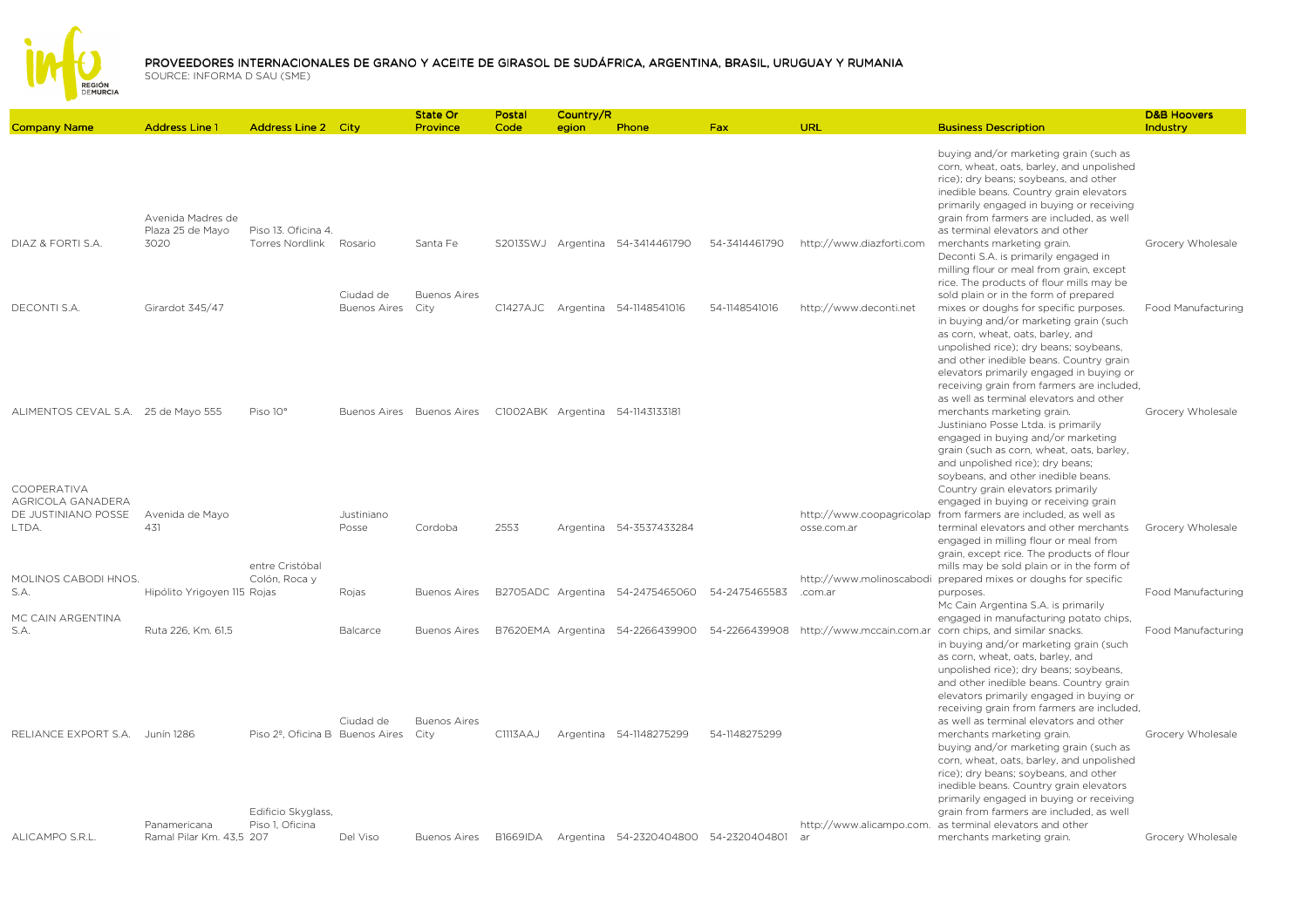

| <b>Company Name</b>                                  | <b>Address Line 1</b>                           | <b>Address Line 2 City</b>       |                              | State Or<br>Province      | Postal<br>Code     | Country/R<br>egion | Phone                                 | <b>Fax</b>    | <b>URL</b>                          | <b>Business Description</b>                                                                                                                                                                                                                                                                                                                                                                                                                                                                                                                                                 | <b>D&amp;B Hoovers</b><br>Industry |
|------------------------------------------------------|-------------------------------------------------|----------------------------------|------------------------------|---------------------------|--------------------|--------------------|---------------------------------------|---------------|-------------------------------------|-----------------------------------------------------------------------------------------------------------------------------------------------------------------------------------------------------------------------------------------------------------------------------------------------------------------------------------------------------------------------------------------------------------------------------------------------------------------------------------------------------------------------------------------------------------------------------|------------------------------------|
| SANTA SYLVINA S.A.                                   | Madres de Plaza 25<br>de Mayo 3020              | Piso 7, Oficina 1 Rosario        |                              | Santa Fe                  |                    |                    | S2013SWJ Argentina 54-3414367500      | 54-3414367500 | http://www.santa-<br>sylvina.com.ar | buying and/or marketing grain (such as<br>corn, wheat, oats, barley, and unpolished<br>rice); dry beans; soybeans, and other<br>inedible beans. Country grain elevators<br>primarily engaged in buying or receiving<br>grain from farmers are included, as well<br>as terminal elevators and other<br>merchants marketing grain.<br>engaged in buying and/or marketing<br>grain (such as corn, wheat, oats, barley,<br>and unpolished rice); dry beans;<br>soybeans, and other inedible beans.<br>Country grain elevators primarily<br>engaged in buying or receiving grain | Grocery Wholesale                  |
| <b>MALTERIA BAHIA</b><br><b>BLANCA S.A.</b>          | Salta 9                                         |                                  |                              | Bahía Blanca Buenos Aires |                    |                    | B8000HYA Argentina 54-2914881654      | 54-2914881654 |                                     | from farmers are included, as well as<br>terminal elevators and other merchants<br>marketing grain.<br>manufacturing vegetable oils, cake and<br>meal, except corn, cottonseed, and<br>soybean, or in processing similar                                                                                                                                                                                                                                                                                                                                                    | Grocery Wholesale                  |
| <b>GREEN LAKE S.A.</b>                               | 25 De Mayo 0                                    | Depto B                          | Gualeguaychu Entre Rios      |                           |                    |                    | E2822AAK Argentina 54-3446432195      | 54-3446429599 | m.ar                                | http://www.greenlakesa.co purchased oils other than into edible<br>cooking oils.<br>Extender S.A. is primarily engaged in<br>milling flour or meal from grain, except<br>rice. The products of flour mills may be                                                                                                                                                                                                                                                                                                                                                           | Food Manufacturing                 |
| <b>EXTENDER S.A.</b>                                 | Sargento Cabral<br>1480                         | Pb                               | Gerli                        | <b>Buenos Aires</b>       | 1869               |                    | Argentina 54-1142058302               | 54-1142058302 |                                     | sold plain or in the form of prepared<br>mixes or doughs for specific purposes.<br>Grabya S.R.L. is primarily engaged in<br>milling flour or meal from grain, except<br>rice. The products of flour mills may be                                                                                                                                                                                                                                                                                                                                                            | Food Manufacturing                 |
| <b>GRABYA S.R.L.</b>                                 | Jauretche s/n s/n°                              | (altura Ruta 205,<br>Km. 65,500) | Cañuelas                     | <b>Buenos Aires</b>       | B1814EGA           |                    | Argentina 54-2226431650               | 54-2226431650 | http://www.grabyasrl.com.<br>ar     | sold plain or in the form of prepared<br>mixes or doughs for specific purposes.<br>Saul Mocarbel S.R.L. is primarily engaged<br>in milling flour or meal from grain, except<br>rice. The products of flour mills may be                                                                                                                                                                                                                                                                                                                                                     | Food Manufacturing                 |
| SAUL MOCARBEL S.R.L. Ruta 11, Km. 20,500             |                                                 |                                  | Aldea<br><b>Brasilera</b>    | <b>Entre Rios</b>         | E3101XAH           |                    | Argentina 54-3434853004 54-3434853085 |               | om.ar                               | http://www.saulmocarbel.c sold plain or in the form of prepared<br>mixes or doughs for specific purposes.<br>Cooperativa Ltda. is primarily engaged in<br>buying and/or marketing grain (such as<br>corn, wheat, oats, barley, and unpolished<br>rice); dry beans; soybeans, and other<br>inedible beans. Country grain elevators                                                                                                                                                                                                                                           | Food Manufacturing                 |
| UNION AGRICOLA DE<br>AVELLANEDA<br>COOPERATIVA LTDA. | Avenida Libertador<br>General San Martín<br>768 |                                  | Avellaneda                   | Santa Fe                  |                    |                    | S3561AKR Argentina 54-3482481002      |               | http://www.uaa.com.ar               | primarily engaged in buying or receiving<br>grain from farmers are included, as well<br>as terminal elevators and other<br>merchants marketing grain.<br>in buying and/or marketing grain (such<br>as corn, wheat, oats, barley, and<br>unpolished rice); dry beans; soybeans,<br>and other inedible beans. Country grain                                                                                                                                                                                                                                                   | Grocery Wholesale                  |
| JOSE COSTANTINI S.A.                                 | Av. Rivadavia 0                                 | KM. Ng4                          | Fighiera                     | Santa Fe                  | 2126               |                    | Argentina 54-3402426530 54-3402426317 |               |                                     | elevators primarily engaged in buying or<br>receiving grain from farmers are included,<br>as well as terminal elevators and other<br>merchants marketing grain.<br>engaged in manufacturing vegetable oils,<br>cake and meal, except corn, cottonseed,<br>and soybean, or in processing similar                                                                                                                                                                                                                                                                             | Grocery Wholesale                  |
| ATILIO AVENA E HIJOS<br>S.A.                         | Gral, Justo Jose De<br>Urquiza 1650             |                                  | Villa Nueva de<br>Guaymallén | Mendoza                   | M5521LAH Argentina |                    |                                       |               |                                     | purchased oils other than into edible<br>cooking oils.                                                                                                                                                                                                                                                                                                                                                                                                                                                                                                                      | Food Manufacturing                 |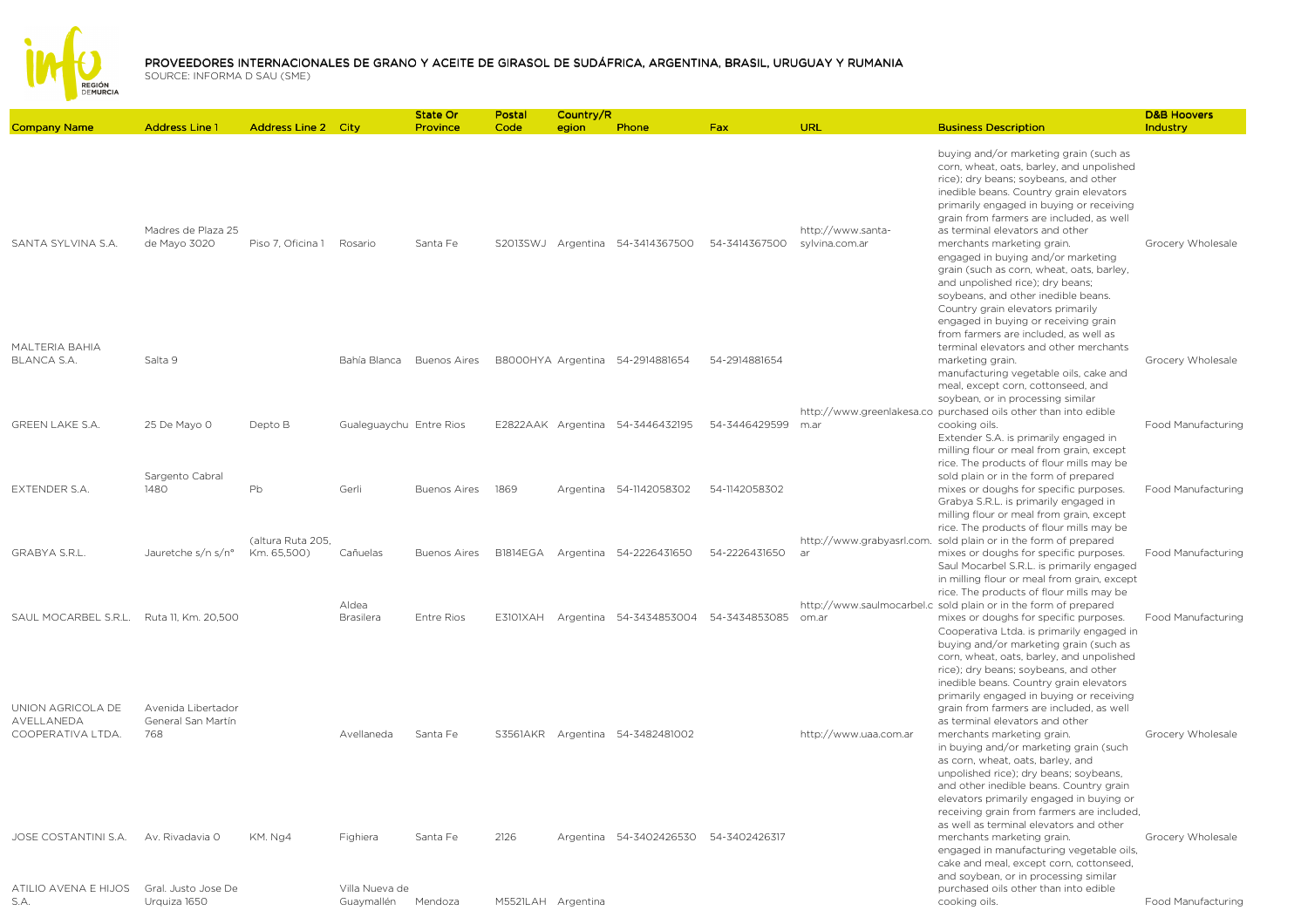

|                                  |                                                  |                                              |                                  | <b>State Or</b>                                  | Postal          | Country/R |                                                |               |                                                                     |                                                                                                                                                                                                                                                                                                                                                                  | <b>D&amp;B Hoovers</b>    |
|----------------------------------|--------------------------------------------------|----------------------------------------------|----------------------------------|--------------------------------------------------|-----------------|-----------|------------------------------------------------|---------------|---------------------------------------------------------------------|------------------------------------------------------------------------------------------------------------------------------------------------------------------------------------------------------------------------------------------------------------------------------------------------------------------------------------------------------------------|---------------------------|
| <b>Company Name</b>              | <b>Address Line 1</b>                            | <b>Address Line 2 City</b>                   |                                  | Province                                         | Code            | egion     | Phone                                          | Fax           | URL                                                                 | <b>Business Description</b>                                                                                                                                                                                                                                                                                                                                      | Industry                  |
|                                  |                                                  |                                              |                                  |                                                  |                 |           |                                                |               |                                                                     | buying and/or marketing grain (such as<br>corn, wheat, oats, barley, and unpolished<br>rice); dry beans; soybeans, and other<br>inedible beans. Country grain elevators<br>primarily engaged in buying or receiving<br>grain from farmers are included, as well<br>as terminal elevators and other                                                               |                           |
| ARGENTIPO S.A.                   | Talcahuano 1023<br>Avenida Leandro N.            | Piso 7º A                                    | Ciudad de                        | Buenos Aires Buenos Aires<br><b>Buenos Aires</b> | 1023            |           | Argentina 54-1148138512                        | 54-1148138512 |                                                                     | merchants marketing grain.<br>buying and/or marketing grain (such as<br>corn, wheat, oats, barley, and unpolished<br>rice); dry beans; soybeans, and other<br>inedible beans. Country grain elevators<br>primarily engaged in buying or receiving<br>grain from farmers are included, as well<br>as terminal elevators and other                                 | Grocery Wholesale         |
| FEXPORT S.A.                     | Alem 661                                         | Piso 8° '21'                                 | Buenos Aires City                |                                                  | 1001            |           | Argentina 54-1143116905                        | 54-1143123617 |                                                                     | merchants marketing grain.<br>engaged in milling flour or meal from<br>grain, except rice. The products of flour<br>mills may be sold plain or in the form of                                                                                                                                                                                                    | Grocery Wholesale         |
| <b>ADELO ARGENTINA</b><br>S.R.L. | Catalinas 3332<br>Hipólito Yrigoyen              |                                              | General San<br>Martín            | <b>Buenos Aires</b>                              | <b>B1650IMD</b> |           | Argentina 54-1147549374                        | 54-1147549374 | http://www.molinoscoloid<br>ales.com.ar<br>http://www.sagemuller.co | prepared mixes or doughs for specific<br>purposes.<br>Sagemüller S.A. is primarily engaged in<br>milling flour or meal from grain, except<br>rice. The products of flour mills may be<br>sold plain or in the form of prepared                                                                                                                                   | Food Manufacturing        |
| SAGEMÜLLER S.A.                  | 1386                                             |                                              | Crespo                           | Entre Rios                                       | E3116BUT        |           | Argentina 54-3434951300                        | 54-3434951721 | m                                                                   | mixes or doughs for specific purposes.<br>buying and/or marketing grain (such as<br>corn, wheat, oats, barley, and unpolished<br>rice); dry beans; soybeans, and other<br>inedible beans. Country grain elevators<br>primarily engaged in buying or receiving<br>grain from farmers are included, as well                                                        | Food Manufacturing        |
| FOOD WAY S.A.                    | Alicia Moreau de<br>Justo 1960<br>Mariano Moreno | Piso 1º Oficina<br>104                       | Ciudad de<br><b>Buenos Aires</b> | <b>Buenos Aires</b><br>City                      |                 |           | C1107AFN Argentina 54-1151281006               | 54-1151287006 | $\,$ m $\,$                                                         | http://www.foodwaysa.co as terminal elevators and other<br>merchants marketing grain.<br>Glutal S.A. is primarily engaged in milling<br>corn or sorghum grain (milo) by the wet<br>process, and producing starch, syrup, oil,<br>sugar, and by-products, such as gluten<br>feed and meal. Also This also includes<br>manufacturing starch from other             | Grocery Wholesale         |
| <b>GLUTAL S.A.</b>               | 1475                                             |                                              | Esperanza                        | Santa Fe                                         |                 |           | S3080HDC Argentina 54-3496420526 54-3496421058 |               | http://www.glutal.com.ar                                            | vegetable sources (e.g., potatoes, wheat). Food Manufacturing<br>engaged in milling flour or meal from<br>grain, except rice. The products of flour<br>mills may be sold plain or in the form of                                                                                                                                                                 |                           |
| MOLINOS FLORENCIA<br>S.A.        | 25 de Mayo 275                                   |                                              | Laboulaye                        | Cordoba                                          |                 |           | X6120AVE Argentina 54-3385425500               | 54-3385425501 | ia.com.ar                                                           | http://www.molinosflorenc prepared mixes or doughs for specific<br>purposes.<br>engaged in buying and/or marketing<br>grain (such as corn, wheat, oats, barley,<br>and unpolished rice); dry beans;<br>soybeans, and other inedible beans.<br>Country grain elevators primarily<br>engaged in buying or receiving grain<br>from farmers are included, as well as | <b>Food Manufacturing</b> |
| CORPORACION<br>EXPORTADORA S.A.  | Moreno 584                                       | Piso 10° Oficina B Buenos Aires Buenos Aires |                                  |                                                  | 1091            |           | Argentina 54-1143310266                        | 54-1143423897 |                                                                     | terminal elevators and other merchants<br>marketing grain.                                                                                                                                                                                                                                                                                                       | Grocery Wholesale         |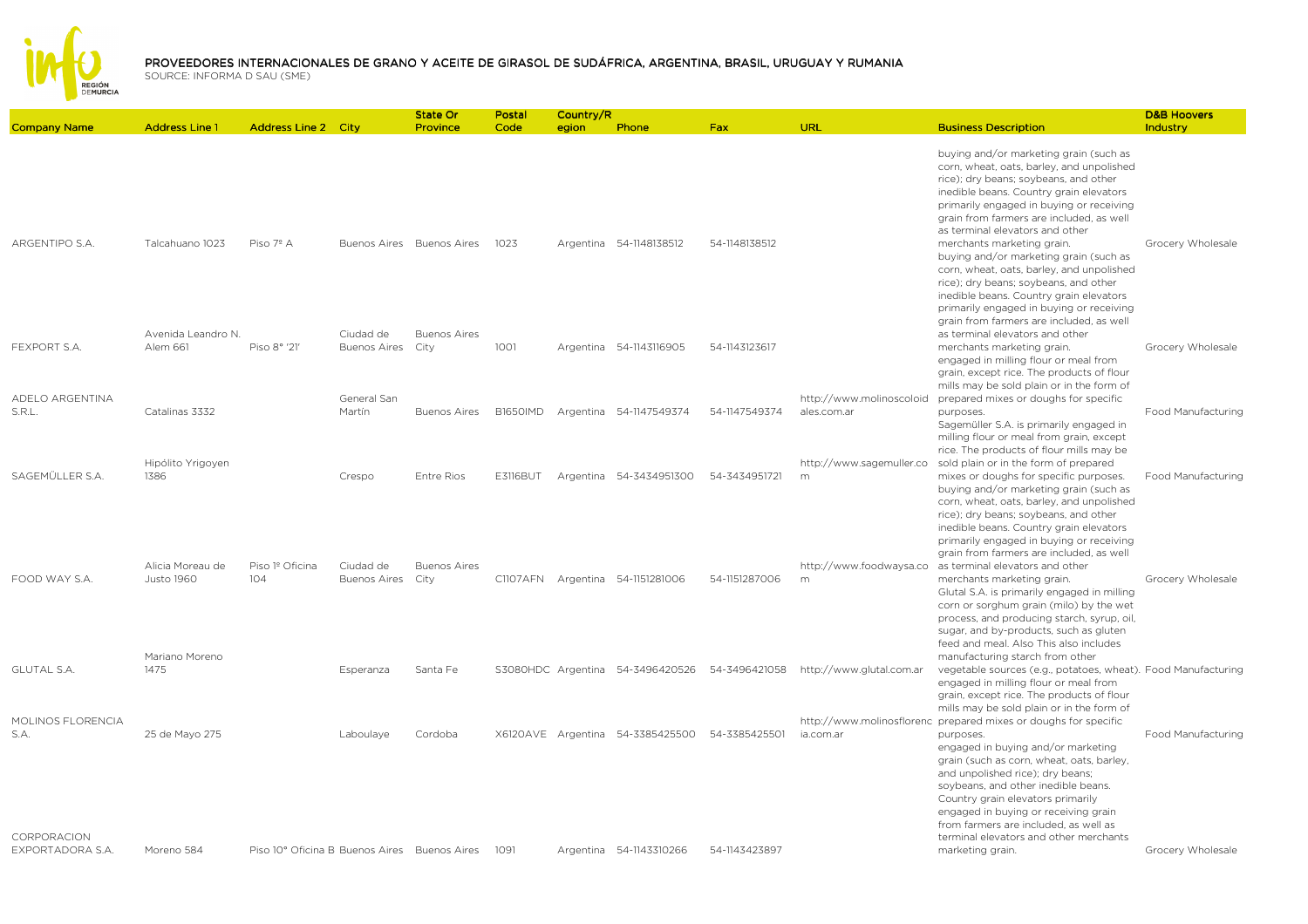

D&B Hoovers Industry

Company Name Address Line 1 Address Line 2 City State Or ProvincePostal CodeCountry/Region Ph<mark>one</mark> **Phone Fax Example Fax URL Business Description Description** WENSTRADE S.A. Salta 1039 Piso 2º Ciudad de Buenos AiresBuenos Aires C1074AAU Argentina 54-1143049048 buying and/or marketing grain (such as corn, wheat, oats, barley, and unpolished rice); dry beans; soybeans, and other inedible beans. Country grain elevators primarily engaged in buying or receiving grain from farmers are included, as well as terminal elevators and other merchants marketing grain. Grocery Wholesale PRIMORE S.R.L. Avenida del Libertador 6250 Libertador 6250 Piso 2, Oficina B Buenos AiresCiudad de Buenos Aires C1428ARS Argentina 54-1147815033 54-1147815033 http://www.primore.com.a as terminal elevators and other rbuying and/or marketing grain (such as corn, wheat, oats, barley, and unpolished rice); dry beans; soybeans, and other inedible beans. Country grain elevators primarily engaged in buying or receiving grain from farmers are included, as well merchants marketing grain. Grocery Wholesale HARINARG S.A. Angela Barbier 1890 Monte Grande Buenos Aires B1841EQF Argentina 54-1142350446 54-1142350446Harinarg S.A. is primarily engaged in milling flour or meal from grain, except rice. The products of flour mills may be sold plain or in the form of prepared mixes or doughs for specific purposes. Food ManufacturingH.J. NAVAS Y CIA. S.A.C.I.A.Ruta Nacional No. 3 Km. 300,50 Azul Buenos Aires B7300AEF Argentina 54-2281431210 54-2281431210 http://www.hjnavas.com.arengaged in buying and/or marketing grain (such as corn, wheat, oats, barley, and unpolished rice); dry beans; soybeans, and other inedible beans. Country grain elevators primarily engaged in buying or receiving grain from farmers are included, as well as terminal elevators and other merchants marketing grain. The contract of the Grocery Wholesale engaged in buying and/or marketing grain (such as corn, wheat, oats, barley, and unpolished rice); dry beans; soybeans, and other inedible beans. Country grain elevators primarily

MANISERA ARGENTINA Acceso Norte Ruta S.A.Provincial Nº 4 La Carlota Cordoba <sup>2670</sup> Argentina engaged in buying or receiving grain from farmers are included, as well as terminal elevators and other merchants marketing grain. The contract of the Grocery Wholesale BONADEO SILBER & ASOCIADOS S.R.L.Avenida General Luis María Campos  $1061$  Piso  $4^{\circ}$ Ciudad de Buenos AiresBuenos Aires C1426BOI Argentina 54-1157782282 http://www.bsa.cc primarily engaged in buying and/or marketing grain (such as corn, wheat, oats, barley, and unpolished rice); dry beans; soybeans, and other inedible beans. Country grain elevators primarily engaged in buying or receiving grain from farmers are included, as well as terminal elevators and other merchants marketing grain. The contract of the Grocery Wholesale SANETTI, DIEGO LUIS Gurruchaga 2163 Ciudad de Buenos AiresBuenos Aires C1425FEE Argentina 54-1148317270 54-1148317270 http://www.southat.com.arin buying and/or marketing grain (such as corn, wheat, oats, barley, and unpolished rice); dry beans; soybeans, and other inedible beans. Country grain elevators primarily engaged in buying or receiving grain from farmers are included, as well as terminal elevators and other merchants marketing grain. Grocery Wholesale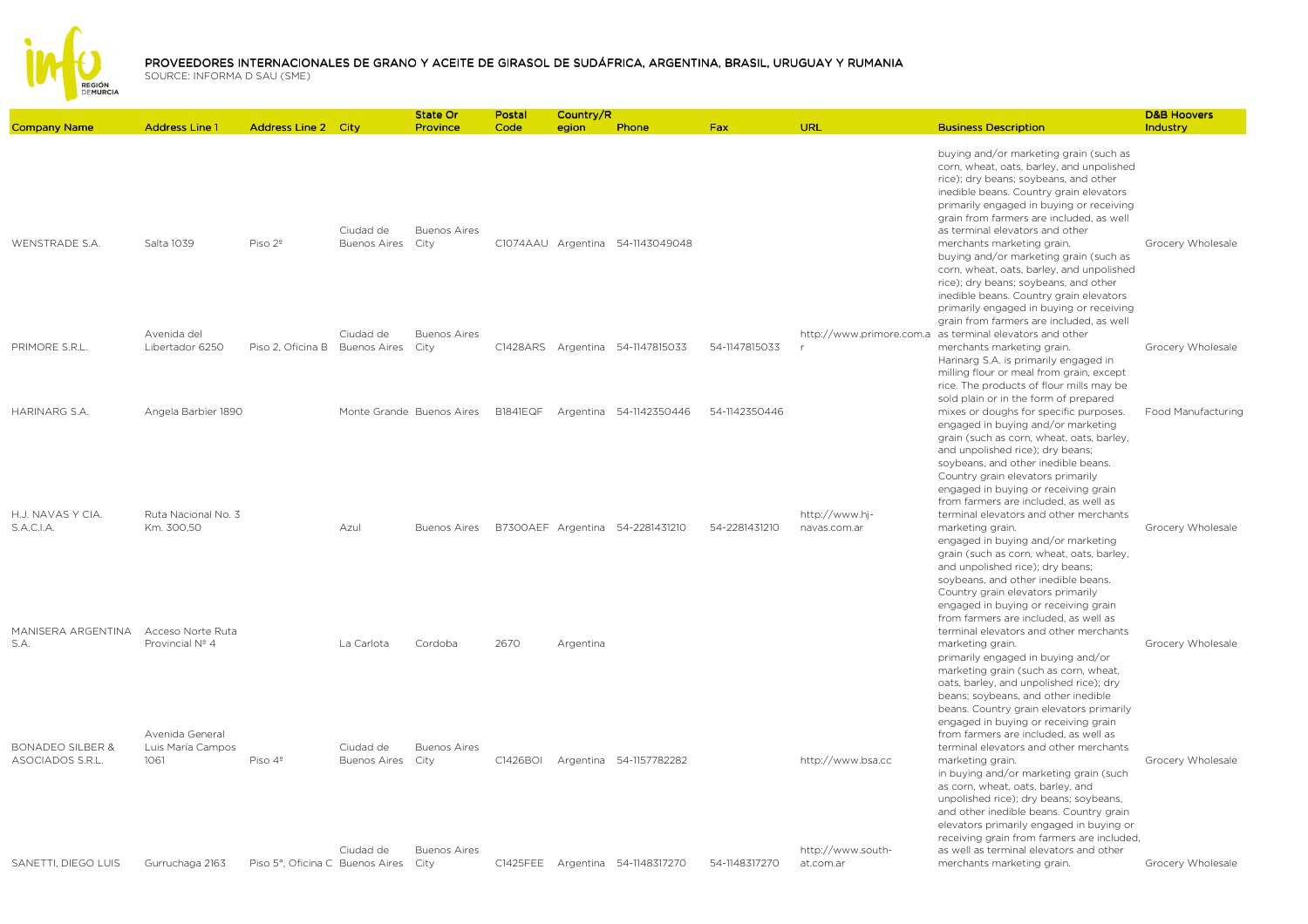

|                                                                             |                                           |                            |                         | State Or                  | Postal                         | Country/R |                                       |               |                                          |                                                                                                                                                                                                                                                                                                                                                                            | <b>D&amp;B Hoovers</b> |
|-----------------------------------------------------------------------------|-------------------------------------------|----------------------------|-------------------------|---------------------------|--------------------------------|-----------|---------------------------------------|---------------|------------------------------------------|----------------------------------------------------------------------------------------------------------------------------------------------------------------------------------------------------------------------------------------------------------------------------------------------------------------------------------------------------------------------------|------------------------|
| <b>Company Name</b>                                                         | <b>Address Line 1</b>                     | <b>Address Line 2 City</b> |                         | Province                  | Code                           | egion     | Phone                                 | <b>Fax</b>    | URL                                      | <b>Business Description</b>                                                                                                                                                                                                                                                                                                                                                | Industry               |
|                                                                             |                                           |                            |                         |                           |                                |           |                                       |               |                                          | engaged in buying and/or marketing<br>grain (such as corn, wheat, oats, barley,<br>and unpolished rice); dry beans;<br>soybeans, and other inedible beans.<br>Country grain elevators primarily<br>engaged in buying or receiving grain<br>from farmers are included, as well as                                                                                           |                        |
| ASOCIADOS DON MARIO Ruta Nacional Nº 7<br>S.A.<br><b>GLUCOVIL ARGENTINA</b> | Kilometro 208                             |                            | Chacabuco               | <b>Buenos Aires</b>       | <b>B6740WA</b><br>$\mathsf{C}$ |           | Argentina 54-2352439100               | 54-2352439170 | http://www.donmario.com marketing grain. | terminal elevators and other merchants<br>engaged in milling corn or sorghum grain<br>(milo) by the wet process, and producing<br>starch, syrup, oil, sugar, and by-products,<br>such as gluten feed and meal. Also This<br>also includes manufacturing starch from<br>other vegetable sources (e.g., potatoes,                                                            | Grocery Wholesale      |
| S.A.                                                                        | Paraje El Dique s/n°                      |                            | Villa Mercedes San Luis |                           | 5730                           |           | Argentina 54-2657449000 54-2657449000 |               |                                          | wheat).<br>primarily engaged in buying and/or<br>marketing grain (such as corn, wheat,<br>oats, barley, and unpolished rice); dry<br>beans; soybeans, and other inedible<br>beans. Country grain elevators primarily<br>engaged in buying or receiving grain<br>from farmers are included, as well as                                                                      | Food Manufacturing     |
| CAVERZASI ORTIN Y<br>COMPAÑIA S.R.L.                                        | Yerbal O                                  |                            | Las Varillas            | Cordoba                   | 5992                           | Argentina |                                       |               |                                          | terminal elevators and other merchants<br>marketing grain.<br>engaged in milling flour or meal from<br>grain, except rice. The products of flour<br>mills may be sold plain or in the form of                                                                                                                                                                              | Grocery Wholesale      |
| MOLINOS JUAN SEMINO Boulevard<br>S.A.                                       | Americano s/n                             |                            | Carcarañá               | Santa Fe                  | <b>S2138CIQ</b>                |           | Argentina 54-3414941460               | 54-3414941460 | http://www.semino.com.ar purposes.       | prepared mixes or doughs for specific<br>buying and/or marketing grain (such as<br>corn, wheat, oats, barley, and unpolished<br>rice); dry beans; soybeans, and other<br>inedible beans. Country grain elevators<br>primarily engaged in buying or receiving<br>grain from farmers are included, as well                                                                   | Food Manufacturing     |
| <b>GREATGRAIN S.A.</b>                                                      | Leandro N. Alem<br>822.14°P.              | Módulo                     |                         | Buenos Aires Buenos Aires | 1001                           | Argentina |                                       |               |                                          | as terminal elevators and other<br>merchants marketing grain.<br>buying and/or marketing grain (such as<br>corn, wheat, oats, barley, and unpolished<br>rice); dry beans; soybeans, and other<br>inedible beans. Country grain elevators<br>primarily engaged in buying or receiving<br>grain from farmers are included, as well                                           | Grocery Wholesale      |
| SNACK CROPS S.A.                                                            | Avenida Santa María Corporativo -<br>6385 | Piso 1°, Oficina A Tigre   |                         | <b>Buenos Aires</b>       | <b>B1624BSF</b>                |           | Argentina 54-1152740777               | 54-1152740777 | m                                        | http://www.snackcrops.co as terminal elevators and other<br>merchants marketing grain.<br>engaged in buying and/or marketing<br>grain (such as corn, wheat, oats, barley,<br>and unpolished rice); dry beans;<br>soybeans, and other inedible beans.<br>Country grain elevators primarily<br>engaged in buying or receiving grain<br>from farmers are included, as well as | Grocery Wholesale      |
| ANGEL RIGA & CIA. S.A. Rodriguez Peña 0                                     |                                           |                            | Despeñaderos Cordoba    |                           | X5121XAD                       |           | Argentina 54-3547492028 54-3547492028 |               |                                          | terminal elevators and other merchants                                                                                                                                                                                                                                                                                                                                     | Grocery Wholesale      |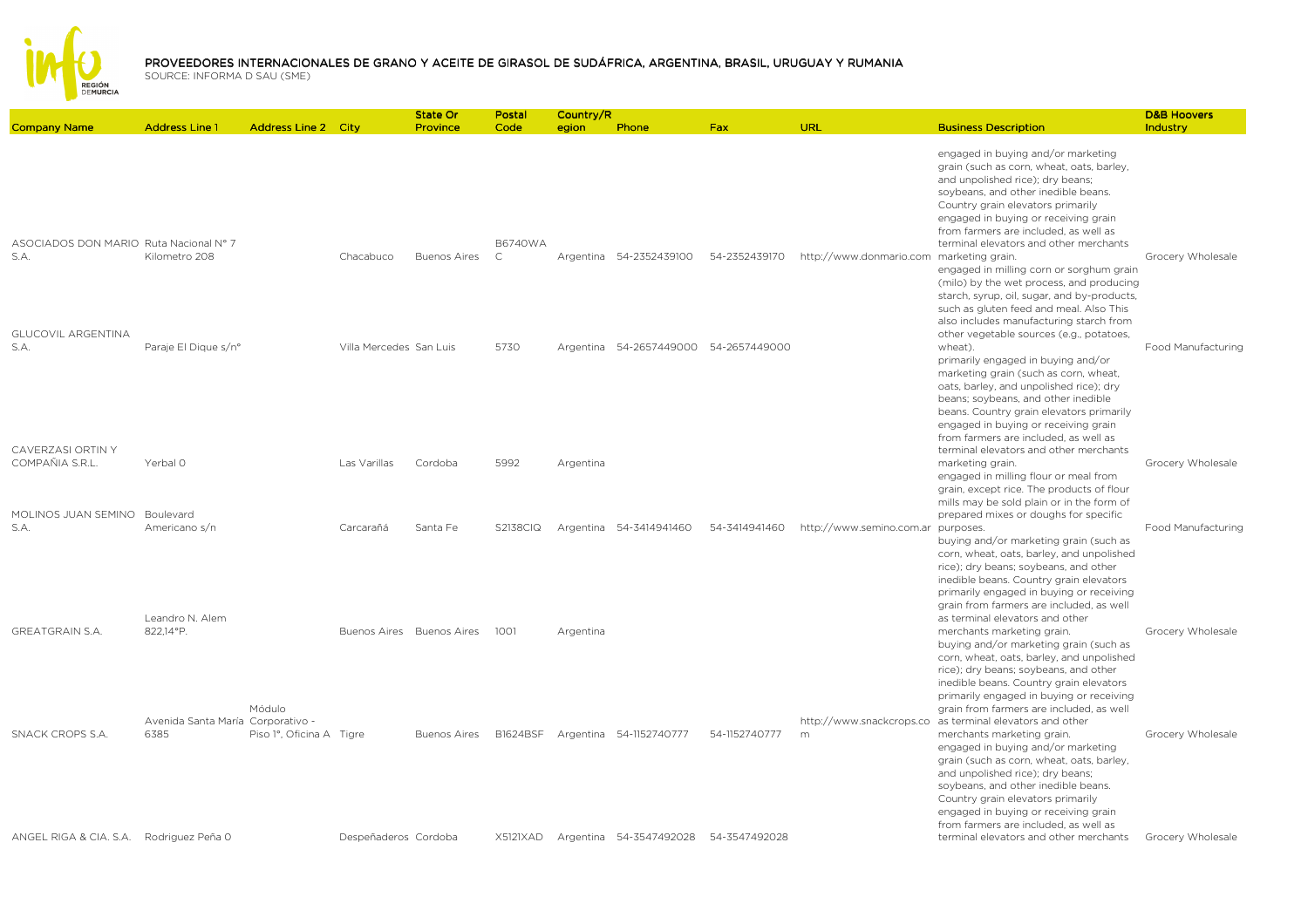

|                                                            |                                                                 |                             |                     | State Or                  | Postal               | Country/R |                                  |               |                                        |                                                                                                                                                                                                                                                                                                                                                                     | <b>D&amp;B Hoovers</b> |
|------------------------------------------------------------|-----------------------------------------------------------------|-----------------------------|---------------------|---------------------------|----------------------|-----------|----------------------------------|---------------|----------------------------------------|---------------------------------------------------------------------------------------------------------------------------------------------------------------------------------------------------------------------------------------------------------------------------------------------------------------------------------------------------------------------|------------------------|
| <b>Company Name</b>                                        | <b>Address Line 1</b>                                           | <b>Address Line 2 City</b>  |                     | Province                  | Code                 | egion     | Phone                            | <b>Fax</b>    | URL                                    | <b>Business Description</b>                                                                                                                                                                                                                                                                                                                                         | Industry               |
|                                                            |                                                                 |                             |                     |                           |                      |           |                                  |               |                                        | engaged in buying and/or marketing<br>grain (such as corn, wheat, oats, barley,<br>and unpolished rice); dry beans;<br>soybeans, and other inedible beans.<br>Country grain elevators primarily<br>engaged in buying or receiving grain<br>from farmers are included, as well as                                                                                    |                        |
| <b>LORENZATL RUETSCH Y</b><br>CIA. S.A.                    | 25 de Mayo 681                                                  |                             | Córdoba             | Cordoba                   | X5004FW<br>$\forall$ |           | Argentina 54-3534886015          |               | 54-3534886048 http://www.lorenzati.com | terminal elevators and other merchants<br>marketing grain.<br>Cooperativa Limitada is primarily<br>engaged in buying and/or marketing<br>grain (such as corn, wheat, oats, barley,<br>and unpolished rice); dry beans;                                                                                                                                              | Grocery Wholesale      |
| ASOCIACION DE<br>COOPERATIVAS<br>ARGENTINAS<br>COOPERATIVA | Avenida Eduardo                                                 |                             | Ciudad de           | <b>Buenos Aires</b>       |                      |           |                                  |               | http://www.acacoop.com.                | soybeans, and other inedible beans.<br>Country grain elevators primarily<br>engaged in buying or receiving grain<br>from farmers are included, as well as                                                                                                                                                                                                           |                        |
| LIMITADA<br><b>FARINACEOS</b>                              | Madero 942                                                      | Pisos 5, 6 y 7              | <b>Buenos Aires</b> | City                      |                      |           | C1106ACW Argentina 54-1143101300 |               | ar                                     | terminal elevators and other merchants<br>engaged in milling flour or meal from<br>grain, except rice. The products of flour<br>mills may be sold plain or in the form of<br>prepared mixes or doughs for specific                                                                                                                                                  | Grocery Wholesale      |
| ARGENTINOS S.A.                                            | Laprida 4166                                                    |                             | Villa Lynch         | <b>Buenos Aires</b>       |                      |           | B1672AND Argentina 54-1145089010 | 54-1145089010 |                                        | purposes.<br>and/or marketing grain (such as corn,<br>wheat, oats, barley, and unpolished rice);<br>dry beans; soybeans, and other inedible<br>beans. Country grain elevators primarily<br>engaged in buying or receiving grain<br>from farmers are included, as well as                                                                                            | Food Manufacturing     |
| BRETT S.A.                                                 | Avenida Córdoba<br>659                                          | piso 6° oficinas<br>61 y 62 |                     | Buenos Aires Buenos Aires | 1054                 |           | Argentina 54-1143153020          | 54-1143131443 |                                        | terminal elevators and other merchants<br>marketing grain.<br>engaged in buying and/or marketing<br>grain (such as corn, wheat, oats, barley,<br>and unpolished rice); dry beans;<br>soybeans, and other inedible beans.<br>Country grain elevators primarily<br>engaged in buying or receiving grain                                                               | Grocery Wholesale      |
| FERIAS DEL NORTE<br>S.A.C.I.A.                             | Buenos Aires 625                                                |                             | Salto               | <b>Buenos Aires</b>       |                      |           | B2741AAM Argentina 54-2474430377 | 54-2474430377 | com.ar                                 | from farmers are included, as well as<br>http://www.feriasdelnorte. terminal elevators and other merchants<br>marketing grain.<br>Molino Victoria S.A. is primarily engaged<br>in milling flour or meal from grain, except<br>rice. The products of flour mills may be                                                                                              | Grocery Wholesale      |
| MOLINO VICTORIA S.A.                                       | San Martin 199                                                  |                             | María Juana         | Santa Fe                  | <b>S2445BIB</b>      |           | Argentina 54-3406471500          | 54-3406471500 | http://www.molinosvictori<br>a.com     | sold plain or in the form of prepared<br>mixes or doughs for specific purposes.<br>engaged in buying and/or marketing<br>grain (such as corn, wheat, oats, barley,<br>and unpolished rice); dry beans;<br>soybeans, and other inedible beans.<br>Country grain elevators primarily<br>engaged in buying or receiving grain<br>from farmers are included, as well as | Food Manufacturing     |
| <b>ALIMENTOS DE</b><br>ARGENTINA S.A.                      | Ruta Nacional Nº 34 Parque Industrial General<br>Kilometro 1132 | Guemes                      | Guemes              | Salta                     | A4430WB<br>$\forall$ |           | Argentina 54-3874912611          | 54-3874912611 | http://www.alimar.com.ar               | terminal elevators and other merchants<br>marketing grain.                                                                                                                                                                                                                                                                                                          | Grocery Wholesale      |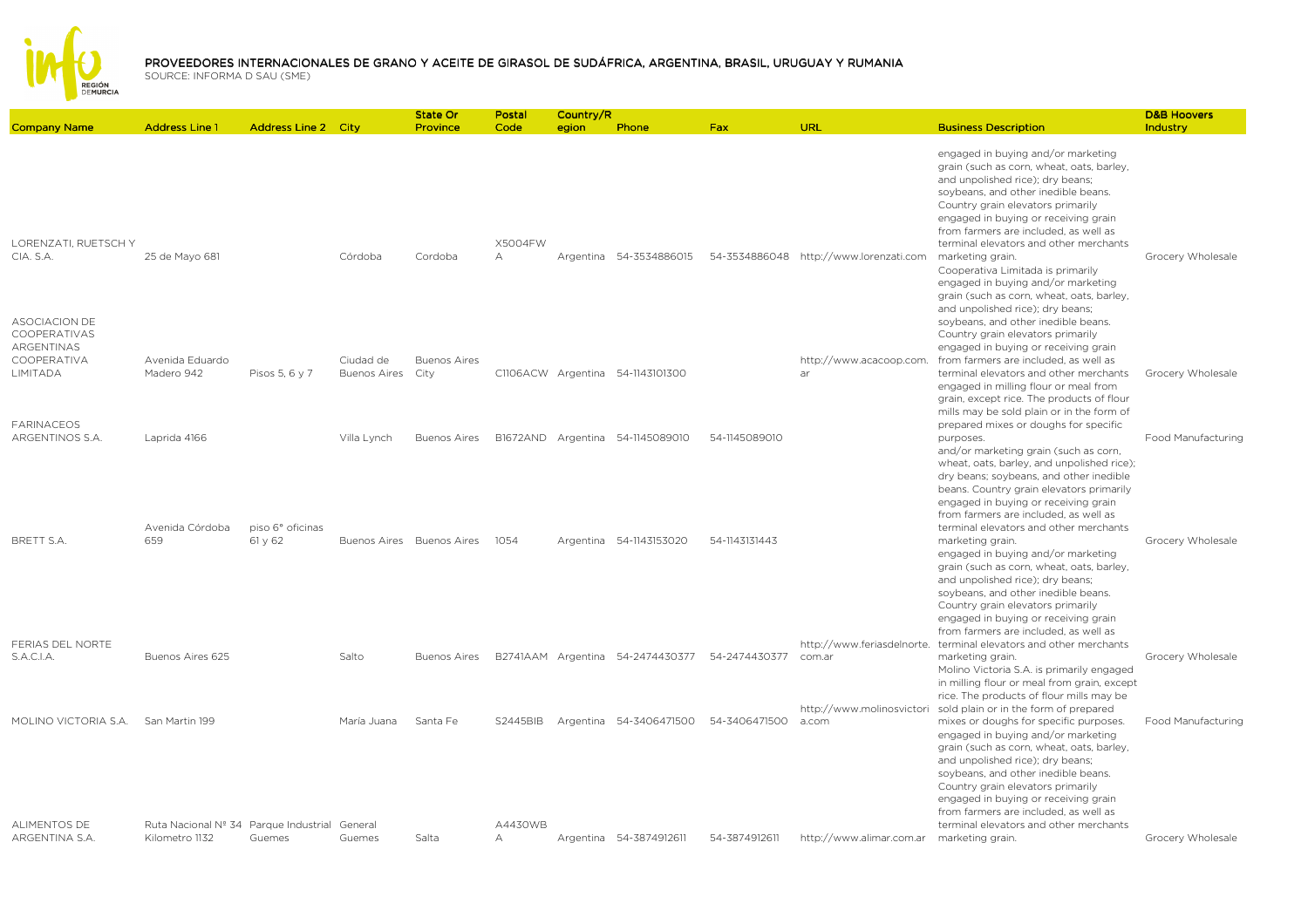

| <b>Company Name</b>                                     | <b>Address Line 1</b>      | <b>Address Line 2 City</b>                                |                                  | State Or<br>Province        | Postal<br>Code     | Country/R<br>egion | Phone                            | <b>Fax</b>    | <b>URL</b>                                 | <b>Business Description</b>                                                                                                                                                                                                                                                                                                                                                                                       | <b>D&amp;B Hoovers</b><br>Industry |
|---------------------------------------------------------|----------------------------|-----------------------------------------------------------|----------------------------------|-----------------------------|--------------------|--------------------|----------------------------------|---------------|--------------------------------------------|-------------------------------------------------------------------------------------------------------------------------------------------------------------------------------------------------------------------------------------------------------------------------------------------------------------------------------------------------------------------------------------------------------------------|------------------------------------|
|                                                         |                            |                                                           |                                  |                             |                    |                    |                                  |               |                                            |                                                                                                                                                                                                                                                                                                                                                                                                                   |                                    |
| BUNGE ARGENTINA S.A. 25 de Mayo 501                     |                            |                                                           | Ciudad de<br><b>Buenos Aires</b> | <b>Buenos Aires</b><br>City |                    |                    | C1002ABK Argentina 54-1151693200 | 54-1151693200 | http://www.bungeargentin<br>a.com          | engaged in buying and/or marketing<br>grain (such as corn, wheat, oats, barley,<br>and unpolished rice); dry beans;<br>soybeans, and other inedible beans.<br>Country grain elevators primarily<br>engaged in buying or receiving grain<br>from farmers are included, as well as<br>terminal elevators and other merchants<br>buying and/or marketing grain (such as<br>corn, wheat, oats, barley, and unpolished | Grocery Wholesale                  |
| TRADIGRAIN S.A.                                         | Av. Corrientes 123         | Piso 8                                                    | Ciudad de<br><b>Buenos Aires</b> | <b>Buenos Aires</b><br>City |                    |                    | C1043AAB Argentina 54-1143144878 | 54-1143144878 |                                            | rice); dry beans; soybeans, and other<br>inedible beans. Country grain elevators<br>primarily engaged in buying or receiving<br>grain from farmers are included, as well<br>as terminal elevators and other<br>merchants marketing grain.                                                                                                                                                                         | Grocery Wholesale                  |
|                                                         |                            |                                                           |                                  |                             |                    |                    |                                  |               |                                            | buying and/or marketing grain (such as<br>corn, wheat, oats, barley, and unpolished<br>rice); dry beans; soybeans, and other<br>inedible beans. Country grain elevators<br>primarily engaged in buying or receiving<br>grain from farmers are included, as well                                                                                                                                                   |                                    |
| SEMINIUM S.A.                                           | Paraguay 777               | Piso 7º Oficina 2 Rosario                                 |                                  | Santa Fe                    |                    |                    | C2000CVO Argentina 54-3414102200 | 54-3414102215 | ar                                         | http://www.seminium.com. as terminal elevators and other<br>merchants marketing grain.                                                                                                                                                                                                                                                                                                                            | Grocery Wholesale                  |
|                                                         |                            |                                                           |                                  |                             |                    |                    |                                  |               |                                            | A. is primarily engaged in milling flour or                                                                                                                                                                                                                                                                                                                                                                       |                                    |
| <b>GARCIA, BRISKY &amp;</b><br>SANTAMARIA S.A.I.C.I.F.y |                            |                                                           |                                  |                             |                    |                    |                                  |               |                                            | meal from grain, except rice. The<br>products of flour mills may be sold plain<br>or in the form of prepared mixes or                                                                                                                                                                                                                                                                                             |                                    |
| А.<br><b>AGROFIN</b>                                    | Ruta Nacional Nº 5 Km. 160 | Piso 12, Oficinas                                         | Chivilcoy                        | <b>Buenos Aires</b>         |                    |                    | B6622CVA Argentina 54-2346434110 | 54-2346434110 |                                            | doughs for specific purposes.<br>primarily engaged in buying and/or<br>marketing grain (such as corn, wheat,<br>oats, barley, and unpolished rice); dry<br>beans; soybeans, and other inedible<br>beans. Country grain elevators primarily<br>engaged in buying or receiving grain<br>from farmers are included, as well as<br>terminal elevators and other merchants                                             | Food Manufacturing                 |
| AGROCOMMODITIES S.A. Junín 191                          |                            | 6y8                                                       | Rosario                          | Santa Fe                    | S2013DJC           |                    | Argentina 54-3415360193          | 54-3415360193 | http://www.agrofin.com.ar marketing grain. | Ltda. is primarily engaged in buying<br>and/or marketing grain (such as corn,<br>wheat, oats, barley, and unpolished rice);<br>dry beans; soybeans, and other inedible<br>beans. Country grain elevators primarily<br>engaged in buying or receiving grain                                                                                                                                                        | Grocery Wholesale                  |
| <b>COOPERATIVA</b><br>ARROCERA DE SAN<br>SALVADOR LTDA. | Avenida Colón 25/61        |                                                           | San Salvador Entre Rios          |                             | <b>E3218ACP</b>    |                    | Argentina 54-3454910238          | 54-3454910297 |                                            | from farmers are included, as well as<br>terminal elevators and other merchants<br>marketing grain.<br>primarily engaged in buying and/or<br>marketing grain (such as corn, wheat,<br>oats, barley, and unpolished rice); dry<br>beans; soybeans, and other inedible<br>beans. Country grain elevators primarily                                                                                                  | Grocery Wholesale                  |
|                                                         |                            |                                                           |                                  |                             |                    |                    |                                  |               |                                            | engaged in buying or receiving grain<br>from farmers are included, as well as                                                                                                                                                                                                                                                                                                                                     |                                    |
| COFCO INTERNATIONAL Francisco Narcizo<br>ARGENTINA S.A. | de Laprida 3175            | <b>Edificio NODUS</b><br>Business District Villa Martelli |                                  | <b>Buenos Aires</b>         | B1603AAD Argentina |                    |                                  |               | http://www.cofcointernati<br>onal.com.ar   | terminal elevators and other merchants<br>marketing grain.<br>Lasfor S.R.L. is primarily engaged in                                                                                                                                                                                                                                                                                                               | Grocery Wholesale                  |
| <b>LASFOR S.R.L</b>                                     | Avenida Quetgles<br>790    |                                                           | San Antonio<br>de Areco          | <b>Buenos Aires</b>         |                    |                    | B2760CXN Argentina 54-1164109790 | 54-1164109790 | http://www.lasfor.com.ar                   | manufacturing potato chips, corn chips,<br>and similar snacks.                                                                                                                                                                                                                                                                                                                                                    | Food Manufacturing                 |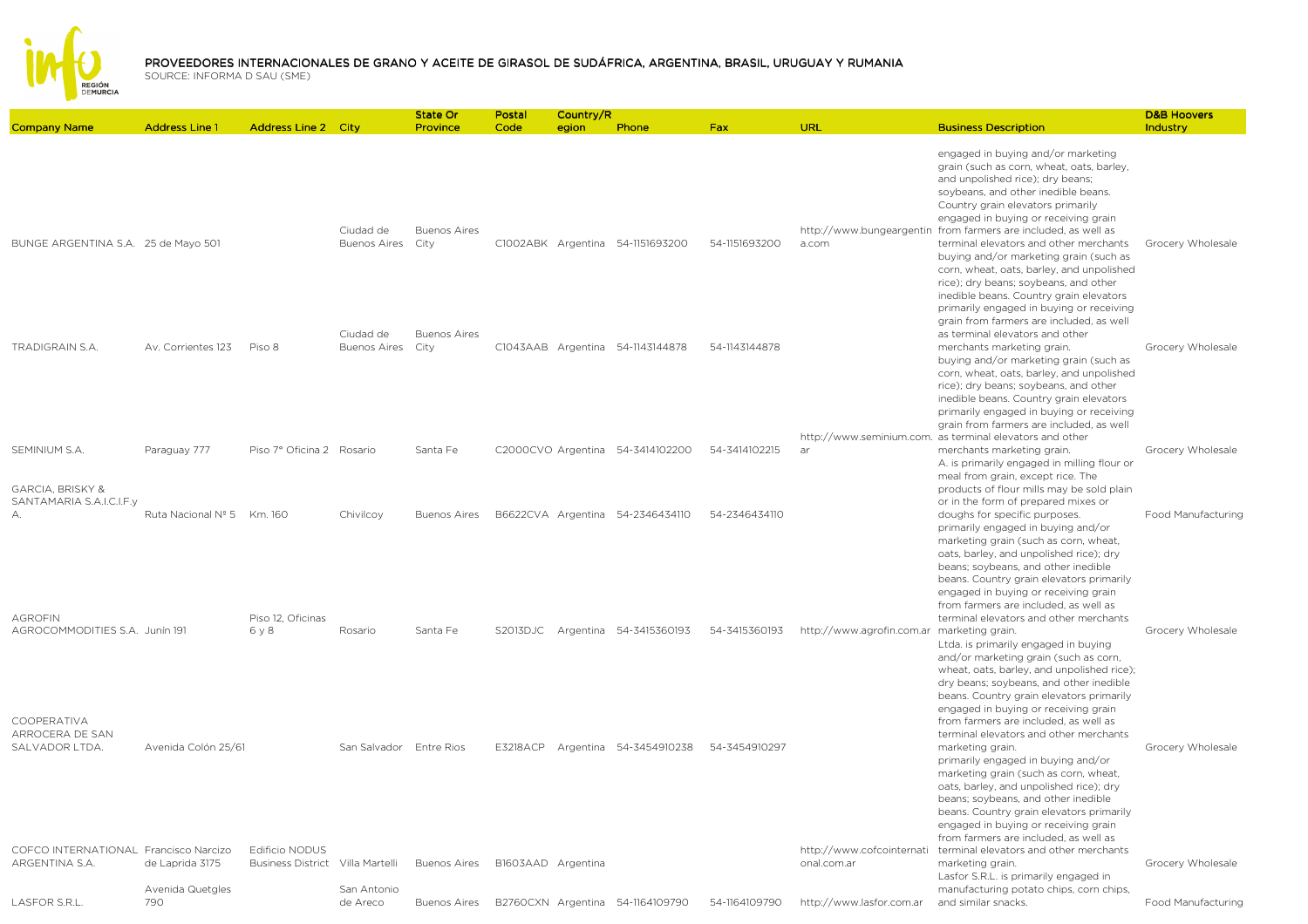

| <b>Company Name</b>                                         | <b>Address Line 1</b>                            | <b>Address Line 2 City</b>       |                                | <b>State Or</b><br>Province | Postal<br>Code | Country/R | Phone                                 | Fax           | URL                                                                     | <b>Business Description</b>                                                                                                                                                                                                                                                                                                                                                                                                                                                                                                                            | <b>D&amp;B Hoovers</b><br>Industry |
|-------------------------------------------------------------|--------------------------------------------------|----------------------------------|--------------------------------|-----------------------------|----------------|-----------|---------------------------------------|---------------|-------------------------------------------------------------------------|--------------------------------------------------------------------------------------------------------------------------------------------------------------------------------------------------------------------------------------------------------------------------------------------------------------------------------------------------------------------------------------------------------------------------------------------------------------------------------------------------------------------------------------------------------|------------------------------------|
|                                                             |                                                  |                                  |                                |                             |                | egion     |                                       |               |                                                                         |                                                                                                                                                                                                                                                                                                                                                                                                                                                                                                                                                        |                                    |
| BUYATTI S.A.I.C.A.                                          | Lote $1 s/n$                                     | Parque Industrial<br>Reconquista | Reconquista Santa Fe           |                             | 3560           |           | Argentina 54-3482424700 54-3482438511 |               | http://www.buyatti.com.ar                                               | manufacturing vegetable oils, cake and<br>meal, except corn, cottonseed, and<br>soybean, or in processing similar<br>purchased oils other than into edible<br>cooking oils.<br>Cooperativa Agricola Mixta De Monte<br>Carlo Limitada is primarily engaged in                                                                                                                                                                                                                                                                                           | Food Manufacturing                 |
| COOPERATIVA<br>AGRICOLA MIXTA DE<br>MONTE CARLO<br>LIMITADA | Avenida Libertador<br>General San Martín<br>2713 |                                  | Montecarlo                     | Misiones                    |                |           | N3384AMB Argentina 54-3751480053      | 54-3751480373 | om                                                                      | milling flour or meal from grain, except<br>rice. The products of flour mills may be<br>http://www.aguantadora.c sold plain or in the form of prepared<br>mixes or doughs for specific purposes.<br>engaged in manufacturing vegetable oils,<br>cake and meal, except corn, cottonseed,<br>and soybean, or in processing similar                                                                                                                                                                                                                       | Food Manufacturing                 |
| ACEITERA GENERAL<br>DEHEZA S.A.                             | Intendente Adrián P.<br>Urquía 149               |                                  | General<br>Deheza              | Cordoba                     |                |           | X5923CBC Argentina 54-3584955100      | 54-3584951100 | http://www.agd.com.ar                                                   | purchased oils other than into edible<br>cooking oils.<br>Comercio S.A. is primarily engaged in                                                                                                                                                                                                                                                                                                                                                                                                                                                        | Food Manufacturing                 |
| PIACENTINO COMPAÑIA<br>ARGENTINA DE<br>COMERCIO S.A.        | 25 De Mayo 330/32,<br>Pisos 4 Y 5                |                                  |                                | Buenos Aires Buenos Aires   | 1002           | Argentina |                                       |               |                                                                         | buying and/or marketing grain (such as<br>corn, wheat, oats, barley, and unpolished<br>rice); dry beans; soybeans, and other<br>inedible beans. Country grain elevators<br>primarily engaged in buying or receiving<br>grain from farmers are included, as well<br>as terminal elevators and other<br>merchants marketing grain.<br>and/or marketing grain (such as corn,<br>wheat, oats, barley, and unpolished rice);<br>dry beans; soybeans, and other inedible<br>beans. Country grain elevators primarily<br>engaged in buying or receiving grain | Grocery Wholesale                  |
| RIVARA S.A.                                                 | 9 de Julio 51                                    |                                  | Alberti                        | <b>Buenos Aires</b>         |                |           |                                       |               | B6634AEA Argentina 54-2346472000 54-2346470477 http://www.rivara.com.ar | from farmers are included, as well as<br>terminal elevators and other merchants<br>marketing grain.<br>buying and/or marketing grain (such as<br>corn, wheat, oats, barley, and unpolished<br>rice); dry beans; soybeans, and other<br>inedible beans. Country grain elevators<br>primarily engaged in buying or receiving                                                                                                                                                                                                                             | Grocery Wholesale                  |
| TRANSAGRO S.A.                                              | Ruta 41, kM. 266                                 |                                  | General<br>Belgrano            | Buenos Aires                | 7223           |           | Argentina 54-2243453049 54-2243453049 |               | ar                                                                      | grain from farmers are included, as well<br>http://www.transagro.com. as terminal elevators and other<br>merchants marketing grain.<br>buying and/or marketing grain (such as<br>corn, wheat, oats, barley, and unpolished<br>rice); dry beans; soybeans, and other<br>inedible beans. Country grain elevators<br>primarily engaged in buying or receiving                                                                                                                                                                                             | Grocery Wholesale                  |
| AGRO TRADER S.A.<br>OPORTUNIDADES<br>COMERCIALES            | Balcarce 1050                                    |                                  | San Miguel de<br>Tucumán       | Tucuman                     | 4000           |           | Argentina 54-3814301155               |               |                                                                         | grain from farmers are included, as well<br>as terminal elevators and other<br>merchants marketing grain.<br>Agropecuarias De Cereales Y<br>Oleaginosas S.A. is primarily engaged in<br>buying and/or marketing grain (such as<br>corn, wheat, oats, barley, and unpolished<br>rice); dry beans; soybeans, and other<br>inedible beans. Country grain elevators<br>primarily engaged in buying or receiving                                                                                                                                            | Grocery Wholesale                  |
| AGROPECUARIAS DE<br><b>CEREALESY</b><br>OLEAGINOSAS S.A.    | Suipacha 1111                                    | Piso 16 <sup>°</sup>             | Ciudad de<br>Buenos Aires City | <b>Buenos Aires</b>         |                |           | C1008AAW Argentina 54-1143128999      | 54-1143128999 |                                                                         | grain from farmers are included, as well<br>as terminal elevators and other<br>merchants marketing grain.                                                                                                                                                                                                                                                                                                                                                                                                                                              | Grocery Wholesale                  |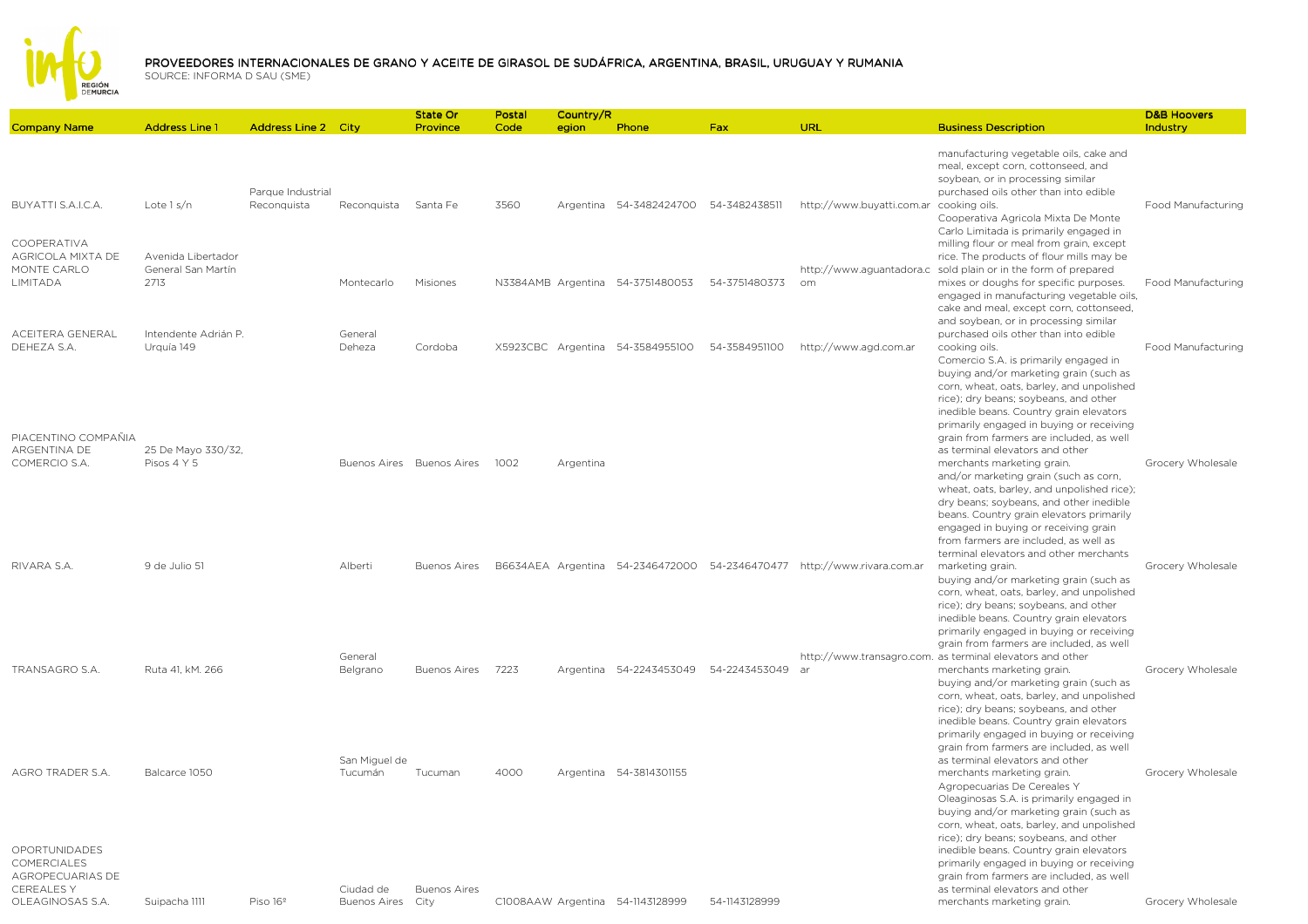

|                                                       |                                            |                                |                                  | State Or                    | Postal             | Country/R |                                  |               |                                       |                                                                                                                                                                                                                                                                                                                                                                                                                                                                                                                         | <b>D&amp;B Hoovers</b> |
|-------------------------------------------------------|--------------------------------------------|--------------------------------|----------------------------------|-----------------------------|--------------------|-----------|----------------------------------|---------------|---------------------------------------|-------------------------------------------------------------------------------------------------------------------------------------------------------------------------------------------------------------------------------------------------------------------------------------------------------------------------------------------------------------------------------------------------------------------------------------------------------------------------------------------------------------------------|------------------------|
| <b>Company Name</b>                                   | <b>Address Line 1</b>                      | <b>Address Line 2 City</b>     |                                  | Province                    | Code               | egion     | Phone                            | <b>Fax</b>    | URL                                   | <b>Business Description</b>                                                                                                                                                                                                                                                                                                                                                                                                                                                                                             | Industry               |
| UNIVERSAL GRAIN<br>ARGENTINA S.A.                     | Carlos Pellegrini 1141 Piso 4 <sup>°</sup> |                                | Ciudad de<br><b>Buenos Aires</b> | <b>Buenos Aires</b><br>City |                    |           | C1009ABW Argentina 54-1141327000 | 54-1143281953 | http://www.ug-ar.com                  | engaged in buying and/or marketing<br>grain (such as corn, wheat, oats, barley,<br>and unpolished rice); dry beans;<br>soybeans, and other inedible beans.<br>Country grain elevators primarily<br>engaged in buying or receiving grain<br>from farmers are included, as well as<br>terminal elevators and other merchants<br>marketing grain.<br>S.A. is primarily engaged in buying<br>and/or marketing grain (such as corn,<br>wheat, oats, barley, and unpolished rice);<br>dry beans; soybeans, and other inedible | Grocery Wholesale      |
| <b>IMPORTADORA Y</b><br>EXPORTADORA DEL<br>NORTE S.A. | Domingo Faustino<br>Sarmiento 643          | $\overline{7}$                 | Ciudad de<br><b>Buenos Aires</b> | <b>Buenos Aires</b><br>City | C1041AAM Argentina |           |                                  |               |                                       | beans. Country grain elevators primarily<br>engaged in buying or receiving grain<br>from farmers are included, as well as<br>terminal elevators and other merchants<br>marketing grain.<br>buying and/or marketing grain (such as<br>corn, wheat, oats, barley, and unpolished<br>rice); dry beans; soybeans, and other<br>inedible beans. Country grain elevators                                                                                                                                                      | Grocery Wholesale      |
| NITRALCO S.A.                                         | Avenida 554, Nro<br>1640                   |                                | Quequen                          | <b>Buenos Aires</b>         | 7631               |           | Argentina 54-2262451096          | 54-2262451096 |                                       | primarily engaged in buying or receiving<br>grain from farmers are included, as well<br>as terminal elevators and other<br>http://www.nitralco.com.ar merchants marketing grain.<br>engaged in buying and/or marketing<br>grain (such as corn, wheat, oats, barley,<br>and unpolished rice); dry beans;<br>soybeans, and other inedible beans.<br>Country grain elevators primarily                                                                                                                                     | Grocery Wholesale      |
| <b>AGRONEGOCIOS</b><br>JEWELL S.A.                    | Santa Fe 1214                              | Piso 1                         | Rosario                          | Santa Fe                    |                    |           | S2000ATR Argentina 54-3414404405 | 54-3471496526 | http://www.agronegociosj<br>ewell.com | engaged in buying or receiving grain<br>from farmers are included, as well as<br>terminal elevators and other merchants<br>marketing grain.<br>engaged in buying and/or marketing<br>grain (such as corn, wheat, oats, barley,<br>and unpolished rice); dry beans;<br>soybeans, and other inedible beans.                                                                                                                                                                                                               | Grocery Wholesale      |
| <b>INSA COMERCIO</b><br><b>EXTERIOR S.A.</b>          | Parque Industrial Int.<br>Roberto Grosso   | Parcela 34257                  | General<br>Cabrera               | Cordoba                     |                    |           | X5809CLO Argentina 54-3584930711 | 54-3584932065 | http://www.insamani.com.<br>-ar       | Country grain elevators primarily<br>engaged in buying or receiving grain<br>from farmers are included, as well as<br>terminal elevators and other merchants<br>marketing grain.<br>in buying and/or marketing grain (such<br>as corn, wheat, oats, barley, and<br>unpolished rice); dry beans; soybeans,<br>and other inedible beans. Country grain                                                                                                                                                                    | Grocery Wholesale      |
| C.F.M. BROKERS S.A.                                   | Juncal 802                                 | Piso 8º Oficina R Buenos Aires | Ciudad de                        | <b>Buenos Aires</b><br>City |                    |           | C1062ABF Argentina 54-1143146088 | 54-1143146233 | http://www.cfmsa.com.ar               | elevators primarily engaged in buying or<br>receiving grain from farmers are included,<br>as well as terminal elevators and other<br>merchants marketing grain.                                                                                                                                                                                                                                                                                                                                                         | Grocery Wholesale      |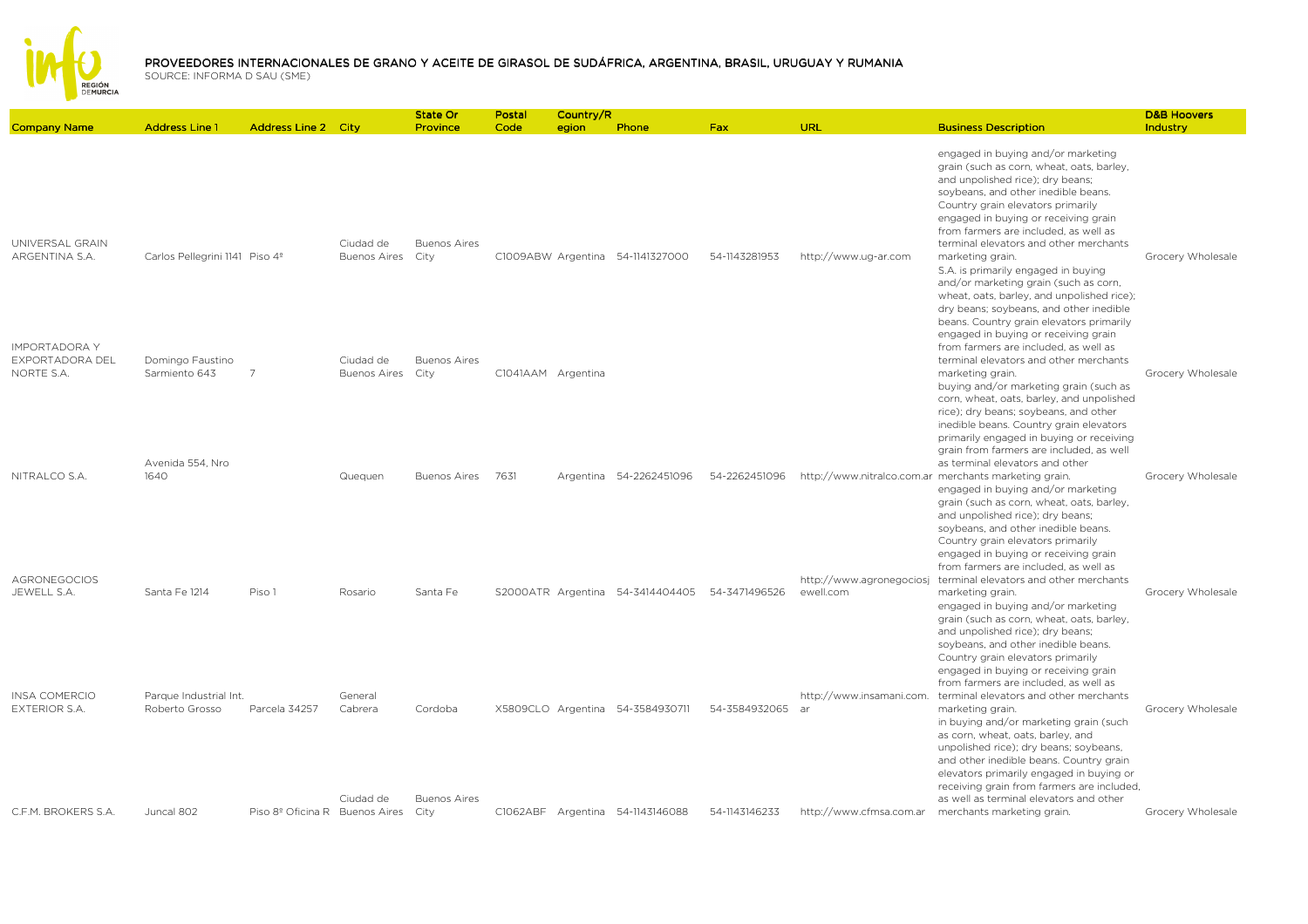

|                                                                                |                                       |                                      |                                  | State Or                    | Postal             | Country/R |                                                |               |                               |                                                                                                                                                                                                                                                                                                                                                                                                                                                                                                                                                             | <b>D&amp;B Hoovers</b> |
|--------------------------------------------------------------------------------|---------------------------------------|--------------------------------------|----------------------------------|-----------------------------|--------------------|-----------|------------------------------------------------|---------------|-------------------------------|-------------------------------------------------------------------------------------------------------------------------------------------------------------------------------------------------------------------------------------------------------------------------------------------------------------------------------------------------------------------------------------------------------------------------------------------------------------------------------------------------------------------------------------------------------------|------------------------|
| <b>Company Name</b>                                                            | <b>Address Line 1</b>                 | <b>Address Line 2 City</b>           |                                  | Province                    | Code               | egion     | Phone                                          | <b>Fax</b>    | URL                           | <b>Business Description</b>                                                                                                                                                                                                                                                                                                                                                                                                                                                                                                                                 | Industry               |
| <b>PRODUCTOS</b><br>SUDAMERICANOS S.A.                                         | Bernardo de<br>Irigoven 308           | Piso 10 <sup>°</sup> , Oficina<br>26 | Ciudad de<br><b>Buenos Aires</b> | <b>Buenos Aires</b><br>City |                    |           | C1072AAH Argentina 54-1143342002               | 54-1143342002 |                               | primarily engaged in buying and/or<br>marketing grain (such as corn, wheat,<br>oats, barley, and unpolished rice); dry<br>beans; soybeans, and other inedible<br>beans. Country grain elevators primarily<br>engaged in buying or receiving grain<br>from farmers are included, as well as<br>terminal elevators and other merchants<br>marketing grain.<br>engaged in buying and/or marketing<br>grain (such as corn, wheat, oats, barley,<br>and unpolished rice); dry beans;<br>soybeans, and other inedible beans.<br>Country grain elevators primarily | Grocery Wholesale      |
| AGROGANADERA                                                                   | Av. Dr. Manuel                        |                                      |                                  |                             |                    |           |                                                |               |                               | engaged in buying or receiving grain<br>from farmers are included, as well as<br>terminal elevators and other merchants                                                                                                                                                                                                                                                                                                                                                                                                                                     |                        |
| SALADILLO S.A.                                                                 | Belgrano 3402                         |                                      | Saladillo                        | <b>Buenos Aires</b>         |                    |           | B7260ARG Argentina 54-2344451543               | 54-2344451543 |                               | marketing grain.<br>engaged in milling flour or meal from<br>grain, except rice. The products of flour<br>mills may be sold plain or in the form of                                                                                                                                                                                                                                                                                                                                                                                                         | Grocery Wholesale      |
| MOLINOS MARIMBO<br>S.A.I.C.                                                    | Arrascaeta 88                         |                                      | La Carlota                       | Cordoba                     |                    |           | X2670AGB Argentina 54-3584422000 54-3584422049 |               | http://www.marimbo.com.<br>ar | prepared mixes or doughs for specific<br>purposes.<br>buying and/or marketing grain (such as<br>corn, wheat, oats, barley, and unpolished<br>rice); dry beans; soybeans, and other<br>inedible beans. Country grain elevators<br>primarily engaged in buying or receiving                                                                                                                                                                                                                                                                                   | Food Manufacturing     |
| <b>GRAINCOL S.R.L.</b>                                                         | Lavalle 710                           | Piso 6°, Oficina E Buenos Aires      | Ciudad de                        | <b>Buenos Aires</b><br>City |                    |           | C1047AAP Argentina 54-1143273008               | 54-1143273008 |                               | grain from farmers are included, as well<br>as terminal elevators and other<br>merchants marketing grain.<br>engaged in milling flour or meal from<br>grain, except rice. The products of flour<br>mills may be sold plain or in the form of                                                                                                                                                                                                                                                                                                                | Grocery Wholesale      |
| DUSSET, ANTONIO<br>LORENZO                                                     | Obligado y Calle<br>N°22              | Barrio La Liguria Resistencia        |                                  | Chaco                       | 3500               |           | Argentina 54-3624446132                        | 54-3624446132 |                               | prepared mixes or doughs for specific<br>purposes.<br>De Entre Rios Cooperativa Limitada is<br>primarily engaged in buying and/or<br>marketing grain (such as corn, wheat,<br>oats, barley, and unpolished rice); dry                                                                                                                                                                                                                                                                                                                                       | Food Manufacturing     |
| COOPERATIVAS<br><b>AGROPECUARIAS</b><br>FEDERADAS DE ENTRE<br>RIOS COOPERATIVA |                                       |                                      |                                  |                             |                    |           |                                                |               |                               | beans; soybeans, and other inedible<br>beans. Country grain elevators primarily<br>engaged in buying or receiving grain<br>from farmers are included, as well as<br>terminal elevators and other merchants                                                                                                                                                                                                                                                                                                                                                  |                        |
| LIMITADA<br>MOLINOS Y                                                          | San Juan 842                          |                                      | Paraná                           | <b>Entre Rios</b>           |                    |           | E3100AFR Argentina 54-3434313702               | 54-3434218556 | http://www.cafer.com.ar       | marketing grain.<br>Molinos Y Establecimientos Harineros<br>Brüning S.A. is primarily engaged in<br>milling corn or sorghum grain (milo) by<br>the wet process, and producing starch,<br>syrup, oil, sugar, and by-products, such                                                                                                                                                                                                                                                                                                                           | Grocery Wholesale      |
| <b>ESTABLECIMIENTOS</b><br>HARINEROS BRÜNING<br>S.A.                           | Avenida Arturo F. G.<br>Nottebohn 801 |                                      | San Jorge                        | Santa Fe                    | S2452AUG Argentina |           |                                                | 54-3406440089 |                               | as gluten feed and meal. Also This also<br>includes manufacturing starch from other<br>vegetable sources (e.g., potatoes, wheat). Food Manufacturing                                                                                                                                                                                                                                                                                                                                                                                                        |                        |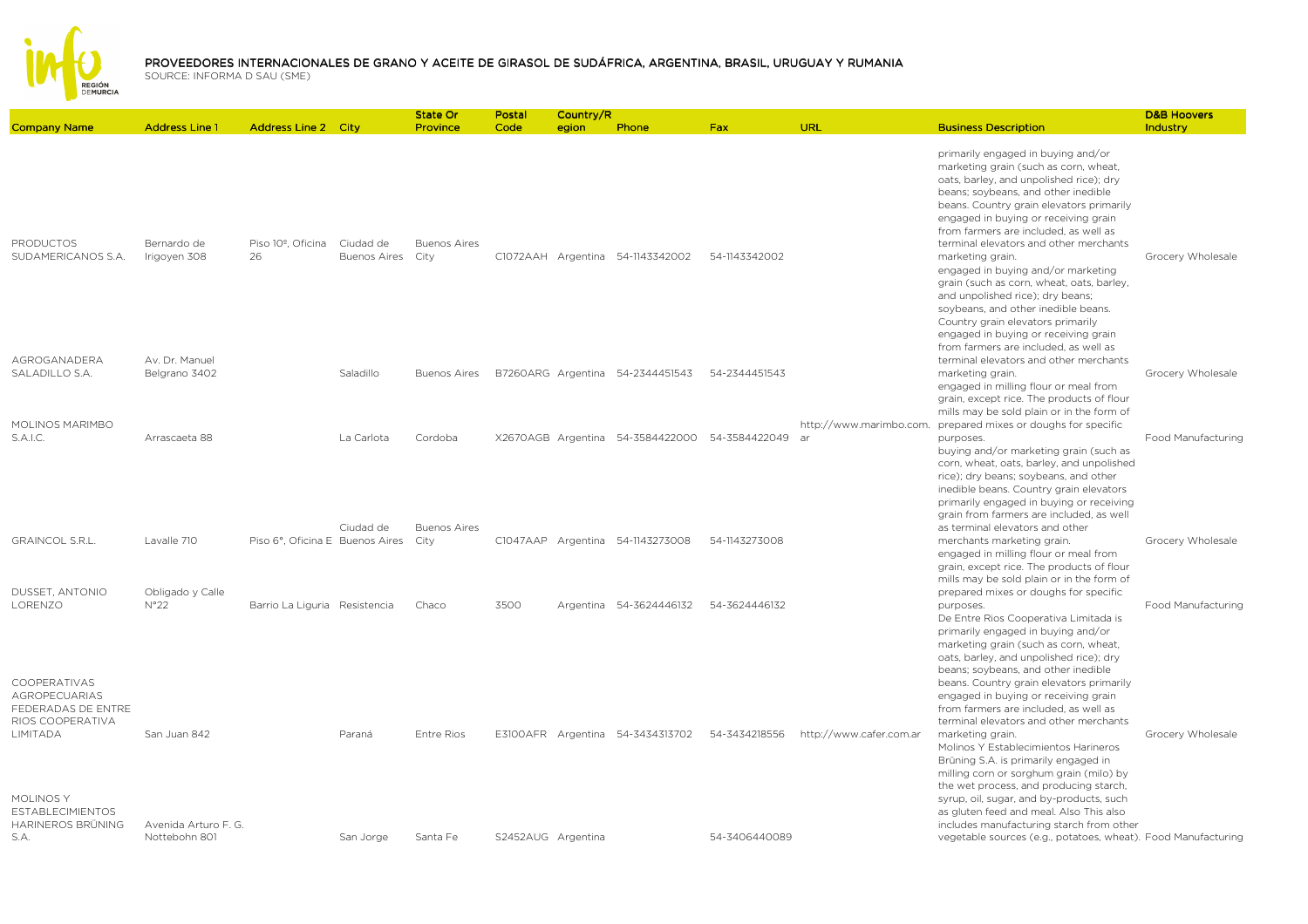

| <b>Company Name</b>                                                | <b>Address Line 1</b>             | <b>Address Line 2 City</b>     |                       | State Or<br>Province        | Postal<br>Code | Country/R<br>egion | Phone                                 | Fax                                            | URL                                    | <b>Business Description</b>                                                                                                                                                                                                                                                                                                                                                                                                                                                                                                                                                    | <b>D&amp;B Hoovers</b><br><b>Industry</b> |
|--------------------------------------------------------------------|-----------------------------------|--------------------------------|-----------------------|-----------------------------|----------------|--------------------|---------------------------------------|------------------------------------------------|----------------------------------------|--------------------------------------------------------------------------------------------------------------------------------------------------------------------------------------------------------------------------------------------------------------------------------------------------------------------------------------------------------------------------------------------------------------------------------------------------------------------------------------------------------------------------------------------------------------------------------|-------------------------------------------|
| <b>EXPORTACION</b><br><b>IMPORTACION MARTIN</b><br>HERMANOS S.R.L. | Mariano Moreno<br>$s/n^{\circ}$   |                                | Coronel Du<br>Graty   | Chaco                       | 3541           |                    | Argentina 54-3735498403 54-3735498491 |                                                |                                        | Hermanos S.R.L. is primarily engaged in<br>buying and/or marketing grain (such as<br>corn, wheat, oats, barley, and unpolished<br>rice); dry beans; soybeans, and other<br>inedible beans. Country grain elevators<br>primarily engaged in buying or receiving<br>grain from farmers are included, as well<br>as terminal elevators and other<br>merchants marketing grain.<br>engaged in buying and/or marketing<br>grain (such as corn, wheat, oats, barley,<br>and unpolished rice); dry beans;<br>soybeans, and other inedible beans.<br>Country grain elevators primarily | Grocery Wholesale                         |
| CARLOS BOERO<br>ROMANO S.A.I.C.                                    | Boulevard 25 de<br>Mayo 2195      |                                | San Francisco Cordoba |                             |                |                    | X2400ADD Argentina 54-3564422222      | 54-3564422222                                  | http://www.cbr.com.ar                  | engaged in buying or receiving grain<br>from farmers are included, as well as<br>terminal elevators and other merchants<br>marketing grain.<br>engaged in buying and/or marketing<br>grain (such as corn, wheat, oats, barley,<br>and unpolished rice); dry beans;<br>soybeans, and other inedible beans.<br>Country grain elevators primarily                                                                                                                                                                                                                                 | Grocery Wholesale                         |
| ARGENMILLA S.A.I.C.A. y Ruta Provincial 32<br>G.                   | Km 0.600                          |                                | Pergamino             | <b>Buenos Aires</b>         |                |                    | B2700NKA Argentina 54-2477431829      | 54-2477435568                                  | http://www.argenmilla.co<br>m.ar       | engaged in buying or receiving grain<br>from farmers are included, as well as<br>terminal elevators and other merchants<br>marketing grain.<br>buying and/or marketing grain (such as<br>corn, wheat, oats, barley, and unpolished<br>rice); dry beans; soybeans, and other<br>inedible beans. Country grain elevators                                                                                                                                                                                                                                                         | Grocery Wholesale                         |
| ALL FOOD S.A.                                                      | Avenida Rivadavia<br>5040         | Piso 8º Oficina A Buenos Aires | Ciudad de             | <b>Buenos Aires</b><br>City |                |                    | C1424CES Argentina 54-1149034889      | 54-1149034889                                  | http://www.allfood.com.ar              | primarily engaged in buying or receiving<br>grain from farmers are included, as well<br>as terminal elevators and other<br>merchants marketing grain.<br>and/or marketing grain (such as corn,<br>wheat, oats, barley, and unpolished rice);<br>dry beans; soybeans, and other inedible<br>beans. Country grain elevators primarily                                                                                                                                                                                                                                            | Grocery Wholesale                         |
| LELFUN S.A.                                                        | Avenida de los<br>Inmigrantes 905 |                                | Alberti               | <b>Buenos Aires</b>         | 6634           |                    | Argentina 54-2346471331               | 54-2346471331                                  | http://www.lelfun.com.ar               | engaged in buying or receiving grain<br>from farmers are included, as well as<br>terminal elevators and other merchants<br>marketing grain.<br>manufacturing vegetable oils, cake and<br>meal, except corn, cottonseed, and<br>soybean, or in processing similar                                                                                                                                                                                                                                                                                                               | Grocery Wholesale                         |
| NATECH S.R.L.<br>COTAGRO                                           | General Enrique<br>Mosconi 3781   |                                | Beccar                | Buenos Aires                |                |                    | B1643GGE Argentina 54-1147195550      | 54-1147370295                                  | http://www.natech.com.ar cooking oils. | purchased oils other than into edible<br>Limitada is primarily engaged in buying<br>and/or marketing grain (such as corn,<br>wheat, oats, barley, and unpolished rice);<br>dry beans; soybeans, and other inedible<br>beans. Country grain elevators primarily<br>engaged in buying or receiving grain                                                                                                                                                                                                                                                                         | Food Manufacturing                        |
| COOPERATIVA<br><b>AGROPECUARIA</b><br>LIMITADA                     | 9 de Julio esquina<br>Rivadavia   |                                | General<br>Cabrera    | Cordoba                     |                |                    |                                       | X5809AJT Argentina 54-3584933333 54-3584930320 |                                        | from farmers are included, as well as<br>http://www.cotagro.com.a terminal elevators and other merchants<br>marketing grain.                                                                                                                                                                                                                                                                                                                                                                                                                                                   | Grocery Wholesale                         |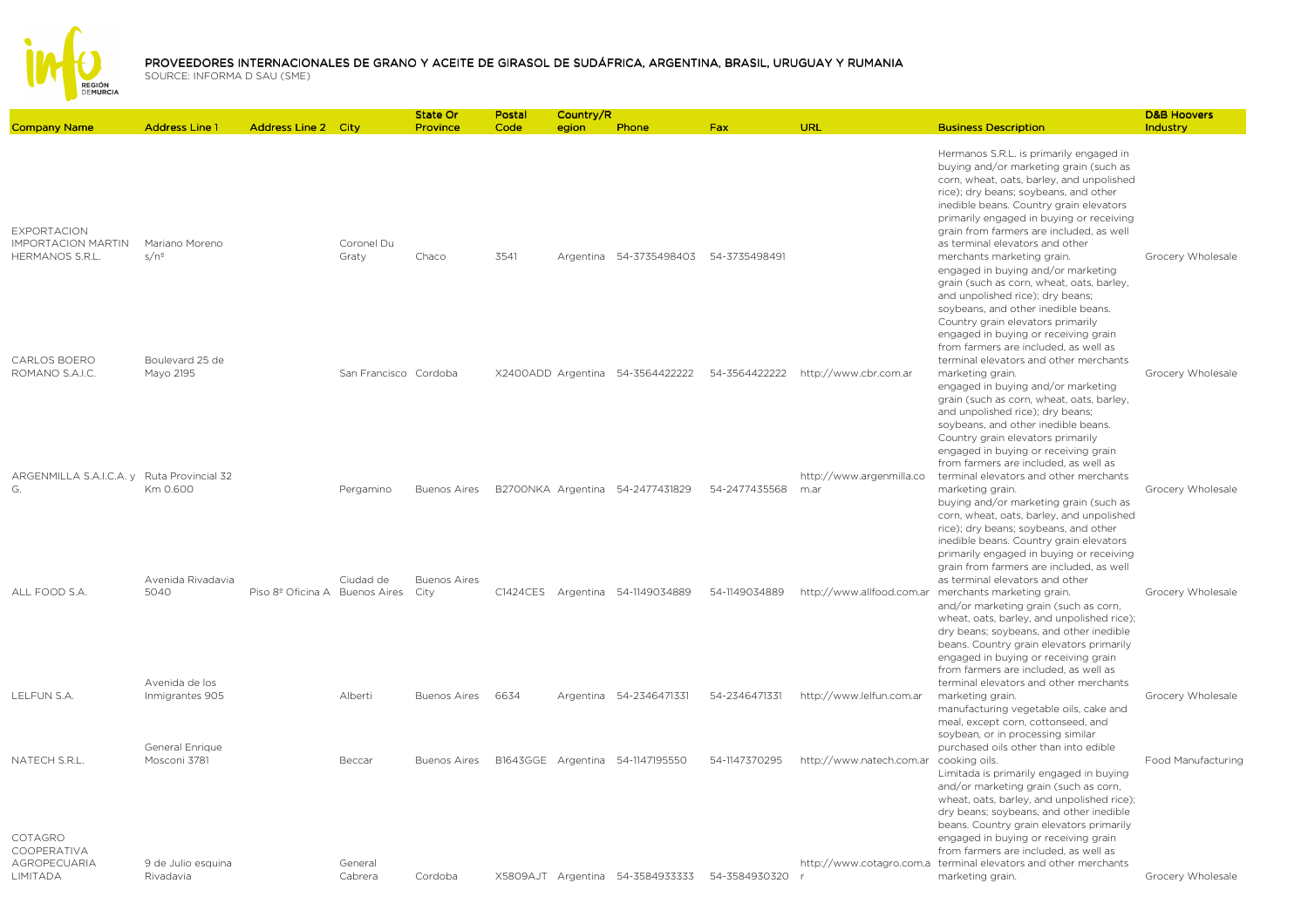

|                                             |                                             |                            |                     | <b>State Or</b>     | Postal   | Country/R |                                  |               |                                       |                                                                                                                                                                                                                                                                                                                                                                                                                                                                                 | <b>D&amp;B Hoovers</b>    |
|---------------------------------------------|---------------------------------------------|----------------------------|---------------------|---------------------|----------|-----------|----------------------------------|---------------|---------------------------------------|---------------------------------------------------------------------------------------------------------------------------------------------------------------------------------------------------------------------------------------------------------------------------------------------------------------------------------------------------------------------------------------------------------------------------------------------------------------------------------|---------------------------|
| <b>Company Name</b>                         | <b>Address Line 1</b>                       | <b>Address Line 2 City</b> |                     | Province            | Code     | egion     | Phone                            | Fax           | URL                                   | <b>Business Description</b>                                                                                                                                                                                                                                                                                                                                                                                                                                                     | Industry                  |
| AGROTECNOLOGIA Y<br>SERVICIOS S.A.          | Manuel Belgrano 58                          |                            | Adelia María        | Cordoba             |          |           | X5843AJB Argentina 54-3585420121 | 54-3585420121 | http://www.atssa.com.ar               | primarily engaged in buying and/or<br>marketing grain (such as corn, wheat,<br>oats, barley, and unpolished rice); dry<br>beans; soybeans, and other inedible<br>beans. Country grain elevators primarily<br>engaged in buying or receiving grain<br>from farmers are included, as well as<br>terminal elevators and other merchants<br>marketing grain.<br>engaged in buying and/or marketing<br>grain (such as corn, wheat, oats, barley,<br>and unpolished rice); dry beans; | Grocery Wholesale         |
| PRODUCCIONES<br>AGRARIAS S.A.               | Ruta 2                                      | Km 51650                   | Coronel<br>Brandsen | <b>Buenos Aires</b> |          |           | B1933BWA Argentina 54-2214915065 |               |                                       | soybeans, and other inedible beans.<br>Country grain elevators primarily<br>engaged in buying or receiving grain<br>from farmers are included, as well as<br>terminal elevators and other merchants<br>marketing grain.                                                                                                                                                                                                                                                         | Grocery Wholesale         |
|                                             |                                             |                            |                     |                     |          |           |                                  |               |                                       | F Y A Basile S.A.I.C.I. is primarily engaged                                                                                                                                                                                                                                                                                                                                                                                                                                    |                           |
| F Y A BASILE S.A.I.C.I.                     | Remedios de<br>Escalada de San<br>Martín 43 |                            | Chacabuco           | <b>Buenos Aires</b> |          |           | B6740ELA Argentina 54-2352431455 | 54-2352431455 | http://www.fya-<br>basile.com.ar      | in milling flour or meal from grain, except<br>rice. The products of flour mills may be<br>sold plain or in the form of prepared<br>mixes or doughs for specific purposes.                                                                                                                                                                                                                                                                                                      | Food Manufacturing        |
|                                             |                                             |                            |                     |                     |          |           |                                  |               |                                       | engaged in milling flour or meal from<br>grain, except rice. The products of flour<br>mills may be sold plain or in the form of                                                                                                                                                                                                                                                                                                                                                 |                           |
| MOLINO CHACABUCO<br>S.A.                    | Avenida Alsina 134                          |                            | Chacabuco           | <b>Buenos Aires</b> |          |           | B6740AAO Argentina 54-2352430743 | 54-2352430743 | http://www.molinochacab<br>uco.com.ar | prepared mixes or doughs for specific<br>purposes.<br>engaged in buying and/or marketing                                                                                                                                                                                                                                                                                                                                                                                        | <b>Food Manufacturing</b> |
| CEREALERA AZUL                              |                                             |                            |                     |                     |          |           |                                  |               |                                       | grain (such as corn, wheat, oats, barley,<br>and unpolished rice); dry beans;<br>soybeans, and other inedible beans.<br>Country grain elevators primarily<br>engaged in buying or receiving grain<br>from farmers are included, as well as<br>terminal elevators and other merchants                                                                                                                                                                                            |                           |
| S.A.C.I.A.F.E.I.                            | Av PIAZZA 1071                              |                            | Azul                | <b>Buenos Aires</b> |          |           | B7300BUG Argentina 54-2281431550 | 54-2281431550 |                                       | marketing grain.<br>manufacturing vegetable oils, cake and<br>meal, except corn, cottonseed, and<br>soybean, or in processing similar<br>purchased oils other than into edible                                                                                                                                                                                                                                                                                                  | Grocery Wholesale         |
| <b>NUTRIN S.A.</b>                          | Presidente Illia s/n                        |                            | Ticino              | Cordoba             | 5927     |           | Argentina 54-3534886520          |               | http://www.nutrin.com.ar              | cooking oils.<br>primarily engaged in milling flour or meal<br>from grain, except rice. The products of                                                                                                                                                                                                                                                                                                                                                                         | Food Manufacturing        |
| MOLINO ARGENTINO                            | Av DOMINGO                                  |                            | Doctor<br>Domingo   |                     |          |           |                                  |               | http://www.molinoargenti              | flour mills may be sold plain or in the<br>form of prepared mixes or doughs for                                                                                                                                                                                                                                                                                                                                                                                                 |                           |
| S.A.I.C.A. G E I<br><b>DESIDERIO ZERIAL</b> | CABRED 451                                  | esquina Villa de           | Cabred              | <b>Buenos Aires</b> |          |           | B6708XAB Argentina 54-2323496050 | 54-2323496050 | no.com.ar                             | specific purposes.<br>engaged in manufacturing vegetable oils,<br>cake and meal, except corn, cottonseed,<br>and soybean, or in processing similar<br>purchased oils other than into edible                                                                                                                                                                                                                                                                                     | Food Manufacturing        |
| S.A.I.C.                                    | Casacuberta 3035                            | Luján 1601                 | Sarandí             | <b>Buenos Aires</b> | B1872IOA |           | Argentina 54-1142468796          |               |                                       | cooking oils.<br>engaged in milling flour or meal from<br>grain, except rice. The products of flour<br>mills may be sold plain or in the form of                                                                                                                                                                                                                                                                                                                                | <b>Food Manufacturing</b> |
| CUESTA COLORADA S.A. 212                    | Ruta Nº 7 Kilometro Parque Industrial       | Chacabuco                  | Chacabuco           | Buenos Aires 6740   |          | Argentina |                                  |               |                                       | prepared mixes or doughs for specific<br>purposes.                                                                                                                                                                                                                                                                                                                                                                                                                              | Food Manufacturing        |
|                                             |                                             |                            |                     |                     |          |           |                                  |               |                                       |                                                                                                                                                                                                                                                                                                                                                                                                                                                                                 |                           |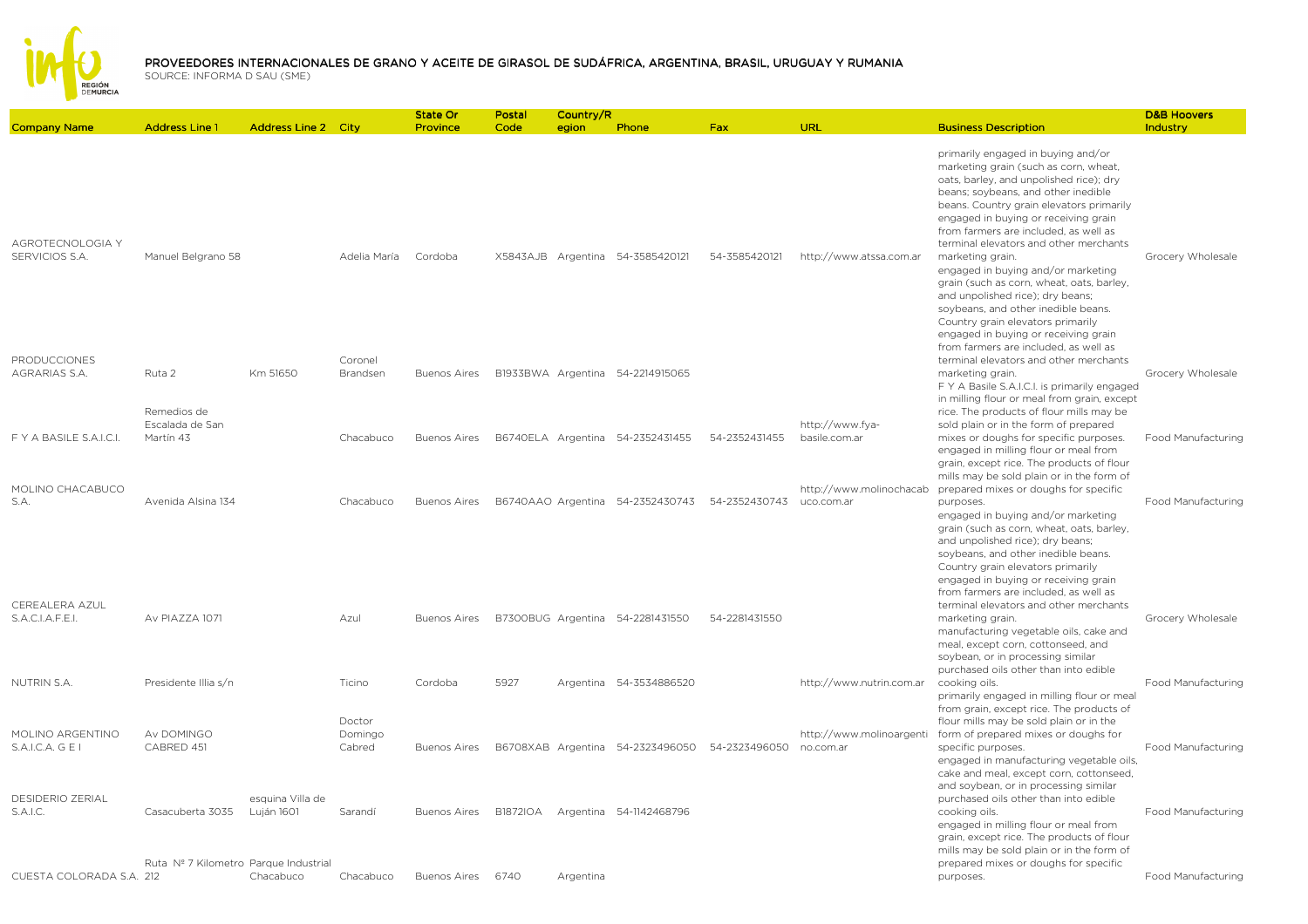

|                                                                     |                                                     |                                  | State Or                    | Postal              | Country/R |                                                |               |                                         |                                                                                                                                                                                                                                                                                                                                                                                                                                                                                                                                                                      | <b>D&amp;B Hoovers</b> |
|---------------------------------------------------------------------|-----------------------------------------------------|----------------------------------|-----------------------------|---------------------|-----------|------------------------------------------------|---------------|-----------------------------------------|----------------------------------------------------------------------------------------------------------------------------------------------------------------------------------------------------------------------------------------------------------------------------------------------------------------------------------------------------------------------------------------------------------------------------------------------------------------------------------------------------------------------------------------------------------------------|------------------------|
| <b>Company Name</b>                                                 | <b>Address Line 1</b><br><b>Address Line 2 City</b> |                                  | Province                    | Code                | egion     | Phone                                          | Fax           | URL                                     | <b>Business Description</b>                                                                                                                                                                                                                                                                                                                                                                                                                                                                                                                                          | Industry               |
| MOLINO CAÑUELAS<br>S.A.C.I.F.I.A.                                   | John Fitzgerald<br>Kennedy 160                      | Cañuelas                         | <b>Buenos Aires</b>         | <b>B1814BKD</b>     |           | Argentina 54-2226421002                        | 54-2226421002 | http://www.molinocanuela<br>s.com       | engaged in milling corn or sorghum grain<br>(milo) by the wet process, and producing<br>starch, syrup, oil, sugar, and by-products,<br>such as gluten feed and meal. Also This<br>also includes manufacturing starch from<br>other vegetable sources (e.g., potatoes,<br>wheat).<br>engaged in buying and/or marketing<br>grain (such as corn, wheat, oats, barley,<br>and unpolished rice); dry beans;<br>soybeans, and other inedible beans.<br>Country grain elevators primarily<br>engaged in buying or receiving grain<br>from farmers are included, as well as | Food Manufacturing     |
| <b>TOMAS HNOS Y</b><br>COMPAÑIA S.A.                                | San Luis 19                                         |                                  | Carlos Casares Buenos Aires |                     |           | B6530ABA Argentina 54-2395451011               | 54-2395450873 | http://www.tomashnos.co<br>m.ar         | terminal elevators and other merchants<br>marketing grain.<br>in buying and/or marketing grain (such<br>as corn, wheat, oats, barley, and<br>unpolished rice); dry beans; soybeans,<br>and other inedible beans. Country grain<br>elevators primarily engaged in buying or<br>receiving grain from farmers are included,                                                                                                                                                                                                                                             | Grocery Wholesale      |
| LDC ARGENTINA S.A.                                                  | Olga Cossettini 240 Piso 2                          | Ciudad de<br><b>Buenos Aires</b> | <b>Buenos Aires</b><br>City | C1107CCF            |           | Argentina 54-1143246900                        | 54-1143246943 | http://www.ldc.com                      | as well as terminal elevators and other<br>merchants marketing grain.<br>Molisud S.A. is primarily engaged in<br>milling flour or meal from grain, except<br>rice. The products of flour mills may be                                                                                                                                                                                                                                                                                                                                                                | Grocery Wholesale      |
| MOLISUD S.A.<br>GIRASOLES DEL PLATA                                 | Boulevard<br>Menguelle 742<br>Ruta Nacional 226.    | Jacinto Aráuz La Pampa           |                             | L8208AW<br>$\Omega$ |           | Argentina 54-2925493223                        | 54-2925493632 | http://www.molisud.com.a                | sold plain or in the form of prepared<br>mixes or doughs for specific purposes.<br>engaged in buying and/or marketing<br>grain (such as corn, wheat, oats, barley,<br>and unpolished rice); dry beans;<br>soybeans, and other inedible beans.<br>Country grain elevators primarily<br>engaged in buying or receiving grain<br>from farmers are included, as well as                                                                                                                                                                                                  | Food Manufacturing     |
| S.A.                                                                | Km. 490                                             | Pehuajó                          | <b>Buenos Aires</b>         | 6450                |           | Argentina 54-2396555200                        |               | http://www.chsagro.com                  | terminal elevators and other merchants<br>engaged in buying and/or marketing<br>grain (such as corn, wheat, oats, barley,<br>and unpolished rice); dry beans;<br>soybeans, and other inedible beans.<br>Country grain elevators primarily<br>engaged in buying or receiving grain<br>from farmers are included, as well as                                                                                                                                                                                                                                           | Grocery Wholesale      |
| ELIAS SEMILLAS E<br><b>INSUMOS S.R.L.</b><br><b>ESTABLECIMIENTO</b> | Av. Caseros 668                                     |                                  | Tres Arroyos Buenos Aires   |                     |           | B7500HQT Argentina 54-2983425092               | 54-2983425092 |                                         | terminal elevators and other merchants<br>marketing grain.<br>is primarily engaged in milling flour or<br>meal from grain, except rice. The<br>products of flour mills may be sold plain                                                                                                                                                                                                                                                                                                                                                                             | Grocery Wholesale      |
| MODELO LAS COLONIAS<br>S.A.                                         | Calle 9 Nro. 743                                    | Avellaneda                       | Santa Fe                    | S3561DTO            |           | Argentina 54-3482481540                        | 54-3482481540 | com.ar                                  | http://www.emlascolonias. or in the form of prepared mixes or<br>doughs for specific purposes.<br>primarily engaged in milling flour or meal<br>from grain, except rice. The products of<br>flour mills may be sold plain or in the                                                                                                                                                                                                                                                                                                                                  | Food Manufacturing     |
| S.A. MIGUEL<br>CAMPODONICO LTDA.                                    | Calle 58 No. 331                                    | La Plata                         | <b>Buenos Aires</b>         |                     |           | B1900BPM Argentina 54-2214230000 54-2214244442 |               | http://www.molinocampo<br>donico.com.ar | form of prepared mixes or doughs for<br>specific purposes.                                                                                                                                                                                                                                                                                                                                                                                                                                                                                                           | Food Manufacturing     |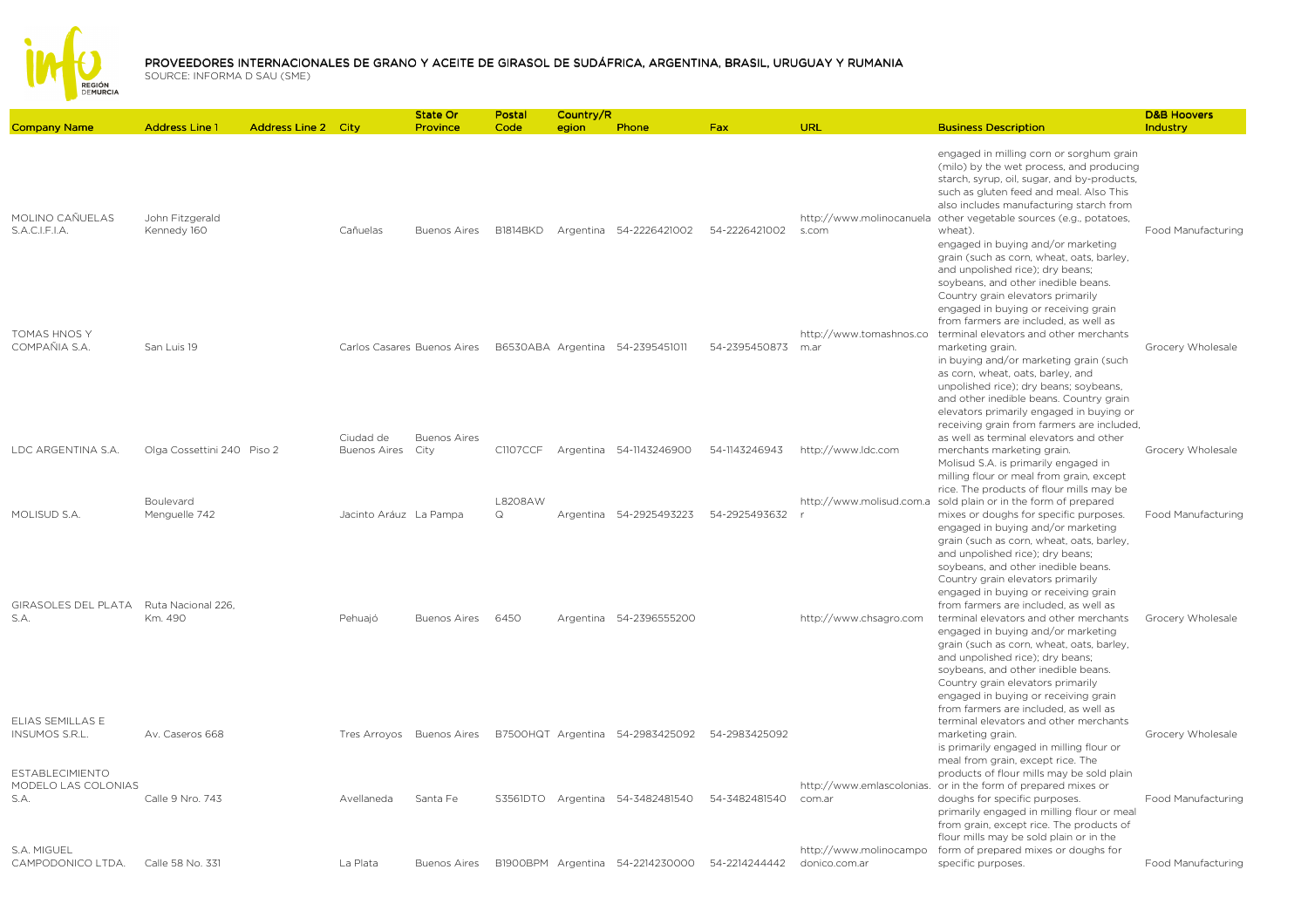

|                                        |                                               |                                                  |                                    | State Or                    | Postal          | Country/R |                                  |               |                                       |                                                                                                                                                                                                                                                                                                                                                                              | <b>D&amp;B Hoovers</b> |
|----------------------------------------|-----------------------------------------------|--------------------------------------------------|------------------------------------|-----------------------------|-----------------|-----------|----------------------------------|---------------|---------------------------------------|------------------------------------------------------------------------------------------------------------------------------------------------------------------------------------------------------------------------------------------------------------------------------------------------------------------------------------------------------------------------------|------------------------|
| <b>Company Name</b>                    | <b>Address Line 1</b>                         | <b>Address Line 2 City</b>                       |                                    | Province                    | Code            | egion     | Phone                            | <b>Fax</b>    | URL                                   | <b>Business Description</b>                                                                                                                                                                                                                                                                                                                                                  | Industry               |
|                                        |                                               |                                                  |                                    |                             |                 |           |                                  |               |                                       | in buying and/or marketing grain (such<br>as corn, wheat, oats, barley, and<br>unpolished rice); dry beans; soybeans,<br>and other inedible beans. Country grain<br>elevators primarily engaged in buying or                                                                                                                                                                 |                        |
| POP ARGENTINA S.A.                     | Circunscripción III -<br>Chacra 36            | Altura Ruta 31 -<br>Sección A -<br>Parcela 7a-8a | Rojas                              | <b>Buenos Aires</b>         |                 |           | B2705ZAB Argentina 54-2475465809 | 54-2475465171 | http://www.popargentina.<br>com       | receiving grain from farmers are included,<br>as well as terminal elevators and other<br>merchants marketing grain.<br>Maxim S.A.C.I.F. is primarily engaged in<br>milling flour or meal from grain, except                                                                                                                                                                  | Grocery Wholesale      |
| MAXIM S.A.C.I.F.                       | General Guemes<br>5271                        |                                                  | Villa Martelli                     | <b>Buenos Aires</b>         | <b>B1603CUI</b> |           | Argentina 54-1147097600          | 54-1147097600 |                                       | rice. The products of flour mills may be<br>http://www.minitost.com.a sold plain or in the form of prepared<br>mixes or doughs for specific purposes.<br>engaged in milling flour or meal from<br>grain, except rice. The products of flour                                                                                                                                  | Food Manufacturing     |
| MORIXE HERMANOS<br>S.A.C. e I.         | Esmeralda 1320                                | Piso 7.<br>Departamento A Buenos Aires           | Ciudad de                          | <b>Buenos Aires</b><br>City |                 |           | C1007ABT Argentina 54-1132202050 |               | http://www.morixe.com.ar              | mills may be sold plain or in the form of<br>prepared mixes or doughs for specific<br>purposes.<br>buying and/or marketing grain (such as<br>corn, wheat, oats, barley, and unpolished                                                                                                                                                                                       | Food Manufacturing     |
|                                        |                                               | Piso 3 Oficina                                   | Ciudad De                          | <b>Buenos Aires</b>         |                 |           |                                  |               |                                       | rice); dry beans; soybeans, and other<br>inedible beans. Country grain elevators<br>primarily engaged in buying or receiving<br>grain from farmers are included, as well<br>as terminal elevators and other                                                                                                                                                                  |                        |
| E-GRAIN S.A.                           | Olazábal 1515                                 | 301 A                                            | <b>Buenos Aires</b>                | City                        |                 |           | C1428DGG Argentina 54-1147894425 |               | http://www.egrain.com.ar              | merchants marketing grain.<br>engaged in buying and/or marketing<br>grain (such as corn, wheat, oats, barley,<br>and unpolished rice); dry beans;<br>soybeans, and other inedible beans.<br>Country grain elevators primarily<br>engaged in buying or receiving grain                                                                                                        | Grocery Wholesale      |
| CEREALES RAMONA<br>S.R.L.              | Cura Malal 337                                |                                                  | Pueblo<br>Ramona                   | Santa Fe                    | 2301            |           | Argentina 54-3492496125          | 54-3492496125 |                                       | from farmers are included, as well as<br>terminal elevators and other merchants<br>marketing grain.<br>Molicon S.A. is primarily engaged in<br>milling flour or meal from grain, except                                                                                                                                                                                      | Grocery Wholesale      |
| MOLICON S.A.                           | Puerto Galvan -<br>Casilla de Correo Nº<br>13 |                                                  | Ingeniero<br>White-Bahía<br>Blanca | <b>Buenos Aires</b>         | 8103            |           | Argentina 54-2914570157          | 54-2914570157 |                                       | rice. The products of flour mills may be<br>sold plain or in the form of prepared<br>mixes or doughs for specific purposes.<br>buying and/or marketing grain (such as<br>corn, wheat, oats, barley, and unpolished                                                                                                                                                           | Food Manufacturing     |
| PARAMERICA S.A.                        | Autopista Famaillá<br>Km. 797                 |                                                  | Santa Bárbara Tucuman              |                             |                 |           | T4105XBV Argentina 54-3814260937 | 54-3814378421 | http://www.paramerica.co<br>m.ar      | rice); dry beans; soybeans, and other<br>inedible beans. Country grain elevators<br>primarily engaged in buying or receiving<br>grain from farmers are included, as well<br>as terminal elevators and other<br>merchants marketing grain.<br>engaged in milling flour or meal from<br>grain, except rice. The products of flour<br>mills may be sold plain or in the form of | Grocery Wholesale      |
| <b>ULTRACONGELADOS</b><br>ROSARIO S.A. | Av. Peron 5390                                |                                                  | Rosario                            | Santa Fe                    |                 |           | S2010AAQ Argentina 54-3414334411 | 54-3414334411 | http://www.ultracongelad<br>os.com.ar | prepared mixes or doughs for specific<br>purposes.                                                                                                                                                                                                                                                                                                                           | Food Manufacturing     |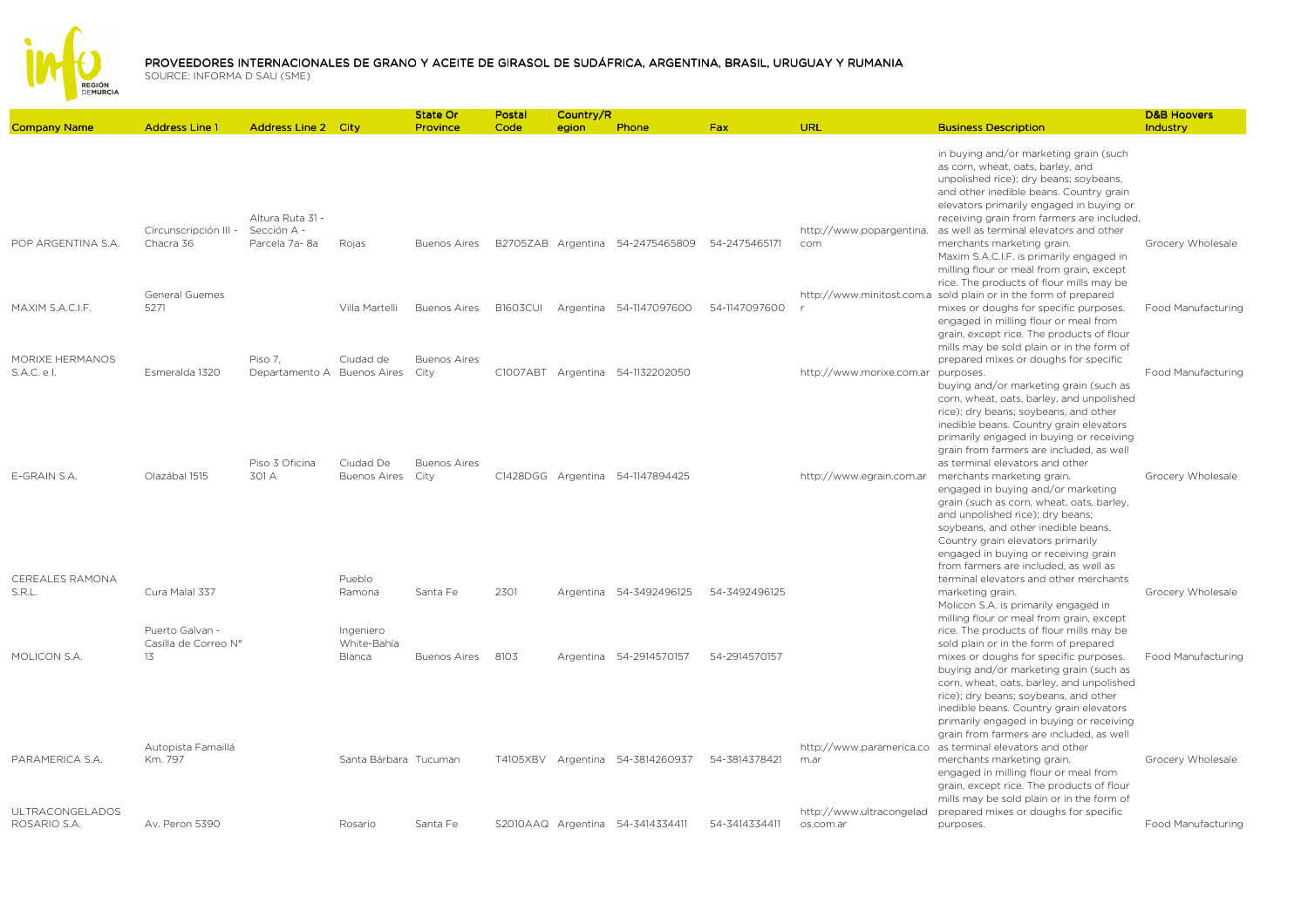

|                                                        |                                |                                              |                                  | State Or                    | Postal | Country/R |                                  |               |                                                                       |                                                                                                                                                                                                                                                                                                                                                | <b>D&amp;B Hoovers</b> |
|--------------------------------------------------------|--------------------------------|----------------------------------------------|----------------------------------|-----------------------------|--------|-----------|----------------------------------|---------------|-----------------------------------------------------------------------|------------------------------------------------------------------------------------------------------------------------------------------------------------------------------------------------------------------------------------------------------------------------------------------------------------------------------------------------|------------------------|
| <b>Company Name</b>                                    | <b>Address Line 1</b>          | <b>Address Line 2 City</b>                   |                                  | Province                    | Code   | egion     | Phone                            | Fax           | URL                                                                   | <b>Business Description</b>                                                                                                                                                                                                                                                                                                                    | Industry               |
|                                                        |                                |                                              |                                  |                             |        |           |                                  |               |                                                                       | buying and/or marketing grain (such as<br>corn, wheat, oats, barley, and unpolished<br>rice); dry beans; soybeans, and other<br>inedible beans. Country grain elevators<br>primarily engaged in buying or receiving<br>grain from farmers are included, as well<br>as terminal elevators and other                                             |                        |
| NENUCA S.A.<br><b>AGRICULTORES</b>                     | 25 de Mayo 432                 | Piso 1º, Oficina A Buenos Aires Buenos Aires |                                  |                             | 1002   |           | Argentina 54-1143113142          | 54-1143113142 |                                                                       | merchants marketing grain.<br>Sociedad Cooperativa Limitada is<br>primarily engaged in buying and/or<br>marketing grain (such as corn, wheat,<br>oats, barley, and unpolished rice); dry<br>beans; soybeans, and other inedible                                                                                                                | Grocery Wholesale      |
| <b>FEDERADOS</b><br>ARGENTINOS SOCIEDAD<br>COOPERATIVA |                                | Planta Baja, Pisos                           |                                  |                             |        |           |                                  |               |                                                                       | beans. Country grain elevators primarily<br>engaged in buying or receiving grain<br>from farmers are included, as well as                                                                                                                                                                                                                      |                        |
| LIMITADA                                               | Mitre 1132                     | $1, 2 \vee 3$                                | Rosario                          | Santa Fe                    |        |           |                                  |               | S2000COX Argentina 54-3414200900 54-3414200900 http://www.afascl.coop | terminal elevators and other merchants<br>and/or marketing grain (such as corn,<br>wheat, oats, barley, and unpolished rice);<br>dry beans; soybeans, and other inedible<br>beans. Country grain elevators primarily<br>engaged in buying or receiving grain<br>from farmers are included, as well as                                          | Grocery Wholesale      |
| SINEX S.A.                                             | Vélez Sarsfield<br>640/60      |                                              | Avellaneda                       | <b>Buenos Aires</b>         | 1870   |           | Argentina 54-1142052020          |               |                                                                       | terminal elevators and other merchants<br>marketing grain.<br>Casamen S.A. is primarily engaged in<br>milling flour or meal from grain, except<br>rice. The products of flour mills may be<br>sold plain or in the form of prepared                                                                                                            | Grocery Wholesale      |
| CASAMEN S.A.                                           | Maximo Paz 963                 |                                              | Lanús                            | <b>Buenos Aires</b>         |        |           | B1824KSO Argentina 54-1142404328 | 54-1142252550 |                                                                       | http://www.mendia.com.ar mixes or doughs for specific purposes.<br>primarily engaged in milling flour or meal<br>from grain, except rice. The products of<br>flour mills may be sold plain or in the                                                                                                                                           | Food Manufacturing     |
| <b>JOSE MINETTI Y CIA</b><br>LTDA S.A.C.I.             | Doctor Eliseo Soaie<br>1271    |                                              | C%rdoba                          | Cordoba                     |        |           | X5016CAW Argentina 54-3814820168 |               | http://www.joseminetti.co<br>m.ar                                     | form of prepared mixes or doughs for<br>specific purposes.<br>engaged in buying and/or marketing<br>grain (such as corn, wheat, oats, barley,<br>and unpolished rice); dry beans;<br>soybeans, and other inedible beans.<br>Country grain elevators primarily<br>engaged in buying or receiving grain<br>from farmers are included, as well as | Food Manufacturing     |
| MARIANO PAZ Y<br>ASOCIADOS S.A.                        | Martín y Omar 680              |                                              | San Isidro                       | Buenos Aires                | 1642   |           | Argentina 54-1147322700          | 54-1147322700 |                                                                       | terminal elevators and other merchants<br>marketing grain.<br>buying and/or marketing grain (such as<br>corn, wheat, oats, barley, and unpolished<br>rice); dry beans; soybeans, and other<br>inedible beans. Country grain elevators<br>primarily engaged in buying or receiving<br>grain from farmers are included, as well                  | Grocery Wholesale      |
| CARGILL S.A.C.I.                                       | Avenida Leandro N.<br>Alem 928 | Pisos 8 al 12                                | Ciudad de<br><b>Buenos Aires</b> | <b>Buenos Aires</b><br>City |        |           | C1001AAR Argentina 54-1143177000 | 54-1143134111 | http://www.cargill.com.ar                                             | as terminal elevators and other<br>merchants marketing grain.                                                                                                                                                                                                                                                                                  | Grocery Wholesale      |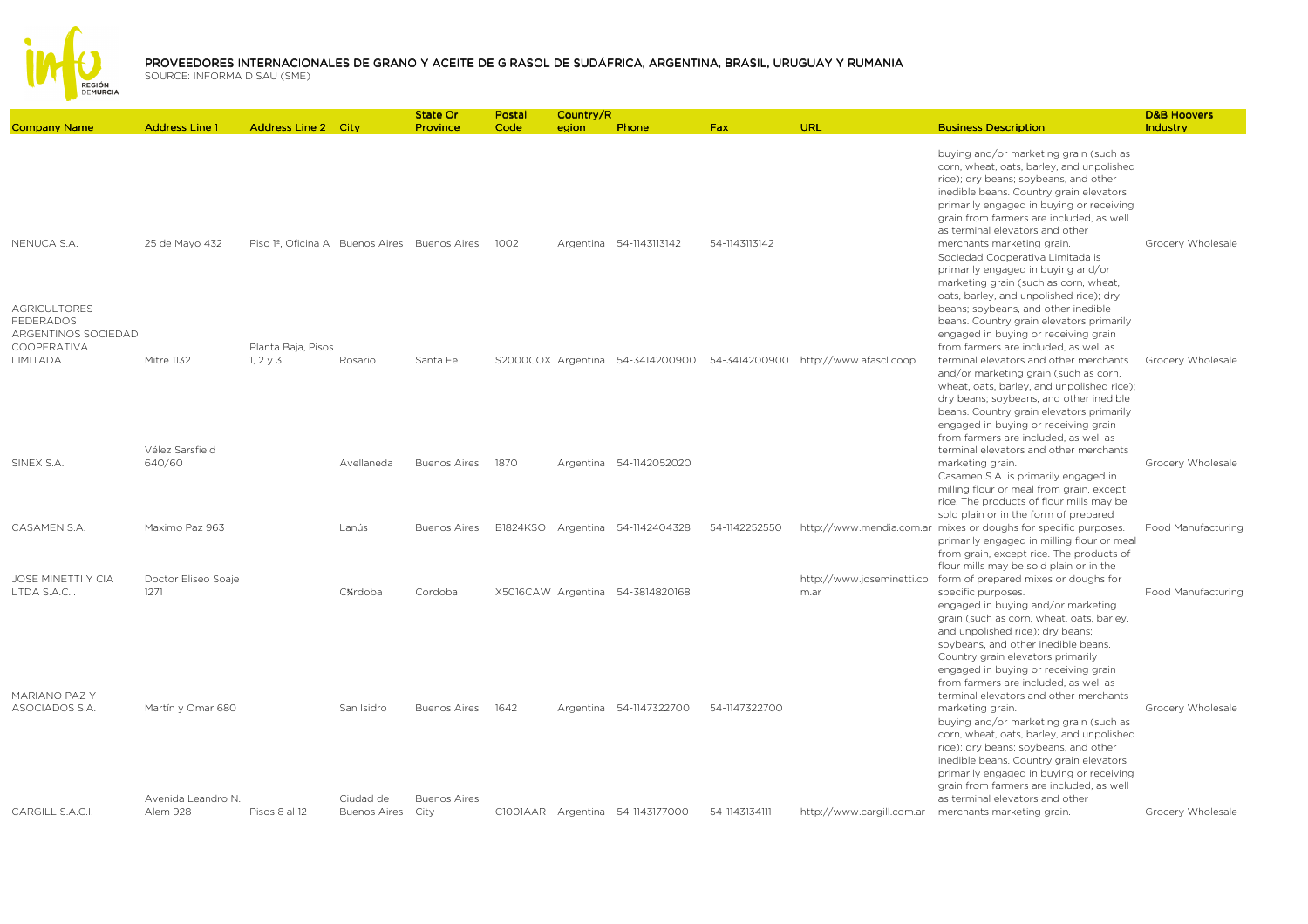

| <b>Company Name</b>                                                              | <b>Address Line 1</b>         | <b>Address Line 2 City</b>      |                     | State Or<br>Province        | Postal<br>Code          | Country/R<br>egion | Phone                            | <b>Fax</b>    | <b>URL</b>                              | <b>Business Description</b>                                                                                                                                                                                                                                                                                                                                                                                                                           | <b>D&amp;B Hoovers</b><br>Industry |
|----------------------------------------------------------------------------------|-------------------------------|---------------------------------|---------------------|-----------------------------|-------------------------|--------------------|----------------------------------|---------------|-----------------------------------------|-------------------------------------------------------------------------------------------------------------------------------------------------------------------------------------------------------------------------------------------------------------------------------------------------------------------------------------------------------------------------------------------------------------------------------------------------------|------------------------------------|
|                                                                                  |                               |                                 |                     |                             |                         |                    |                                  |               |                                         |                                                                                                                                                                                                                                                                                                                                                                                                                                                       |                                    |
| KELLOGG ARGENTINA                                                                | Avenida Cabildo               |                                 | Ciudad de           | <b>Buenos Aires</b>         |                         |                    |                                  |               |                                         | engaged in buying and/or marketing<br>grain (such as corn, wheat, oats, barley,<br>and unpolished rice); dry beans;<br>soybeans, and other inedible beans.<br>Country grain elevators primarily<br>engaged in buying or receiving grain<br>from farmers are included, as well as<br>terminal elevators and other merchants                                                                                                                            |                                    |
| S.R.L.                                                                           | 2677                          | Piso 9°, Oficina A Buenos Aires | Ciudad de           | City<br><b>Buenos Aires</b> | C1428AAI                |                    | Argentina 54-1148777200          | 54-1148777200 | http://www.kellogg.com                  | marketing grain.<br>buying and/or marketing grain (such as<br>corn, wheat, oats, barley, and unpolished<br>rice); dry beans; soybeans, and other<br>inedible beans. Country grain elevators<br>primarily engaged in buying or receiving<br>grain from farmers are included, as well<br>as terminal elevators and other                                                                                                                                | Grocery Wholesale                  |
| ADM AGRO S.R.L.                                                                  | Maipú 942                     | Piso 7                          | <b>Buenos Aires</b> | City                        |                         |                    | C1006ACN Argentina 54-1141145100 |               |                                         | http://www.toepfer.com.ar merchants marketing grain.<br>engaged in buying and/or marketing<br>grain (such as corn, wheat, oats, barley,<br>and unpolished rice); dry beans;<br>soybeans, and other inedible beans.<br>Country grain elevators primarily<br>engaged in buying or receiving grain<br>from farmers are included, as well as                                                                                                              | Grocery Wholesale                  |
| SEMILLAS Y CEREALES<br>S.R.L.                                                    | 9 de Julio 579                |                                 | Villaguay<br>Villa  | Entre Rios                  |                         |                    | E3240ACK Argentina 54-3455421258 | 54-3455421258 |                                         | terminal elevators and other merchants<br>marketing grain.<br>manufacturing vegetable oils, cake and<br>meal, except corn, cottonseed, and<br>soybean, or in processing similar                                                                                                                                                                                                                                                                       | Grocery Wholesale                  |
|                                                                                  | Avenida Fillippini            |                                 | Gobernador          |                             |                         |                    |                                  |               |                                         | purchased oils other than into edible                                                                                                                                                                                                                                                                                                                                                                                                                 |                                    |
| MAPCA S.A.                                                                       | 1343                          |                                 | Galvez              | Santa Fe                    |                         |                    | S2124DUC Argentina 54-3414921910 |               | http://www.allocco.com.ar cooking oils. | primarily engaged in milling flour or meal<br>from grain, except rice. The products of<br>flour mills may be sold plain or in the                                                                                                                                                                                                                                                                                                                     | Food Manufacturing                 |
| COMPLEJO ALIMENTICIO Ruta Provincial Nº<br>SAN SALVADOR S.A.<br>LUIS A. DUCRET Y | 302 Km. 14<br>Avenida General | Finca Cruz Del<br>Norte         | Colombres           | Tucuman                     | T4111BMA                |                    | Argentina 54-3814842800          | 54-3814842800 | Ivador.com.ar                           | http://www.complejosansa_form of prepared mixes or doughs for<br>specific purposes.<br>primarily engaged in buying and/or<br>marketing grain (such as corn, wheat,<br>oats, barley, and unpolished rice); dry<br>beans; soybeans, and other inedible<br>beans. Country grain elevators primarily<br>engaged in buying or receiving grain<br>from farmers are included, as well as<br>http://www.cerealesducret_terminal elevators and other merchants | Food Manufacturing                 |
| COMPAÑIA S.A.                                                                    | San Martin 3285               |                                 | Baradero            | <b>Buenos Aires</b>         |                         |                    | B2942DTG Argentina 54-3329482274 |               | .com.ar                                 | marketing grain.<br>Molinos Tassara S.A. is primarily engaged<br>in milling flour or meal from grain, except<br>rice. The products of flour mills may be                                                                                                                                                                                                                                                                                              | Grocery Wholesale                  |
| MOLINOS TASSARA S.A. Oscar Liliedal 169                                          |                               |                                 | Junín               | <b>Buenos Aires</b>         |                         |                    | B6000CVC Argentina 54-2364433090 | 54-2364431041 | .com.ar                                 | http://www.molinostassara sold plain or in the form of prepared<br>mixes or doughs for specific purposes.<br>buying and/or marketing grain (such as<br>corn, wheat, oats, barley, and unpolished<br>rice); dry beans; soybeans, and other<br>inedible beans. Country grain elevators<br>primarily engaged in buying or receiving<br>grain from farmers are included, as well                                                                          | <b>Food Manufacturing</b>          |
| VERTEX S.R.L.                                                                    | Antártida Argentina<br>1753   |                                 | Ituzaingo           | Corrientes                  | W3302AC<br>$\mathsf{C}$ |                    | Argentina 54-3754423136          | 54-3754423136 |                                         | as terminal elevators and other<br>merchants marketing grain.                                                                                                                                                                                                                                                                                                                                                                                         | Grocery Wholesale                  |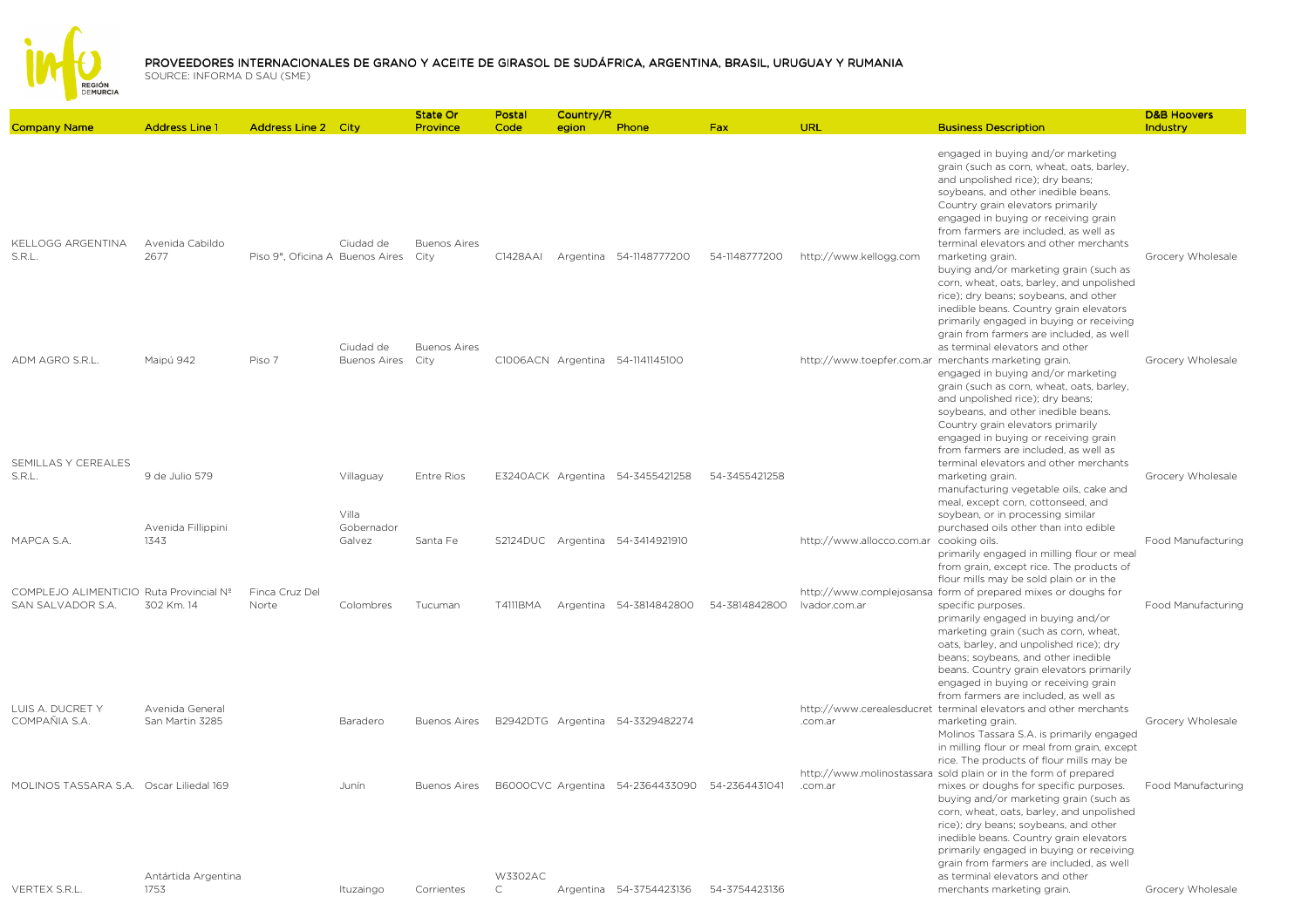

|                                                                     |                              |                            |                                | <b>State Or</b>            | Postal | Country/R |                                                |               |                                 |                                                                                                                                                                                                                                                                                                                                                                                          | <b>D&amp;B Hoovers</b> |
|---------------------------------------------------------------------|------------------------------|----------------------------|--------------------------------|----------------------------|--------|-----------|------------------------------------------------|---------------|---------------------------------|------------------------------------------------------------------------------------------------------------------------------------------------------------------------------------------------------------------------------------------------------------------------------------------------------------------------------------------------------------------------------------------|------------------------|
| <b>Company Name</b>                                                 | <b>Address Line 1</b>        | <b>Address Line 2 City</b> |                                | Province                   | Code   | egion     | Phone                                          | Fax           | URL                             | <b>Business Description</b>                                                                                                                                                                                                                                                                                                                                                              | Industry               |
| MUSCARIELLO<br>HERMANOS S.A.                                        | Brasil 51                    |                            | Junín                          | <b>Buenos Aires</b>        |        |           | B6000HDA Argentina 54-2364433838 54-2364431981 |               |                                 | engaged in milling flour or meal from<br>grain, except rice. The products of flour<br>mills may be sold plain or in the form of<br>prepared mixes or doughs for specific<br>purposes.<br>engaged in buying and/or marketing<br>grain (such as corn, wheat, oats, barley,<br>and unpolished rice); dry beans;<br>soybeans, and other inedible beans.<br>Country grain elevators primarily | Food Manufacturing     |
| CAMPOAMOR<br>HERMANOS S.A.                                          | Ruta 86 Km. 145              | y Gral. Paz                |                                | Benito Juárez Buenos Aires |        |           | B7020CXN Argentina 54-2292451341               | 54-2292451342 | http://www.campoamor.c<br>om.ar | engaged in buying or receiving grain<br>from farmers are included, as well as<br>terminal elevators and other merchants<br>marketing grain.<br>and/or marketing grain (such as corn,<br>wheat, oats, barley, and unpolished rice);<br>dry beans; soybeans, and other inedible<br>beans. Country grain elevators primarily                                                                | Grocery Wholesale      |
| LEIFCO S.A.                                                         | Gobernador Arana<br>1513     |                            | Boulogne                       | <b>Buenos Aires</b>        | 1609   |           | Argentina 54-1147103046                        | 54-1147103047 |                                 | engaged in buying or receiving grain<br>from farmers are included, as well as<br>terminal elevators and other merchants<br>marketing grain.<br>medalist of Argentina's food companies.<br>Molinos is Argentina's largest and oldest<br>packaged food company. It has<br>operations in such sectors as edible oils,                                                                       | Grocery Wholesale      |
|                                                                     |                              |                            |                                |                            |        |           |                                                |               |                                 | flour, frozen foods, and pasta. Its<br>products, sold around the world, include<br>Blancaflor flour, Cocinero oil, Granja del<br>Sol frozen foods, and Matarazzo pasta. It<br>agricultural division is Argentina's largest<br>soybean and sunflower seed<br>processor. Argentina's richest family,<br>the Perez Compancs, which bought a                                                 |                        |
| MOLINOS RIO DE LA<br>PLATA S.A.                                     | Uruguay 4075                 |                            | Victoria                       | <b>Buenos Aires</b>        |        |           | B1644HKG Argentina 54-1143401100               | 54-1143401200 | http://www.molinos.com.a        | controlling stake in Molinos from Brazilian<br>grain and oil giant Bunge International in<br>1999, owns 75% the company.<br>Cafe Onkel S.A. is primarily engaged in<br>milling flour or meal from grain, except                                                                                                                                                                          | Food Manufacturing     |
| CAFE ONKEL S.A.                                                     | Avenida Corrientes<br>327    | Piso 19°                   | Ciudad de<br>Buenos Aires City | <b>Buenos Aires</b>        |        |           | C1043AAD Argentina 54-1143118316               | 54-1143118316 |                                 | rice. The products of flour mills may be<br>sold plain or in the form of prepared<br>mixes or doughs for specific purposes.<br>Semillas S.A. is primarily engaged in<br>buying and/or marketing grain (such as<br>corn, wheat, oats, barley, and unpolished                                                                                                                              | Food Manufacturing     |
| CAPS COMPAÑIA<br><b>ARGENTINA</b><br>PRODUCTORA DE<br>SEMILLAS S.A. | Dr. C. Tejedor S.<br>1466    |                            | Córdoba                        | Cordoba                    | 5000   |           | Argentina 54-3514581987                        | 54-3514581987 | http://www.capsseeds.co<br>m.ar | rice); dry beans; soybeans, and other<br>inedible beans. Country grain elevators<br>primarily engaged in buying or receiving<br>grain from farmers are included, as well<br>as terminal elevators and other<br>merchants marketing grain.<br>is primarily engaged in milling flour or                                                                                                    | Grocery Wholesale      |
| ELABORADORA<br>ARGENTINA DE<br>CEREALES S.R.L.                      | Doctor Ramon<br>Carrillo 388 |                            | Ciudad de<br>Buenos Aires City | <b>Buenos Aires</b>        |        |           | C1275AHH Argentina 54-1143063866               |               |                                 | meal from grain, except rice. The<br>products of flour mills may be sold plain<br>or in the form of prepared mixes or<br>http://www.quaker.com.ar doughs for specific purposes.                                                                                                                                                                                                          | Food Manufacturing     |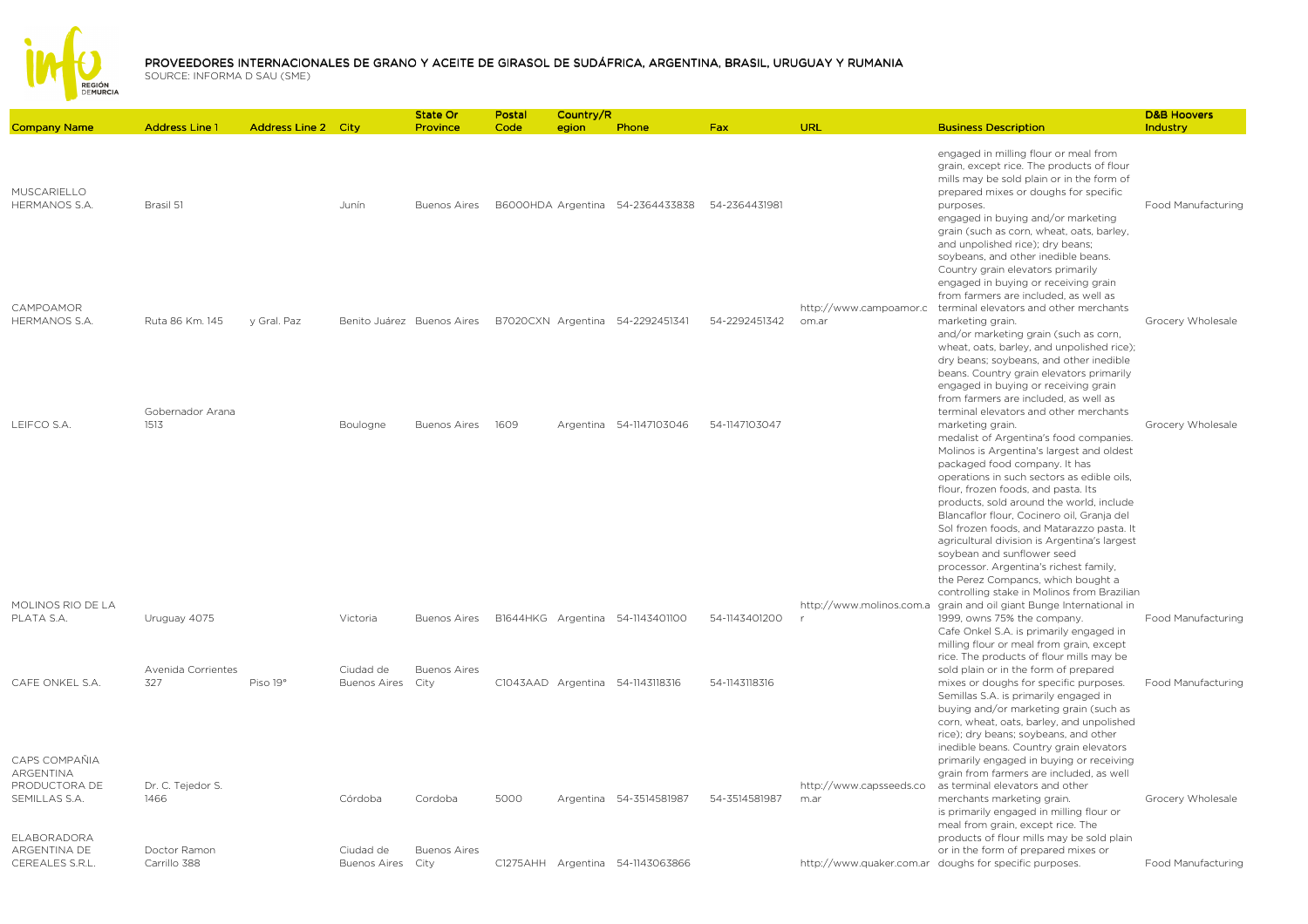

|                                                                         |                                                   |                            |                                  | State Or                    | Postal             | Country/R |                                  |               |                                                                        |                                                                                                                                                                                                                                                                                                                                                                              | <b>D&amp;B Hoovers</b> |
|-------------------------------------------------------------------------|---------------------------------------------------|----------------------------|----------------------------------|-----------------------------|--------------------|-----------|----------------------------------|---------------|------------------------------------------------------------------------|------------------------------------------------------------------------------------------------------------------------------------------------------------------------------------------------------------------------------------------------------------------------------------------------------------------------------------------------------------------------------|------------------------|
| <b>Company Name</b>                                                     | <b>Address Line 1</b>                             | <b>Address Line 2 City</b> |                                  | Province                    | Code               | egion     | Phone                            | <b>Fax</b>    | URL                                                                    | <b>Business Description</b>                                                                                                                                                                                                                                                                                                                                                  | Industry               |
|                                                                         |                                                   |                            |                                  |                             |                    |           |                                  |               |                                                                        | buying and/or marketing grain (such as<br>corn, wheat, oats, barley, and unpolished<br>rice); dry beans; soybeans, and other<br>inedible beans. Country grain elevators<br>primarily engaged in buying or receiving<br>grain from farmers are included, as well                                                                                                              |                        |
| <b>AGRIBEST S.A.</b>                                                    | Rodriguez Pena 450 Piso 3¦ Oficina B Buenos Aires |                            | Ciudad de                        | <b>Buenos Aires</b><br>City |                    |           | C1020ADJ Argentina 54-1143719627 | 54-1143719627 |                                                                        | as terminal elevators and other<br>merchants marketing grain.<br>engaged in manufacturing vegetable oils,<br>cake and meal, except corn, cottonseed,<br>and soybean, or in processing similar                                                                                                                                                                                | Grocery Wholesale      |
| S.A. GENARO GARCIA<br>L.C.I.F. I.                                       | Gral. Juan Lavalle<br>348                         | Piso 8                     | Ciudad de<br><b>Buenos Aires</b> | <b>Buenos Aires</b><br>City |                    |           | C1047AAH Argentina 54-1143115355 | 54-1143118775 |                                                                        | purchased oils other than into edible<br>cooking oils.<br>manufacturing vegetable oils, cake and<br>meal, except corn, cottonseed, and<br>soybean, or in processing similar                                                                                                                                                                                                  | Food Manufacturing     |
| <b>TANONI HNOS S.A.</b>                                                 | Avenida Bartolomé<br>Mitre 299                    |                            | Bombal                           | Santa Fe                    | <b>S2179AEE</b>    |           | Argentina 54-3465497018          | 54-3465497018 | http://www.tanoni.com.ar                                               | purchased oils other than into edible<br>cooking oils.<br>engaged in buying and/or marketing<br>grain (such as corn, wheat, oats, barley,<br>and unpolished rice); dry beans;<br>soybeans, and other inedible beans.<br>Country grain elevators primarily<br>engaged in buying or receiving grain<br>from farmers are included, as well as                                   | Food Manufacturing     |
| LEONES DE BLEEK S.A.A. Juan Diaz De Solis<br>vC.                        | 1270                                              | Piso 3                     |                                  | Vicente López Buenos Aires  |                    |           | B1638BHF Argentina 54-1148378000 | 54-1148378011 | http://www.leones-sa.com                                               | terminal elevators and other merchants<br>marketing grain.<br>buying and/or marketing grain (such as<br>corn, wheat, oats, barley, and unpolished<br>rice); dry beans; soybeans, and other<br>inedible beans. Country grain elevators<br>primarily engaged in buying or receiving<br>grain from farmers are included, as well                                                | Grocery Wholesale      |
| TRADESA S.A.                                                            | Reconquista 1048,<br>$10^{\circ}$                 |                            |                                  | Buenos Aires Buenos Aires   | 1003               | Argentina |                                  |               |                                                                        | as terminal elevators and other<br>merchants marketing grain.<br>in manufacturing cereal breakfast foods                                                                                                                                                                                                                                                                     | Grocery Wholesale      |
| GENERAL CEREALS S.A. Venezuela 3854                                     |                                                   |                            | Villa Martelli                   | <b>Buenos Aires</b>         | B1603BTP           |           | Argentina 54-1147098900          |               | com                                                                    | http://www.generalcereals. and related preparations, except<br>breakfast bars.<br>primarily engaged in buying and/or<br>marketing grain (such as corn, wheat,<br>oats, barley, and unpolished rice); dry<br>beans; soybeans, and other inedible<br>beans. Country grain elevators primarily<br>engaged in buying or receiving grain<br>from farmers are included, as well as | Food Manufacturing     |
| COMPAÑIA ARGENTINA<br>DE GRANOS S.A.                                    | José Manuel Estrada<br>624                        |                            | Río Cuarto                       | Cordoba                     |                    |           |                                  |               | X5806DDN Argentina 54-3584677000 54-3584677000 http://www.cagsa.com.ar | terminal elevators and other merchants<br>marketing grain.<br>De Necochea Ltda. is primarily engaged<br>in buying and/or marketing grain (such<br>as corn, wheat, oats, barley, and<br>unpolished rice); dry beans; soybeans,<br>and other inedible beans. Country grain                                                                                                     | Grocery Wholesale      |
| COOPERATIVA DE<br><b>AGRICULTORES</b><br>FEDERADOS DE<br>NECOCHEA LTDA. | Av. 58 3051                                       |                            | Necochea                         | <b>Buenos Aires</b>         | B7630CPB Argentina |           |                                  |               |                                                                        | elevators primarily engaged in buying or<br>receiving grain from farmers are included,<br>as well as terminal elevators and other<br>merchants marketing grain.                                                                                                                                                                                                              | Grocery Wholesale      |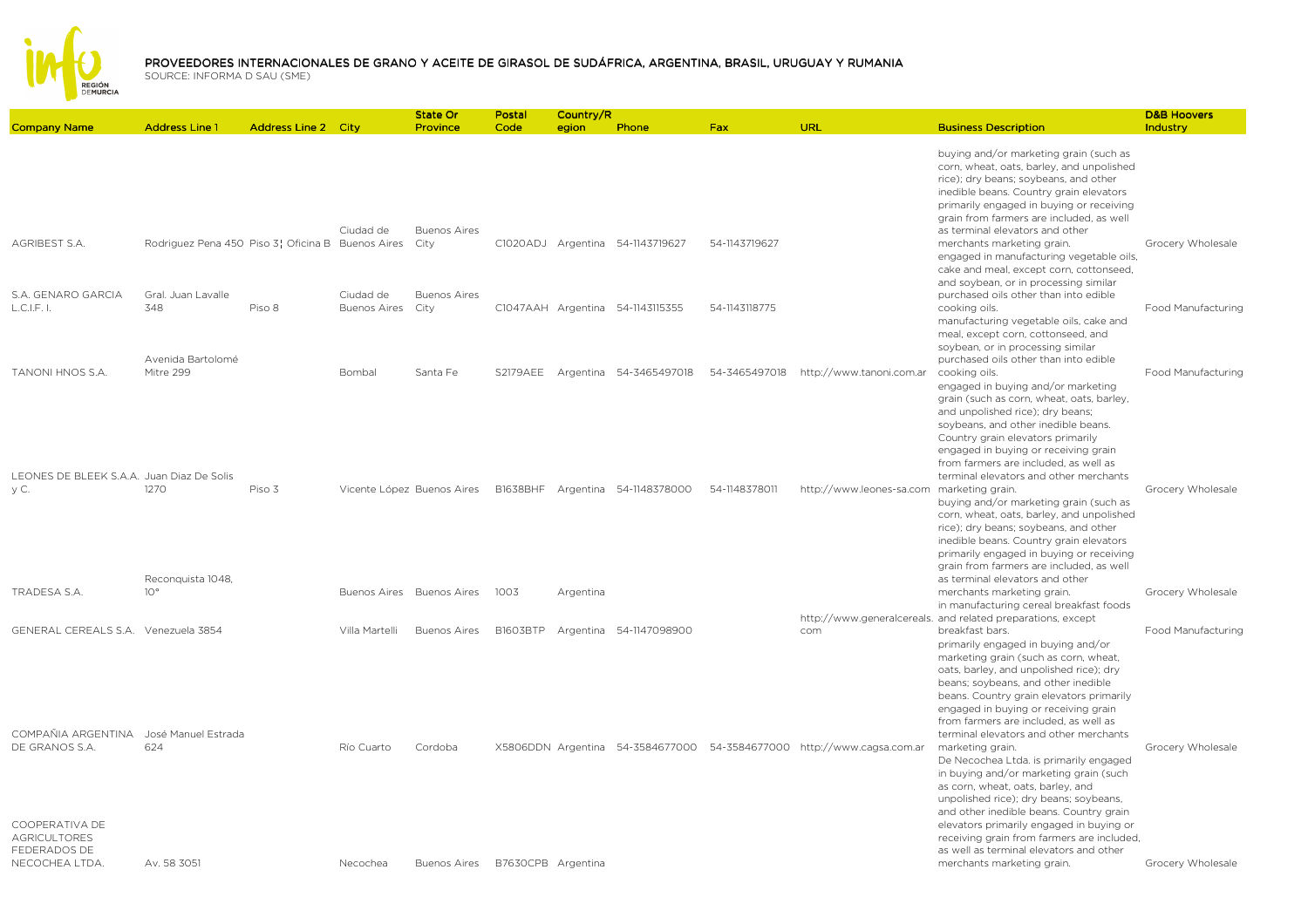REGIÓN<br>DEMURCIA

|                                        |                                               |                                               |              | <b>State Or</b>                 | Postal | Country/R |                                                |               |                                           |                                                                                                                                                                                                                                                                                                                                                                                                          | <b>D&amp;B Hoovers</b> |
|----------------------------------------|-----------------------------------------------|-----------------------------------------------|--------------|---------------------------------|--------|-----------|------------------------------------------------|---------------|-------------------------------------------|----------------------------------------------------------------------------------------------------------------------------------------------------------------------------------------------------------------------------------------------------------------------------------------------------------------------------------------------------------------------------------------------------------|------------------------|
| <b>Company Name</b>                    | <b>Address Line 1</b>                         | <b>Address Line 2 City</b>                    |              | Province                        | Code   | egion     | Phone                                          | Fax           | URL                                       | <b>Business Description</b>                                                                                                                                                                                                                                                                                                                                                                              | Industry               |
|                                        | Hipolito Irigoyen                             |                                               |              |                                 |        |           |                                                |               |                                           | in buying and/or marketing grain (such<br>as corn, wheat, oats, barley, and<br>unpolished rice); dry beans; soybeans,<br>and other inedible beans. Country grain<br>elevators primarily engaged in buying or<br>receiving grain from farmers are included,<br>as well as terminal elevators and other                                                                                                    |                        |
| SOLAE ARGENTINA S.A. 2020              | Doctor Mariano                                | Piso 2                                        | Martinez     | Buenos Aires                    |        |           | B1640HFP Argentina 54-1148362025               |               |                                           | merchants marketing grain.<br>buying and/or marketing grain (such as<br>corn, wheat, oats, barley, and unpolished<br>rice); dry beans; soybeans, and other<br>inedible beans. Country grain elevators<br>primarily engaged in buying or receiving<br>grain from farmers are included, as well<br>http://www.lihuetue.com.a as terminal elevators and other                                               | Grocery Wholesale      |
| LIHUE TUE S.A.                         | Moreno 772                                    |                                               | Pergamino    | <b>Buenos Aires</b>             |        |           | B2700LOP Argentina 54-2477434346 54-2477429986 |               |                                           | merchants marketing grain.<br>buying and/or marketing grain (such as<br>corn, wheat, oats, barley, and unpolished<br>rice); dry beans; soybeans, and other<br>inedible beans. Country grain elevators<br>primarily engaged in buying or receiving<br>grain from farmers are included, as well<br>as terminal elevators and other                                                                         | Grocery Wholesale      |
| PATRADE S.A.                           | Juan B. Justo 66<br>Avenida Córdoba           | Piso 6º Oficina A Resistencia                 |              | Chaco                           | 3500   |           | Argentina 54-3624449958 54-3624449960          |               |                                           | merchants marketing grain.<br>buying and/or marketing grain (such as<br>corn, wheat, oats, barley, and unpolished<br>rice); dry beans; soybeans, and other<br>inedible beans. Country grain elevators<br>primarily engaged in buying or receiving<br>grain from farmers are included, as well<br>as terminal elevators and other                                                                         | Grocery Wholesale      |
| NOREXPORT S.A.<br>DELTA INDUSTRIAL Y   | 652                                           | Piso 2°, oficina F Buenos Aires Buenos Aires  |              |                                 | 1054   |           | Argentina 54-1143221996                        |               |                                           | merchants marketing grain.<br>primarily engaged in milling corn or<br>sorghum grain (milo) by the wet process,<br>and producing starch, syrup, oil, sugar,<br>and by-products, such as gluten feed and<br>meal. Also This also includes<br>manufacturing starch from other                                                                                                                               | Grocery Wholesale      |
| COMERCIAL S.A.                         | Sarmiento 552                                 | Piso 9 <sup>°</sup>                           |              | Buenos Aires Buenos Aires       | 1041   |           | Argentina 54-1143940306                        |               |                                           | vegetable sources (e.g., potatoes, wheat). Food Manufacturing<br>buying and/or marketing grain (such as<br>corn, wheat, oats, barley, and unpolished<br>rice); dry beans; soybeans, and other<br>inedible beans. Country grain elevators<br>primarily engaged in buying or receiving<br>grain from farmers are included, as well                                                                         |                        |
| TRADING SUR S.A.<br>COMPAL COMPAÑIA DE | Avenida Corrientes<br>931<br>Alicia Moreau de | Piso 9º Oficina 1 Rosario<br>Piso 4º. Oficina | Ciudad de    | Santa Fe<br><b>Buenos Aires</b> |        |           | S2000ATO Argentina 54-3415280011               | 54-3415280011 | http://www.gruposursa.co<br>m.ar          | as terminal elevators and other<br>merchants marketing grain.<br>is primarily engaged in buying and/or<br>marketing grain (such as corn, wheat,<br>oats, barley, and unpolished rice); dry<br>beans; soybeans, and other inedible<br>beans. Country grain elevators primarily<br>engaged in buying or receiving grain<br>from farmers are included, as well as<br>terminal elevators and other merchants | Grocery Wholesale      |
| ALIMENTOS S.A.C.I.                     | Justo 403                                     | 403                                           | Buenos Aires | City                            |        |           | C1107AAH Argentina 54-1143116060               | 54-1143116060 | http://www.compal.com.ar marketing grain. |                                                                                                                                                                                                                                                                                                                                                                                                          | Grocery Wholesale      |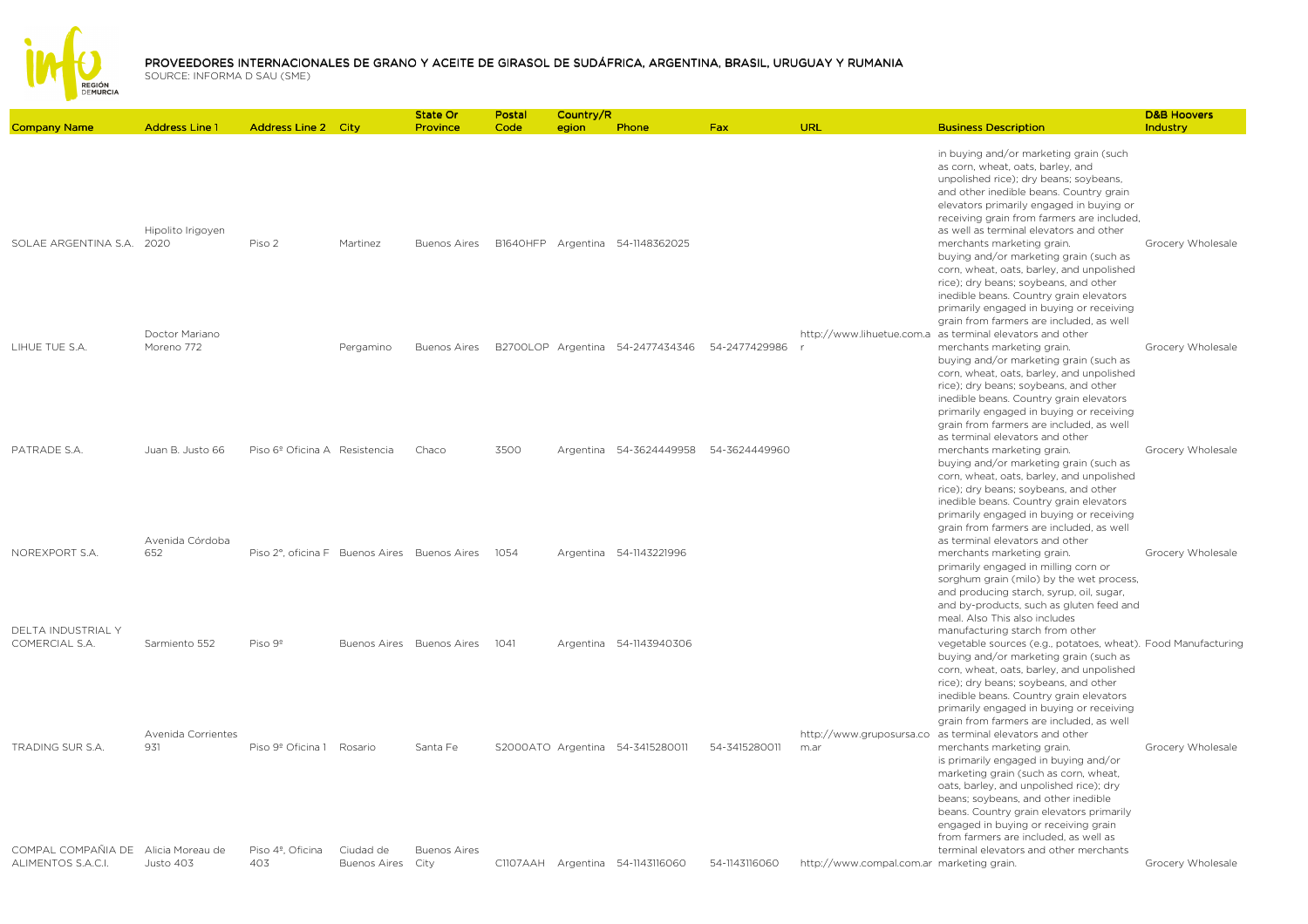

| <b>Company Name</b>                                                 | <b>Address Line 1</b>                    | <b>Address Line 2 City</b>           |                                  | State Or<br>Province            | Postal<br>Code | Country/R<br>egion | Phone                                 | Fax                                   | URL                                 | <b>Business Description</b>                                                                                                                                                                                                                                                                                                                                                  | <b>D&amp;B Hoovers</b><br>Industry |
|---------------------------------------------------------------------|------------------------------------------|--------------------------------------|----------------------------------|---------------------------------|----------------|--------------------|---------------------------------------|---------------------------------------|-------------------------------------|------------------------------------------------------------------------------------------------------------------------------------------------------------------------------------------------------------------------------------------------------------------------------------------------------------------------------------------------------------------------------|------------------------------------|
|                                                                     |                                          |                                      |                                  |                                 |                |                    |                                       |                                       |                                     |                                                                                                                                                                                                                                                                                                                                                                              |                                    |
| MOLINO HARINERO EL<br>SUREÑO S.R.L.                                 | Av. Guillermo<br>Marconi 1092            |                                      | Tandil                           | <b>Buenos Aires</b>             |                |                    | B7000GRN Argentina 54-2494446102      | 54-2494446102                         |                                     | primarily engaged in milling flour or meal<br>from grain, except rice. The products of<br>flour mills may be sold plain or in the<br>form of prepared mixes or doughs for<br>specific purposes.<br>Limitada is primarily engaged in buying<br>and/or marketing grain (such as corn,<br>wheat, oats, barley, and unpolished rice);<br>dry beans; soybeans, and other inedible | Food Manufacturing                 |
| SOCIEDAD<br>PRODUCTORA Y<br><b>DISTRIBUIDORA</b><br><b>LIMITADA</b> | Chubut Diag. Junin<br>$\bigcap$          |                                      | Los Toldos                       | <b>Buenos Aires</b>             | 6015           |                    | Argentina 54-2358444220               | 54-2358444221                         |                                     | beans. Country grain elevators primarily<br>engaged in buying or receiving grain<br>from farmers are included, as well as<br>terminal elevators and other merchants<br>marketing grain.<br>buying and/or marketing grain (such as<br>corn, wheat, oats, barley, and unpolished<br>rice); dry beans; soybeans, and other<br>inedible beans. Country grain elevators           | Grocery Wholesale                  |
| FETRADE S.A.                                                        | Alte, Manuel Blanco<br>Encalada 2387     | Piso 11 Depto A                      | Ciudad de<br><b>Buenos Aires</b> | <b>Buenos Aires</b><br>City     |                |                    | C1428DDK Argentina 54-1147830529      | 54-1147830700                         |                                     | primarily engaged in buying or receiving<br>grain from farmers are included, as well<br>as terminal elevators and other<br>merchants marketing grain.<br>buying and/or marketing grain (such as<br>corn, wheat, oats, barley, and unpolished<br>rice); dry beans; soybeans, and other<br>inedible beans. Country grain elevators                                             | Grocery Wholesale                  |
|                                                                     |                                          |                                      |                                  |                                 |                |                    |                                       |                                       |                                     | primarily engaged in buying or receiving<br>grain from farmers are included, as well                                                                                                                                                                                                                                                                                         |                                    |
| CURCIJA S.A.                                                        | Avenida Leandro N.<br>Alem 1050          | Piso 8°, Oficina B Buenos Aires City | Ciudad de                        | <b>Buenos Aires</b>             |                |                    | C1001AAJ Argentina 54-1143138343      | 54-1143138231                         | http://www.curcijasa.com.<br>ar     | as terminal elevators and other<br>merchants marketing grain.<br>engaged in manufacturing vegetable oils,                                                                                                                                                                                                                                                                    | Grocery Wholesale                  |
| CASTOROIL S.A.C.I.F. e I. 3501                                      | Av. Pte. Jose<br>Figueroa Alcorta        | Piso 7                               | Ciudad de<br>Buenos Aires City   | <b>Buenos Aires</b>             |                |                    | C1425CLB Argentina 54-1148034700      | 54-1148035004                         | http://www.castoroil.com.<br>ar     | cake and meal, except corn, cottonseed,<br>and soybean, or in processing similar<br>purchased oils other than into edible<br>cooking oils.<br>engaged in milling flour or meal from                                                                                                                                                                                          | Food Manufacturing                 |
| MOLINOS TRES                                                        | Ruta Nacional 3 Km. Parque Industrial    |                                      |                                  |                                 |                |                    |                                       |                                       |                                     | grain, except rice. The products of flour<br>mills may be sold plain or in the form of<br>http://www.molinostsas.co prepared mixes or doughs for specific                                                                                                                                                                                                                    |                                    |
| ARROYOS S.A.                                                        | 496                                      | Tres Arroyos                         |                                  | Tres Arroyos Buenos Aires       | 7500           |                    | Argentina 54-2983432494 54-2983432494 |                                       | m.ar                                | purposes.<br>La Salteña S.A.U. is primarily engaged in<br>milling flour or meal from grain, except<br>rice. The products of flour mills may be                                                                                                                                                                                                                               | Food Manufacturing                 |
| LA SALTEÑA S.A.U.                                                   | Uruguay 4075                             |                                      | Victoria                         | Buenos Aires                    |                |                    | B1644HKG Argentina 54-1143401100      |                                       | http://www.lasaltena.com.<br>ar     | sold plain or in the form of prepared<br>mixes or doughs for specific purposes.<br>manufacturing vegetable oils, cake and                                                                                                                                                                                                                                                    | Food Manufacturing                 |
|                                                                     | Hipólito Yrigoyen y<br>Costas del Paraná | Puerto General                       |                                  |                                 |                |                    |                                       |                                       |                                     | meal, except corn, cottonseed, and<br>soybean, or in processing similar<br>http://www.terminal6.com. purchased oils other than into edible                                                                                                                                                                                                                                   |                                    |
| T6 INDUSTRIAL S.A.                                                  | S/N                                      | San Martín<br>Piso 7 <sup>°</sup> .  | Santa Fe                         | Santa Fe<br><b>Buenos Aires</b> | 3000           |                    |                                       | Argentina 54-3476438000 54-3476438046 | ar                                  | cooking oils.<br>in buying and/or marketing grain (such<br>as corn, wheat, oats, barley, and<br>unpolished rice); dry beans; soybeans,<br>and other inedible beans. Country grain<br>elevators primarily engaged in buying or<br>receiving grain from farmers are included,                                                                                                  | Food Manufacturing                 |
| ADM ARGENTINA S.A.                                                  | Maipú 942                                | Contrafrente                         | Ciudad de<br><b>Buenos Aires</b> | City                            |                |                    | C1006ACN Argentina 54-1141145100      | 54-1141145100                         | http://www.admworld.co<br>${\sf m}$ | as well as terminal elevators and other<br>merchants marketing grain.                                                                                                                                                                                                                                                                                                        | Grocery Wholesale                  |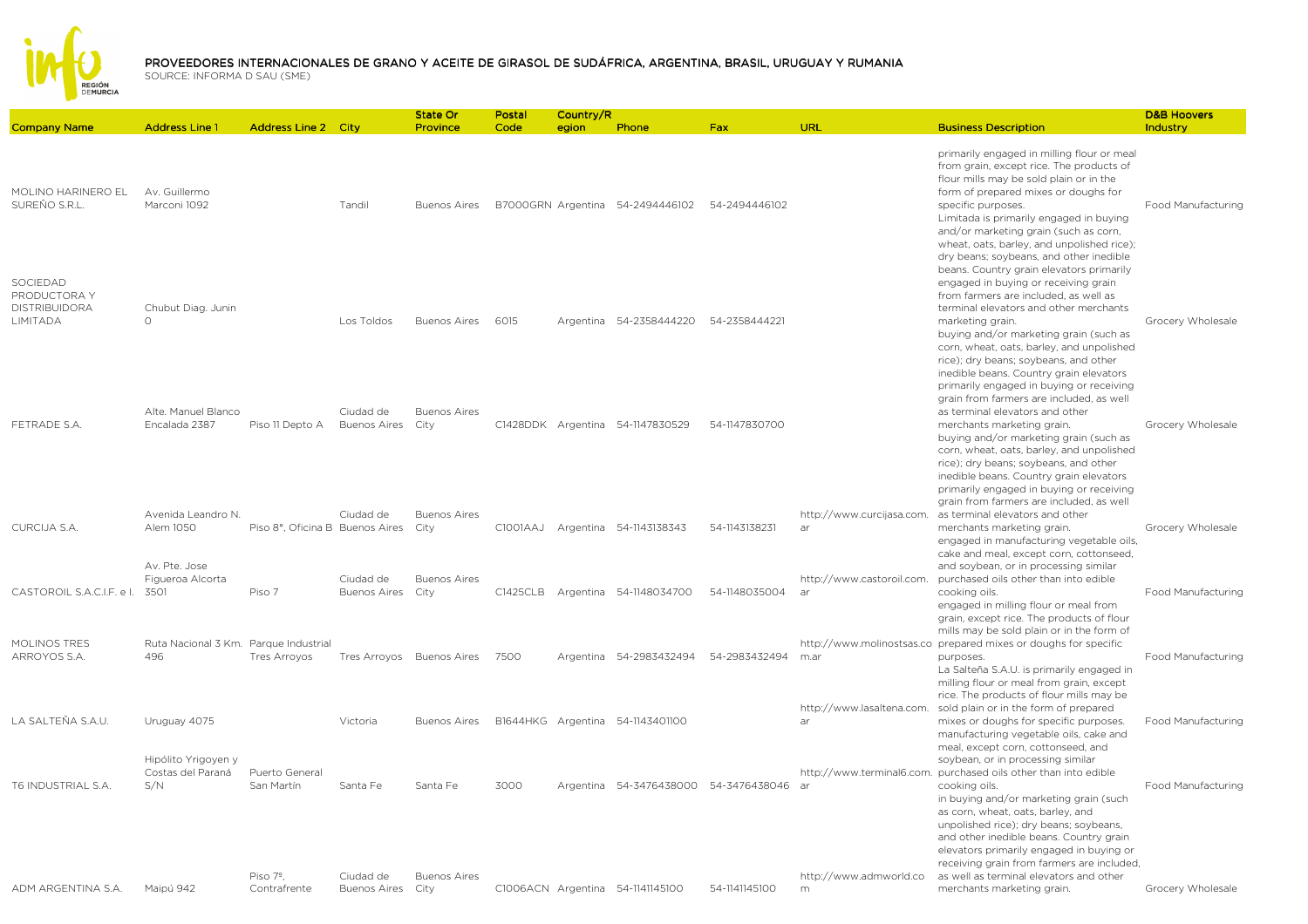

|                                   |                                          |                                             |                                  | State Or                    | Postal   | Country/R |                                  |               |                                      |                                                                                                                                                                                                                                                                                                                                                                                                                                                                                                                                                   | <b>D&amp;B Hoovers</b> |
|-----------------------------------|------------------------------------------|---------------------------------------------|----------------------------------|-----------------------------|----------|-----------|----------------------------------|---------------|--------------------------------------|---------------------------------------------------------------------------------------------------------------------------------------------------------------------------------------------------------------------------------------------------------------------------------------------------------------------------------------------------------------------------------------------------------------------------------------------------------------------------------------------------------------------------------------------------|------------------------|
| <b>Company Name</b>               | <b>Address Line 1</b>                    | <b>Address Line 2 City</b>                  |                                  | Province                    | Code     | egion     | Phone                            | <b>Fax</b>    | <b>URL</b>                           | <b>Business Description</b>                                                                                                                                                                                                                                                                                                                                                                                                                                                                                                                       | Industry               |
| <b>GAVIGLIO COMERCIAL</b><br>S.A. | Presidente Hipólito<br>Yrigoyen 741      |                                             | Zenón Pereyra Santa Fe           |                             |          |           | S2409AFO Argentina 54-3564492614 | 54-3564492614 | http://www.gavigliocomer<br>cial.com | engaged in buying and/or marketing<br>grain (such as corn, wheat, oats, barley,<br>and unpolished rice); dry beans;<br>soybeans, and other inedible beans.<br>Country grain elevators primarily<br>engaged in buying or receiving grain<br>from farmers are included, as well as<br>terminal elevators and other merchants<br>buying and/or marketing grain (such as<br>corn, wheat, oats, barley, and unpolished<br>rice); dry beans; soybeans, and other<br>inedible beans. Country grain elevators<br>primarily engaged in buying or receiving | Grocery Wholesale      |
| YUSIN S.A.C.I.F.I.A.              | Av LIBERTADOR<br><b>DEL 5936</b>         | Piso 1, Dpto:A                              | Ciudad de<br><b>Buenos Aires</b> | <b>Buenos Aires</b><br>City |          |           | C1057AAL Argentina 54-1143127112 | 54-1143119054 |                                      | grain from farmers are included, as well<br>as terminal elevators and other<br>merchants marketing grain.<br>Marwick S.A. is primarily engaged in the<br>wholesale distribution of confectionery<br>and related products, such as candy,                                                                                                                                                                                                                                                                                                          | Grocery Wholesale      |
| MARWICK S.A.                      | Avenida Caseros 719                      |                                             | Ciudad de<br><b>Buenos Aires</b> | <b>Buenos Aires</b><br>City | C1152AAD |           | Argentina 54-1143001411          | 54-1143001411 |                                      | chewing gum, fountain fruits, salted or<br>roasted nuts, popcorn, fountain syrups,<br>and potato, corn, and similar chips.<br>buying and/or marketing grain (such as<br>corn, wheat, oats, barley, and unpolished<br>rice); dry beans; soybeans, and other                                                                                                                                                                                                                                                                                        | Grocery Wholesale      |
| EL CAMPO S.A.                     | Dr. Estanislao<br>Severo Zeballos 782    |                                             | Ingeniero<br>Luiggi              | La Pampa                    |          |           | L6205AQN Argentina 54-2335472240 |               |                                      | inedible beans. Country grain elevators<br>primarily engaged in buying or receiving<br>grain from farmers are included, as well<br>as terminal elevators and other<br>merchants marketing grain.<br>buying and/or marketing grain (such as<br>corn, wheat, oats, barley, and unpolished<br>rice); dry beans; soybeans, and other<br>inedible beans. Country grain elevators                                                                                                                                                                       | Grocery Wholesale      |
| AGRIPRO S.A.                      | Sarmiento 559                            | Piso 10°, oficina<br>182/88                 | Buenos Aires Buenos Aires        |                             | 1041     |           | Argentina 54-1143935936          | 54-1143935936 |                                      | primarily engaged in buying or receiving<br>grain from farmers are included, as well<br>as terminal elevators and other<br>merchants marketing grain.<br>buying and/or marketing grain (such as<br>corn, wheat, oats, barley, and unpolished<br>rice); dry beans; soybeans, and other<br>inedible beans. Country grain elevators                                                                                                                                                                                                                  | Grocery Wholesale      |
| AGRO-URANGA S.A.                  | Presidente Perón<br>683                  | Piso 5, Oficina D Buenos Aires Buenos Aires | Ciudad de                        |                             |          |           | C1038AAM Argentina 54-3402491348 | 54-3402491601 | m                                    | primarily engaged in buying or receiving<br>grain from farmers are included, as well<br>http://www.agrouranga.co as terminal elevators and other<br>merchants marketing grain.<br>and/or marketing grain (such as corn,<br>wheat, oats, barley, and unpolished rice);<br>dry beans; soybeans, and other inedible<br>beans. Country grain elevators primarily<br>engaged in buying or receiving grain                                                                                                                                              | Grocery Wholesale      |
| MASA S.R.L.                       | Av. Domingo<br>Faustino Sarmiento<br>380 | Piso 3 Depto B                              | Salta                            | Salta                       |          |           | A4400ERQ Argentina 54-3874210272 | 54-3874210272 |                                      | from farmers are included, as well as<br>terminal elevators and other merchants<br>marketing grain.                                                                                                                                                                                                                                                                                                                                                                                                                                               | Grocery Wholesale      |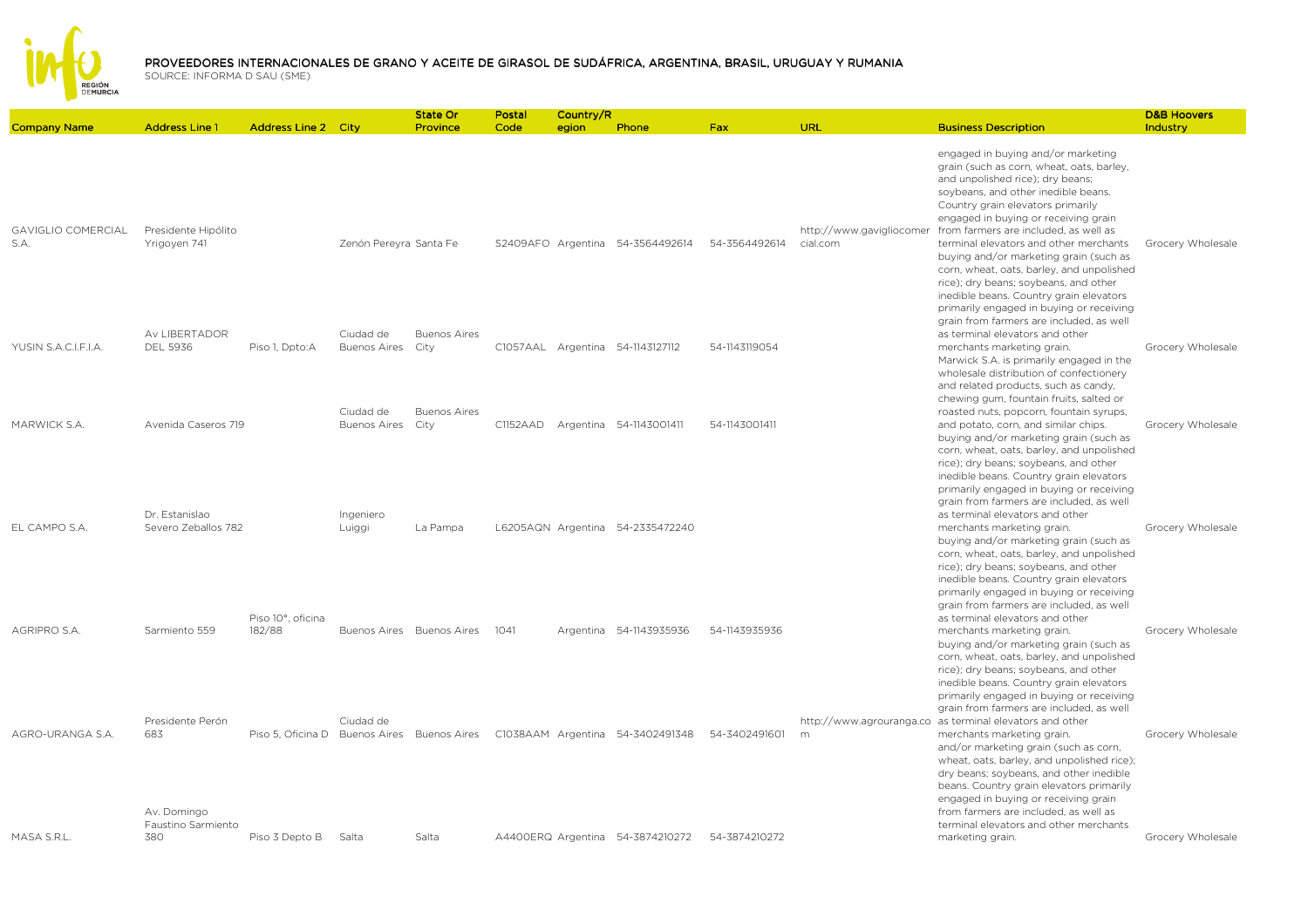

|                                       |                           |                            |                                  | <b>State Or</b>             | Postal | Country/R |                                  |               |                                     |                                                                                                                                                                                                                                                                                                                                                                                                | <b>D&amp;B Hoovers</b> |
|---------------------------------------|---------------------------|----------------------------|----------------------------------|-----------------------------|--------|-----------|----------------------------------|---------------|-------------------------------------|------------------------------------------------------------------------------------------------------------------------------------------------------------------------------------------------------------------------------------------------------------------------------------------------------------------------------------------------------------------------------------------------|------------------------|
| <b>Company Name</b>                   | <b>Address Line 1</b>     | <b>Address Line 2 City</b> |                                  | Province                    | Code   | egion     | Phone                            | Fax           | URL                                 | <b>Business Description</b>                                                                                                                                                                                                                                                                                                                                                                    | Industry               |
|                                       |                           |                            | Departamento<br>de La Viña -     |                             |        |           |                                  |               |                                     | engaged in buying and/or marketing<br>grain (such as corn, wheat, oats, barley,<br>and unpolished rice); dry beans;<br>soybeans, and other inedible beans.<br>Country grain elevators primarily<br>engaged in buying or receiving grain<br>from farmers are included, as well as                                                                                                               |                        |
| FINCA AMPASCACHI S.A. Ruta 68 Km. 115 |                           |                            | Ampascachi - Salta               |                             |        |           | A4421XAW Argentina 54-3874905105 | 54-3874905105 |                                     | terminal elevators and other merchants<br>engaged in buying and/or marketing<br>grain (such as corn, wheat, oats, barley,<br>and unpolished rice); dry beans;<br>soybeans, and other inedible beans.<br>Country grain elevators primarily<br>engaged in buying or receiving grain<br>from farmers are included, as well as                                                                     | Grocery Wholesale      |
| MULTIGRAIN<br>ARGENTINA S.A.          | Carlos Pellegrini<br>1265 | Piso 8 <sup>°</sup>        | Ciudad De<br><b>Buenos Aires</b> | <b>Buenos Aires</b><br>City |        |           | C1009ABY Argentina 54-1152783800 | 54-1150311582 | http://www.multigrain-<br>group.com | terminal elevators and other merchants<br>marketing grain.<br>manufacturing vegetable oils, cake and<br>meal, except corn, cottonseed, and<br>soybean, or in processing similar<br>purchased oils other than into edible                                                                                                                                                                       | Grocery Wholesale      |
| LEGONA S.A.                           | Sarmiento 552             | Piso 9°                    |                                  | Buenos Aires Buenos Aires   | 1041   |           | Argentina 54-1143250671          |               |                                     | cooking oils.<br>buying and/or marketing grain (such as<br>corn, wheat, oats, barley, and unpolished<br>rice); dry beans; soybeans, and other<br>inedible beans. Country grain elevators<br>primarily engaged in buying or receiving<br>grain from farmers are included, as well                                                                                                               | Food Manufacturing     |
| HESAR HNOS, S.A.                      | Doctor Tómas<br>Garzón 78 |                            | Villa Ascasubi Cordoba           |                             |        |           | X5935ARB Argentina 54-3571498080 |               | http://www.hesarhnos.co<br>m.ar     | as terminal elevators and other<br>merchants marketing grain.<br>in buying and/or marketing grain (such<br>as corn, wheat, oats, barley, and<br>unpolished rice); dry beans; soybeans,<br>and other inedible beans. Country grain<br>elevators primarily engaged in buying or<br>receiving grain from farmers are included,                                                                    | Grocery Wholesale      |
| LAS MARTINETAS S.R.L. Garmendia 68    |                           | Piso 2                     | San Miguel de<br>Tucumán         | Tucuman                     |        |           | T4000NEB Argentina 54-3814218882 | 54-3814218882 | om                                  | http://www.lasmartinetas.c as well as terminal elevators and other<br>merchants marketing grain.<br>primarily engaged in buying and/or<br>marketing grain (such as corn, wheat,<br>oats, barley, and unpolished rice); dry<br>beans; soybeans, and other inedible<br>beans. Country grain elevators primarily<br>engaged in buying or receiving grain<br>from farmers are included, as well as | Grocery Wholesale      |
| LA LIMPIADORA DE<br>SEMILLAS S.A.     | Sarmiento 412             | Piso 3º. Oficina<br>305    |                                  | Buenos Aires Buenos Aires   | 1041   |           | Argentina 54-1143948539          | 54-1143948907 |                                     | terminal elevators and other merchants<br>marketing grain.<br>buying and/or marketing grain (such as<br>corn, wheat, oats, barley, and unpolished<br>rice); dry beans; soybeans, and other<br>inedible beans. Country grain elevators<br>primarily engaged in buying or receiving<br>grain from farmers are included, as well                                                                  | Grocery Wholesale      |
| <b>BIO GRAINS S.A.</b>                | Juez Tedin 2990           |                            | Ciudad de<br>Buenos Aires City   | <b>Buenos Aires</b>         |        |           | C1425CWF Argentina 54-1148077621 | 54-1148077621 | http://www.biograins.com            | as terminal elevators and other<br>merchants marketing grain.                                                                                                                                                                                                                                                                                                                                  | Grocery Wholesale      |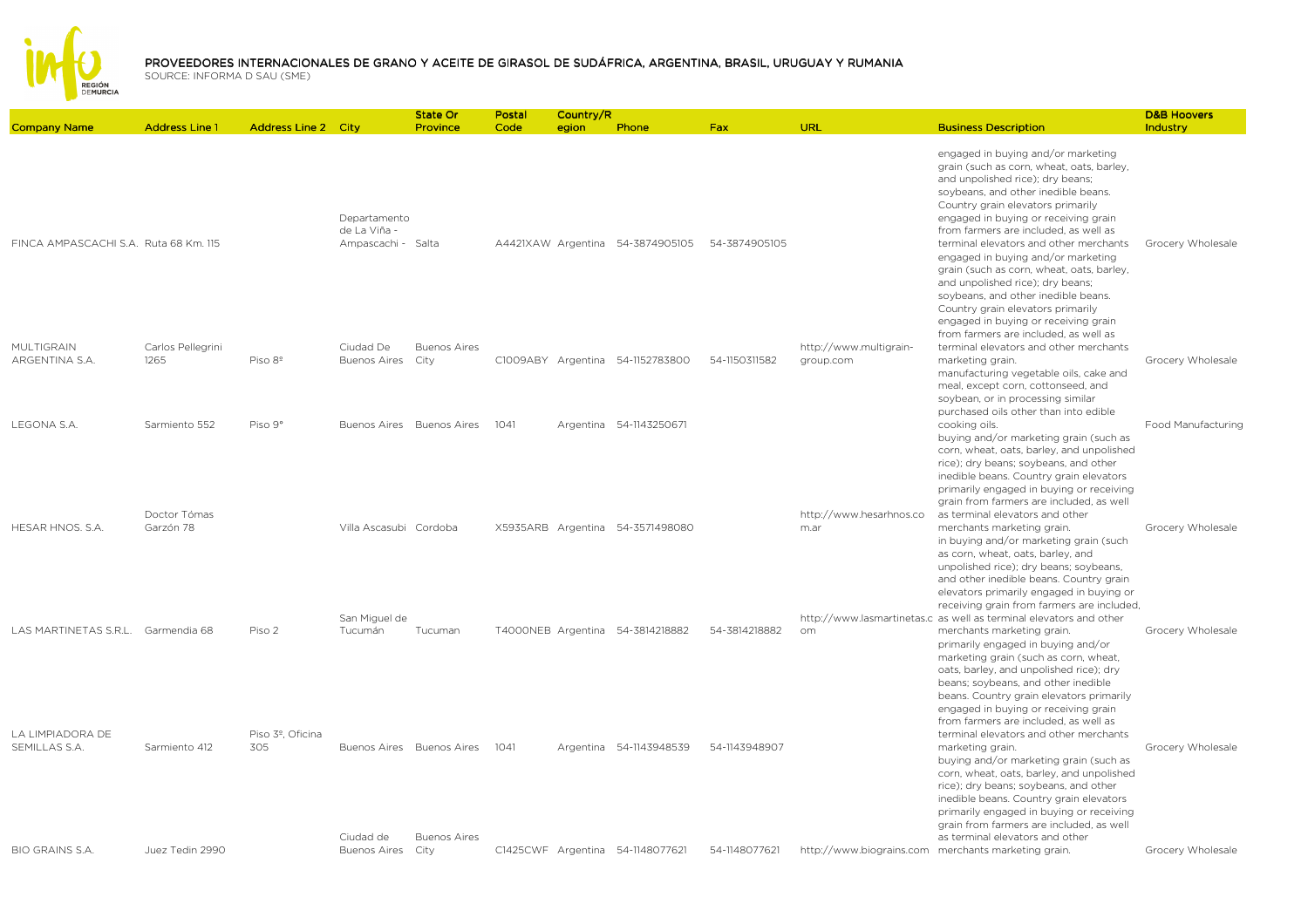

|                                                                                       |                                                    |                                             |                                  | <b>State Or</b>             | Postal             | Country/R |                                  |               |                                        |                                                                                                                                                                                                                                                                                                                                                                                                                                                                                                             | <b>D&amp;B Hoovers</b> |
|---------------------------------------------------------------------------------------|----------------------------------------------------|---------------------------------------------|----------------------------------|-----------------------------|--------------------|-----------|----------------------------------|---------------|----------------------------------------|-------------------------------------------------------------------------------------------------------------------------------------------------------------------------------------------------------------------------------------------------------------------------------------------------------------------------------------------------------------------------------------------------------------------------------------------------------------------------------------------------------------|------------------------|
| <b>Company Name</b>                                                                   | <b>Address Line 1</b>                              | <b>Address Line 2 City</b>                  |                                  | Province                    | Code               | egion     | Phone                            | Fax           | URL                                    | <b>Business Description</b>                                                                                                                                                                                                                                                                                                                                                                                                                                                                                 | Industry               |
| BORDONI AFC S.A.                                                                      | Avenida Córdoba<br>1336                            | Piso 8º Oficina 7 Buenos Aires              | Ciudad De                        | <b>Buenos Aires</b><br>City | C1055AAQ Argentina |           |                                  |               | http://www.bordoniafc.co<br>m          | buying and/or marketing grain (such as<br>corn, wheat, oats, barley, and unpolished<br>rice); dry beans; soybeans, and other<br>inedible beans. Country grain elevators<br>primarily engaged in buying or receiving<br>grain from farmers are included, as well<br>as terminal elevators and other<br>merchants marketing grain.<br>buying and/or marketing grain (such as<br>corn, wheat, oats, barley, and unpolished<br>rice); dry beans; soybeans, and other<br>inedible beans. Country grain elevators | Grocery Wholesale      |
| <b>EMULGRAIN S.A.</b>                                                                 | Calle 14 Nº 495                                    | Esquina Av.San<br>Martín Piso 2             | Avellaneda                       | Santa Fe                    | S3561ATI           |           | Argentina 54-3482481149          |               | .ar                                    | primarily engaged in buying or receiving<br>grain from farmers are included, as well<br>http://www.emulgrain.com as terminal elevators and other<br>merchants marketing grain.<br>buying and/or marketing grain (such as<br>corn, wheat, oats, barley, and unpolished<br>rice); dry beans; soybeans, and other<br>inedible beans. Country grain elevators                                                                                                                                                   | Grocery Wholesale      |
| MULTIGRANOS S.A.                                                                      | Reconquista 1011                                   | Piso 2                                      | Ciudad de<br><b>Buenos Aires</b> | <b>Buenos Aires</b><br>City |                    |           | C1003ABU Argentina 54-1143134428 | 54-1143134428 | m.ar                                   | primarily engaged in buying or receiving<br>grain from farmers are included, as well<br>http://www.multigranos.co as terminal elevators and other<br>merchants marketing grain.<br>De Urdinarrain Ltda, is primarily engaged<br>in buying and/or marketing grain (such<br>as corn, wheat, oats, barley, and                                                                                                                                                                                                 | Grocery Wholesale      |
| COOPERATIVA FEDERAL<br>AGRICOLA GANADERA<br>DE URDINARRAIN LTDA. Dr. Ricardo Roig 315 |                                                    |                                             | Urdinarrain                      | <b>Entre Rios</b>           |                    |           | E2826BFC Argentina 54-3446480119 | 54-3446480037 |                                        | unpolished rice); dry beans; soybeans,<br>and other inedible beans. Country grain<br>elevators primarily engaged in buying or<br>receiving grain from farmers are included,<br>as well as terminal elevators and other<br>merchants marketing grain.<br>primarily engaged in buying and/or<br>marketing grain (such as corn, wheat,<br>oats, barley, and unpolished rice); dry<br>beans; soybeans, and other inedible                                                                                       | Grocery Wholesale      |
| LATINEQUIP S.A.<br>(SUCURSAL<br>ARGENTINA)                                            | Avenida Callao 215                                 | Piso 6° Oficina I Buenos Aires Buenos Aires |                                  |                             | 1004               |           | Argentina 54-1143747693          | 54-1143747693 |                                        | beans. Country grain elevators primarily<br>engaged in buying or receiving grain<br>from farmers are included, as well as<br>terminal elevators and other merchants<br>marketing grain.<br>Cooperativa Agricola Ganadera De<br>Arroyo Cabral Ltda. is primarily engaged<br>in milling corn or sorghum grain (milo) by<br>the wet process, and producing starch,                                                                                                                                             | Grocery Wholesale      |
| COOPERATIVA<br>AGRICOLA GANADERA<br>DE ARROYO CABRAL<br>LTDA.                         | Esteban Piacenza y<br>Rivadavia s/n                |                                             | Arroyo Cabral Cordoba            |                             |                    |           | X5917AWD Argentina 54-3534877018 | 54-3534877018 | http://www.cooparroyoca<br>bral.com.ar | syrup, oil, sugar, and by-products, such<br>as gluten feed and meal. Also This also<br>includes manufacturing starch from other<br>vegetable sources (e.g., potatoes, wheat). Food Manufacturing<br>buying and/or marketing grain (such as<br>corn, wheat, oats, barley, and unpolished<br>rice); dry beans; soybeans, and other<br>inedible beans. Country grain elevators<br>primarily engaged in buying or receiving                                                                                     |                        |
| MANISUR S.A.                                                                          | Avenida Doctor<br>Dalmacio Vélez<br>Sarsfield 1105 |                                             | La Carlota                       | Cordoba                     |                    |           | X2670ALA Argentina 54-3584422220 | 54-3584422220 |                                        | grain from farmers are included, as well<br>http://www.manisur.com.a as terminal elevators and other<br>merchants marketing grain.                                                                                                                                                                                                                                                                                                                                                                          | Grocery Wholesale      |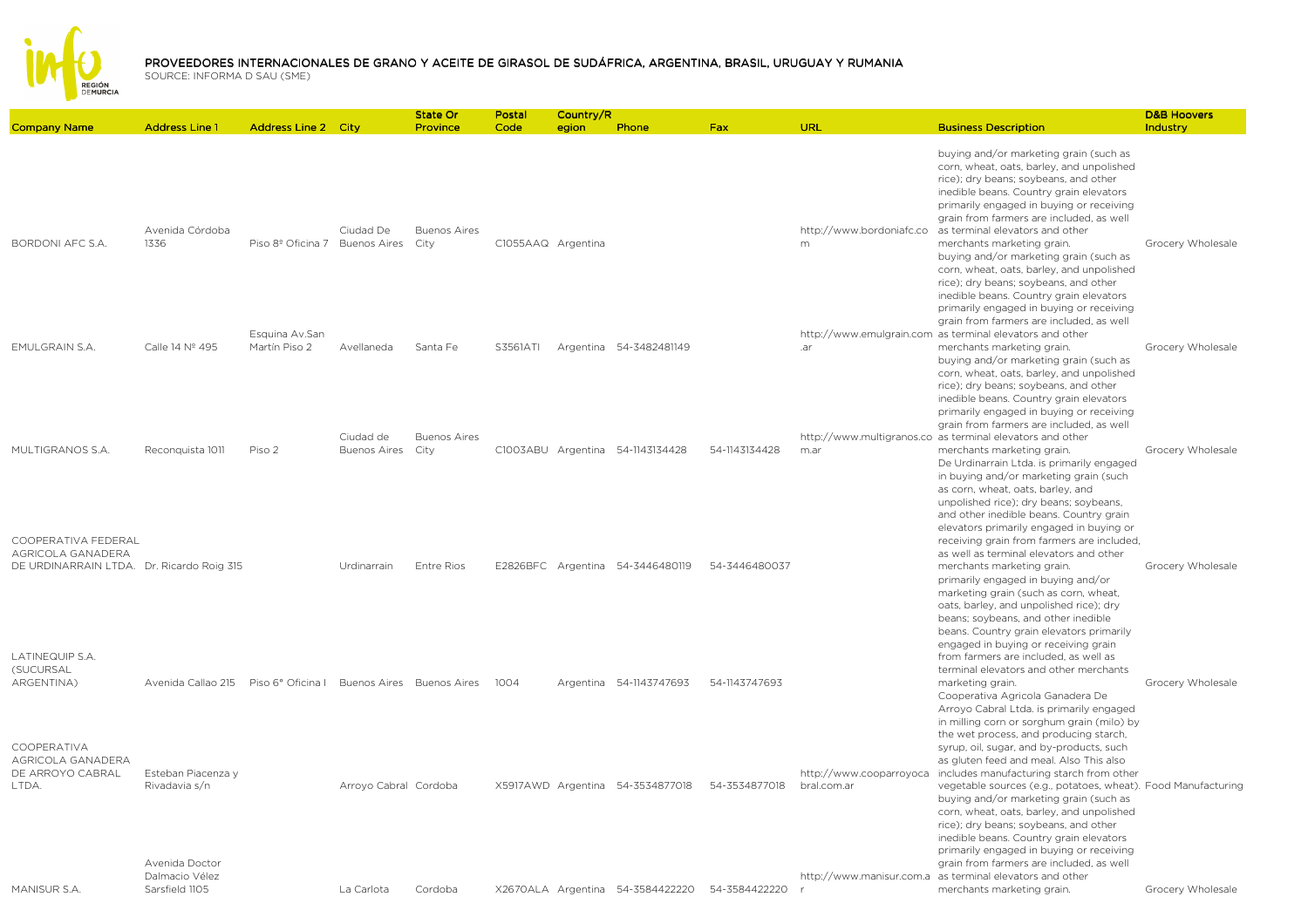

|                                                                                         |                                  |                            |                                         | State Or                  | Postal | Country/R |                                  |               |                                      |                                                                                                                                                                                                                                                                                                                                                | <b>D&amp;B Hoovers</b> |
|-----------------------------------------------------------------------------------------|----------------------------------|----------------------------|-----------------------------------------|---------------------------|--------|-----------|----------------------------------|---------------|--------------------------------------|------------------------------------------------------------------------------------------------------------------------------------------------------------------------------------------------------------------------------------------------------------------------------------------------------------------------------------------------|------------------------|
| <b>Company Name</b>                                                                     | <b>Address Line 1</b>            | <b>Address Line 2 City</b> |                                         | Province                  | Code   | egion     | Phone                            | Fax           | URL                                  | <b>Business Description</b>                                                                                                                                                                                                                                                                                                                    | Industry               |
| COMPAÑIA ARGENBRAS                                                                      |                                  |                            |                                         |                           |        |           |                                  |               |                                      | engaged in buying and/or marketing<br>grain (such as corn, wheat, oats, barley,<br>and unpolished rice); dry beans;<br>soybeans, and other inedible beans.<br>Country grain elevators primarily<br>engaged in buying or receiving grain<br>from farmers are included, as well as<br>terminal elevators and other merchants                     |                        |
| S.R.L.                                                                                  | San Martín 255                   |                            | Las Termas de Santiago del<br>Río Hondo | Estero                    | 4220   |           | Argentina 54-3537425215          | 54-3537425215 |                                      | marketing grain.<br>engaged in buying and/or marketing<br>grain (such as corn, wheat, oats, barley,<br>and unpolished rice); dry beans;<br>soybeans, and other inedible beans.<br>Country grain elevators primarily<br>engaged in buying or receiving grain                                                                                    | Grocery Wholesale      |
| AMAGGI ARGENTINA<br>S.A.<br>CANEPA HERMANOS                                             | Avenida Fondo de<br>la Legua 936 | Piso 2 <sup>°</sup>        | Martínez                                | <b>Buenos Aires</b>       |        |           | B1640EDO Argentina 54-1148988700 | 54-1148988730 |                                      | from farmers are included, as well as<br>http://www.amaggi.com.ar terminal elevators and other merchants<br>primarily engaged in milling flour or meal<br>from grain, except rice. The products of<br>flour mills may be sold plain or in the                                                                                                  | Grocery Wholesale      |
| S.A.I.C.A. y F.                                                                         | Carlos Pellegrini 394            |                            | Chivilcoy                               | <b>Buenos Aires</b>       |        |           | B6620KSH Argentina 54-2346430832 | 54-2346430832 | http://www.molinoscanep<br>a.com     | form of prepared mixes or doughs for<br>specific purposes.<br>engaged in buying and/or marketing<br>grain (such as corn, wheat, oats, barley,<br>and unpolished rice); dry beans;<br>soybeans, and other inedible beans.<br>Country grain elevators primarily<br>engaged in buying or receiving grain<br>from farmers are included, as well as | Food Manufacturing     |
| ARGENTINA<br>EMPRESARIA S.A.                                                            | Florida 868                      | Piso 10°, Of. D            |                                         | Buenos Aires Buenos Aires | 1005   |           | Argentina 54-1143135727          | 54-1143135727 |                                      | terminal elevators and other merchants<br>marketing grain.<br>engaged in buying and/or marketing<br>grain (such as corn, wheat, oats, barley,<br>and unpolished rice); dry beans;<br>soybeans, and other inedible beans.<br>Country grain elevators primarily<br>engaged in buying or receiving grain<br>from farmers are included, as well as | Grocery Wholesale      |
| MAGLIONE HNOS, Y CIA. Leandro N. Alem<br>S.A.                                           | 598                              |                            | Las Junturas Cordoba                    |                           |        |           | X5965ADB Argentina 54-3532492015 | 54-3532492333 | http://www.maglioneonlin<br>e.com.ar | terminal elevators and other merchants<br>marketing grain.<br>buying and/or marketing grain (such as<br>corn, wheat, oats, barley, and unpolished<br>rice); dry beans; soybeans, and other<br>inedible beans. Country grain elevators<br>primarily engaged in buying or receiving<br>grain from farmers are included, as well                  | Grocery Wholesale      |
| LAURIA, ROQUE                                                                           | Las Heras 623                    |                            | Concordia                               | <b>Entre Rios</b>         | 3200   |           | Argentina 54-3454218784          | 54-3454211343 |                                      | as terminal elevators and other<br>merchants marketing grain.<br>engaged in milling corn or sorghum grain<br>(milo) by the wet process, and producing<br>starch, syrup, oil, sugar, and by-products,<br>such as gluten feed and meal. Also This<br>also includes manufacturing starch from                                                     | Grocery Wholesale      |
| <b>GASTALDI HNOS.</b><br>S.A.I.C.F. e I.<br><b>MARTELLETTI HNOS</b><br>MOLINO ARGENTINO | Belgrano 42                      |                            | General<br>Deheza                       | Cordoba                   |        |           | X5923AGB Argentina 54-3584057100 | 54-3584057110 | om.ar<br>http://www.martelletti.co   | http://www.gastaldihnos.c other vegetable sources (e.g., potatoes,<br>wheat).<br>primarily engaged in milling flour or meal<br>from grain, except rice. The products of<br>flour mills may be sold plain or in the<br>form of prepared mixes or doughs for                                                                                     | Food Manufacturing     |
| S.R.L.                                                                                  | Viamonte 69                      |                            | Chivilcov                               | <b>Buenos Aires</b>       |        |           | B6620MGA Argentina 54-2346431693 | 54-2346431692 | m                                    | specific purposes.                                                                                                                                                                                                                                                                                                                             | Food Manufacturing     |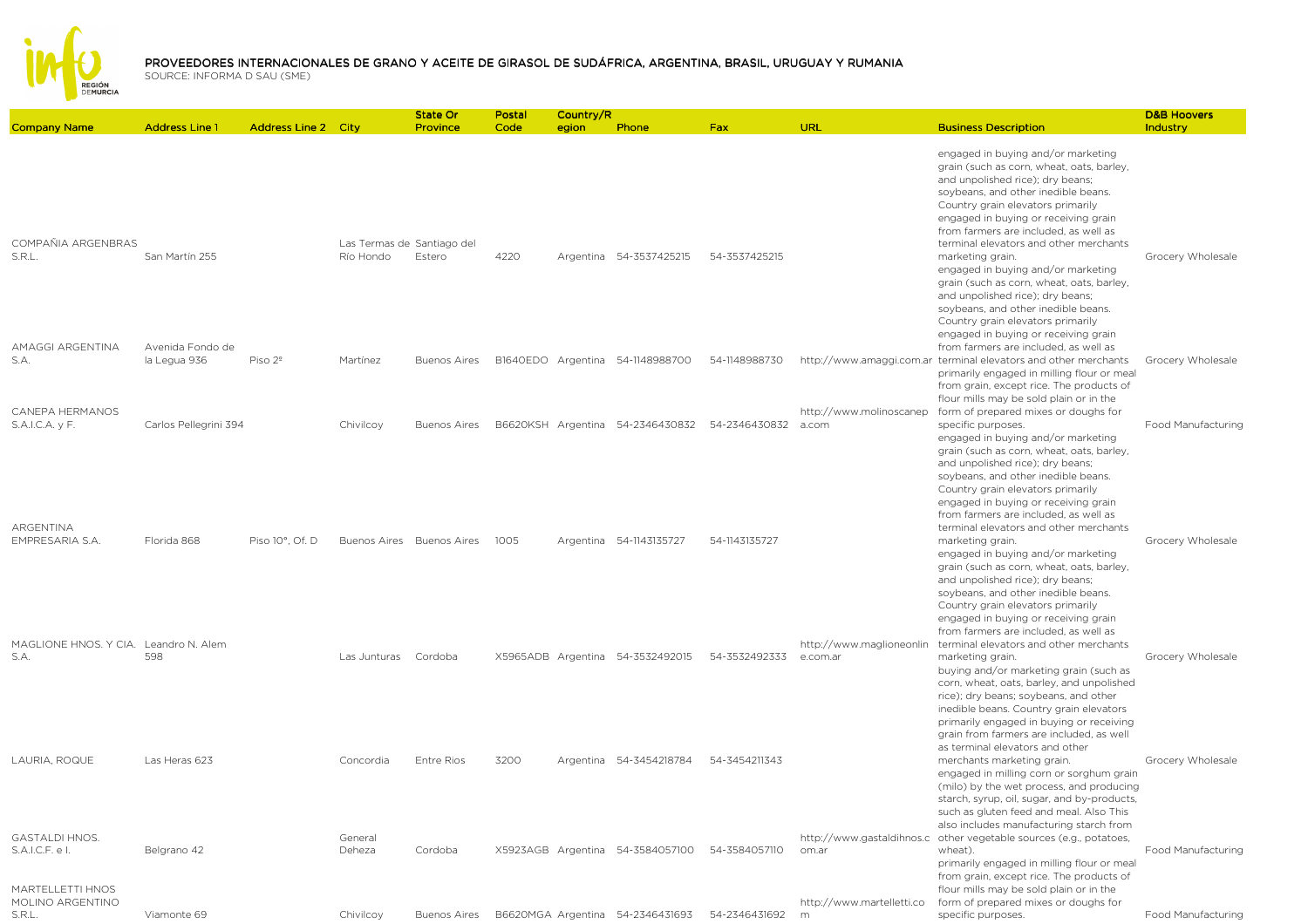

Country/R

Postal

State Or

Company Name Address Line 1 Address Line 2 City ProvinceCodeegion Ph<mark>one</mark> **Phone Fax URL Business Description Case of Business Description** IndustryLAGOMARSINO S.A. San Martín 229 Pisos 7º, 8º y 11º Buenos Aires Ciudad de Buenos Aires C1004AAE Argentina 54-1143216800 54-1143216800 http://www.lagomarsino.csold plain or in the form of prepared om.arLagomarsino S.A. is primarily engaged in milling flour or meal from grain, except rice. The products of flour mills may be mixes or doughs for specific purposes. Food ManufacturingSPECIAL GRAINS S.A. Ruta 8, Km 111.1 San Antonio de Areco Buenos Aires <sup>2760</sup> Argentina 54-2326455115 54-2326455115http://www.specialgrains.c\_as terminal elevators and other ombuying and/or marketing grain (such as corn, wheat, oats, barley, and unpolished rice); dry beans; soybeans, and other inedible beans. Country grain elevators primarily engaged in buying or receiving grain from farmers are included, as well merchants marketing grain. Grocery Wholesale SOFIA COMMODITIES S.R.L.Avenida Estanislao López 2671 Pisos 30 Rosario Santa Fe S2000SOH Argentina 54-3414358938 54-3414358938http://www.sofiacommodit terminal elevators and other merchants ies.comengaged in buying and/or marketing grain (such as corn, wheat, oats, barley, and unpolished rice); dry beans; soybeans, and other inedible beans. Country grain elevators primarily engaged in buying or receiving grain from farmers are included, as well as marketing grain. The contract of the Grocery Wholesale OILCO S.R.L. Las Heras 3253 Lomas del Mirador Buenos Aires B1752BBY Argentina 54-1146993812 54-1146993812manufacturing vegetable oils, cake and meal, except corn, cottonseed, and soybean, or in processing similar purchased oils other than into edible cooking oils. Food ManufacturingOlvego Oleos Vegetais de Rod. GO 330 KM 01 Goias LtdaS/N S N Km 01 Pires Do Rio Goias 75200-000 Brazil 55-6434611485 55-644611618Olvego Oleos Vegetais De Goias Ltda is primarily engaged in manufacturing vegetable oils, cake and meal, except corn, cottonseed, and soybean, or in processing similar purchased oils other than into edible cooking oils. The Food Manufacturing INDUSTRIA E COMERCIO DE MILHO TREIS MARIAS Av. TSUNETO LTDA MATSUBARA SN Armazem 01 Cambara Parana 86390-000 Brazil Industria E Comercio De Milho Treis Marias Ltda is primarily engaged in milling corn or sorghum grain (milo) by the wet process, and producing starch, syrup, oil, sugar, and by-products, such as gluten feed and meal. Also This also includes manufacturing starch from other vegetable sources (e.g., potatoes, wheat). Food ManufacturingMarubeni Brasil S/A Av. PAULISTA 854 12 Andar Sao Paulo Sao Paulo 01310-913 Brazil 55-1134661855 55-1131451936http://www.marubeni.com. as well as terminal elevators and other brin buying and/or marketing grain (such as corn, wheat, oats, barley, and unpolished rice); dry beans; soybeans, and other inedible beans. Country grain elevators primarily engaged in buying or receiving grain from farmers are included, merchants marketing grain. Grocery Wholesale engaged in buying and/or marketing grain (such as corn, wheat, oats, barley, and unpolished rice); dry beans; soybeans, and other inedible beans. Country grain elevators primarily engaged in buying or receiving grain from farmers are included, as well as

terminal elevators and other merchants

D&B Hoovers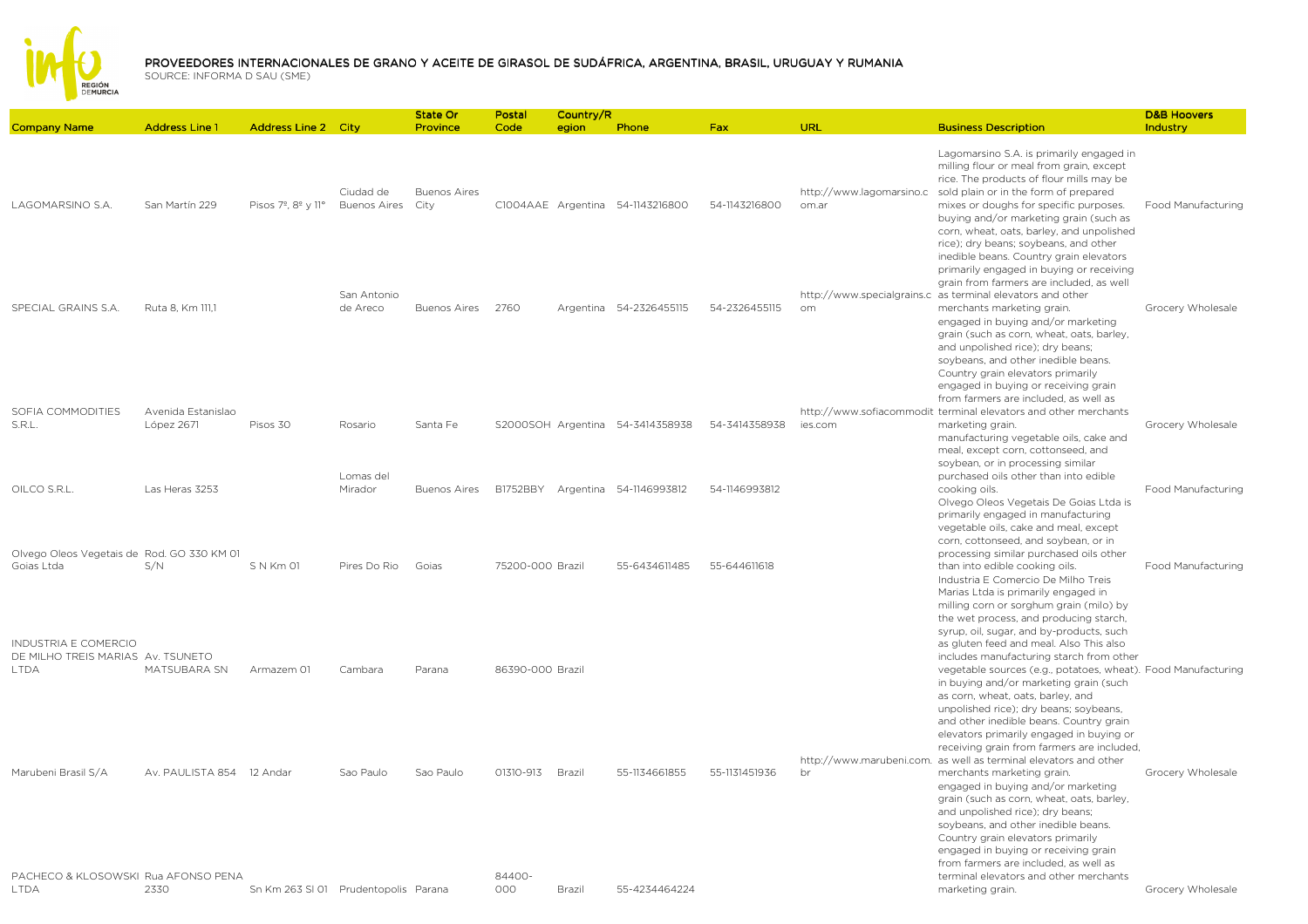

|                                                                                       |                                          |                            |             | State Or             | Postal           | Country/R |                |               |                          |                                                                                                                                                                                                                                                                                                                                                                                                                                 | <b>D&amp;B Hoovers</b> |
|---------------------------------------------------------------------------------------|------------------------------------------|----------------------------|-------------|----------------------|------------------|-----------|----------------|---------------|--------------------------|---------------------------------------------------------------------------------------------------------------------------------------------------------------------------------------------------------------------------------------------------------------------------------------------------------------------------------------------------------------------------------------------------------------------------------|------------------------|
| <b>Company Name</b>                                                                   | <b>Address Line 1</b>                    | <b>Address Line 2 City</b> |             | Province             | Code             | egion     | Phone          | Fax           | URL                      | <b>Business Description</b>                                                                                                                                                                                                                                                                                                                                                                                                     | Industry               |
| <b>FABRICA CERA</b><br>CASSIMIRO & CIA LTDA                                           | Trav. CARLOS DIAS<br>- 264               |                            | Granja      | Ceara                | 62430-000 Brazil |           | 55-8836241405  |               |                          | primarily engaged in manufacturing<br>vegetable oils, cake and meal, except<br>corn, cottonseed, and soybean, or in<br>processing similar purchased oils other<br>than into edible cooking oils.<br>Especiarias Eireli is primarily engaged in<br>buying and/or marketing grain (such as<br>corn, wheat, oats, barley, and unpolished<br>rice); dry beans; soybeans, and other                                                  | Food Manufacturing     |
| Thot Brasil Comércio e<br>Distribuição de<br>Especiarias Eireli                       | Av. Central 3.185                        |                            | Recife      | Pernambuco           | 50770-740 Brazil |           | 55-8134470000  | 55-8134470000 | br                       | inedible beans. Country grain elevators<br>primarily engaged in buying or receiving<br>grain from farmers are included, as well<br>http://www.thotbrasil.com. as terminal elevators and other<br>merchants marketing grain.<br>engaged in buying and/or marketing<br>grain (such as corn, wheat, oats, barley,<br>and unpolished rice); dry beans;<br>soybeans, and other inedible beans.<br>Country grain elevators primarily  | Grocery Wholesale      |
| NATURALLE AGRO<br>MERCANTIL EIRELI                                                    | Rua PAIS LEME 215 CONJUNTO 308 Sao Paulo | $-39$ ANDAR -              |             | Sao Paulo            | 05424-150 Brazil |           | 55-3432364755  |               | http://www.naturalle.com | engaged in buying or receiving grain<br>from farmers are included, as well as<br>terminal elevators and other merchants<br>marketing grain.<br>and/or marketing grain (such as corn,<br>wheat, oats, barley, and unpolished rice);<br>dry beans; soybeans, and other inedible<br>beans. Country grain elevators primarily<br>engaged in buying or receiving grain                                                               | Grocery Wholesale      |
| <b>UGGERI SA</b>                                                                      | Rua INTEGRACAO<br>298                    |                            | Entre-ljuis | Rio Grande do<br>Sul | 98855-000 Brazil |           | 55-5533291150  |               |                          | from farmers are included, as well as<br>terminal elevators and other merchants<br>marketing grain.<br>Pvp S/A is primarily engaged in milling<br>flour or meal from grain, except rice. The<br>products of flour mills may be sold plain                                                                                                                                                                                       | Grocery Wholesale      |
| Pvp S/A                                                                               | Rua DR JOAO E F<br>COSTA 148             |                            | Parnaiba    | Piaui                | 64216-825 Brazil |           | 55-8633158000  | 55-8633158006 | http://pvp@pvp.com.br    | or in the form of prepared mixes or<br>doughs for specific purposes.<br>Importacao E Exportacao Ltda is<br>primarily engaged in buying and/or<br>marketing grain (such as corn, wheat,<br>oats, barley, and unpolished rice); dry<br>beans; soybeans, and other inedible<br>beans. Country grain elevators primarily                                                                                                            | Food Manufacturing     |
| <b>INDUSTRIA E COMERCIO</b><br>HB ZANCHETTA<br><b>IMPORTACAO E</b><br>EXPORTACAO LTDA | Rod. SP 304 S/N                          | Km 394 2                   | Borborema   | Sao Paulo            | 14955-000 Brazil |           | 55-16999152335 |               |                          | engaged in buying or receiving grain<br>from farmers are included, as well as<br>terminal elevators and other merchants<br>marketing grain.<br>engaged in buying and/or marketing<br>grain (such as corn, wheat, oats, barley,<br>and unpolished rice); dry beans;<br>soybeans, and other inedible beans.<br>Country grain elevators primarily<br>engaged in buying or receiving grain<br>from farmers are included, as well as | Grocery Wholesale      |
| AMENCO<br>AGROINDUSTRIAL LTDA 7                                                       | Av. OTAVIO TULIM                         | 8                          | Tupa        | Sao Paulo            | 17603-821        | Brazil    | 55-1434412346  | 55-1434915227 |                          | terminal elevators and other merchants<br>marketing grain.                                                                                                                                                                                                                                                                                                                                                                      | Grocery Wholesale      |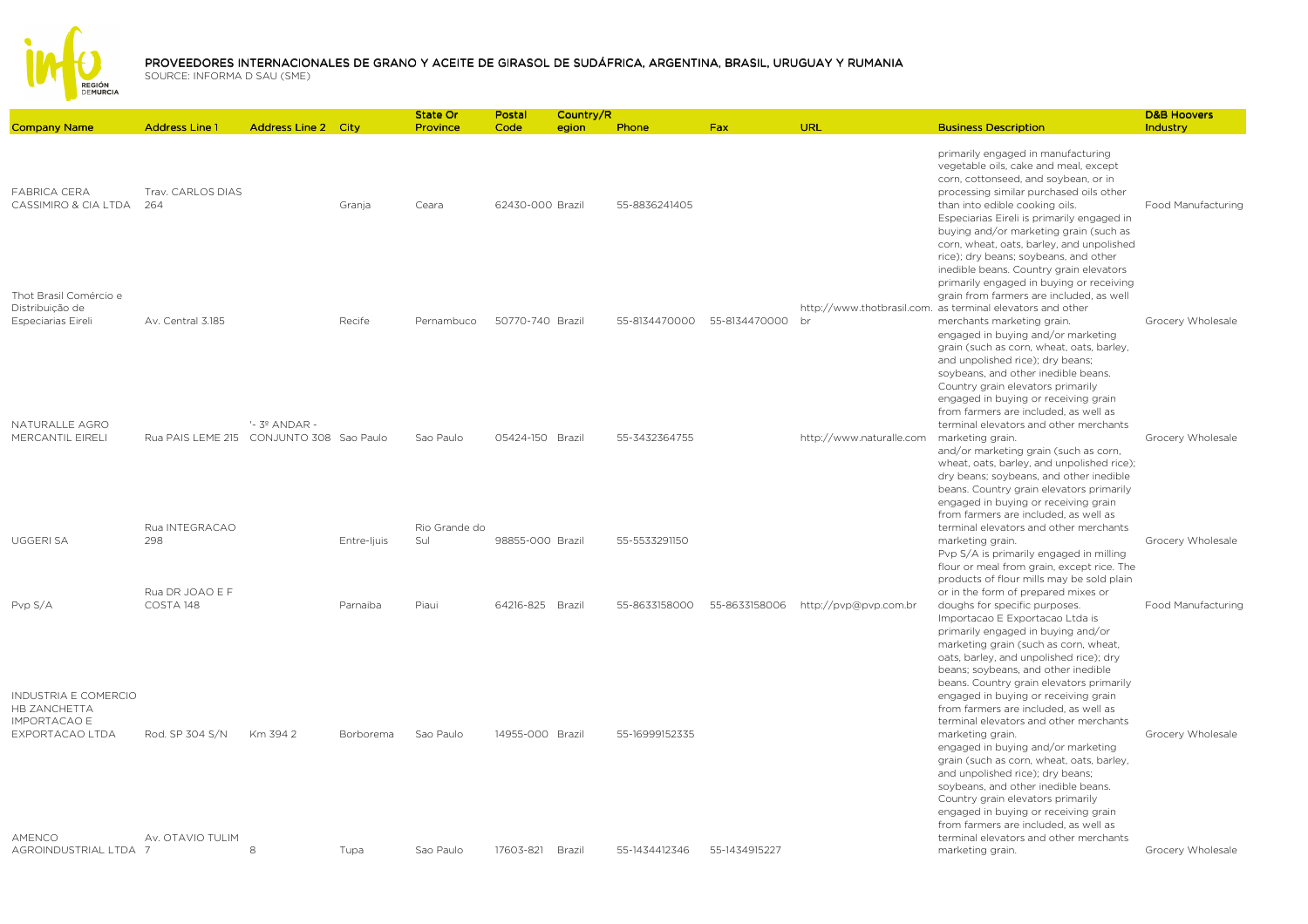

|                                                                         |                                                   |                                          |                               | <b>State Or</b>       | Postal           | Country/R |               |               |                       |                                                                                                                                                                                                                                                                                                                                                                                                               | <b>D&amp;B Hoovers</b> |
|-------------------------------------------------------------------------|---------------------------------------------------|------------------------------------------|-------------------------------|-----------------------|------------------|-----------|---------------|---------------|-----------------------|---------------------------------------------------------------------------------------------------------------------------------------------------------------------------------------------------------------------------------------------------------------------------------------------------------------------------------------------------------------------------------------------------------------|------------------------|
| <b>Company Name</b>                                                     | <b>Address Line 1</b>                             | <b>Address Line 2 City</b>               |                               | Province              | Code             | egion     | Phone         | <b>Fax</b>    | URL                   | <b>Business Description</b>                                                                                                                                                                                                                                                                                                                                                                                   | Industry               |
| <b>DSI - DUTCH STARCHES</b><br>INTERNACIONAL DO<br>BRASIL AMIDOS LTDA - |                                                   |                                          |                               |                       |                  |           |               |               |                       | Dsi - Dutch Starches Internacional Do<br>Brasil Amidos Ltda - Em Recuperacao<br>Judicial is primarily engaged in milling<br>corn or sorghum grain (milo) by the wet<br>process, and producing starch, syrup, oil,<br>sugar, and by-products, such as gluten<br>feed and meal. Also This also includes                                                                                                         |                        |
| EM RECUPERACAO<br><b>JUDICIAL</b><br><b>GKF INDUSTRIA E</b>             | Rod. PR 364 KM 3<br>LOTE 69 SALA 1 SN Km 3 Sala 1 |                                          | Assis<br>Chateaubriand Parana |                       | 85935-000 Brazil |           | 55-4435281271 | 55-4436429887 | http://www.dsi.ind.br | manufacturing starch from other<br>vegetable sources (e.g., potatoes, wheat). Food Manufacturing<br>Naturais Eireli is primarily engaged in<br>manufacturing vegetable oils, cake and<br>meal, except corn, cottonseed, and                                                                                                                                                                                   |                        |
| COMERCIO DE<br><b>INGREDIENTES</b><br>NATURAIS EIRELI                   | Do Km 32 S/N                                      | Lote 31 Galpao02<br>Br 174 Recan<br>Lago | Manaus                        | Amazonas              | 69099-899 Brazil |           |               |               |                       | soybean, or in processing similar<br>purchased oils other than into edible<br>cooking oils.                                                                                                                                                                                                                                                                                                                   | Food Manufacturing     |
| MAWE ALIMENTOS<br><b>IMPORTACAO E</b>                                   |                                                   |                                          |                               |                       |                  |           |               |               |                       | Mawe Alimentos Importacao E<br>Exportacao Ltda is primarily engaged in<br>milling flour or meal from grain, except<br>rice. The products of flour mills may be<br>sold plain or in the form of prepared                                                                                                                                                                                                       |                        |
| EXPORTACAO LTDA                                                         | Rua B 705                                         |                                          | Cuiaba                        | Mato Grosso           | 78098-280 Brazil |           | 55-6598425024 |               |                       | mixes or doughs for specific purposes.<br>engaged in buying and/or marketing<br>grain (such as corn, wheat, oats, barley,<br>and unpolished rice); dry beans;<br>soybeans, and other inedible beans.<br>Country grain elevators primarily<br>engaged in buying or receiving grain                                                                                                                             | Food Manufacturing     |
| CARDOSO & CARVALHO GARCIA BARBOSA<br><b>LTDA</b>                        | Rua MELANIO<br>40                                 | Sala Sala 04 E<br>Sala 05                | Maracaju                      | Mato Grosso<br>do Sul | 79150-000 Brazil |           | 55-6734542241 | 55-6734542241 |                       | from farmers are included, as well as<br>terminal elevators and other merchants<br>marketing grain.<br>Elias Ltda. is primarily engaged in buying<br>and/or marketing grain (such as corn,<br>wheat, oats, barley, and unpolished rice);<br>dry beans; soybeans, and other inedible                                                                                                                           | Grocery Wholesale      |
| COMERCIO E<br><b>EXPORTACAO DE</b><br><b>CEREAIS RIO ELIAS</b><br>LTDA. | Linha Rio Elias S/N S N                           |                                          | <b>Bom Sucesso</b><br>Do Sul  | Parana                | 85515-000 Brazil |           |               | 55-462341209  |                       | beans. Country grain elevators primarily<br>engaged in buying or receiving grain<br>from farmers are included, as well as<br>terminal elevators and other merchants<br>marketing grain.                                                                                                                                                                                                                       | Grocery Wholesale      |
|                                                                         |                                                   |                                          |                               |                       |                  |           |               |               |                       | primarily engaged in milling corn or<br>sorghum grain (milo) by the wet process,<br>and producing starch, syrup, oil, sugar,<br>and by-products, such as gluten feed and<br>meal. Also This also includes                                                                                                                                                                                                     |                        |
| Comercial Agricola<br>Anhumai Ltda                                      | Rod. PR 492 S/N                                   | Km: 06: Lote: 34-<br>$B-A$ :             | Tamboara                      | Parana                | 87760-000 Brazil |           | 55-4434215000 |               | os.com.br             | http://www.podiumaliment_manufacturing_starch_from_other<br>vegetable sources (e.g., potatoes, wheat). Food Manufacturing<br>engaged in buying and/or marketing<br>grain (such as corn, wheat, oats, barley,<br>and unpolished rice); dry beans;<br>soybeans, and other inedible beans.<br>Country grain elevators primarily<br>engaged in buying or receiving grain<br>from farmers are included, as well as |                        |
| SEMENTES PASO ITA<br><b>LTDA</b>                                        | Rod. BR 020 S/N                                   | Km 200                                   | Luis Eduardo<br>Magalhaes     | Bahia                 | 47850-000 Brazil |           | 55-7736281249 | 55-7736281198 |                       | terminal elevators and other merchants<br>marketing grain.                                                                                                                                                                                                                                                                                                                                                    | Grocery Wholesale      |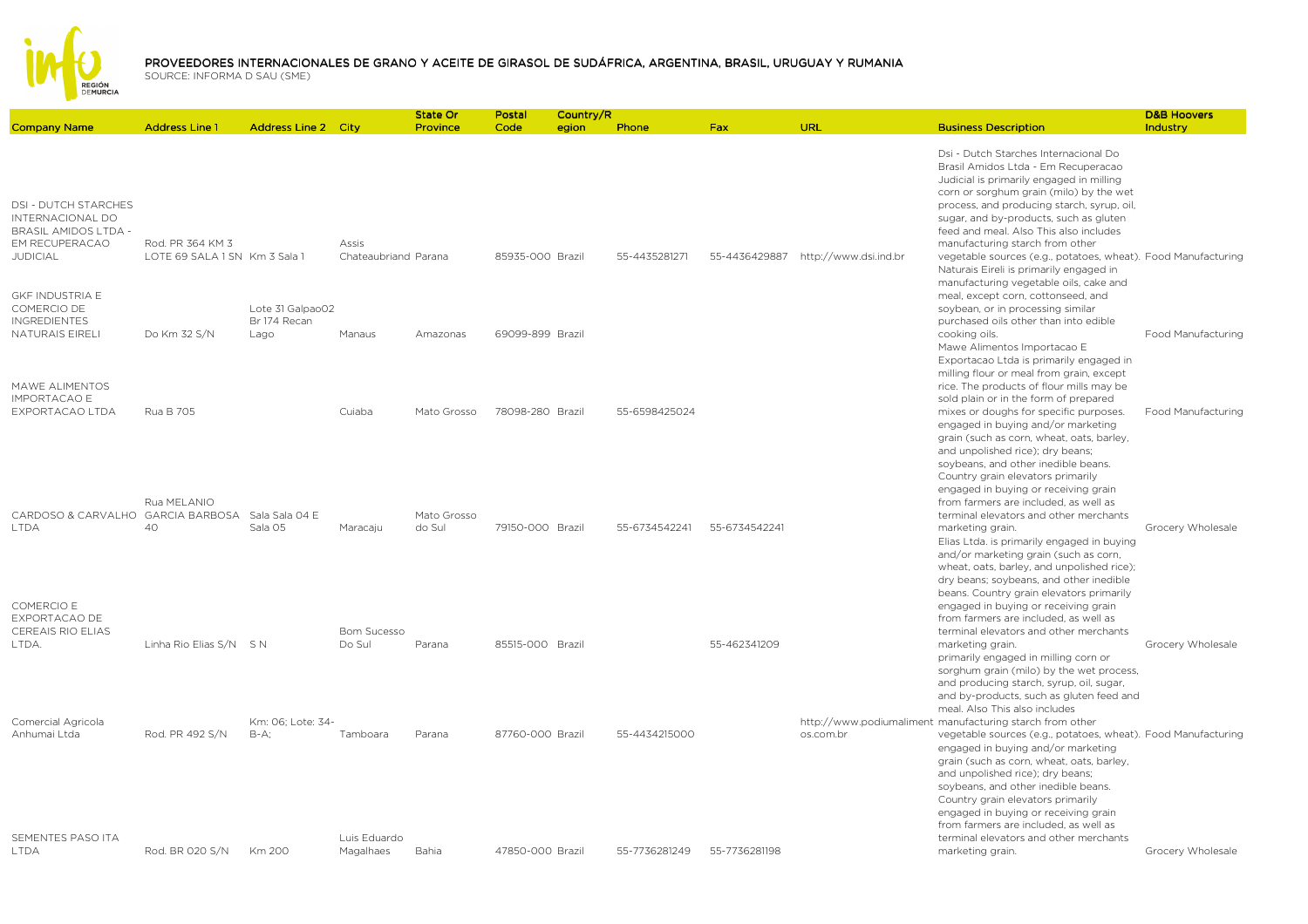

|                                                                          |                                                   |                            |                           | State Or<br>Province  | Postal<br>Code   | Country/R | Phone         | Fax           | URL                                                        |                                                                                                                                                                                                                                                                                                                                                   | <b>D&amp;B Hoovers</b><br>Industry |
|--------------------------------------------------------------------------|---------------------------------------------------|----------------------------|---------------------------|-----------------------|------------------|-----------|---------------|---------------|------------------------------------------------------------|---------------------------------------------------------------------------------------------------------------------------------------------------------------------------------------------------------------------------------------------------------------------------------------------------------------------------------------------------|------------------------------------|
| <b>Company Name</b>                                                      | <b>Address Line 1</b>                             | <b>Address Line 2 City</b> |                           |                       |                  | egion     |               |               |                                                            | <b>Business Description</b>                                                                                                                                                                                                                                                                                                                       |                                    |
| <b>AMAGGI LOUIS</b>                                                      |                                                   |                            |                           |                       |                  |           |               |               |                                                            | is primarily engaged in buying and/or<br>marketing grain (such as corn, wheat,<br>oats, barley, and unpolished rice); dry<br>beans; soybeans, and other inedible<br>beans. Country grain elevators primarily<br>engaged in buying or receiving grain<br>from farmers are included, as well as                                                     |                                    |
| DREYFUS ZEN-NOH<br><b>GRAOS SA</b>                                       | Rod. BR-242 S/N                                   | Km 898 Sala 01             | Luis Eduardo<br>Magalhaes | Bahia                 | 47850-000 Brazil |           | 55-7736392200 | 55-1130396700 |                                                            | terminal elevators and other merchants<br>marketing grain.<br>Oleoplan Sa Oleos Vegetais Planalto is<br>primarily engaged in manufacturing<br>vegetable oils, cake and meal, except                                                                                                                                                               | Grocery Wholesale                  |
| OLEOPLAN SA OLEOS<br>VEGETAIS PLANALTO                                   | Rua DOM PEDRO II<br>723                           |                            | Porto Alegre              | Rio Grande do<br>Sul  | 90550-142 Brazil |           | 55-5133295555 | 55-5135685925 | http://www.oleoplan.com.<br>br                             | corn, cottonseed, and soybean, or in<br>processing similar purchased oils other<br>than into edible cooking oils.<br>is primarily engaged in buying and/or<br>marketing grain (such as corn, wheat,<br>oats, barley, and unpolished rice); dry                                                                                                    | Food Manufacturing                 |
| ZAMBONI IMPORTACAO<br>E EXPORTACAO LTDA                                  | Rua JOSE<br><b>FERREIRA ROSA</b><br>320           |                            | Sao Gabriel<br>Do Oeste   | Mato Grosso<br>do Sul | 79490-000 Brazil |           |               |               |                                                            | beans; soybeans, and other inedible<br>beans. Country grain elevators primarily<br>engaged in buying or receiving grain<br>from farmers are included, as well as<br>terminal elevators and other merchants<br>marketing grain.<br>Fundo Região Ltda Coopfam is primarily<br>engaged in buying and/or marketing                                    | Grocery Wholesale                  |
| Cooperativa Agricultores<br>Familiares Poco Fundo<br>Região Ltda Coopfam | Rua Antoni Candido<br>de Souza 49                 |                            | Poco Fundo                | Minas Gerais          | 37757-000 Brazil |           | 55-3532831055 | 55-3532831055 | http://www.coopfam.com.<br>br                              | grain (such as corn, wheat, oats, barley,<br>and unpolished rice); dry beans;<br>soybeans, and other inedible beans.<br>Country grain elevators primarily<br>engaged in buying or receiving grain<br>from farmers are included, as well as<br>terminal elevators and other merchants<br>marketing grain.                                          | Grocery Wholesale                  |
| COOPERATIVA AGRARIA<br><b>AGROINDUSTRIAL</b>                             | Av. PARANA 211                                    | Colonia Vitoria            | Guarapuava                | Parana                | 85045-120 Brazil |           | 55-4236258090 | 55-4236258365 |                                                            | primarily engaged in milling flour or meal<br>from grain, except rice. The products of<br>flour mills may be sold plain or in the<br>form of prepared mixes or doughs for<br>specific purposes.                                                                                                                                                   | Food Manufacturing                 |
| POPCORN INDUSTRIA E<br>COMERCIO DE CEREAIS<br><b>LTDA</b>                | Rua RECIFE 300 N                                  |                            | Lucas Do Rio<br>Verde     | Mato Grosso           | 78455-000 Brazil |           | 55-6535491488 |               |                                                            | Popcorn Industria E Comercio De Cereais<br>Ltda is primarily engaged in milling flour<br>or meal from grain, except rice. The<br>products of flour mills may be sold plain<br>or in the form of prepared mixes or<br>doughs for specific purposes.<br>Amafil Industria E Comercio De                                                              | Food Manufacturing                 |
| AMAFIL INDUSTRIA E<br>COMERCIO DE<br><b>ALIMENTOS LTDA</b>               | Estr. PARA<br><b>CIANORTE - LOTE</b><br>294-A S/N | Zona Rural                 | Cianorte                  | Parana                | 87200-970 Brazil |           |               |               | 55-4436278043    55-4436278003    http://www.amafil.com.br | Alimentos Ltda is primarily engaged in<br>milling flour or meal from grain, except<br>rice. The products of flour mills may be<br>sold plain or in the form of prepared<br>mixes or doughs for specific purposes.<br>engaged in manufacturing vegetable oils,<br>cake and meal, except corn, cottonseed,<br>and soybean, or in processing similar | Food Manufacturing                 |
| CARNAUBA DO BRASIL<br><b>LTDA</b>                                        | Rua MANUEL<br><b>SALES 1399</b>                   |                            | Itarema                   | Ceara                 | 62590-000 Brazil |           | 55-8836671134 |               |                                                            | http://www.carnauba.org.b purchased oils other than into edible<br>cooking oils.                                                                                                                                                                                                                                                                  | Food Manufacturing                 |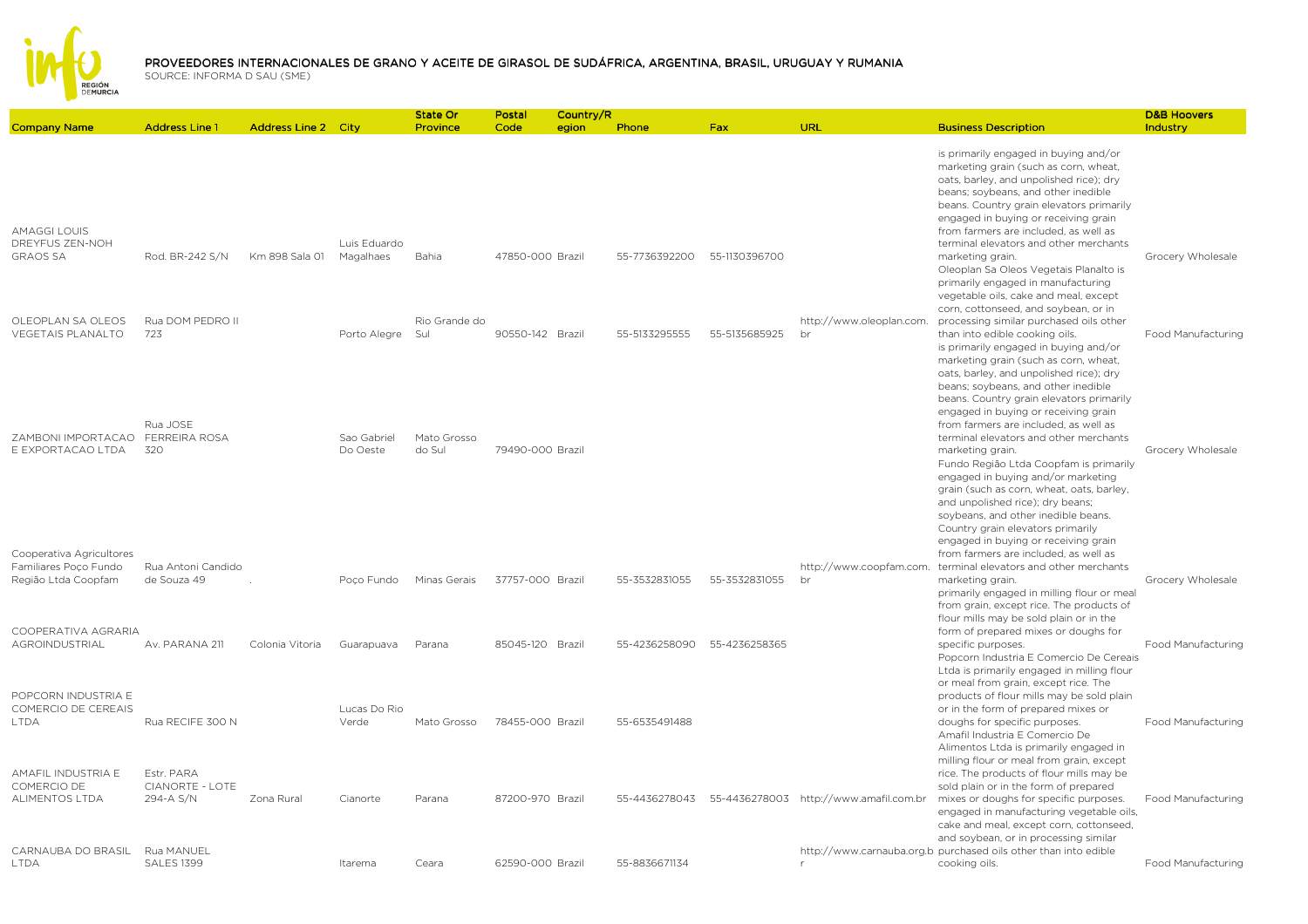

|                                             |                           |           | State Or                                                                                     | Postal        |        |                                                                                                                         |                            |                                 |                                                                                                                                                                                                                                                                                                                                                                  | <b>D&amp;B Hoovers</b>                                                                                                                                                                                                                                                                                                                                                                                                                                                          |
|---------------------------------------------|---------------------------|-----------|----------------------------------------------------------------------------------------------|---------------|--------|-------------------------------------------------------------------------------------------------------------------------|----------------------------|---------------------------------|------------------------------------------------------------------------------------------------------------------------------------------------------------------------------------------------------------------------------------------------------------------------------------------------------------------------------------------------------------------|---------------------------------------------------------------------------------------------------------------------------------------------------------------------------------------------------------------------------------------------------------------------------------------------------------------------------------------------------------------------------------------------------------------------------------------------------------------------------------|
| <b>Address Line 1</b>                       |                           |           | Province                                                                                     | Code          | egion  | Phone                                                                                                                   | Fax                        | URL                             | <b>Business Description</b>                                                                                                                                                                                                                                                                                                                                      | Industry                                                                                                                                                                                                                                                                                                                                                                                                                                                                        |
| MICHELATO ALIMENTOS Rua RUI BARBOSA<br>1074 | Terreo                    | Cambara   | Parana                                                                                       |               |        | 55-4335323131                                                                                                           |                            |                                 | engaged in milling flour or meal from<br>grain, except rice. The products of flour<br>mills may be sold plain or in the form of<br>prepared mixes or doughs for specific<br>purposes.<br>Exportacao Ltda is primarily engaged in<br>buying and/or marketing grain (such as<br>corn, wheat, oats, barley, and unpolished<br>rice); dry beans; soybeans, and other | Food Manufacturing                                                                                                                                                                                                                                                                                                                                                                                                                                                              |
| Rua A 156                                   | Letra B                   | lacri     | Sao Paulo                                                                                    |               |        |                                                                                                                         | 55-1434784959              |                                 | primarily engaged in buying or receiving<br>grain from farmers are included, as well<br>as terminal elevators and other<br>merchants marketing grain.<br>in cleaning and polishing rice, and in                                                                                                                                                                  | Grocery Wholesale                                                                                                                                                                                                                                                                                                                                                                                                                                                               |
| Rua Fortunato<br>Ferraz 1001/1141           |                           | São Paulo | Sao Paulo                                                                                    | 05093-<br>000 | Brazil | 55-1136491000                                                                                                           |                            | .com.br                         | important products of this industry<br>polished rice), rice polish, and rice bran.<br>is primarily engaged in buying and/or<br>marketing grain (such as corn, wheat,<br>oats, barley, and unpolished rice); dry                                                                                                                                                  | Food Manufacturing                                                                                                                                                                                                                                                                                                                                                                                                                                                              |
| Rod. MS 162 S/N                             |                           |           | Mato Grosso<br>do Sul                                                                        |               |        | 55-6734167600                                                                                                           | 55-6734167626              | br                              | beans. Country grain elevators primarily<br>engaged in buying or receiving grain<br>from farmers are included, as well as<br>marketing grain.                                                                                                                                                                                                                    | Grocery Wholesale                                                                                                                                                                                                                                                                                                                                                                                                                                                               |
| Av. Arguimedes 50                           |                           | Jundiaí   | Sao Paulo                                                                                    | 13211-840     | Brazil | 55-1121526800                                                                                                           |                            | http://www.emulzint.com.<br>br  | milling flour or meal from grain, except<br>rice. The products of flour mills may be<br>sold plain or in the form of prepared<br>mixes or doughs for specific purposes.<br>Exportação Ltda is primarily engaged in<br>buying and/or marketing grain (such as                                                                                                     | Food Manufacturing                                                                                                                                                                                                                                                                                                                                                                                                                                                              |
| Av. TUIUTI 2412                             | Cond Cent Com.            |           | Parana                                                                                       |               |        |                                                                                                                         |                            |                                 | rice); dry beans; soybeans, and other<br>inedible beans. Country grain elevators<br>primarily engaged in buying or receiving<br>grain from farmers are included, as well<br>as terminal elevators and other<br>merchants marketing grain.<br>J Macedo S/A is primarily engaged in<br>milling flour or meal from grain, except                                    | Grocery Wholesale                                                                                                                                                                                                                                                                                                                                                                                                                                                               |
| Rua BENEDITO<br>MACEDO 79<br>Estr. DO MINGU |                           | Fortaleza | Ceara                                                                                        |               |        | 55-8540066000                                                                                                           |                            | http://www.jmacedo.com.<br>br   | rice. The products of flour mills may be<br>sold plain or in the form of prepared<br>mixes or doughs for specific purposes.<br>Grain Beni Commodities Produtos<br>Agropecuarios Eireli is primarily engaged<br>in the wholesale distribution of fresh                                                                                                            | <b>Food Manufacturing</b><br>Grocery Wholesale                                                                                                                                                                                                                                                                                                                                                                                                                                  |
|                                             | AGROPECUARIOS EIRELI 1350 |           | <b>Address Line 2 City</b><br>Armz 02 Km 07 Dourados<br>Pinheiros Sala 10 Maringa<br>Atibaia | Sao Paulo     |        | 86390-000 Brazil<br>17680-000 Brazil<br>79849-899 Brazil<br>87043-629 Brazil<br>60180-415 Brazil<br>12952-720<br>Brazil | Country/R<br>55-1163385573 | 55-44999439463<br>55-1163385573 |                                                                                                                                                                                                                                                                                                                                                                  | inedible beans. Country grain elevators<br>Camil Alimentos S/A is primarily engaged<br>manufacturing rice flour or meal. Other<br>http://www.camilalimentos_include brown rice, milled rice (including<br>beans; soybeans, and other inedible<br>http://www.fvcereais.com. terminal elevators and other merchants<br>Emulzint Aditivos Alimentícios Indústria E<br>Comércio Ltda is primarily engaged in<br>corn, wheat, oats, barley, and unpolished<br>fruits and vegetables. |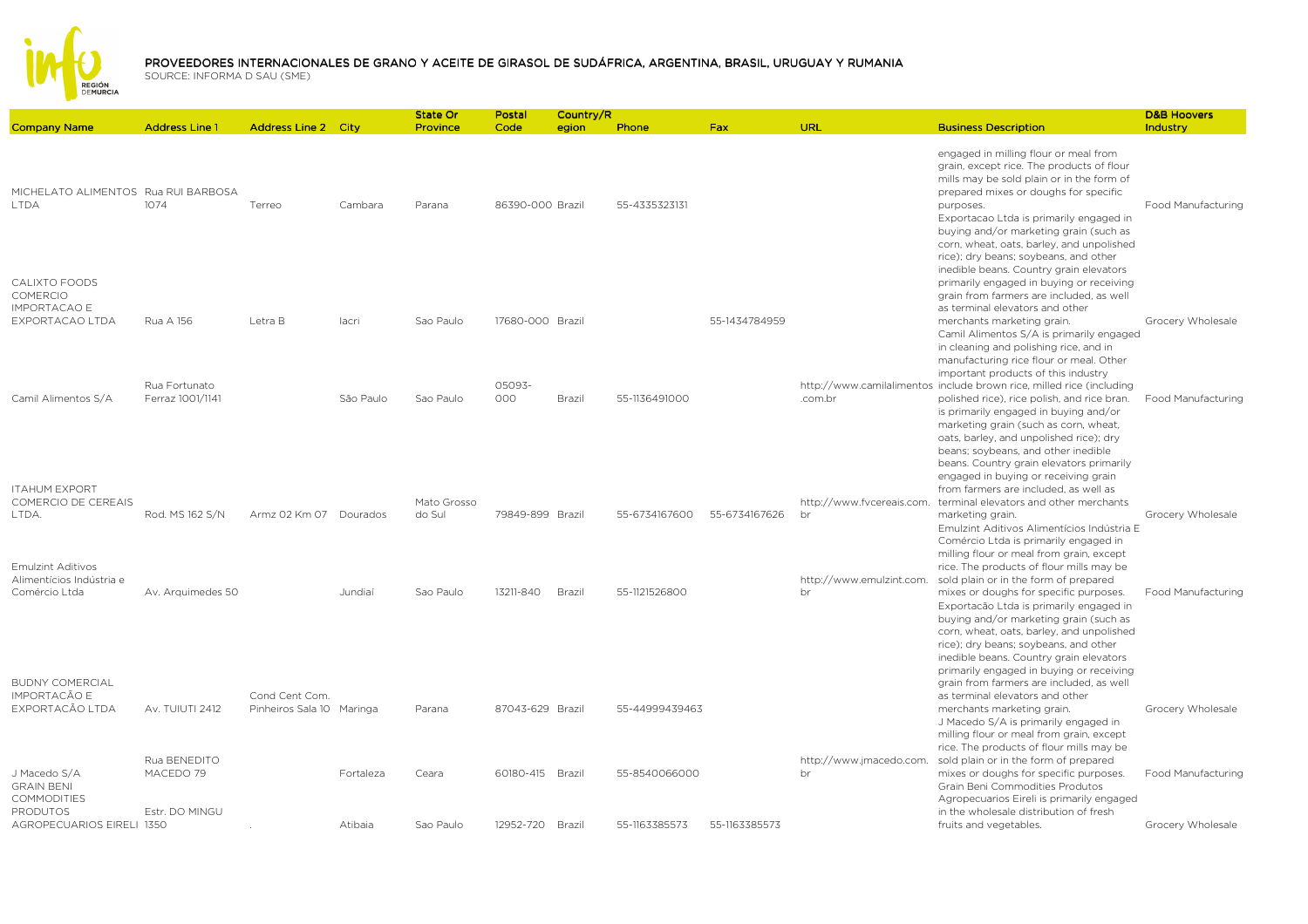

| <b>Address Line 2 City</b><br>primarily engaged in buying and/or<br>marketing grain (such as corn, wheat,<br>oats, barley, and unpolished rice); dry<br>beans; soybeans, and other inedible<br>beans. Country grain elevators primarily<br>engaged in buying or receiving grain<br><b>GRANEL AGRO</b><br>Rua CARLOS<br>from farmers are included, as well as<br>COMERCIO DE CEREAIS<br><b>HENRIQUE</b><br>Campo<br>Mato Grosso<br>terminal elevators and other merchants<br>SPENGLER 580<br>Grande<br>do Sul<br>79018-800 Brazil<br>55-6733553005<br>55-6733553005<br><b>LTDA</b><br>Galpao01<br>marketing grain.<br>Grocery Wholesale<br>Produtores Rurais Da Regiao Sul Do Mato<br>Grosso is primarily engaged in buying<br>and/or marketing grain (such as corn,<br>wheat, oats, barley, and unpolished rice);<br>COOALESTE -<br>dry beans; soybeans, and other inedible<br>COOPERATIVA<br>beans. Country grain elevators primarily<br><b>AGRICOLA DOS</b><br>engaged in buying or receiving grain<br>PRODUTORES RURAIS<br>from farmers are included, as well as<br>DA REGIAO SUL DO<br>Primavera Do<br>terminal elevators and other merchants<br>MATO GROSSO<br>Av. CUIABA 1629<br>Sala 2<br>Leste<br>Mato Grosso<br>78850-000 Brazil<br>55-6634986122<br>55-6634953900<br>Grocery Wholesale<br>marketing grain.<br>engaged in buying and/or marketing<br>grain (such as corn, wheat, oats, barley,<br>and unpolished rice); dry beans;<br>soybeans, and other inedible beans.<br>Country grain elevators primarily<br>engaged in buying or receiving grain<br>from farmers are included, as well as<br>SPERAFICO<br>http://www.sperafico.com.<br>terminal elevators and other merchants<br>AGROINDUSTRIAL LTDA. Rod. PR 317 S/N<br>Km 01<br>Toledo<br>Parana<br>85900-970 Brazil<br>55-4532521676<br>55-4532778275<br>br<br>marketing grain.<br>engaged in manufacturing vegetable oils,<br>cake and meal, except corn, cottonseed,<br>and soybean, or in processing similar<br>'- Lotes 1 a 7 - 14<br>Icofort Agroindustrial<br>purchased oils other than into edible<br>Quadra QIH - s/nº<br>a 17<br>48908-000 Brazil<br>55-7432120250<br>Ltda<br>Juazeiro<br>Bahia<br>http://www.icofort.com.br<br>cooking oils.<br>Ltda is primarily engaged in buying<br>and/or marketing grain (such as corn,<br>wheat, oats, barley, and unpolished rice);<br>dry beans; soybeans, and other inedible<br>beans. Country grain elevators primarily<br>engaged in buying or receiving grain<br>AGUIA DE OURO<br>Av. PROCURADOR<br>from farmers are included, as well as<br><b>EXPORTACAO E</b><br>WILSON DIAS DE<br>Mato Grosso<br>terminal elevators and other merchants<br>IMPORTACAO LTDA<br><b>PINHO 105</b><br>Ponta Pora<br>do Sul<br>79906-018 Brazil<br>55-6796181433<br>55-6734311563<br>Grocery Wholesale<br>marketing grain.<br>Vegetais Ltda is primarily engaged in<br>manufacturing vegetable oils, cake and<br>meal, except corn, cottonseed, and<br>FATISUL-INDUSTRIA E<br>soybean, or in processing similar<br>COMERCIO DE OLEOS<br>Mato Grosso<br>purchased oils other than into edible<br>Av. 01 S/N<br>Rod Br 163 Km 5 Dourados<br>do Sul<br>79804-970 Brazil<br>55-6734229902<br><b>VEGETAIS LTDA</b><br>cooking oils.<br>primarily engaged in milling flour or meal<br>from grain, except rice. The products of<br>Estr. MUNICIPAL -<br>flour mills may be sold plain or in the<br>TORAZO OKAMOTO CHA FAZENDA CHA<br>form of prepared mixes or doughs for<br>RIBEIRA LTDA<br>RIBEIRA S/N<br>Km3<br>Sao Paulo<br>11900-000 Brazil<br>Registro<br>specific purposes.<br>engaged in milling corn or sorghum grain<br>(milo) by the wet process, and producing<br>starch, syrup, oil, sugar, and by-products,<br>such as gluten feed and meal. Also This<br>Estr. LOANDA A<br>also includes manufacturing starch from<br>FECULARIA LOANDA<br>NOVA LONDRINA<br>87900-<br>http://www.alimentosloan<br>other vegetable sources (e.g., potatoes,<br>S/N<br>000<br><b>Klm 01</b><br>Brazil<br>55-4434253553<br>55-4434253553<br>da.com.br<br><b>LTDA</b><br>Loanda<br>Parana<br>wheat). |                     |                       |  | <b>State Or</b> | Postal | Country/R |       |     |     |                             | <b>D&amp;B Hoovers</b> |
|------------------------------------------------------------------------------------------------------------------------------------------------------------------------------------------------------------------------------------------------------------------------------------------------------------------------------------------------------------------------------------------------------------------------------------------------------------------------------------------------------------------------------------------------------------------------------------------------------------------------------------------------------------------------------------------------------------------------------------------------------------------------------------------------------------------------------------------------------------------------------------------------------------------------------------------------------------------------------------------------------------------------------------------------------------------------------------------------------------------------------------------------------------------------------------------------------------------------------------------------------------------------------------------------------------------------------------------------------------------------------------------------------------------------------------------------------------------------------------------------------------------------------------------------------------------------------------------------------------------------------------------------------------------------------------------------------------------------------------------------------------------------------------------------------------------------------------------------------------------------------------------------------------------------------------------------------------------------------------------------------------------------------------------------------------------------------------------------------------------------------------------------------------------------------------------------------------------------------------------------------------------------------------------------------------------------------------------------------------------------------------------------------------------------------------------------------------------------------------------------------------------------------------------------------------------------------------------------------------------------------------------------------------------------------------------------------------------------------------------------------------------------------------------------------------------------------------------------------------------------------------------------------------------------------------------------------------------------------------------------------------------------------------------------------------------------------------------------------------------------------------------------------------------------------------------------------------------------------------------------------------------------------------------------------------------------------------------------------------------------------------------------------------------------------------------------------------------------------------------------------------------------------------------------------------------------------------------------------------------------------------------------------------------------------------------------------------------------------------------------------------------------------------------------------------------------------------------------------------------------------------------------------------------------------------------------------------------------------------------------------------------------------------------------------------------------------------------------|---------------------|-----------------------|--|-----------------|--------|-----------|-------|-----|-----|-----------------------------|------------------------|
|                                                                                                                                                                                                                                                                                                                                                                                                                                                                                                                                                                                                                                                                                                                                                                                                                                                                                                                                                                                                                                                                                                                                                                                                                                                                                                                                                                                                                                                                                                                                                                                                                                                                                                                                                                                                                                                                                                                                                                                                                                                                                                                                                                                                                                                                                                                                                                                                                                                                                                                                                                                                                                                                                                                                                                                                                                                                                                                                                                                                                                                                                                                                                                                                                                                                                                                                                                                                                                                                                                                                                                                                                                                                                                                                                                                                                                                                                                                                                                                                                                                                                                | <b>Company Name</b> | <b>Address Line 1</b> |  | Province        | Code   | egion     | Phone | Fax | URL | <b>Business Description</b> | Industry               |
|                                                                                                                                                                                                                                                                                                                                                                                                                                                                                                                                                                                                                                                                                                                                                                                                                                                                                                                                                                                                                                                                                                                                                                                                                                                                                                                                                                                                                                                                                                                                                                                                                                                                                                                                                                                                                                                                                                                                                                                                                                                                                                                                                                                                                                                                                                                                                                                                                                                                                                                                                                                                                                                                                                                                                                                                                                                                                                                                                                                                                                                                                                                                                                                                                                                                                                                                                                                                                                                                                                                                                                                                                                                                                                                                                                                                                                                                                                                                                                                                                                                                                                |                     |                       |  |                 |        |           |       |     |     |                             |                        |
|                                                                                                                                                                                                                                                                                                                                                                                                                                                                                                                                                                                                                                                                                                                                                                                                                                                                                                                                                                                                                                                                                                                                                                                                                                                                                                                                                                                                                                                                                                                                                                                                                                                                                                                                                                                                                                                                                                                                                                                                                                                                                                                                                                                                                                                                                                                                                                                                                                                                                                                                                                                                                                                                                                                                                                                                                                                                                                                                                                                                                                                                                                                                                                                                                                                                                                                                                                                                                                                                                                                                                                                                                                                                                                                                                                                                                                                                                                                                                                                                                                                                                                |                     |                       |  |                 |        |           |       |     |     |                             |                        |
|                                                                                                                                                                                                                                                                                                                                                                                                                                                                                                                                                                                                                                                                                                                                                                                                                                                                                                                                                                                                                                                                                                                                                                                                                                                                                                                                                                                                                                                                                                                                                                                                                                                                                                                                                                                                                                                                                                                                                                                                                                                                                                                                                                                                                                                                                                                                                                                                                                                                                                                                                                                                                                                                                                                                                                                                                                                                                                                                                                                                                                                                                                                                                                                                                                                                                                                                                                                                                                                                                                                                                                                                                                                                                                                                                                                                                                                                                                                                                                                                                                                                                                |                     |                       |  |                 |        |           |       |     |     |                             |                        |
|                                                                                                                                                                                                                                                                                                                                                                                                                                                                                                                                                                                                                                                                                                                                                                                                                                                                                                                                                                                                                                                                                                                                                                                                                                                                                                                                                                                                                                                                                                                                                                                                                                                                                                                                                                                                                                                                                                                                                                                                                                                                                                                                                                                                                                                                                                                                                                                                                                                                                                                                                                                                                                                                                                                                                                                                                                                                                                                                                                                                                                                                                                                                                                                                                                                                                                                                                                                                                                                                                                                                                                                                                                                                                                                                                                                                                                                                                                                                                                                                                                                                                                |                     |                       |  |                 |        |           |       |     |     |                             | Grocery Wholesale      |
|                                                                                                                                                                                                                                                                                                                                                                                                                                                                                                                                                                                                                                                                                                                                                                                                                                                                                                                                                                                                                                                                                                                                                                                                                                                                                                                                                                                                                                                                                                                                                                                                                                                                                                                                                                                                                                                                                                                                                                                                                                                                                                                                                                                                                                                                                                                                                                                                                                                                                                                                                                                                                                                                                                                                                                                                                                                                                                                                                                                                                                                                                                                                                                                                                                                                                                                                                                                                                                                                                                                                                                                                                                                                                                                                                                                                                                                                                                                                                                                                                                                                                                |                     |                       |  |                 |        |           |       |     |     |                             | Food Manufacturing     |
|                                                                                                                                                                                                                                                                                                                                                                                                                                                                                                                                                                                                                                                                                                                                                                                                                                                                                                                                                                                                                                                                                                                                                                                                                                                                                                                                                                                                                                                                                                                                                                                                                                                                                                                                                                                                                                                                                                                                                                                                                                                                                                                                                                                                                                                                                                                                                                                                                                                                                                                                                                                                                                                                                                                                                                                                                                                                                                                                                                                                                                                                                                                                                                                                                                                                                                                                                                                                                                                                                                                                                                                                                                                                                                                                                                                                                                                                                                                                                                                                                                                                                                |                     |                       |  |                 |        |           |       |     |     |                             |                        |
|                                                                                                                                                                                                                                                                                                                                                                                                                                                                                                                                                                                                                                                                                                                                                                                                                                                                                                                                                                                                                                                                                                                                                                                                                                                                                                                                                                                                                                                                                                                                                                                                                                                                                                                                                                                                                                                                                                                                                                                                                                                                                                                                                                                                                                                                                                                                                                                                                                                                                                                                                                                                                                                                                                                                                                                                                                                                                                                                                                                                                                                                                                                                                                                                                                                                                                                                                                                                                                                                                                                                                                                                                                                                                                                                                                                                                                                                                                                                                                                                                                                                                                |                     |                       |  |                 |        |           |       |     |     |                             | Food Manufacturing     |
|                                                                                                                                                                                                                                                                                                                                                                                                                                                                                                                                                                                                                                                                                                                                                                                                                                                                                                                                                                                                                                                                                                                                                                                                                                                                                                                                                                                                                                                                                                                                                                                                                                                                                                                                                                                                                                                                                                                                                                                                                                                                                                                                                                                                                                                                                                                                                                                                                                                                                                                                                                                                                                                                                                                                                                                                                                                                                                                                                                                                                                                                                                                                                                                                                                                                                                                                                                                                                                                                                                                                                                                                                                                                                                                                                                                                                                                                                                                                                                                                                                                                                                |                     |                       |  |                 |        |           |       |     |     |                             | Food Manufacturing     |
|                                                                                                                                                                                                                                                                                                                                                                                                                                                                                                                                                                                                                                                                                                                                                                                                                                                                                                                                                                                                                                                                                                                                                                                                                                                                                                                                                                                                                                                                                                                                                                                                                                                                                                                                                                                                                                                                                                                                                                                                                                                                                                                                                                                                                                                                                                                                                                                                                                                                                                                                                                                                                                                                                                                                                                                                                                                                                                                                                                                                                                                                                                                                                                                                                                                                                                                                                                                                                                                                                                                                                                                                                                                                                                                                                                                                                                                                                                                                                                                                                                                                                                |                     |                       |  |                 |        |           |       |     |     |                             | Food Manufacturing     |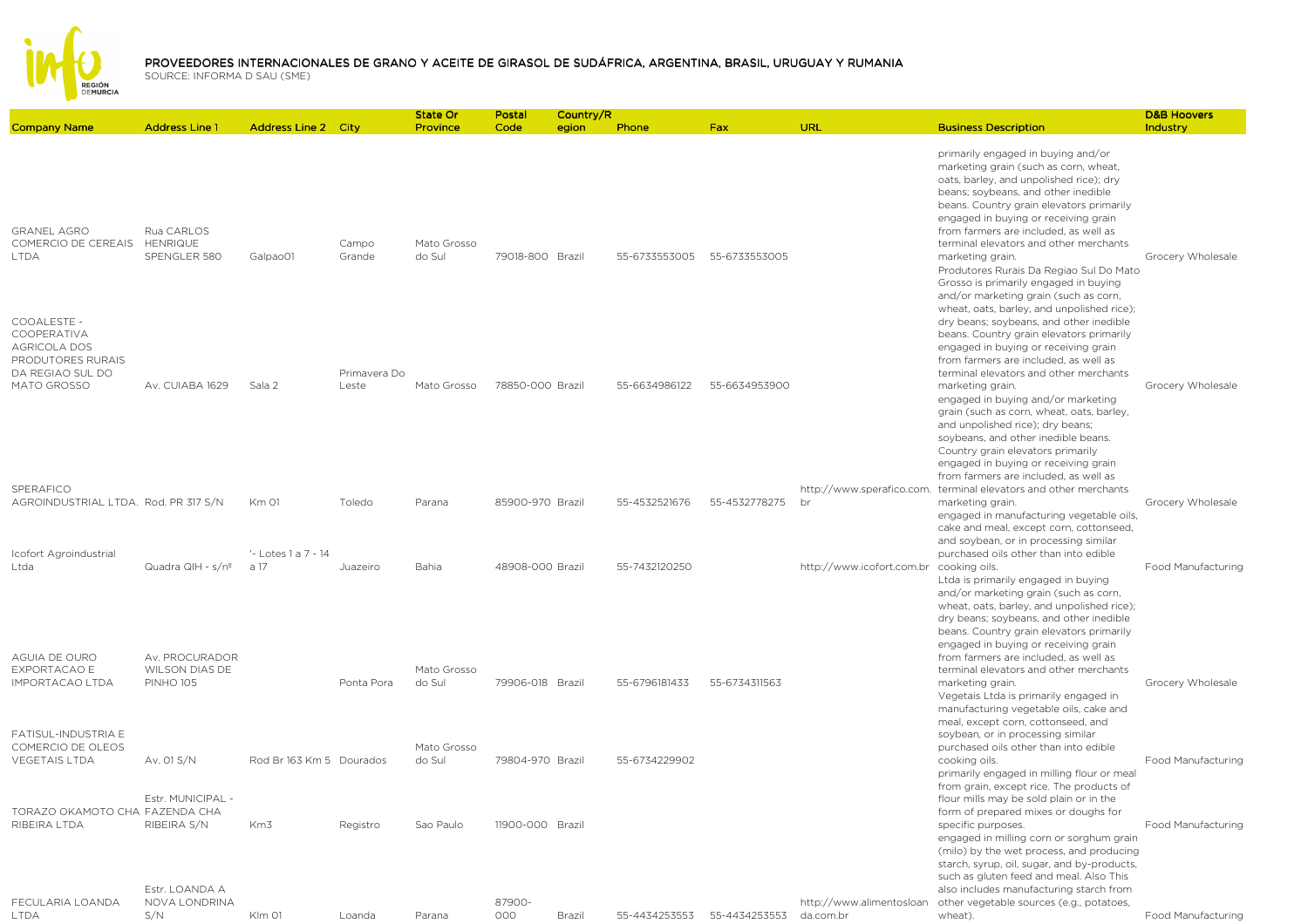

| <b>Company Name</b>                                    | <b>Address Line 1</b>                 | <b>Address Line 2 City</b> |                        | <b>State Or</b><br>Province | Postal<br>Code   | Country/R<br>egion | Phone         | Fax           | URL                                        | <b>Business Description</b>                                                                                                                                                                                                                                                                                                                                                                                                                                                                                                             | <b>D&amp;B Hoovers</b><br>Industry |
|--------------------------------------------------------|---------------------------------------|----------------------------|------------------------|-----------------------------|------------------|--------------------|---------------|---------------|--------------------------------------------|-----------------------------------------------------------------------------------------------------------------------------------------------------------------------------------------------------------------------------------------------------------------------------------------------------------------------------------------------------------------------------------------------------------------------------------------------------------------------------------------------------------------------------------------|------------------------------------|
| MARUBENI GRAOS<br><b>BRASIL SA</b>                     | Rua ALVARO ANES Andar 3 Conj 31<br>56 | E 32                       | Sao Paulo              | Sao Paulo                   | 05421-010 Brazil |                    | 55-1120501200 |               | http://www.marubeni.com marketing grain.   | engaged in buying and/or marketing<br>grain (such as corn, wheat, oats, barley,<br>and unpolished rice); dry beans;<br>soybeans, and other inedible beans.<br>Country grain elevators primarily<br>engaged in buying or receiving grain<br>from farmers are included, as well as<br>terminal elevators and other merchants<br>primarily engaged in buying and/or<br>marketing grain (such as corn, wheat,<br>oats, barley, and unpolished rice); dry<br>beans; soybeans, and other inedible<br>beans. Country grain elevators primarily | Grocery Wholesale                  |
|                                                        |                                       |                            |                        |                             |                  |                    |               |               |                                            | engaged in buying or receiving grain<br>from farmers are included, as well as                                                                                                                                                                                                                                                                                                                                                                                                                                                           |                                    |
| Aliança Agrícola do<br>Cerrado S/A                     | Av. PRESIDENTE<br><b>MEDICI 1001</b>  |                            | Uberlandia             | Minas Gerais                | 38411-012        | Brazil             | 55-3432936600 | 55-3432936792 | om                                         | http://www.sodrugestvo.c terminal elevators and other merchants<br>marketing grain.<br>primarily engaged in milling flour or meal<br>from grain, except rice. The products of<br>flour mills may be sold plain or in the                                                                                                                                                                                                                                                                                                                | Grocery Wholesale                  |
| COPRAMIL COMERCIAL<br>E INDUSTRIAL LTDA                | Rod. EUCLIDES DA<br>CUNHA S/N         | Km. 474/2                  | Tanabi                 | Sao Paulo                   | 15170-000 Brazil |                    | 55-1633736800 | 55-1633736804 | http://www.copramil.com.<br>br             | form of prepared mixes or doughs for<br>specific purposes.<br>is primarily engaged in milling flour or<br>meal from grain, except rice. The                                                                                                                                                                                                                                                                                                                                                                                             | Food Manufacturing                 |
| VIER INDUSTRIA E<br>COMERCIO DO MATE<br><b>LTDA</b>    | Rod. BR-472 S/N                       | Estrada Vicinal            | Santa Rosa             | Rio Grande do<br>Sul        | 98783-810 Brazil |                    | 55-5535139000 |               |                                            | products of flour mills may be sold plain<br>or in the form of prepared mixes or<br>doughs for specific purposes.<br>Agrodanieli Indústria E Comércio Ltda is<br>primarily engaged in manufacturing<br>vegetable oils, cake and meal, except                                                                                                                                                                                                                                                                                            | Food Manufacturing                 |
| Agrodanieli Indústria e<br>Comércio Ltda               | Av. Valdo Nunes<br>Vieira 323         | '- Sala 01                 | Tapejara               | Rio Grande do<br>Sul        | 99950-000 Brazil |                    | 55-5433444200 |               | http://www.agrodanieli.co<br>m.br          | corn, cottonseed, and soybean, or in<br>processing similar purchased oils other<br>than into edible cooking oils.<br>Gem Agroindustrial E Comercial Ltda is<br>primarily engaged in milling corn or<br>sorghum grain (milo) by the wet process,                                                                                                                                                                                                                                                                                         | Food Manufacturing                 |
| Gem Agroindustrial e<br>Comercial Ltda                 | Rod. BR-060 S/N                       | Km 308                     | Acreuna                | Goias                       | 75960-000 Brazil |                    | 55-6436451681 |               | http://www.gemalimentos.<br>com.br         | and producing starch, syrup, oil, sugar,<br>and by-products, such as gluten feed and<br>meal. Also This also includes<br>manufacturing starch from other<br>vegetable sources (e.g., potatoes, wheat). Food Manufacturing<br>Eireli is primarily engaged in buying<br>and/or marketing grain (such as corn,<br>wheat, oats, barley, and unpolished rice);<br>dry beans; soybeans, and other inedible                                                                                                                                    |                                    |
| LA VICTORIA AGRICOLA<br>COMERCIAL<br>ATACADISTA EIRELI | Estr. CAMPONESA<br>SN                 | Km 29 Caixa<br>Postal97    | Sao Lourenco<br>Do Sul | Rio Grande do<br>Sul        | 96170-000 Brazil |                    | 55-5397117561 |               |                                            | beans. Country grain elevators primarily<br>engaged in buying or receiving grain<br>from farmers are included, as well as<br>terminal elevators and other merchants<br>marketing grain.<br>primarily engaged in milling flour or meal<br>from grain, except rice. The products of<br>flour mills may be sold plain or in the                                                                                                                                                                                                            | Grocery Wholesale                  |
| Coamo Agroindustrial<br>Cooperativa                    | Rua FIORAVANTE<br>JOAO FERRI 99       |                            | Campo<br>Mourao        | Parana                      | 87308-445 Brazil |                    | 55-4435998000 |               | http://www.coamo.com.br specific purposes. | form of prepared mixes or doughs for                                                                                                                                                                                                                                                                                                                                                                                                                                                                                                    | Food Manufacturing                 |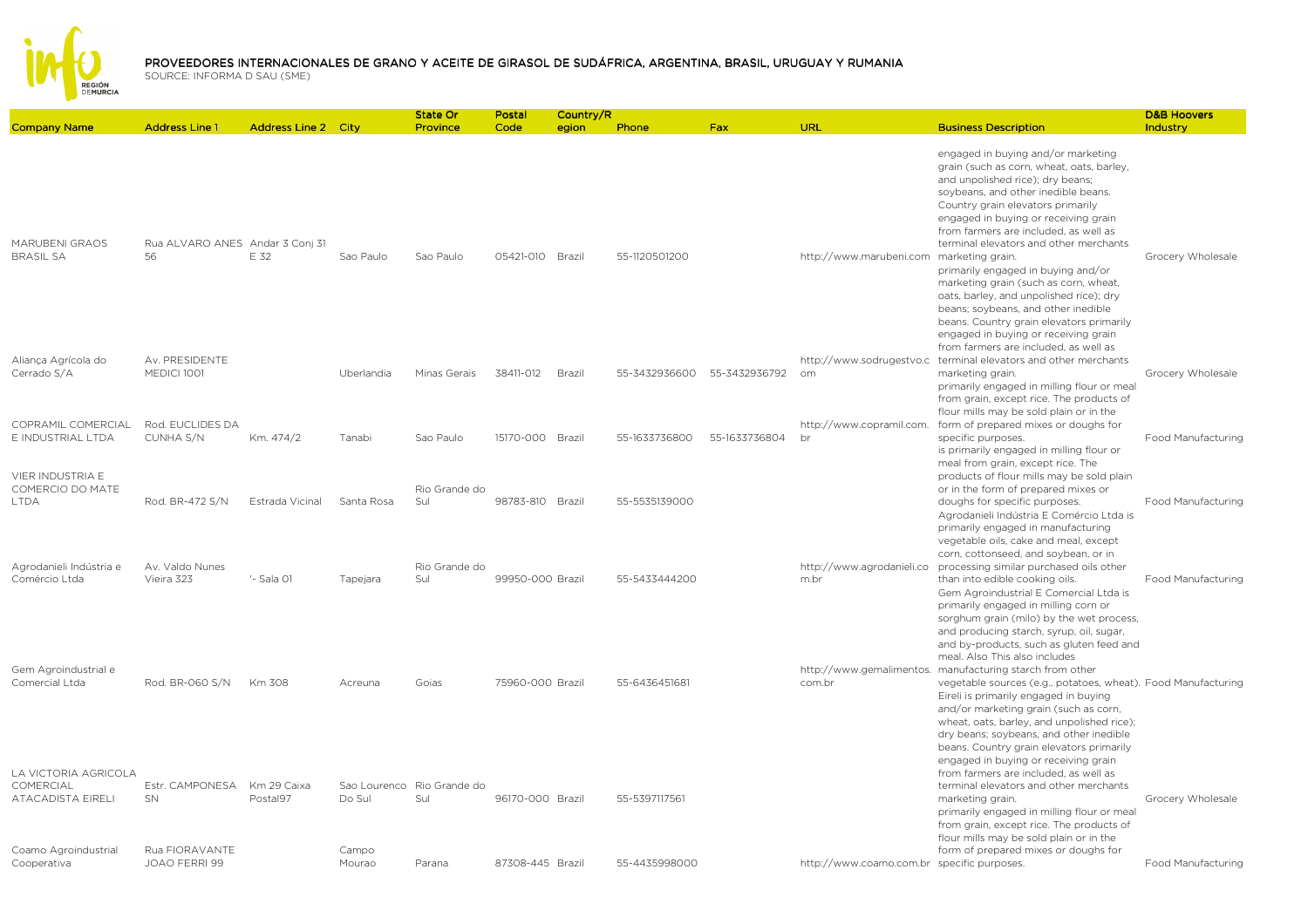

|                                                                            |                                          |                            |                         | State Or                        | Postal           | Country/R |                |               |                                     |                                                                                                                                                                                                                                                                                                                                         | <b>D&amp;B Hoovers</b> |
|----------------------------------------------------------------------------|------------------------------------------|----------------------------|-------------------------|---------------------------------|------------------|-----------|----------------|---------------|-------------------------------------|-----------------------------------------------------------------------------------------------------------------------------------------------------------------------------------------------------------------------------------------------------------------------------------------------------------------------------------------|------------------------|
| <b>Company Name</b>                                                        | <b>Address Line 1</b>                    | <b>Address Line 2 City</b> |                         | Province                        | Code             | egion     | Phone          | Fax           | URL                                 | <b>Business Description</b>                                                                                                                                                                                                                                                                                                             | Industry               |
|                                                                            |                                          |                            |                         |                                 |                  |           |                |               |                                     | engaged in buying and/or marketing<br>grain (such as corn, wheat, oats, barley,<br>and unpolished rice); dry beans;<br>soybeans, and other inedible beans.<br>Country grain elevators primarily<br>engaged in buying or receiving grain<br>from farmers are included, as well as                                                        |                        |
| <b>GRAN REINO</b><br>COMERCIAL LTDA                                        | Av. DEMOCRATA<br>768                     |                            | Boa<br>Esperanca        | Espirito Santo 29845-000 Brazil |                  |           | 55-27998487914 |               |                                     | terminal elevators and other merchants<br>marketing grain.<br>engaged in manufacturing vegetable oils,<br>cake and meal, except corn, cottonseed,<br>and soybean, or in processing similar                                                                                                                                              | Grocery Wholesale      |
| <b>OVETRIL OLEOS</b><br><b>VEGETAIS LTDA</b><br><b>BRASPEKOE INDUSTRIA</b> | Rod, PR 317 KM 49<br>S/N                 | S N Km 49                  | Santa Fe                | Parana                          | 86770-000 Brazil |           |                |               |                                     | purchased oils other than into edible<br>cooking oils.<br>Importacao Exportacao Ltda is primarily<br>engaged in milling flour or meal from                                                                                                                                                                                              | Food Manufacturing     |
| <b>COMERCIO</b><br><b>IMPORTACAO</b><br>EXPORTACAO LTDA                    | Faz. OURO VERDE<br>SN                    | Sn                         | Pariquera-Acu Sao Paulo |                                 | 11930-000 Brazil |           |                |               |                                     | grain, except rice. The products of flour<br>mills may be sold plain or in the form of<br>prepared mixes or doughs for specific<br>purposes.<br>primarily engaged in manufacturing                                                                                                                                                      | Food Manufacturing     |
| Louis Dreyfus Company<br>Brasil S/A                                        | Av. BRIG FARIA<br>LIMA 1355              | Andar 13 E 14              | Sao Paulo               | Sao Paulo                       | 01452-919        | Brazil    | 55-1121096701  | 55-1138143235 | .com.br                             | vegetable oils, cake and meal, except<br>corn, cottonseed, and soybean, or in<br>http://www.ldcommodities_processing similar purchased oils other<br>than into edible cooking oils.<br>Maravilha is primarily engaged in                                                                                                                | Food Manufacturing     |
| CIA INDUSTRIAL DE<br>OLEOS VEGETAIS<br>MARAVILHA                           | Rua VINTE E<br>QUATRO DE<br>OUTUBRO 1557 | Sala 406                   | Porto Alegre            | Rio Grande do<br>Sul            | 90510-000 Brazil |           | 55-5133271500  | 55-5133271516 |                                     | manufacturing vegetable oils, cake and<br>meal, except corn, cottonseed, and<br>soybean, or in processing similar<br>purchased oils other than into edible<br>cooking oils.<br>Celeiro Do Norte - Coacen is primarily                                                                                                                   | Food Manufacturing     |
| COOPERATIVA<br>AGROPECUARIA E                                              |                                          |                            |                         |                                 |                  |           |                |               |                                     | engaged in buying and/or marketing<br>grain (such as corn, wheat, oats, barley,<br>and unpolished rice); dry beans;<br>soybeans, and other inedible beans.<br>Country grain elevators primarily<br>engaged in buying or receiving grain                                                                                                 |                        |
| INDUSTRIAL CELEIRO<br>DO NORTE - COACEN                                    | Rod. BR-242 MT<br>840                    | Margem Direita             | Sorriso                 | Mato Grosso                     | 78895-360 Brazil |           | 55-6639076400  |               |                                     | from farmers are included, as well as<br>terminal elevators and other merchants<br>is primarily engaged in buying and/or<br>marketing grain (such as corn, wheat,<br>oats, barley, and unpolished rice); dry<br>beans; soybeans, and other inedible<br>beans. Country grain elevators primarily<br>engaged in buying or receiving grain | Grocery Wholesale      |
| Atlantica Exportacao e<br>Importacao S/A                                   | Av. BARAO DO RIO<br>BRANCO 330           | Letra A                    | Manhuacu                | Minas Gerais                    | 36900-<br>000    | Brazil    | 55-3133086200  | 55-3333314437 | http://www.atlanticacafe.c<br>om.br | from farmers are included, as well as<br>terminal elevators and other merchants<br>marketing grain.                                                                                                                                                                                                                                     | Grocery Wholesale      |
| COOPERATIVA DOS<br>PEQUENOS<br>PRODUTORES<br>AGROEXTRATIVISTAS             |                                          |                            |                         |                                 |                  |           |                |               |                                     | Cooperativa Dos Pequenos Produtores<br>Agroextrativistas De Lago Do Junco Ltda<br>is primarily engaged in manufacturing<br>vegetable oils, cake and meal, except<br>corn, cottonseed, and soybean, or in                                                                                                                                |                        |
| DE LAGO DO JUNCO<br><b>LTDA</b>                                            | Rua NOVA<br><b>BRASILIA 200</b>          | Distrito Industrial Junco  | Lago Do                 | Maranhao                        | 65710-000 Brazil |           |                |               |                                     | processing similar purchased oils other<br>than into edible cooking oils.                                                                                                                                                                                                                                                               | Food Manufacturing     |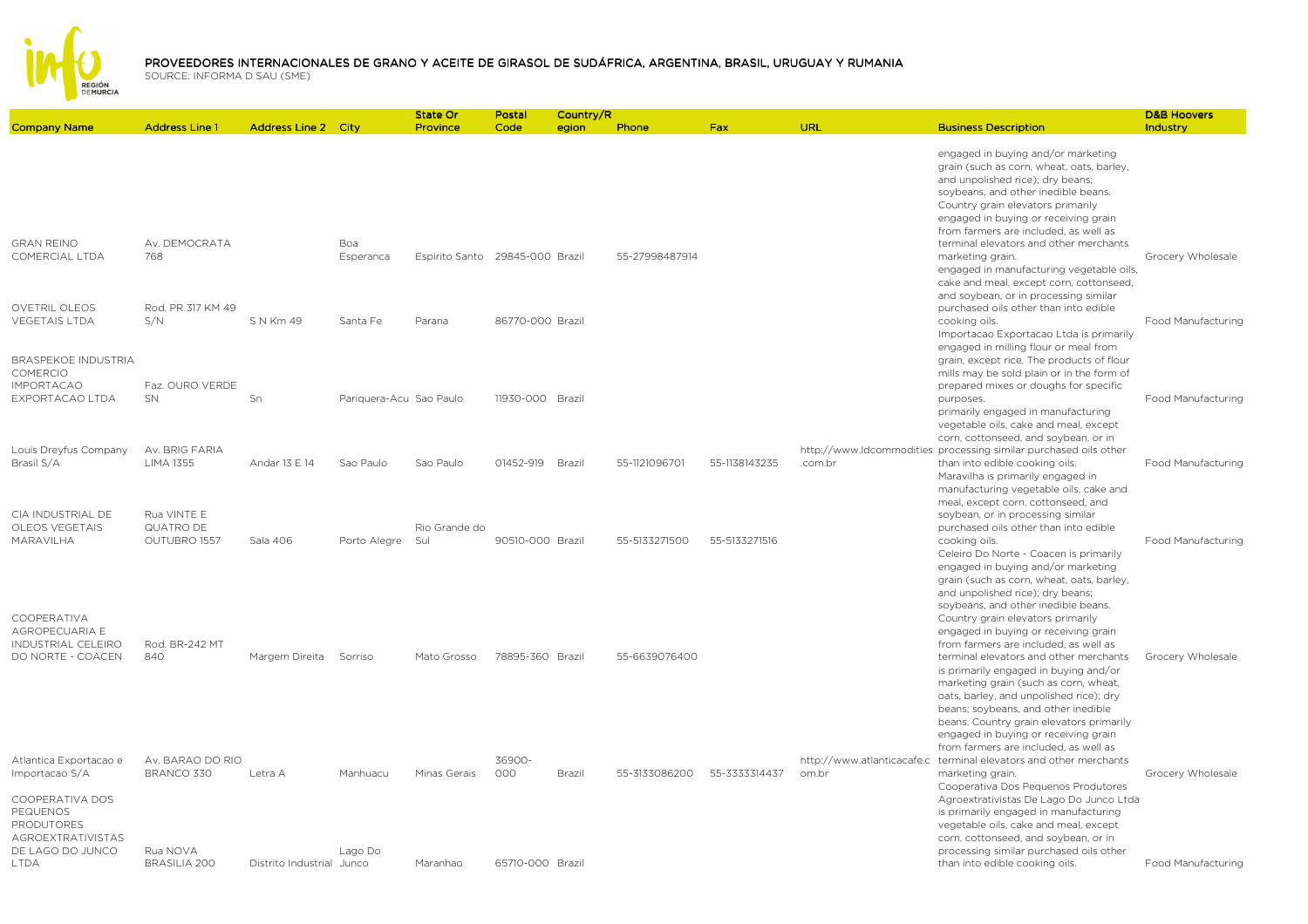

|                                                                               |                                                                                |                                             |                       | State Or                        | Postal           | Country/R |               |               |                                            |                                                                                                                                                                                                                                                                                                                            | <b>D&amp;B Hoovers</b> |
|-------------------------------------------------------------------------------|--------------------------------------------------------------------------------|---------------------------------------------|-----------------------|---------------------------------|------------------|-----------|---------------|---------------|--------------------------------------------|----------------------------------------------------------------------------------------------------------------------------------------------------------------------------------------------------------------------------------------------------------------------------------------------------------------------------|------------------------|
| <b>Company Name</b>                                                           | <b>Address Line 1</b>                                                          | <b>Address Line 2 City</b>                  |                       | Province                        | Code             | egion     | Phone         | Fax           | URL                                        | <b>Business Description</b>                                                                                                                                                                                                                                                                                                | Industry               |
|                                                                               |                                                                                |                                             |                       |                                 |                  |           |               |               |                                            | primarily engaged in buying and/or<br>marketing grain (such as corn, wheat,<br>oats, barley, and unpolished rice); dry<br>beans; soybeans, and other inedible<br>beans. Country grain elevators primarily<br>engaged in buying or receiving grain<br>from farmers are included, as well as                                 |                        |
| Frísia Cooperativa<br>Agroindustrial<br>AGROBETEL COM. E                      | Av. dos Pioneiros<br>2324                                                      |                                             | Carambei              | Parana                          | 84145-000 Brazil |           | 55-4232319000 |               | http://www.frisia.coop.br                  | terminal elevators and other merchants<br>marketing grain.<br>Agrobetel Com. E Exp. E Imp. De Cereais<br>Ltda is primarily engaged in milling flour<br>or meal from grain, except rice. The<br>products of flour mills may be sold plain                                                                                   | Grocery Wholesale      |
| EXP. E IMP. DE CEREAIS<br><b>LTDA</b>                                         | Lot. RURAL 13 - A<br>S/N                                                       | Mt 140 Na Saida<br>Para Paranatinga Sorriso |                       | Mato Grosso                     | 78890-000 Brazil |           | 55-6635601204 |               | http://www.agrobetel.agr.<br>br            | or in the form of prepared mixes or<br>doughs for specific purposes.<br>Alimenticios is primarily engaged in<br>manufacturing vegetable oils, cake and<br>meal, except corn, cottonseed, and<br>soybean, or in processing similar                                                                                          | Food Manufacturing     |
| Goemil S A Industria de<br>Produtos Alimenticios                              | Rod. GO 050 S/N                                                                | Km 07 Fazenda<br>Sucuapara                  | Palmeiras de<br>Goias | Goias                           | 76190-000 Brazil |           | 55-5131421915 |               | http://www.goemil.com.br                   | purchased oils other than into edible<br>cooking oils.<br>Exportacao Ltda. is primarily engaged in<br>buying and/or marketing grain (such as<br>corn, wheat, oats, barley, and unpolished<br>rice); dry beans; soybeans, and other                                                                                         | Food Manufacturing     |
| SACCONI<br>AGROINDUSTRIAL<br>COMERCIO E<br>EXPORTACAO LTDA.                   | Rod. BR-381<br>MIGUEL CURRY<br><b>CARNEIRO SAO</b><br>MATEUS-NOVA<br>VENEC S/N | <b>Km 28</b>                                | Sao Mateus            | Espirito Santo 29947-010 Brazil |                  |           | 55-2737719222 |               | as.com                                     | inedible beans. Country grain elevators<br>primarily engaged in buying or receiving<br>grain from farmers are included, as well<br>http://www.sacconipiment as terminal elevators and other<br>merchants marketing grain.<br>primarily engaged in milling flour or meal<br>from grain, except rice. The products of        | Grocery Wholesale      |
| UNNIX INDUSTRIA E<br><b>COMERCIO EIRELI</b>                                   | Rua ALFREDO<br>ACHCAR 970 A                                                    | Edif 14                                     | Vinhedo               | Sao Paulo                       | 13284-072 Brazil |           | 55-1938461415 | 55-1938461247 | http://www.unnix.com.br                    | flour mills may be sold plain or in the<br>form of prepared mixes or doughs for<br>specific purposes.<br>Exportacao De Cera Vegetal Ltda is<br>primarily engaged in manufacturing                                                                                                                                          | Food Manufacturing     |
| AGROCERA INDUSTRIA<br>COMERCIO E<br>EXPORTACAO DE CERA<br><b>VEGETAL LTDA</b> | Borges S/N                                                                     | S N                                         | Russas                | Ceara                           | 62900-<br>000    | Brazil    | 55-8834110416 |               |                                            | vegetable oils, cake and meal, except<br>corn, cottonseed, and soybean, or in<br>processing similar purchased oils other<br>than into edible cooking oils.<br>primarily engaged in milling flour or meal<br>from grain, except rice. The products of                                                                       | Food Manufacturing     |
| Arosuco Aromas e Sucos<br>Ltda                                                | Av. BURITI 5385                                                                |                                             | Manaus                | Amazonas                        | 69075-000 Brazil |           | 55-9236174310 | 55-9236174319 | http://www.ambev.com.br specific purposes. | flour mills may be sold plain or in the<br>form of prepared mixes or doughs for<br>engaged in buying and/or marketing<br>grain (such as corn, wheat, oats, barley,<br>and unpolished rice); dry beans;<br>soybeans, and other inedible beans.<br>Country grain elevators primarily<br>engaged in buying or receiving grain | Food Manufacturing     |
| Broto Legal Alimentos<br>S/A                                                  | Rua Pedro Stancato<br>488                                                      |                                             | Campinas              | Sao Paulo                       | 13082-050 Brazil |           | 55-1937168800 |               | http://www.brotolegal.co<br>m.br           | from farmers are included, as well as<br>terminal elevators and other merchants<br>marketing grain.                                                                                                                                                                                                                        | Grocery Wholesale      |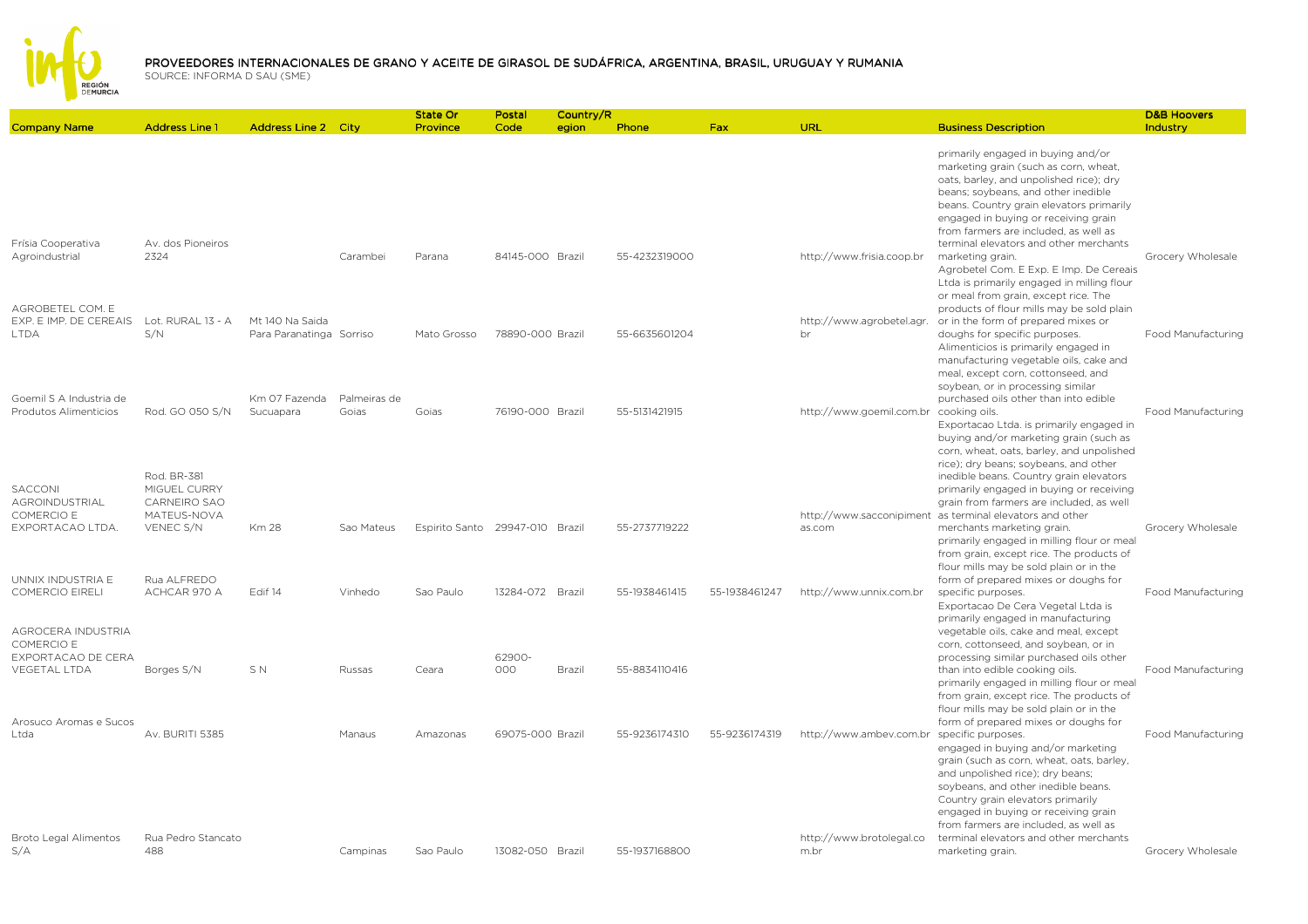

| <b>Company Name</b>                                                                                   | <b>Address Line 1</b>                              | <b>Address Line 2 City</b> |             | State Or<br>Province     | Postal<br>Code   | Country/R<br>egion | Phone         | <b>Fax</b>    | <b>URL</b>                              | <b>Business Description</b>                                                                                                                                                                                                                                                                                                                                                                                                                                                                                                                                                                                                                                                                | <b>D&amp;B Hoovers</b><br>Industry |
|-------------------------------------------------------------------------------------------------------|----------------------------------------------------|----------------------------|-------------|--------------------------|------------------|--------------------|---------------|---------------|-----------------------------------------|--------------------------------------------------------------------------------------------------------------------------------------------------------------------------------------------------------------------------------------------------------------------------------------------------------------------------------------------------------------------------------------------------------------------------------------------------------------------------------------------------------------------------------------------------------------------------------------------------------------------------------------------------------------------------------------------|------------------------------------|
| <b>MASTER GRAOS</b><br><b>COMERCIO</b><br><b>IMPORTACAO E</b>                                         | Rod. DO XISTO BR                                   |                            |             |                          |                  |                    |               |               |                                         | Exportacao Ltda is primarily engaged in<br>buying and/or marketing grain (such as<br>corn, wheat, oats, barley, and unpolished<br>rice); dry beans; soybeans, and other<br>inedible beans. Country grain elevators<br>primarily engaged in buying or receiving<br>grain from farmers are included, as well<br>http://www.mastergrao.co as terminal elevators and other                                                                                                                                                                                                                                                                                                                     |                                    |
| EXPORTACAO LTDA                                                                                       | 476 S/N                                            | Km 201                     | Lapa        | Parana                   | 83750-000 Brazil |                    | 55-4136224164 | 55-416222205  | m.br                                    | merchants marketing grain.<br>primarily engaged in milling flour or meal<br>from grain, except rice. The products of<br>flour mills may be sold plain or in the                                                                                                                                                                                                                                                                                                                                                                                                                                                                                                                            | Grocery Wholesale                  |
| Companhia Alimentícia do Rod. PB 25, KM 18<br>Vale                                                    | S/N<br>V. Julio Borges De                          | <b>Km18</b>                | Lucena      | Paraiba                  | 58315-000 Brazil |                    | 55-8121219947 |               | m.br                                    | http://www.cocodovale.co form of prepared mixes or doughs for<br>specific purposes.<br>of all shapes and sizes -- human or<br>otherwise. The company refines soy and<br>other grains into retail, industrial,<br>agricultural, and biodiesel products. It<br>makes edible oils made from canola, corn,<br>soybean, and sunflowers under the Sinhá<br>and Eqivita brands; its other retail food<br>products include pasta, breakfast cereals,<br>condiments, and salad dressings. The<br>company sells industrial-grade grain-<br>based ingredients to other food and<br>beverage makers, as well as other<br>industrial product manufacturers (e.g.,<br>cosmetic companies). Caramuru also | Food Manufacturing                 |
| Caramuru Alimentos S/A Souza 4240 4240<br>SEMENTES ESPERANCA<br>COMERCIO IMP. E<br>EXPORTACAO LTDA EM |                                                    |                            | Itumbiara   | Goias                    | 75520-900 Brazil |                    | 55-6434040929 | 55-6434040210 |                                         | supplies animal feed makers with corn<br>http://www.caramuru.com and soy meal. It is one of the main<br>Exportacao Ltda Em Recuperacao<br>Judicial is primarily engaged in<br>manufacturing vegetable oils, cake and<br>meal, except corn, cottonseed, and<br>soybean, or in processing similar                                                                                                                                                                                                                                                                                                                                                                                            | Food Manufacturing                 |
| <b>RECUPERACAO</b><br><b>JUDICIAL</b><br>ATTO COMERCIO<br>EXPORTACAO E                                | Rod. BRIGADEIRO<br>FARIA LIMA S/N<br>Rua FRANCISCO | Km 350 Entr.<br>Esg. 2Km   | Jaboticabal | Sao Paulo                | 14877-000 Brazil |                    | 55-1632033877 | 55-1632033877 | http://www.sementesespe<br>ranca.com.br | purchased oils other than into edible<br>cooking oils.<br>Ltda is primarily engaged in buying<br>and/or marketing grain (such as corn,<br>wheat, oats, barley, and unpolished rice);<br>dry beans; soybeans, and other inedible<br>beans. Country grain elevators primarily<br>engaged in buying or receiving grain<br>from farmers are included, as well as<br>terminal elevators and other merchants                                                                                                                                                                                                                                                                                     | Food Manufacturing                 |
| <b>CEREALISTA LTDA</b><br>Copasul Cooperativa                                                         | GOULART 1315                                       | Sala 01                    |             | Rondonopolis Mato Grosso | 78745-300 Brazil |                    | 55-6534119900 | 55-6634119936 |                                         | marketing grain.<br>Matogrossense is primarily engaged in<br>buying and/or marketing grain (such as<br>corn, wheat, oats, barley, and unpolished<br>rice); dry beans; soybeans, and other<br>inedible beans. Country grain elevators<br>primarily engaged in buying or receiving<br>grain from farmers are included, as well                                                                                                                                                                                                                                                                                                                                                               | Grocery Wholesale                  |
| Agricola Sul<br>Matogrossense                                                                         | Av. CAMPO<br>GRANDE 1978                           |                            | Navirai     | Mato Grosso<br>do Sul    | 79950-000 Brazil |                    | 55-6734091234 | 55-6734091225 | http://www.copasul.coop.<br>br          | as terminal elevators and other<br>merchants marketing grain.<br>engaged in milling flour or meal from<br>grain, except rice. The products of flour<br>mills may be sold plain or in the form of                                                                                                                                                                                                                                                                                                                                                                                                                                                                                           | Grocery Wholesale                  |
| Moinhos Cruzeiro do Sul<br>S/A                                                                        | Rua Hermes da<br>Fonseca 1.838                     |                            | Canoas      | Rio Grande do<br>Sul     | 92200-150 Brazil |                    | 55-5134779900 | 55-5134779928 | http://www.predileto.ind.b              | prepared mixes or doughs for specific<br>purposes.                                                                                                                                                                                                                                                                                                                                                                                                                                                                                                                                                                                                                                         | Food Manufacturing                 |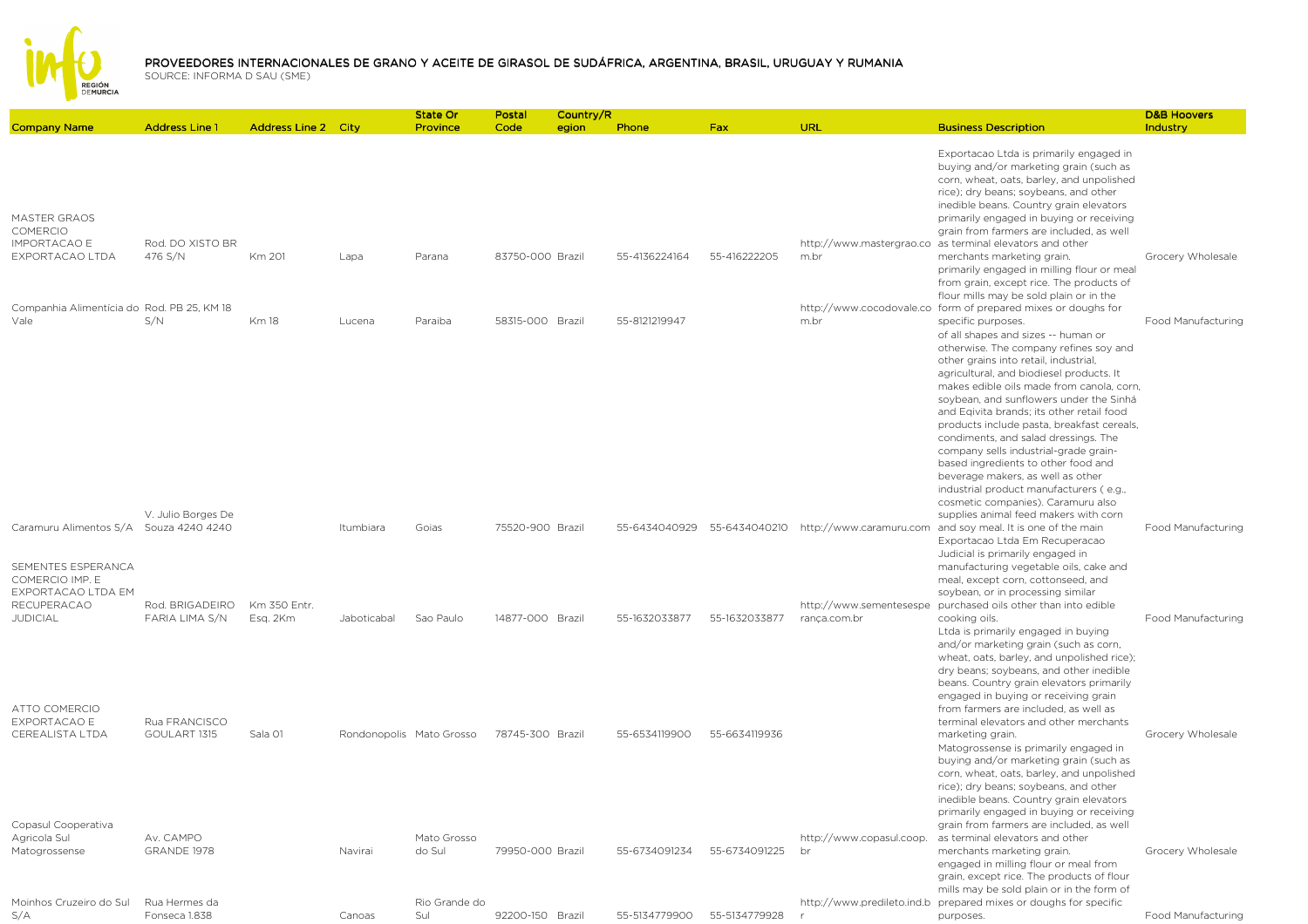

| <b>Company Name</b>                                                  | <b>Address Line 1</b>                                                 | Address Line 2 City         |                       | <b>State Or</b><br>Province | Postal<br>Code   | Country/R<br>egion | Phone         | <b>Fax</b>    | URL                      | <b>Business Description</b>                                                                                                                                                                                                                                                                                                                                                                                               | <b>D&amp;B Hoovers</b><br>Industry |
|----------------------------------------------------------------------|-----------------------------------------------------------------------|-----------------------------|-----------------------|-----------------------------|------------------|--------------------|---------------|---------------|--------------------------|---------------------------------------------------------------------------------------------------------------------------------------------------------------------------------------------------------------------------------------------------------------------------------------------------------------------------------------------------------------------------------------------------------------------------|------------------------------------|
| Ingredion Brasil<br>Ingredientes Industriais<br>Ltda                 | Av. DAS NACOES<br><b>UNIDAS 14171</b>                                 | Pavmto4 Da<br>Torre A Ebony | Sao Paulo             | Sao Paulo                   | 04794-000 Brazil |                    | 55-1150175872 | 55-1150707837 | br                       | Ltda is primarily engaged in milling flour<br>or meal from grain, except rice. The<br>products of flour mills may be sold plain<br>http://www.ingredion.com. or in the form of prepared mixes or<br>doughs for specific purposes.<br>Comercio E Industria De Mandioca<br>Paulista Ltda is primarily engaged in<br>milling flour or meal from grain, except                                                                | Food Manufacturing                 |
| COMERCIO E INDUSTRIA<br>DE MANDIOCA<br>PAULISTA LTDA                 | Rod, FRANCISCO<br>GABRIEL MOTA SN Km 439 200 M Candido Mota Sao Paulo |                             |                       |                             | 19880-000 Brazil |                    | 55-1833411701 |               |                          | rice. The products of flour mills may be<br>sold plain or in the form of prepared<br>mixes or doughs for specific purposes.<br>primarily engaged in buying and/or<br>marketing grain (such as corn, wheat,<br>oats, barley, and unpolished rice); dry<br>beans; soybeans, and other inedible<br>beans. Country grain elevators primarily<br>engaged in buying or receiving grain<br>from farmers are included, as well as | Food Manufacturing                 |
| DEGAN IMPORTACAO E<br>EXPORTACAO LTDA                                | Rod. SP 304 KM<br>3945 SN                                             | Sn Km 394 5                 | Borborema             | Sao Paulo                   | 14955-000 Brazil |                    | 55-1632663737 | 55-1434916161 |                          | terminal elevators and other merchants<br>marketing grain.<br>Moinhos Prifal Ltda is primarily engaged<br>in milling flour or meal from grain, except<br>rice. The products of flour mills may be                                                                                                                                                                                                                         | Grocery Wholesale                  |
| MOINHOS PRIFAL LTDA VARGAS 6360<br><b>INDIANA AGRI</b><br>COMERCIO E | Av. GETULIO                                                           |                             | Canoas                | Rio Grande do<br>Sul        | 92010-013 Brazil |                    | 55-5134725744 |               |                          | sold plain or in the form of prepared<br>mixes or doughs for specific purposes.<br>Cereais Eireli is primarily engaged in<br>buying and/or marketing grain (such as<br>corn, wheat, oats, barley, and unpolished<br>rice); dry beans; soybeans, and other<br>inedible beans. Country grain elevators<br>primarily engaged in buying or receiving<br>grain from farmers are included, as well                              | Food Manufacturing                 |
| EXPORTACAO DE<br><b>CEREAIS EIRELI</b><br>AMENDOGRAOS                | Rua OLIVERIO<br>PORTA 2442                                            | SI <sub>2</sub>             | Primavera Do<br>Leste | Mato Grosso                 | 78850-000 Brazil |                    | 55-6699861694 |               |                          | as terminal elevators and other<br>merchants marketing grain.<br>Exportacao Ltda is primarily engaged in<br>buying and/or marketing grain (such as<br>corn, wheat, oats, barley, and unpolished<br>rice); dry beans; soybeans, and other<br>inedible beans. Country grain elevators<br>primarily engaged in buying or receiving<br>grain from farmers are included, as well                                               | Grocery Wholesale                  |
| PEANUTS IMPORTACAO Av. REPUBLICA<br>E EXPORTACAO LTDA                | 7220                                                                  |                             | Marilia               | Sao Paulo                   | 17512-035 Brazil |                    | 55-1433068829 |               |                          | as terminal elevators and other<br>merchants marketing grain.<br>engaged in milling flour or meal from<br>grain, except rice. The products of flour<br>mills may be sold plain or in the form of                                                                                                                                                                                                                          | Grocery Wholesale                  |
| SARANDI ALIMENTOS SA MATIOTTE 312                                    | Rua MARIO                                                             | Sala A                      | Aracaju               | Sergipe                     | 49065-415 Brazil |                    | 55-7921065656 | 55-7921065693 | http://www.inquil.com.br | prepared mixes or doughs for specific<br>purposes.<br>primarily engaged in manufacturing<br>vegetable oils, cake and meal, except<br>corn, cottonseed, and soybean, or in                                                                                                                                                                                                                                                 | Food Manufacturing                 |
| JOSE SALUSTIANO DE<br>SOUSA LTDA                                     | Povoado Lagoa Do<br>Touro Sn<br>Rua ARTUR R DE                        | SNSn                        | Geminiano             | Piaui                       | 64613-000 Brazil |                    | 55-8934223913 |               |                          | processing similar purchased oils other<br>than into edible cooking oils.<br>engaged in milling flour or meal from<br>grain, except rice. The products of flour<br>mills may be sold plain or in the form of                                                                                                                                                                                                              | Food Manufacturing                 |
| AGROINDUSTRIAL<br><b>GOMES LTDA</b>                                  | VASCONCELOS<br>1813                                                   |                             | Uruburetama Ceara     |                             | 62650-000 Brazil |                    | 55-8533531150 | 55-8532834974 |                          | prepared mixes or doughs for specific<br>purposes.                                                                                                                                                                                                                                                                                                                                                                        | Food Manufacturing                 |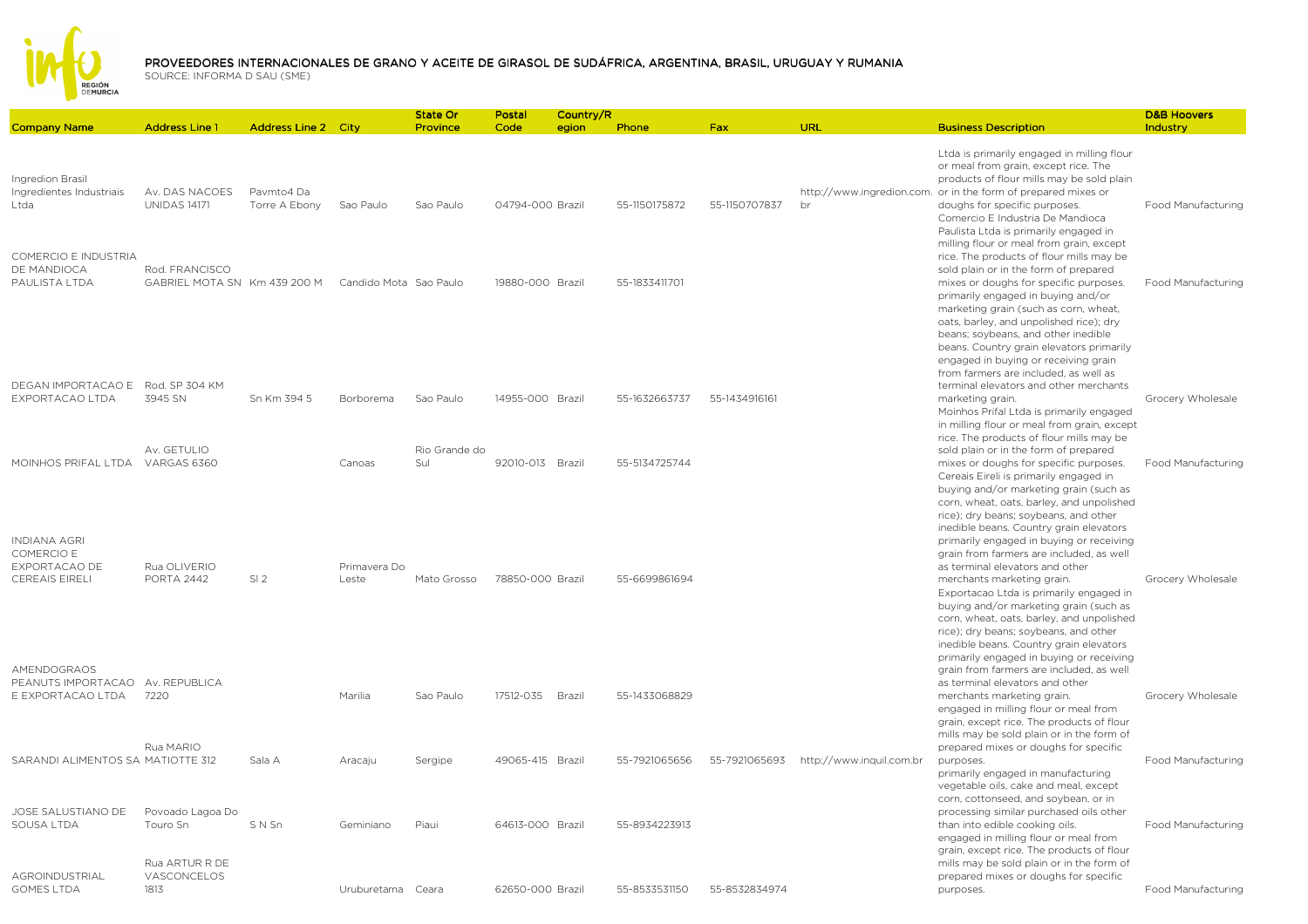

| <b>Company Name</b>                                             | <b>Address Line 1</b>          | <b>Address Line 2 City</b> |                      | <b>State Or</b><br>Province | Postal<br>Code   | Country/R<br>egion | Phone          | Fax           | <b>URL</b>                    | <b>Business Description</b>                                                                                                                                                                                                                                                                                                                             | <b>D&amp;B Hoovers</b><br>Industry |
|-----------------------------------------------------------------|--------------------------------|----------------------------|----------------------|-----------------------------|------------------|--------------------|----------------|---------------|-------------------------------|---------------------------------------------------------------------------------------------------------------------------------------------------------------------------------------------------------------------------------------------------------------------------------------------------------------------------------------------------------|------------------------------------|
| TAVEJHO COMERCIO<br><b>IMPORTADOR E</b><br><b>EXPORTADOR DE</b> |                                |                            |                      |                             |                  |                    |                |               |                               | Exportador De Cereais Ltda is primarily<br>engaged in buying and/or marketing<br>grain (such as corn, wheat, oats, barley,<br>and unpolished rice); dry beans;<br>soybeans, and other inedible beans.<br>Country grain elevators primarily<br>engaged in buying or receiving grain<br>from farmers are included, as well as                             |                                    |
| CEREAIS LTDA<br>CATARATAS DO IGUACU                             | Rod. SP - 294 S/N              | Km 493 994 Mts Pompeia     |                      | Sao Paulo                   | 17580-000 Brazil |                    | 55-1434522559  |               |                               | http://www.tavejho.com.br terminal elevators and other merchants<br>Cataratas Do Iguacu Produtos Organicos<br>Ltda is primarily engaged in milling flour<br>or meal from grain, except rice. The<br>products of flour mills may be sold plain                                                                                                           | Grocery Wholesale                  |
| PRODUTOS ORGANICOS Av. RIO GRANDE<br><b>I TDA</b>               | <b>DO SUL 3520</b>             |                            | Capanema             | Parana                      | 85760-000 Brazil |                    | 55-4635521614  |               | om.                           | http://www.brasilgebana.c or in the form of prepared mixes or<br>doughs for specific purposes.<br>S/A is primarily engaged in<br>manufacturing vegetable oils, cake and<br>meal, except corn, cottonseed, and<br>soybean, or in processing similar                                                                                                      | Food Manufacturing                 |
| Granol Industria Comercio<br>e Exportacao S/A                   | Rua QUINTANA 887 Edif Itam     | Andar 8 Conj 81            | Sao Paulo            | Sao Paulo                   | 04569-011 Brazil |                    | 55-1121624401  | 55-1121624400 | http://www.granol.com.br      | purchased oils other than into edible<br>cooking oils.<br>is primarily engaged in buying and/or<br>marketing grain (such as corn, wheat,<br>oats, barley, and unpolished rice); dry<br>beans; soybeans, and other inedible<br>beans. Country grain elevators primarily<br>engaged in buying or receiving grain<br>from farmers are included, as well as | Food Manufacturing                 |
| <b>GARUVINHA COMERCIO</b><br>E IMPORTACAO LTDA                  | Rua JOSE DE<br>ALENCAR 242     |                            | Foz Do Iguacu Parana |                             | 85865-170 Brazil |                    | 55-4535289191  | 55-4530277685 |                               | terminal elevators and other merchants<br>marketing grain.<br>in manufacturing vegetable oils, cake and<br>meal, except corn, cottonseed, and<br>soybean, or in processing similar                                                                                                                                                                      | Grocery Wholesale                  |
| CLW ALIMENTOS LTDA                                              | Rua SAO CARLOS<br>S/N          |                            | Camagua<br>Nova      | Rio Grande do<br>Sul        | 96785-012 Brazil |                    | 55-5136928800  | 55-5136717115 |                               | purchased oils other than into edible<br>cooking oils.<br>engaged in milling flour or meal from<br>grain, except rice. The products of flour<br>mills may be sold plain or in the form of                                                                                                                                                               | Food Manufacturing                 |
| Alim Dallas Ind e Com<br>Ltda                                   | Rod. Kd Br 163 Km<br>366.5 S/N | '- Km 366.5                | Alvorada Do<br>Sul   | Mato Grosso<br>do Sul       | 79140-000 Brazil |                    | 55-6536650028  |               | m.br                          | http://www.grupodallas.co prepared mixes or doughs for specific<br>purposes.<br>engaged in manufacturing vegetable oils,<br>cake and meal, except corn, cottonseed,<br>and soybean, or in processing similar                                                                                                                                            | Food Manufacturing                 |
| RODOLFO G MORAES &<br><b>CIA LTDA</b>                           | Rod. BR-222 SN                 | Km 12.5                    | Caucaia              | Ceara                       | 61603-015 Brazil |                    | 55-85999821737 |               | http://www.roguimo.com.<br>br | purchased oils other than into edible<br>cooking oils.<br>engaged in milling corn or sorghum grain<br>(milo) by the wet process, and producing<br>starch, syrup, oil, sugar, and by-products,<br>such as gluten feed and meal. Also This<br>also includes manufacturing starch from                                                                     | Food Manufacturing                 |
| Fecularia Mundo Novo<br>Ltda                                    | Rod. BR 163 KM 25<br>SN        |                            | Mundo Novo           | Mato Grosso<br>do Sul       | 79980-000 Brazil |                    | 55-6734742990  |               | novo.com.br                   | http://www.amidosmundo other vegetable sources (e.g., potatoes,<br>wheat).                                                                                                                                                                                                                                                                              | Food Manufacturing                 |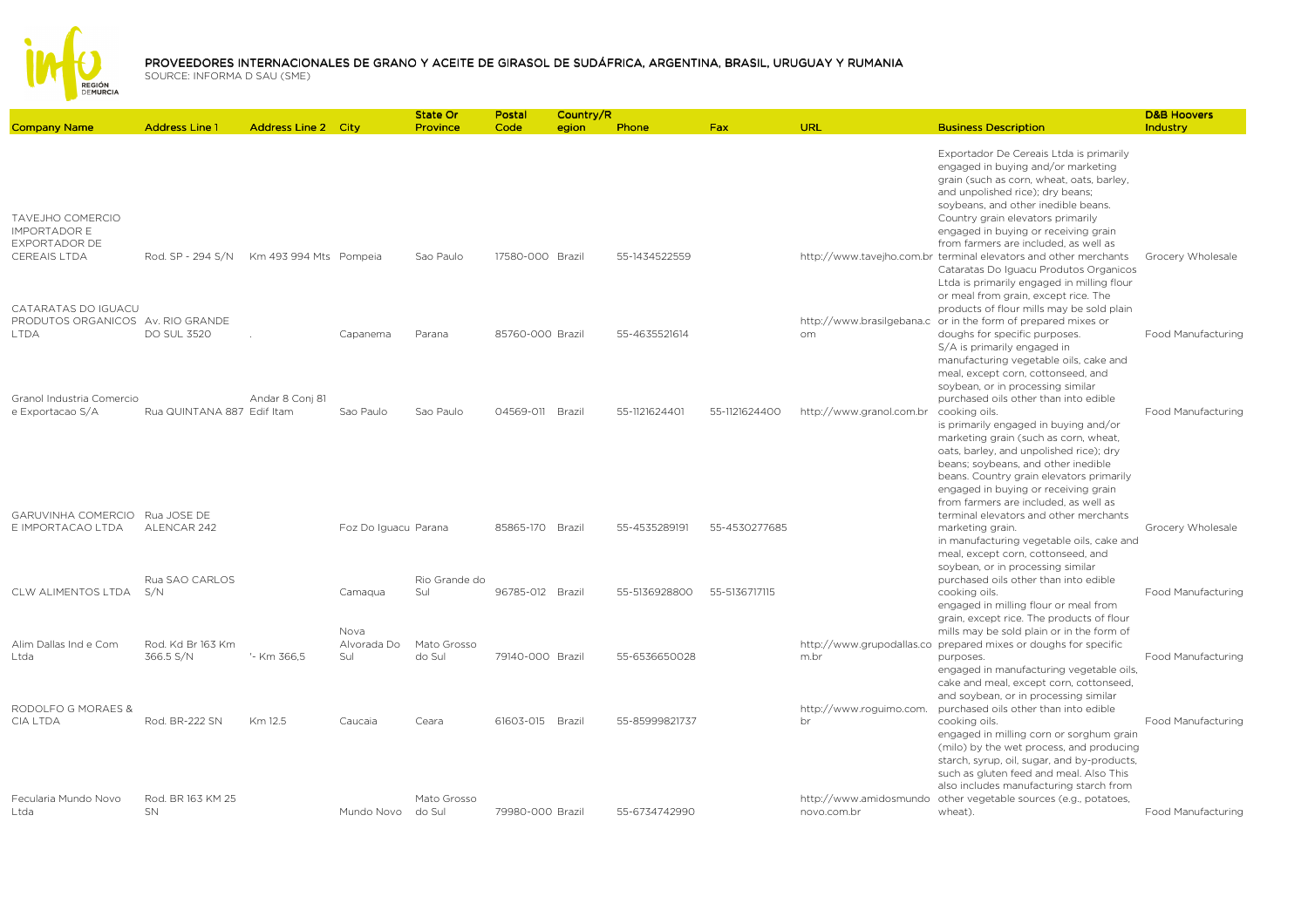

|                                                                                                     |                                   |                            |              | State Or                        | Postal           | Country/R |               |               |                       |                                                                                                                                                                                                                                                                                                                                                                                                                                                                                                                                             | <b>D&amp;B Hoovers</b> |
|-----------------------------------------------------------------------------------------------------|-----------------------------------|----------------------------|--------------|---------------------------------|------------------|-----------|---------------|---------------|-----------------------|---------------------------------------------------------------------------------------------------------------------------------------------------------------------------------------------------------------------------------------------------------------------------------------------------------------------------------------------------------------------------------------------------------------------------------------------------------------------------------------------------------------------------------------------|------------------------|
| <b>Company Name</b>                                                                                 | <b>Address Line 1</b>             | <b>Address Line 2 City</b> |              | Province                        | Code             | egion     | Phone         | <b>Fax</b>    | URL                   | <b>Business Description</b>                                                                                                                                                                                                                                                                                                                                                                                                                                                                                                                 | Industry               |
| Chs Agronegocio<br>Industria e Comercio Ltda UNIDAS 12901 12.901 Andar 21                           | Av. DAS NACOES                    | Conj N-2102                | Sao Paulo    | Sao Paulo                       | 04578-910 Brazil |           | 55-1130337700 | 55-1137040720 | http://www.chsinc.com | Ltda is primarily engaged in buying<br>and/or marketing grain (such as corn,<br>wheat, oats, barley, and unpolished rice);<br>dry beans; soybeans, and other inedible<br>beans. Country grain elevators primarily<br>engaged in buying or receiving grain<br>from farmers are included, as well as<br>terminal elevators and other merchants<br>marketing grain.<br>buying and/or marketing grain (such as<br>corn, wheat, oats, barley, and unpolished<br>rice); dry beans; soybeans, and other<br>inedible beans. Country grain elevators | Grocery Wholesale      |
| ZUZA CEREAIS EIRELI                                                                                 | Rua NOBORU<br>KIHARA 103          |                            | Pompeia      | Sao Paulo                       | 17580-000 Brazil |           | 55-1434523350 |               |                       | primarily engaged in buying or receiving<br>grain from farmers are included, as well<br>as terminal elevators and other<br>merchants marketing grain.<br>Exportacao De Cera Vegetal Eireli is                                                                                                                                                                                                                                                                                                                                               | Grocery Wholesale      |
| <b>AGROCERA PIAUI</b><br><b>INDUSTRIA COMERCIO E</b><br>EXPORTACAO DE CERA<br><b>VEGETAL EIRELI</b> | Rua DOM PEDRO I<br>1O             | Quadraa3 Lote<br>10 E 11   | Parnaiba     | Piaui                           | 64213-010 Brazil |           | 55-8899646400 |               |                       | primarily engaged in manufacturing<br>vegetable oils, cake and meal, except<br>corn, cottonseed, and soybean, or in<br>processing similar purchased oils other<br>than into edible cooking oils.<br>primarily engaged in buying and/or<br>marketing grain (such as corn, wheat,<br>oats, barley, and unpolished rice); dry                                                                                                                                                                                                                  | Food Manufacturing     |
| TREE COMERCIO<br>INTERNACIONAL LTDA                                                                 | Rua DEZESSEIS DE<br>MARCO 114     | Sala 202                   | Petropolis   | Rio de Janeiro 25620-040 Brazil |                  |           | 55-2422375057 |               |                       | beans; soybeans, and other inedible<br>beans. Country grain elevators primarily<br>engaged in buying or receiving grain<br>from farmers are included, as well as<br>terminal elevators and other merchants<br>marketing grain.<br>primarily engaged in buying and/or<br>marketing grain (such as corn, wheat,<br>oats, barley, and unpolished rice); dry                                                                                                                                                                                    | Grocery Wholesale      |
| Lavoura Indústria<br>Comércio Oeste S/A.                                                            | Rua Senador Atílio<br>Fontana 832 |                            | Paranaguá    | Parana                          | 83212-330 Brazil |           | 55-4134236522 |               | br                    | beans; soybeans, and other inedible<br>beans. Country grain elevators primarily<br>engaged in buying or receiving grain<br>from farmers are included, as well as<br>http://www.lavourasa.com. terminal elevators and other merchants<br>marketing grain.<br>Cereais Ltda is primarily engaged in<br>buying and/or marketing grain (such as                                                                                                                                                                                                  | Grocery Wholesale      |
| SORRIBRAS ALIMENTOS<br>E COMERCIO DE<br><b>CEREAIS LTDA</b>                                         | Norte 2977                        | Lote Urbano 02C Sorriso    |              | Mato Grosso                     | 78894-076 Brazil |           | 55-6635441636 |               |                       | corn, wheat, oats, barley, and unpolished<br>rice); dry beans; soybeans, and other<br>inedible beans. Country grain elevators<br>primarily engaged in buying or receiving<br>grain from farmers are included, as well<br>as terminal elevators and other<br>merchants marketing grain.<br>primarily engaged in buying and/or<br>marketing grain (such as corn, wheat,<br>oats, barley, and unpolished rice); dry                                                                                                                            | Grocery Wholesale      |
| OBST TRADE COMERCIO Av. CARLOS<br><b>EXTERIOR LTDA</b>                                              | <b>GOMES 1610</b>                 | Sala 603B                  | Porto Alegre | Rio Grande do<br>Sul            | 90480-002 Brazil |           | 55-5132258822 | 55-5132258632 | .br                   | beans; soybeans, and other inedible<br>beans. Country grain elevators primarily<br>engaged in buying or receiving grain<br>from farmers are included, as well as<br>http://www.obsttrade.com terminal elevators and other merchants<br>marketing grain.                                                                                                                                                                                                                                                                                     | Grocery Wholesale      |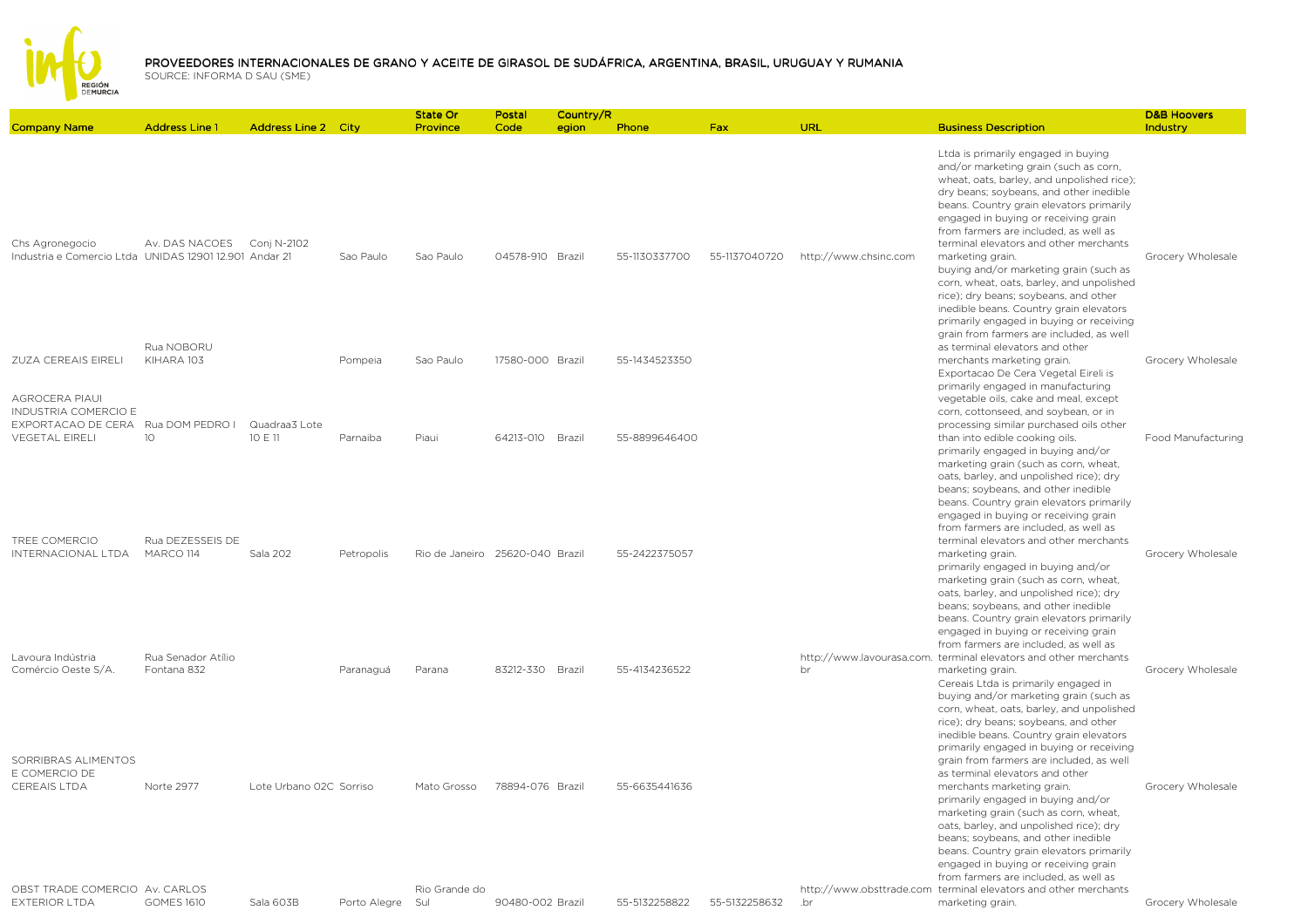

|                                                               |                                        |                             |                          | State Or             | Postal           | Country/R |               |               |                                            |                                                                                                                                                                                                                                                                                                                                                                                                                                                   | <b>D&amp;B Hoovers</b>    |
|---------------------------------------------------------------|----------------------------------------|-----------------------------|--------------------------|----------------------|------------------|-----------|---------------|---------------|--------------------------------------------|---------------------------------------------------------------------------------------------------------------------------------------------------------------------------------------------------------------------------------------------------------------------------------------------------------------------------------------------------------------------------------------------------------------------------------------------------|---------------------------|
| <b>Company Name</b>                                           | <b>Address Line 1</b>                  | <b>Address Line 2 City</b>  |                          | Province             | Code             | egion     | Phone         | Fax           | <b>URL</b>                                 | <b>Business Description</b>                                                                                                                                                                                                                                                                                                                                                                                                                       | Industry                  |
| ALGOESTE-SOCIEDADE<br>ALGODOEIRA DO OESTE<br>PARANAENSE LTDA  | Rua PEROBAL 3881                       |                             | Umuarama                 | Parana               | 87501-300 Brazil |           |               |               |                                            | Oeste Paranaense Ltda is primarily<br>engaged in buying and/or marketing<br>grain (such as corn, wheat, oats, barley,<br>and unpolished rice); dry beans;<br>soybeans, and other inedible beans.<br>Country grain elevators primarily<br>engaged in buying or receiving grain<br>from farmers are included, as well as<br>terminal elevators and other merchants<br>Ltda. is primarily engaged in buying<br>and/or marketing grain (such as corn, | Grocery Wholesale         |
| CJ INTERNATIONAL<br><b>BRASIL COMERCIAL</b><br>AGRICOLA LTDA. | Rua GOMES DE<br>CARVALHO 1510          | Conj 141 Edif<br>Atrium Vi  | Sao Paulo                | Sao Paulo            | 04547-005 Brazil |           | 55-1132161000 | 55-1125970632 | http://cjtrade.net/                        | wheat, oats, barley, and unpolished rice);<br>dry beans; soybeans, and other inedible<br>beans. Country grain elevators primarily<br>engaged in buying or receiving grain<br>from farmers are included, as well as<br>terminal elevators and other merchants<br>marketing grain.                                                                                                                                                                  | Grocery Wholesale         |
| COOPERATIVA                                                   |                                        |                             |                          |                      |                  |           |               |               |                                            | primarily engaged in buying and/or<br>marketing grain (such as corn, wheat,<br>oats, barley, and unpolished rice); dry<br>beans; soybeans, and other inedible<br>beans. Country grain elevators primarily<br>engaged in buying or receiving grain<br>from farmers are included, as well as                                                                                                                                                        |                           |
| <b>AGRICOLA</b><br><b>TUPANCIRETA LTDA</b>                    | Av. PADRE ROQUE<br>GONZALES S/N        |                             | Tupancireta              | Rio Grande do<br>Sul | 98170-000 Brazil |           | 55-5532728900 | 55-5532728900 | http://www.agropan.coop.<br>br             | terminal elevators and other merchants<br>marketing grain.<br>engaged in buying and/or marketing<br>grain (such as corn, wheat, oats, barley,<br>and unpolished rice); dry beans;<br>soybeans, and other inedible beans.<br>Country grain elevators primarily<br>engaged in buying or receiving grain<br>from farmers are included, as well as                                                                                                    | Grocery Wholesale         |
| <b>CUTRALE TRADING</b><br><b>BRASIL LTDA.</b>                 | V. Santos Dumont<br>4364<br>Av. DOUTOR |                             | Guaruja                  | Sao Paulo            | 11460-006 Brazil |           | 55-1633018056 |               | http://www.cutrale.com.br marketing grain. | terminal elevators and other merchants<br>primarily engaged in milling flour or meal<br>from grain, except rice. The products of<br>flour mills may be sold plain or in the                                                                                                                                                                                                                                                                       | Grocery Wholesale         |
| Copra Industria<br>Alimenticia Ltda                           | DURVAL DE GOES<br>MONTEIRO 4000        | Letra B                     | Maceio                   | Alagoas              | 57081-285 Brazil |           | 55-8233243149 | 55-8233243149 | ia.com.br                                  | http://www.copraalimentic form of prepared mixes or doughs for<br>specific purposes.<br>is primarily engaged in milling flour or<br>meal from grain, except rice. The<br>products of flour mills may be sold plain                                                                                                                                                                                                                                | <b>Food Manufacturing</b> |
| Faros Indústria de Farinha Rua João Eckert<br>de Ossos Ltda   | 950                                    |                             | Cruzeiro do<br>Sul       | Rio Grande do<br>Sul | 95930-000 Brazil |           | 55-4934425022 |               | http://www.fasa.ind.br                     | or in the form of prepared mixes or<br>doughs for specific purposes.<br>I B Sabba Sa is primarily engaged in<br>milling flour or meal from grain, except<br>rice. The products of flour mills may be                                                                                                                                                                                                                                              | Food Manufacturing        |
| <b>IB SABBA SA</b><br><b>BIOGRAOS</b>                         | Rua RIO ICA 10                         | Quadra34 Conj<br>Vieiralves | Manaus                   | Amazonas             | 69053-100 Brazil |           | 55-9232373636 | 55-9232372710 |                                            | sold plain or in the form of prepared<br>mixes or doughs for specific purposes.<br>is primarily engaged in buying and/or<br>marketing grain (such as corn, wheat,<br>oats, barley, and unpolished rice); dry<br>beans; soybeans, and other inedible<br>beans. Country grain elevators primarily<br>engaged in buying or receiving grain<br>from farmers are included, as well as                                                                  | Food Manufacturing        |
| <b>IMPORTACAO E</b><br>EXPORTACAO LTDA                        | Rua VASCO ALVES<br>1100                | Sala 9                      | Santana Do<br>Livramento | Rio Grande do<br>Sul | 97573-550 Brazil |           |               | 55-5532421144 |                                            | terminal elevators and other merchants<br>marketing grain.                                                                                                                                                                                                                                                                                                                                                                                        | Grocery Wholesale         |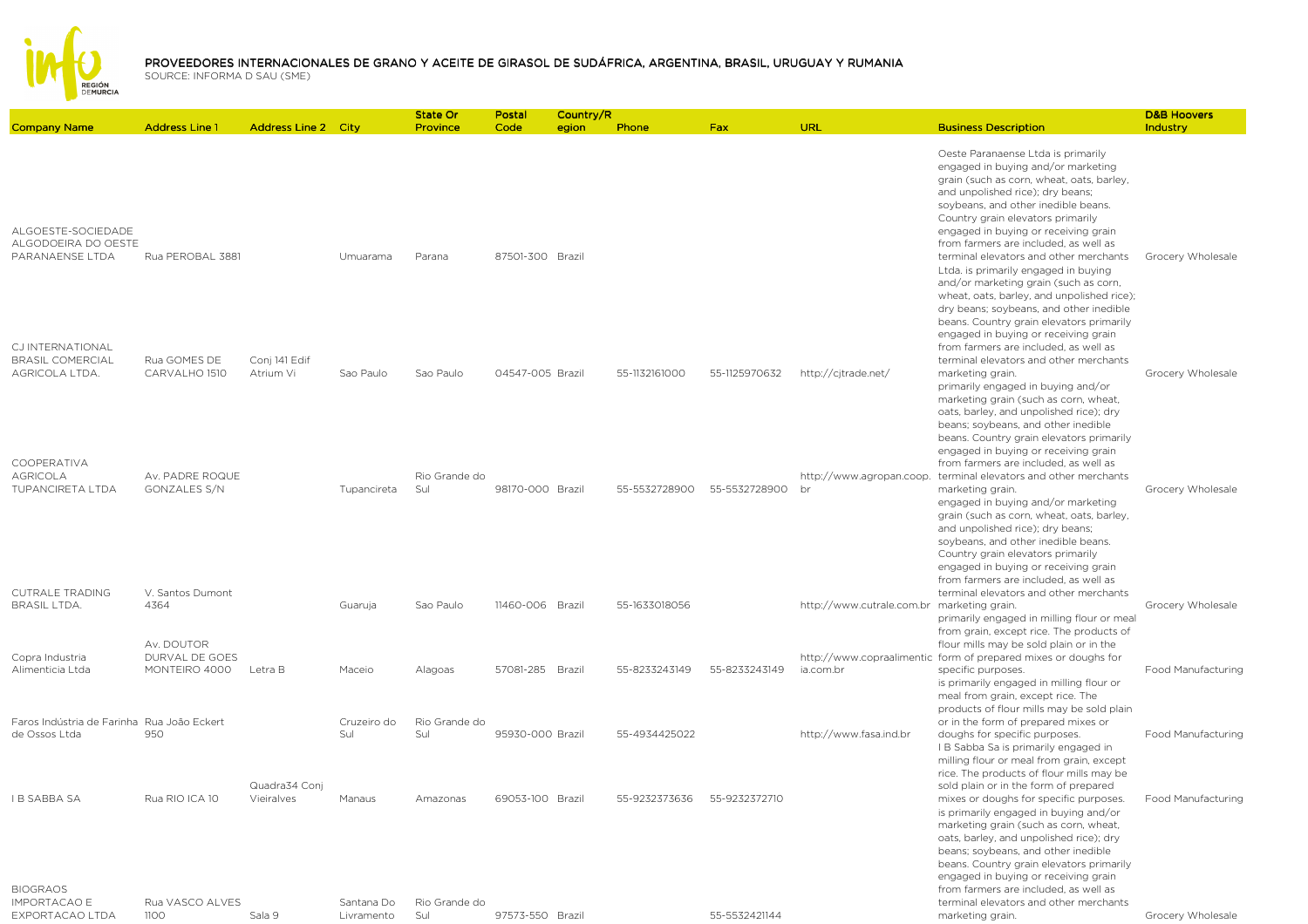

| <b>Address Line 2 City</b><br>primarily engaged in buying and/or<br>marketing grain (such as corn, wheat,<br>oats, barley, and unpolished rice); dry<br>beans; soybeans, and other inedible<br>beans. Country grain elevators primarily<br>engaged in buying or receiving grain<br>Av.<br>from farmers are included, as well as<br><b>INDEPENDENCIA</b><br>C Vale Cooperativa<br>terminal elevators and other merchants<br>Agroindustrial<br>2347<br>Palotina<br>85950-000 Brazil<br>55-4436498070<br>55-4436498192<br>http://www.cvale.com.br<br>Grocery Wholesale<br>Parana<br>marketing grain.<br>engaged in milling corn or sorghum grain<br>(milo) by the wet process, and producing<br>starch, syrup, oil, sugar, and by-products,<br>such as gluten feed and meal. Also This<br>also includes manufacturing starch from<br>Sn Chac 138 180<br>other vegetable sources (e.g., potatoes,<br>FECULARIA LOPES LTDA Estr. DIVISORIA S/N E 187<br>Nova Londrina Parana<br>87970-000 Brazil<br>55-4434322174<br>55-4404321466<br>wheat).<br>engaged in milling flour or meal from<br>grain, except rice. The products of flour<br>mills may be sold plain or in the form of<br><b>BAPTISTELLA</b><br>prepared mixes or doughs for specific<br><b>ALIMENTOS LTDA</b><br>Rua JUNDIAI. 947<br>Sao Paulo<br>13250-200 Brazil<br>55-1145241471<br>Itatiba<br>purposes.<br>Ltda - Em Liquidacao is primarily<br>engaged in buying and/or marketing<br>grain (such as corn, wheat, oats, barley,<br>and unpolished rice); dry beans;<br>soybeans, and other inedible beans.<br>COOPERATIVA<br>Country grain elevators primarily<br><b>AGRICOLA MISTA</b><br>engaged in buying or receiving grain<br>MARAUENSE LTDA - EM Av. JULIO<br>Rio Grande do<br>from farmers are included, as well as<br><b>LIQUIDACAO</b><br>BORELLA 1968<br>Sul<br>99150-000 Brazil<br>55-5433423346<br>terminal elevators and other merchants<br>Marau<br>Grocery Wholesale<br>Ltda - Em Recuperacao Judicial is<br>primarily engaged in manufacturing<br>BRUMAU COMERCIO DE<br>vegetable oils, cake and meal, except<br>OLEOS VEGETAIS LTDA -<br>corn, cottonseed, and soybean, or in<br>EM RECUPERACAO<br>Av. DONA<br>http://www.brumau.com.b<br>processing similar purchased oils other<br><b>JUDICIAL</b><br>ENGRACIA 630<br>Catanduva<br>Sao Paulo<br>15802-200 Brazil<br>55-1735314570<br>55-1735213908<br>than into edible cooking oils.<br>primarily engaged in milling flour or meal<br>from grain, except rice. The products of<br>flour mills may be sold plain or in the<br>COMERCIAL KUMBUCA<br>Rod. MT 358 KM 03<br>Tangara Da<br>form of prepared mixes or doughs for<br>DE CEREAIS LTDA<br>3249<br>55-6533264522<br>F<br>Serra<br>Mato Grosso<br>78300-000 Brazil<br>specific purposes.<br>primarily engaged in buying and/or<br>marketing grain (such as corn, wheat,<br>oats, barley, and unpolished rice); dry<br>beans; soybeans, and other inedible<br>beans. Country grain elevators primarily<br>engaged in buying or receiving grain<br>from farmers are included, as well as<br>Marasca Comercio de<br>Rod. Br 377 Km 01<br>Rio Grande do<br>http://www.marasca.com.<br>terminal elevators and other merchants<br>S/N<br>55-5533227155<br>Cereais Ltda<br>Cruz Alta<br>Sul<br>98035-210 Brazil<br>55-5533227155<br>br<br>marketing grain.<br>Grocery Wholesale<br>manufacturing vegetable oils, cake and<br>meal, except corn, cottonseed, and<br>soybean, or in processing similar<br>VI. TRES IRMAOS<br>Rio Grande do<br>Guarani Das<br>purchased oils other than into edible<br><b>GIOVELLI CIA LTDA</b><br>SN.<br>Sul<br>97950-000 Brazil<br>55-5533531000<br>55-5533531150<br>http://www.giovelli.com.br cooking oils.<br>Missoes<br>engaged in manufacturing vegetable oils,<br>cake and meal, except corn, cottonseed,<br>and soybean, or in processing similar<br>Foncepi Natural Waxes<br>purchased oils other than into edible<br>Rod. BR 343 1351<br>Km 186<br>Piripiri<br>Piaui<br>64260-000 Brazil<br>55-8632764039<br>55-8532761639<br>http://www.foncepi.com.br cooking oils.<br>Ltda |                     |                       |  | <b>State Or</b> | Postal | Country/R |       |     |     |                             | <b>D&amp;B Hoovers</b>    |
|-------------------------------------------------------------------------------------------------------------------------------------------------------------------------------------------------------------------------------------------------------------------------------------------------------------------------------------------------------------------------------------------------------------------------------------------------------------------------------------------------------------------------------------------------------------------------------------------------------------------------------------------------------------------------------------------------------------------------------------------------------------------------------------------------------------------------------------------------------------------------------------------------------------------------------------------------------------------------------------------------------------------------------------------------------------------------------------------------------------------------------------------------------------------------------------------------------------------------------------------------------------------------------------------------------------------------------------------------------------------------------------------------------------------------------------------------------------------------------------------------------------------------------------------------------------------------------------------------------------------------------------------------------------------------------------------------------------------------------------------------------------------------------------------------------------------------------------------------------------------------------------------------------------------------------------------------------------------------------------------------------------------------------------------------------------------------------------------------------------------------------------------------------------------------------------------------------------------------------------------------------------------------------------------------------------------------------------------------------------------------------------------------------------------------------------------------------------------------------------------------------------------------------------------------------------------------------------------------------------------------------------------------------------------------------------------------------------------------------------------------------------------------------------------------------------------------------------------------------------------------------------------------------------------------------------------------------------------------------------------------------------------------------------------------------------------------------------------------------------------------------------------------------------------------------------------------------------------------------------------------------------------------------------------------------------------------------------------------------------------------------------------------------------------------------------------------------------------------------------------------------------------------------------------------------------------------------------------------------------------------------------------------------------------------------------------------------------------------------------------------------------------------------------------------------------------------------------------------------------------------------------------------------------------------------------------------------------------------------------------------------------------------------------------------------------------------------------------------|---------------------|-----------------------|--|-----------------|--------|-----------|-------|-----|-----|-----------------------------|---------------------------|
|                                                                                                                                                                                                                                                                                                                                                                                                                                                                                                                                                                                                                                                                                                                                                                                                                                                                                                                                                                                                                                                                                                                                                                                                                                                                                                                                                                                                                                                                                                                                                                                                                                                                                                                                                                                                                                                                                                                                                                                                                                                                                                                                                                                                                                                                                                                                                                                                                                                                                                                                                                                                                                                                                                                                                                                                                                                                                                                                                                                                                                                                                                                                                                                                                                                                                                                                                                                                                                                                                                                                                                                                                                                                                                                                                                                                                                                                                                                                                                                                                                                                                                 | <b>Company Name</b> | <b>Address Line 1</b> |  | Province        | Code   | egion     | Phone | Fax | URL | <b>Business Description</b> | Industry                  |
|                                                                                                                                                                                                                                                                                                                                                                                                                                                                                                                                                                                                                                                                                                                                                                                                                                                                                                                                                                                                                                                                                                                                                                                                                                                                                                                                                                                                                                                                                                                                                                                                                                                                                                                                                                                                                                                                                                                                                                                                                                                                                                                                                                                                                                                                                                                                                                                                                                                                                                                                                                                                                                                                                                                                                                                                                                                                                                                                                                                                                                                                                                                                                                                                                                                                                                                                                                                                                                                                                                                                                                                                                                                                                                                                                                                                                                                                                                                                                                                                                                                                                                 |                     |                       |  |                 |        |           |       |     |     |                             |                           |
|                                                                                                                                                                                                                                                                                                                                                                                                                                                                                                                                                                                                                                                                                                                                                                                                                                                                                                                                                                                                                                                                                                                                                                                                                                                                                                                                                                                                                                                                                                                                                                                                                                                                                                                                                                                                                                                                                                                                                                                                                                                                                                                                                                                                                                                                                                                                                                                                                                                                                                                                                                                                                                                                                                                                                                                                                                                                                                                                                                                                                                                                                                                                                                                                                                                                                                                                                                                                                                                                                                                                                                                                                                                                                                                                                                                                                                                                                                                                                                                                                                                                                                 |                     |                       |  |                 |        |           |       |     |     |                             |                           |
|                                                                                                                                                                                                                                                                                                                                                                                                                                                                                                                                                                                                                                                                                                                                                                                                                                                                                                                                                                                                                                                                                                                                                                                                                                                                                                                                                                                                                                                                                                                                                                                                                                                                                                                                                                                                                                                                                                                                                                                                                                                                                                                                                                                                                                                                                                                                                                                                                                                                                                                                                                                                                                                                                                                                                                                                                                                                                                                                                                                                                                                                                                                                                                                                                                                                                                                                                                                                                                                                                                                                                                                                                                                                                                                                                                                                                                                                                                                                                                                                                                                                                                 |                     |                       |  |                 |        |           |       |     |     |                             | Food Manufacturing        |
|                                                                                                                                                                                                                                                                                                                                                                                                                                                                                                                                                                                                                                                                                                                                                                                                                                                                                                                                                                                                                                                                                                                                                                                                                                                                                                                                                                                                                                                                                                                                                                                                                                                                                                                                                                                                                                                                                                                                                                                                                                                                                                                                                                                                                                                                                                                                                                                                                                                                                                                                                                                                                                                                                                                                                                                                                                                                                                                                                                                                                                                                                                                                                                                                                                                                                                                                                                                                                                                                                                                                                                                                                                                                                                                                                                                                                                                                                                                                                                                                                                                                                                 |                     |                       |  |                 |        |           |       |     |     |                             | Food Manufacturing        |
|                                                                                                                                                                                                                                                                                                                                                                                                                                                                                                                                                                                                                                                                                                                                                                                                                                                                                                                                                                                                                                                                                                                                                                                                                                                                                                                                                                                                                                                                                                                                                                                                                                                                                                                                                                                                                                                                                                                                                                                                                                                                                                                                                                                                                                                                                                                                                                                                                                                                                                                                                                                                                                                                                                                                                                                                                                                                                                                                                                                                                                                                                                                                                                                                                                                                                                                                                                                                                                                                                                                                                                                                                                                                                                                                                                                                                                                                                                                                                                                                                                                                                                 |                     |                       |  |                 |        |           |       |     |     |                             |                           |
|                                                                                                                                                                                                                                                                                                                                                                                                                                                                                                                                                                                                                                                                                                                                                                                                                                                                                                                                                                                                                                                                                                                                                                                                                                                                                                                                                                                                                                                                                                                                                                                                                                                                                                                                                                                                                                                                                                                                                                                                                                                                                                                                                                                                                                                                                                                                                                                                                                                                                                                                                                                                                                                                                                                                                                                                                                                                                                                                                                                                                                                                                                                                                                                                                                                                                                                                                                                                                                                                                                                                                                                                                                                                                                                                                                                                                                                                                                                                                                                                                                                                                                 |                     |                       |  |                 |        |           |       |     |     |                             |                           |
|                                                                                                                                                                                                                                                                                                                                                                                                                                                                                                                                                                                                                                                                                                                                                                                                                                                                                                                                                                                                                                                                                                                                                                                                                                                                                                                                                                                                                                                                                                                                                                                                                                                                                                                                                                                                                                                                                                                                                                                                                                                                                                                                                                                                                                                                                                                                                                                                                                                                                                                                                                                                                                                                                                                                                                                                                                                                                                                                                                                                                                                                                                                                                                                                                                                                                                                                                                                                                                                                                                                                                                                                                                                                                                                                                                                                                                                                                                                                                                                                                                                                                                 |                     |                       |  |                 |        |           |       |     |     |                             | Food Manufacturing        |
|                                                                                                                                                                                                                                                                                                                                                                                                                                                                                                                                                                                                                                                                                                                                                                                                                                                                                                                                                                                                                                                                                                                                                                                                                                                                                                                                                                                                                                                                                                                                                                                                                                                                                                                                                                                                                                                                                                                                                                                                                                                                                                                                                                                                                                                                                                                                                                                                                                                                                                                                                                                                                                                                                                                                                                                                                                                                                                                                                                                                                                                                                                                                                                                                                                                                                                                                                                                                                                                                                                                                                                                                                                                                                                                                                                                                                                                                                                                                                                                                                                                                                                 |                     |                       |  |                 |        |           |       |     |     |                             | <b>Food Manufacturing</b> |
|                                                                                                                                                                                                                                                                                                                                                                                                                                                                                                                                                                                                                                                                                                                                                                                                                                                                                                                                                                                                                                                                                                                                                                                                                                                                                                                                                                                                                                                                                                                                                                                                                                                                                                                                                                                                                                                                                                                                                                                                                                                                                                                                                                                                                                                                                                                                                                                                                                                                                                                                                                                                                                                                                                                                                                                                                                                                                                                                                                                                                                                                                                                                                                                                                                                                                                                                                                                                                                                                                                                                                                                                                                                                                                                                                                                                                                                                                                                                                                                                                                                                                                 |                     |                       |  |                 |        |           |       |     |     |                             |                           |
|                                                                                                                                                                                                                                                                                                                                                                                                                                                                                                                                                                                                                                                                                                                                                                                                                                                                                                                                                                                                                                                                                                                                                                                                                                                                                                                                                                                                                                                                                                                                                                                                                                                                                                                                                                                                                                                                                                                                                                                                                                                                                                                                                                                                                                                                                                                                                                                                                                                                                                                                                                                                                                                                                                                                                                                                                                                                                                                                                                                                                                                                                                                                                                                                                                                                                                                                                                                                                                                                                                                                                                                                                                                                                                                                                                                                                                                                                                                                                                                                                                                                                                 |                     |                       |  |                 |        |           |       |     |     |                             | Food Manufacturing        |
|                                                                                                                                                                                                                                                                                                                                                                                                                                                                                                                                                                                                                                                                                                                                                                                                                                                                                                                                                                                                                                                                                                                                                                                                                                                                                                                                                                                                                                                                                                                                                                                                                                                                                                                                                                                                                                                                                                                                                                                                                                                                                                                                                                                                                                                                                                                                                                                                                                                                                                                                                                                                                                                                                                                                                                                                                                                                                                                                                                                                                                                                                                                                                                                                                                                                                                                                                                                                                                                                                                                                                                                                                                                                                                                                                                                                                                                                                                                                                                                                                                                                                                 |                     |                       |  |                 |        |           |       |     |     |                             | Food Manufacturing        |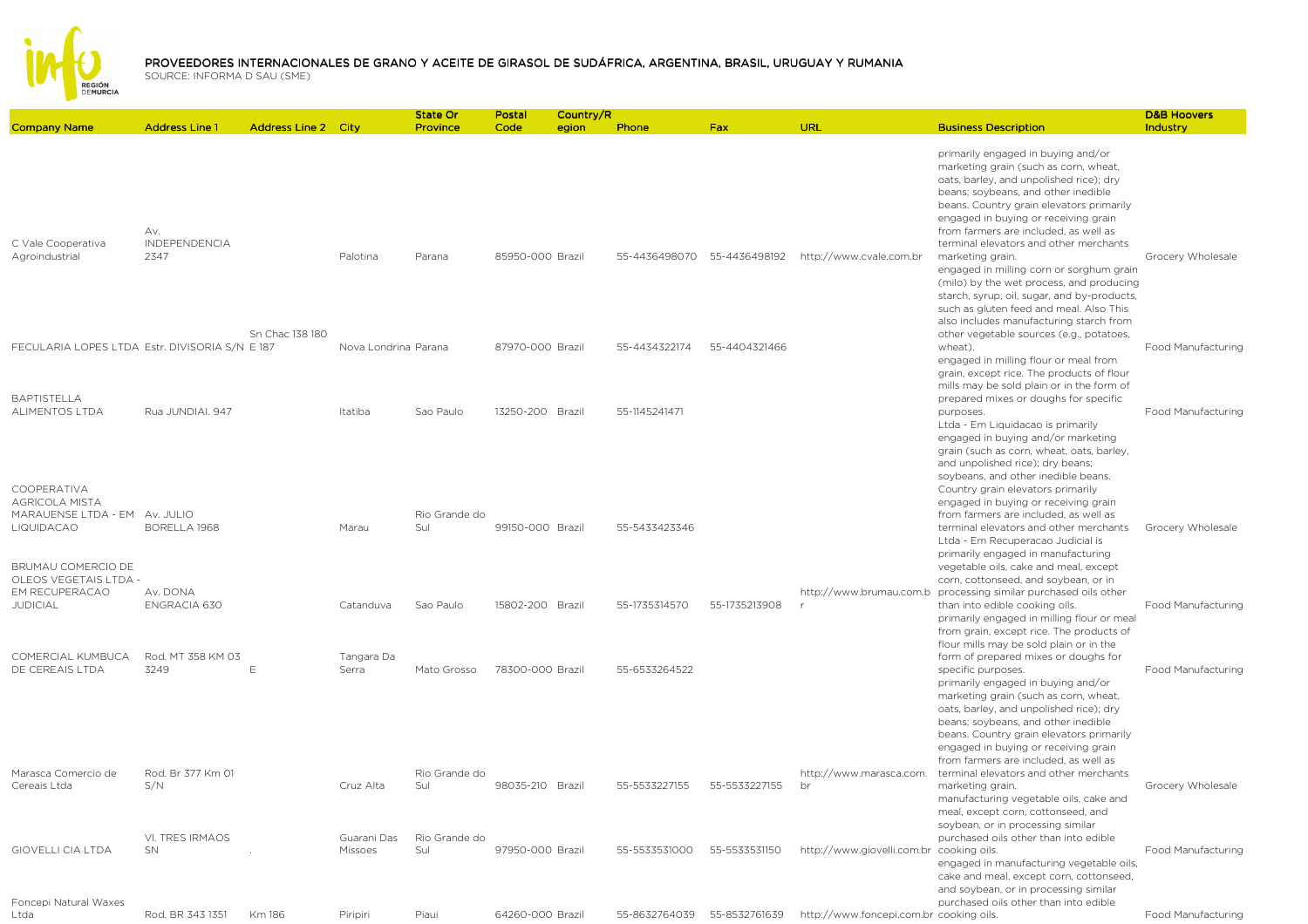

| <b>Company Name</b>                                              | <b>Address Line 1</b>                  | <b>Address Line 2 City</b>      |                        | <b>State Or</b><br>Province     | Postal<br>Code   | Country/R<br>egion | Phone         | <b>Fax</b>    | <b>URL</b>                      | <b>Business Description</b>                                                                                                                                                                                                                                                                                                                                                                                               | <b>D&amp;B Hoovers</b><br>Industry |
|------------------------------------------------------------------|----------------------------------------|---------------------------------|------------------------|---------------------------------|------------------|--------------------|---------------|---------------|---------------------------------|---------------------------------------------------------------------------------------------------------------------------------------------------------------------------------------------------------------------------------------------------------------------------------------------------------------------------------------------------------------------------------------------------------------------------|------------------------------------|
|                                                                  |                                        |                                 |                        |                                 |                  |                    |               |               |                                 |                                                                                                                                                                                                                                                                                                                                                                                                                           |                                    |
| PROMAFA PRODUTOS<br>DE MANDIOCA FADEL<br><b>SA</b>               | Faz. AGUA<br>PARADA S/N                |                                 | Palmital               | Sao Paulo                       | 19978-899 Brazil |                    | 55-1833515497 |               |                                 | is primarily engaged in milling flour or<br>meal from grain, except rice. The<br>products of flour mills may be sold plain<br>or in the form of prepared mixes or<br>doughs for specific purposes.<br>Agricolas Eireli is primarily engaged in<br>buying and/or marketing grain (such as<br>corn, wheat, oats, barley, and unpolished<br>rice); dry beans; soybeans, and other<br>inedible beans. Country grain elevators | Food Manufacturing                 |
| SOYBRASIL AGRO<br>TRADING COMMODITIES<br><b>AGRICOLAS EIRELI</b> | Rua GRA NICCO 113 Edif Eco Bu          | Bloco 3 Andar 3<br>Conj 301 306 | Curitiba               | Parana                          | 81200-200 Brazil |                    | 55-4131518980 | 55-4130277054 | http://www.soybrasil.com.<br>br | primarily engaged in buying or receiving<br>grain from farmers are included, as well<br>as terminal elevators and other<br>merchants marketing grain.<br>primarily engaged in milling flour or meal<br>from grain, except rice. The products of                                                                                                                                                                           | Grocery Wholesale                  |
| Industria Agro Comercial<br>Cassava S/A                          | Rua Oswaldo Cruz<br>164                | Caixa Postal 260 Rio Do Sul     |                        | Santa Catarina 89160-000 Brazil |                  |                    | 55-4735311900 |               |                                 | flour mills may be sold plain or in the<br>http://www.cassava.com.b form of prepared mixes or doughs for<br>specific purposes.<br>Ltda is primarily engaged in milling flour                                                                                                                                                                                                                                              | Food Manufacturing                 |
| <b>GUARARAPES</b><br>COMERCIAL E<br>EXPORTADORA LTDA             | Rua FERNANDO<br>COSTA 320              |                                 | Indiana                | Sao Paulo                       | 19560-000 Brazil |                    |               |               |                                 | or meal from grain, except rice. The<br>products of flour mills may be sold plain<br>or in the form of prepared mixes or<br>doughs for specific purposes.<br>Kellogg Brasil Ltda is primarily engaged<br>in milling flour or meal from grain, except                                                                                                                                                                      | Food Manufacturing                 |
| Kellogg Brasil Ltda                                              | Av. das Nações<br><b>Unidas 12.901</b> | $6°$ andar                      | São Paulo              | Sao Paulo                       | 04578-910 Brazil |                    | 55-1156969101 |               |                                 | rice. The products of flour mills may be<br>sold plain or in the form of prepared<br>http://www.kellogg.com.br mixes or doughs for specific purposes.<br>Companhia Refinadora Da Amazonia is<br>primarily engaged in manufacturing                                                                                                                                                                                        | Food Manufacturing                 |
| Companhia Refinadora da Rod, Arthur<br>Amazonia                  | Bernardes 5.555                        |                                 | Belém                  | Para                            | 66825-000 Brazil |                    | 55-9140098000 |               | http://www.agropalma.co<br>m.br | vegetable oils, cake and meal, except<br>corn, cottonseed, and soybean, or in<br>processing similar purchased oils other<br>than into edible cooking oils.<br>Exportação E Importação Ltda. is<br>primarily engaged in buying and/or<br>marketing grain (such as corn, wheat,<br>oats, barley, and unpolished rice); dry<br>beans; soybeans, and other inedible                                                           | Food Manufacturing                 |
| Campofert Comércio<br>Indústria Exportação e<br>Importação Ltda. | Av. João Jorge<br>Garcia Leal 1.200    | '- Sala 02                      | Guaíra                 | Sao Paulo                       | 14790-000 Brazil |                    | 55-1733305000 | 55-1733305000 | http://www.campofert.co<br>m.br | beans. Country grain elevators primarily<br>engaged in buying or receiving grain<br>from farmers are included, as well as<br>terminal elevators and other merchants<br>Cione is primarily engaged in milling flour<br>or meal from grain, except rice. The                                                                                                                                                                | Grocery Wholesale                  |
| CIA INDUSTRIAL DE<br>OLEOS DO NORDESTE<br><b>CIONE</b>           | Rua PROFESSOR<br>LEITE GONDIM 190      |                                 | Fortaleza              | Ceara                           | 60360-428 Brazil |                    | 55-8532356022 | 55-8532352406 | http://www.cione.com.br         | products of flour mills may be sold plain<br>or in the form of prepared mixes or<br>doughs for specific purposes.<br>Warpol Industria De Alimentos Ltda is<br>primarily engaged in manufacturing<br>vegetable oils, cake and meal, except                                                                                                                                                                                 | Food Manufacturing                 |
| WARPOL INDUSTRIA DE Rua SANTA ROSA<br>ALIMENTOS LTDA             | 357                                    |                                 | Guarani Das<br>Missoes | Rio Grande do<br>Sul            | 97950-000 Brazil |                    | 55-5533531010 |               |                                 | corn, cottonseed, and soybean, or in<br>processing similar purchased oils other<br>than into edible cooking oils.                                                                                                                                                                                                                                                                                                         | Food Manufacturing                 |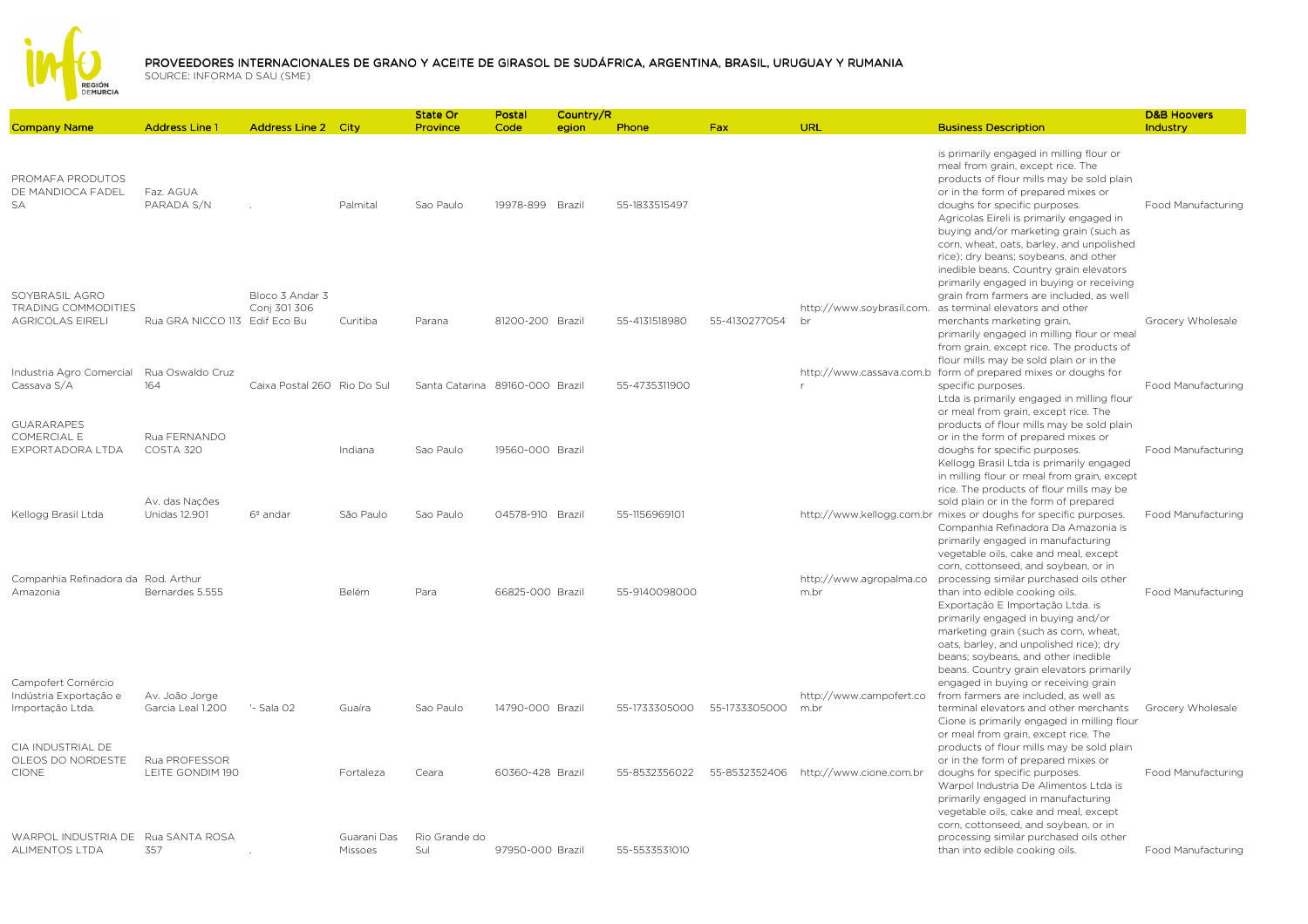

|                                                                              |                                     |                            |            | <b>State Or</b>       | Postal           | Country/R |               |               |                                   |                                                                                                                                                                                                                                                                                                                                                                                                                                                                                                                                                             | <b>D&amp;B Hoovers</b> |
|------------------------------------------------------------------------------|-------------------------------------|----------------------------|------------|-----------------------|------------------|-----------|---------------|---------------|-----------------------------------|-------------------------------------------------------------------------------------------------------------------------------------------------------------------------------------------------------------------------------------------------------------------------------------------------------------------------------------------------------------------------------------------------------------------------------------------------------------------------------------------------------------------------------------------------------------|------------------------|
| <b>Company Name</b>                                                          | <b>Address Line 1</b>               | <b>Address Line 2 City</b> |            | Province              | Code             | egion     | Phone         | <b>Fax</b>    | URL                               | <b>Business Description</b>                                                                                                                                                                                                                                                                                                                                                                                                                                                                                                                                 | Industry               |
| Sodrugestvo<br>Agronegocios S/A                                              | AI. MINISTRO<br>ROCHA AZEVEDO<br>38 | Sala 1201 Andar<br>12      | Sao Paulo  | Sao Paulo             | $01.41 - 00$     | Brazil    | 55-1131791039 |               | http://www.sodrugestvo.c<br>om.br | primarily engaged in buying and/or<br>marketing grain (such as corn, wheat,<br>oats, barley, and unpolished rice); dry<br>beans; soybeans, and other inedible<br>beans. Country grain elevators primarily<br>engaged in buying or receiving grain<br>from farmers are included, as well as<br>terminal elevators and other merchants<br>marketing grain.<br>engaged in buying and/or marketing<br>grain (such as corn, wheat, oats, barley,<br>and unpolished rice); dry beans;<br>soybeans, and other inedible beans.<br>Country grain elevators primarily | Grocery Wholesale      |
| <b>CAPICI ALIMENTOS</b><br><b>LTDA</b>                                       | Rod. BR 163 KM 20<br>2190           | Quadra360 Lote<br>O1/O2    | Mundo Novo | Mato Grosso<br>do Sul | 79980-000 Brazil |           | 55-6734741063 |               |                                   | engaged in buying or receiving grain<br>from farmers are included, as well as<br>terminal elevators and other merchants<br>primarily engaged in buying and/or<br>marketing grain (such as corn, wheat,<br>oats, barley, and unpolished rice); dry<br>beans; soybeans, and other inedible<br>beans. Country grain elevators primarily<br>engaged in buying or receiving grain                                                                                                                                                                                | Grocery Wholesale      |
| COMERCIO DE CEREAIS St. ENT TERM SP<br><b>NELINI LTDA</b>                    | CEAGESP PAV SN                      | Bpe 105 106<br>107E111     | Sao Paulo  | Sao Paulo             | 05316-900 Brazil |           |               |               |                                   | from farmers are included, as well as<br>terminal elevators and other merchants<br>marketing grain.<br>Erval Do Prata Industria E Comercio De<br>Erva Mate Ltda is primarily engaged in                                                                                                                                                                                                                                                                                                                                                                     | Grocery Wholesale      |
| ERVAL DO PRATA<br>INDUSTRIA E COMERCIO Estr. BUARQUE DE<br>DE ERVA MATE LTDA | MACEDO S/N                          | SN                         | Nova Prata | Rio Grande do<br>Sul  | 95320-000 Brazil |           |               | 55-542425063  |                                   | milling flour or meal from grain, except<br>rice. The products of flour mills may be<br>sold plain or in the form of prepared<br>mixes or doughs for specific purposes.<br>engaged in buying and/or marketing<br>grain (such as corn, wheat, oats, barley,<br>and unpolished rice); dry beans;<br>soybeans, and other inedible beans.                                                                                                                                                                                                                       | Food Manufacturing     |
| <b>ACM TRANSPORTES</b><br><b>EIRELI</b>                                      | Rua ARNALDO<br>BUSATO 1971          |                            | Realeza    | Parana                | 85770-000 Brazil |           | 55-4635432170 | 55-4635432994 | .com.br                           | Country grain elevators primarily<br>engaged in buying or receiving grain<br>http://www.acmtransporte from farmers are included, as well as<br>terminal elevators and other merchants<br>Ltda is primarily engaged in buying<br>and/or marketing grain (such as corn,<br>wheat, oats, barley, and unpolished rice);<br>dry beans; soybeans, and other inedible                                                                                                                                                                                              | Grocery Wholesale      |
| KUT KO COMERCIO E<br>BENEFICIO DE CEREAIS 396 MAIS 750<br><b>LTDA</b>        | Rod. SP 304 KM<br>METROS S/N        | S N Km 396 Mais Borborema  |            | Sao Paulo             | 14955-000 Brazil |           | 55-1632661124 | 55-1632661121 |                                   | beans. Country grain elevators primarily<br>engaged in buying or receiving grain<br>from farmers are included, as well as<br>terminal elevators and other merchants<br>marketing grain.<br>engaged in milling flour or meal from<br>grain, except rice. The products of flour<br>mills may be sold plain or in the form of                                                                                                                                                                                                                                  | Grocery Wholesale      |
| BELARINA ALIMENTOS<br>SA                                                     | Rua JOAO<br>BETTEGA 2875            |                            | Curitiba   | Parana                | 81070-001 Brazil |           | 55-4137789700 | 55-4132450001 |                                   | prepared mixes or doughs for specific<br>purposes.                                                                                                                                                                                                                                                                                                                                                                                                                                                                                                          | Food Manufacturing     |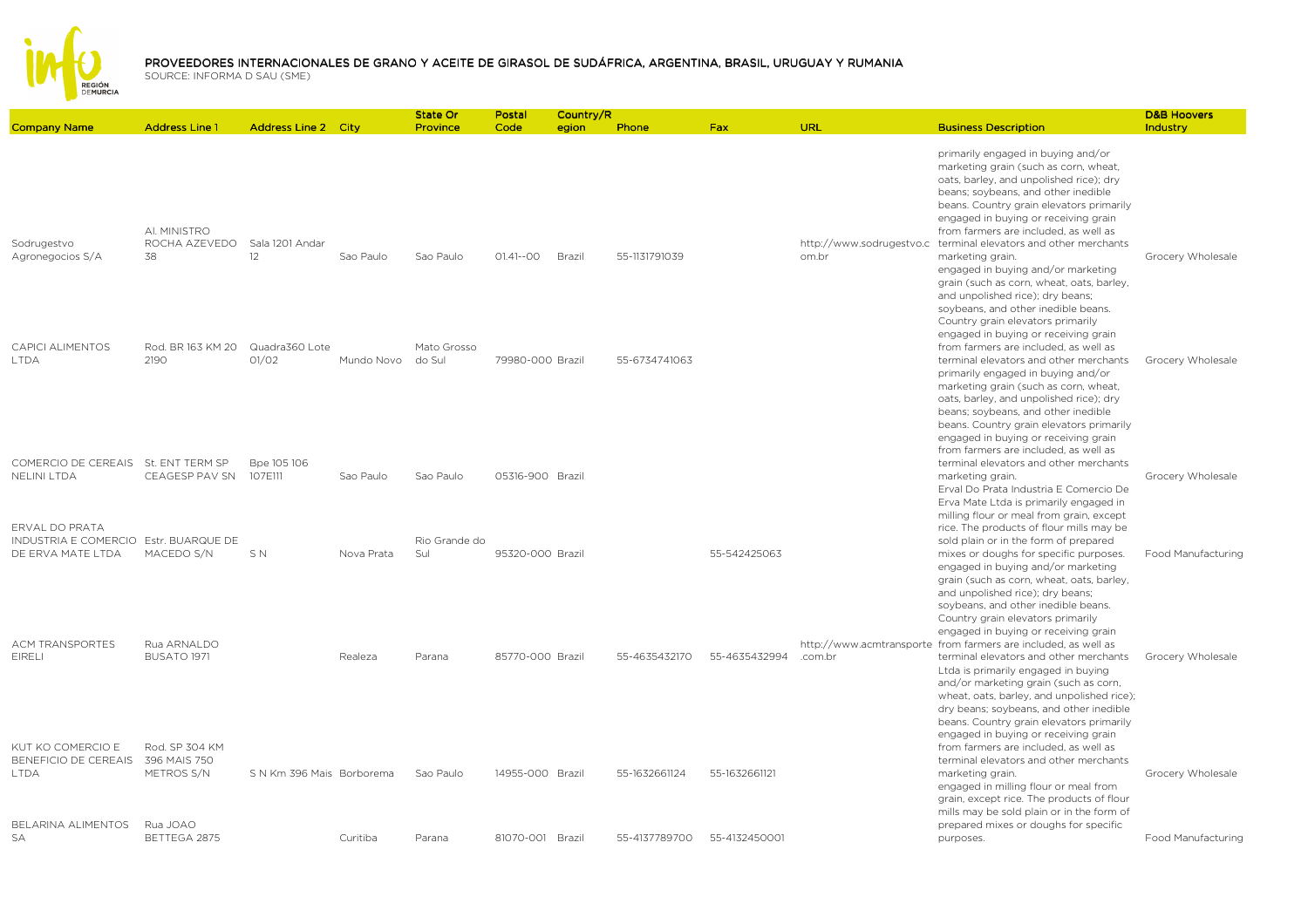

|                                                                |                                                                         |                              |                        | State Or                           | Postal           | Country/R |                             |               |                          |                                                                                                                                                                                                                                                                                                                                                                                                                                                                                                                                                                               | <b>D&amp;B Hoovers</b> |
|----------------------------------------------------------------|-------------------------------------------------------------------------|------------------------------|------------------------|------------------------------------|------------------|-----------|-----------------------------|---------------|--------------------------|-------------------------------------------------------------------------------------------------------------------------------------------------------------------------------------------------------------------------------------------------------------------------------------------------------------------------------------------------------------------------------------------------------------------------------------------------------------------------------------------------------------------------------------------------------------------------------|------------------------|
| <b>Company Name</b>                                            | <b>Address Line 1</b>                                                   | <b>Address Line 2 City</b>   |                        | Province                           | Code             | egion     | Phone                       | <b>Fax</b>    | URL                      | <b>Business Description</b>                                                                                                                                                                                                                                                                                                                                                                                                                                                                                                                                                   | Industry               |
| Tereos Amido e<br>Adocantes Brasil S/A                         | Rod. RAPOSO<br>TAVARES S/nº                                             | Km 421                       | Palmital               | Sao Paulo                          | 19970-000 Brazil |           | 55-1833519300               | 55-1833511280 | http://www.tereos.com    | Tereos Amido E Adocantes Brasil S/A is<br>primarily engaged in milling corn or<br>sorghum grain (milo) by the wet process,<br>and producing starch, syrup, oil, sugar,<br>and by-products, such as gluten feed and<br>meal. Also This also includes<br>manufacturing starch from other<br>vegetable sources (e.g., potatoes, wheat). Food Manufacturing<br>Exportacao Ltda is primarily engaged in<br>buying and/or marketing grain (such as<br>corn, wheat, oats, barley, and unpolished<br>rice); dry beans; soybeans, and other<br>inedible beans. Country grain elevators |                        |
| ALMEIDA & ALMEIDA<br><b>IMPORTACAO E</b><br>EXPORTACAO LTDA    | Estr. MUNICIPAL<br>SAS 226 S/N<br>Rod.<br>COMANDANTE<br>JOAO RIBEIRO DE | Km 1.3                       | Ribeirao Dos<br>Indios | Sao Paulo                          | 19380-000 Brazil |           | 55-1832616148               |               |                          | primarily engaged in buying or receiving<br>grain from farmers are included, as well<br>as terminal elevators and other<br>merchants marketing grain.<br>engaged in milling flour or meal from<br>grain, except rice. The products of flour<br>mills may be sold plain or in the form of                                                                                                                                                                                                                                                                                      | Grocery Wholesale      |
| CEREALISTA<br>AMENDOFANTE LTDA                                 | BARROS SP 294 KM<br>515 S/N                                             | Estancia Vitoria Herculandia |                        | Sao Paulo                          | 17650-000 Brazil |           |                             | 55-1434413489 |                          | prepared mixes or doughs for specific<br>purposes.<br>in buying and/or marketing grain (such<br>as corn, wheat, oats, barley, and<br>unpolished rice); dry beans; soybeans,<br>and other inedible beans. Country grain<br>elevators primarily engaged in buying or<br>receiving grain from farmers are included,                                                                                                                                                                                                                                                              | Food Manufacturing     |
| SAMBA FOODS LTDA                                               | Av. CANDIDO<br>HARTMANN 1680                                            | Sala 03                      | Curitiba               | Parana                             | 80710-570 Brazil |           | 55-4130457980               | 55-4191181898 |                          | as well as terminal elevators and other<br>merchants marketing grain.<br>Oleos S/A is primarily engaged in<br>manufacturing vegetable oils, cake and<br>meal, except corn, cottonseed, and<br>soybean, or in processing similar                                                                                                                                                                                                                                                                                                                                               | Grocery Wholesale      |
| Meridional Tcs Industria e Rua RANGEL<br>Comercio de Oleos S/A | PESTANA 623                                                             |                              | Londrina               | Parana                             | 86062-020 Brazil |           | 55-4333151270               | 55-4333151231 | http://www.mtcs.com.br   | purchased oils other than into edible<br>cooking oils.<br>primarily engaged in buying and/or<br>marketing grain (such as corn, wheat,<br>oats, barley, and unpolished rice); dry<br>beans; soybeans, and other inedible<br>beans. Country grain elevators primarily<br>engaged in buying or receiving grain<br>from farmers are included, as well as                                                                                                                                                                                                                          | Food Manufacturing     |
| Tres Tentos<br>Agroindustrial S/A                              | Av. PRINCIPAL 187                                                       |                              | Do Sul                 | Santa Barbara Rio Grande do<br>Sul | 98240-000 Brazil |           | 55-5533723700               | 55-5533723724 | http://www.3tentos.com.b | terminal elevators and other merchants<br>marketing grain.<br>Ltda. is primarily engaged in milling flour<br>or meal from grain, except rice. The<br>products of flour mills may be sold plain                                                                                                                                                                                                                                                                                                                                                                                | Grocery Wholesale      |
| Ciex Comércio Indústria e Rua Guilherme<br>Exportação Ltda.    | Moreira 162<br>Av.                                                      | 2 And SI 01                  | Manaus                 | Amazonas                           | 69005-300 Brazil |           | 55-9236221277               |               | http://www.ciex.com.br   | or in the form of prepared mixes or<br>doughs for specific purposes.<br>Ltda is primarily engaged in buying<br>and/or marketing grain (such as corn,<br>wheat, oats, barley, and unpolished rice);<br>dry beans; soybeans, and other inedible<br>beans. Country grain elevators primarily<br>engaged in buying or receiving grain<br>from farmers are included, as well as                                                                                                                                                                                                    | Food Manufacturing     |
| E Orlando Roos Comercio DR.WALDOMIRO<br>de Cereais Ltda        | GRAEFF 3132                                                             |                              | Nao-Me-<br>Toque       | Rio Grande do<br>Sul               | 99470-000 Brazil |           | 55-5433200000 55-5433321888 |               | com.br                   | http://www.sementesroos. terminal elevators and other merchants<br>marketing grain.                                                                                                                                                                                                                                                                                                                                                                                                                                                                                           | Grocery Wholesale      |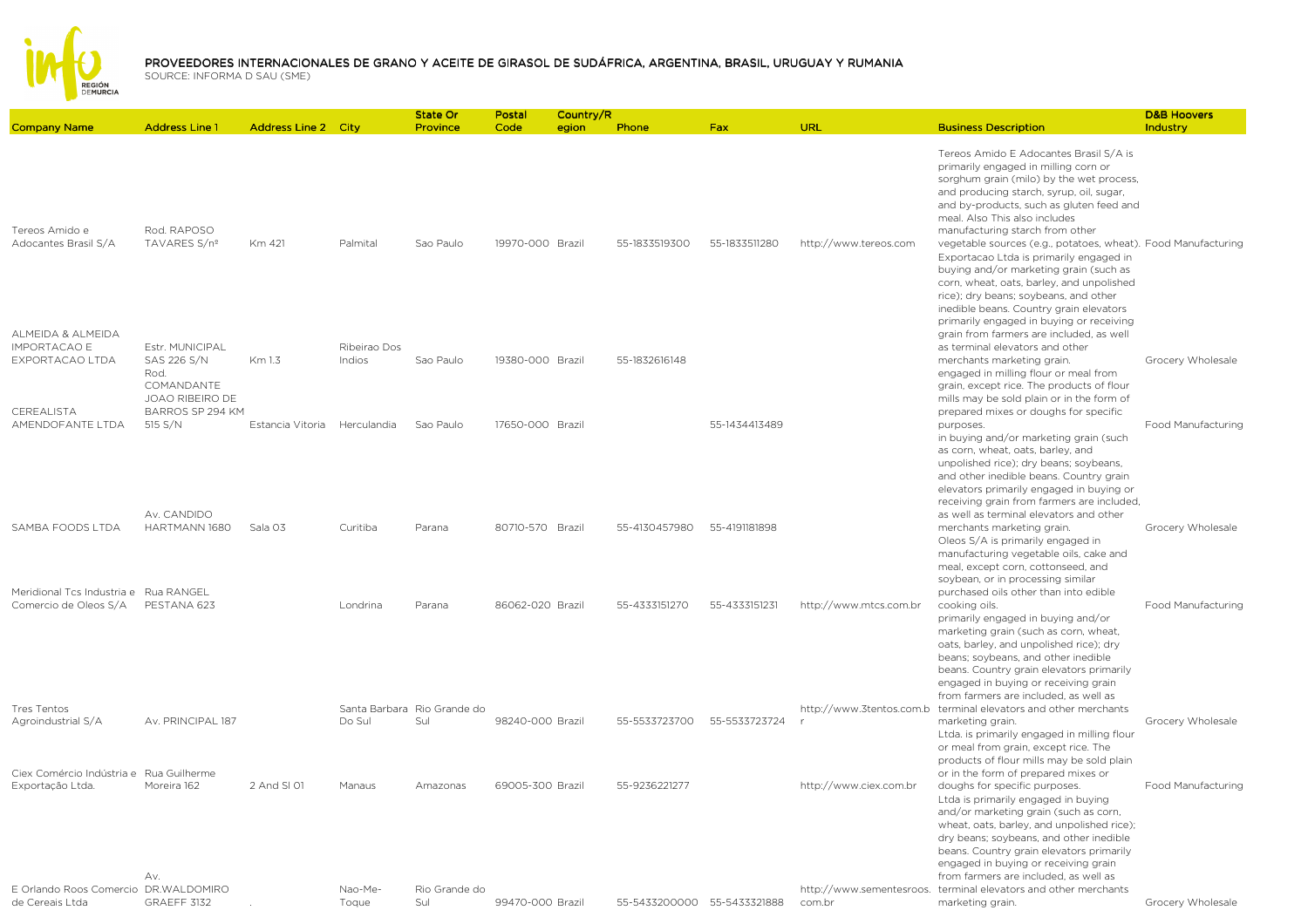

Company Name Address Line 1 Address Line 2 City State Or ProvincePostal CodeCountry/Region Phone egion Phone Fax URL Business Description D&B Hoovers IndustryMXBR - COMERCIO IMPORTACAO E EXPORTACAO LTDAAv. REPUBLICA 6860 Marilia Sao Paulo 17512-035 Brazil 55-1434516200 http://www.emexbusiness. as terminal elevators and other com.brExportacao Ltda is primarily engaged in buying and/or marketing grain (such as corn, wheat, oats, barley, and unpolished rice); dry beans; soybeans, and other inedible beans. Country grain elevators primarily engaged in buying or receiving grain from farmers are included, as well merchants marketing grain. Grocery Wholesale SOBERANA ALIMENTOS Rua BENTO LTDAGONCALVES 266 C.P 4918Mig8 Ijui Rio Grande do Sul98700-000 Brazil 55-5533054301 engaged in milling flour or meal from grain, except rice. The products of flour mills may be sold plain or in the form of prepared mixes or doughs for specific purposes. Food ManufacturingOlfar S A Alimento e Energia Rod. BR-153 SN Km 53 Erechim Rio Grande do Sul 99709-780 Brazil 55-5421062600 55-5421062610 http://www.olfar.ind.br engaged in milling flour or meal from grain, except rice. The products of flour mills may be sold plain or in the form of prepared mixes or doughs for specific purposes. Food ManufacturingBRMILL ALIMENTOS LTDA Rod. GO 010 SNKm 125 A Dir. A 01 Km Area 1 Silvania Goias 75180-000 Brazil 55-6233329182engaged in milling flour or meal from grain, except rice. The products of flour mills may be sold plain or in the form of prepared mixes or doughs for specific purposes. Food ManufacturingMGT BRASIL COMERCIAL IMPORTADORA E EXPORTADORA LTDARua HAYEL BON FAKER 3050Sala 1 2 E 3 Terreo Dourados Mato Grosso do Sul 79806-000 Brazil 55-6734230688Exportadora Ltda is primarily engaged in buying and/or marketing grain (such as corn, wheat, oats, barley, and unpolished rice); dry beans; soybeans, and other inedible beans. Country grain elevators primarily engaged in buying or receiving grain from farmers are included, as well as terminal elevators and other merchants marketing grain. Grocery Wholesale CVB CERAS VEGETAIS DO BRASIL LTDA Localidade Mata Pastos Sn Sn Picos Piaui 64600-002 Brazil primarily engaged in manufacturing vegetable oils, cake and meal, except corn, cottonseed, and soybean, or in processing similar purchased oils other than into edible cooking oils. Food ManufacturingLemarc Agromond Industria e Comercio Internacional LtdaRua FIDENCIO RAMOS 195Andar 5 Conj 51 E 53 Sao Paulo Sao Paulo 04551-010 Brazil 55-1124246084http://www.agromond.comInternacional Ltda is primarily engaged in manufacturing vegetable oils, cake and meal, except corn, cottonseed, and soybean, or in processing similar purchased oils other than into edible cooking oils. Food ManufacturingCOOP AGRARIA DOS CAFEICULTORES DE CENT SUL LTDAAv. PREF WANDERLEY A MORAES 777Centenario Do Sul Parana 86630-000 Brazil Coop Agraria Dos Cafeicultores De Cent Sul Ltda is primarily engaged in milling flour or meal from grain, except rice. The products of flour mills may be sold plain or in the form of prepared mixes or doughs for specific purposes. Food ManufacturingSafragraos Importacao e http://www.safragraos.coProdutos Agricolas Ltda Me is primarily engaged in buying and/or marketing grain (such as corn, wheat, oats, barley, and unpolished rice); dry beans; soybeans, and other inedible beans. Country grain elevators primarily engaged in buying or receiving grain from farmers are included, as well as terminal elevators and other merchants

 Exportacao de Produtos Agricolas Ltda MeRua TOCANTINS

540 Conj 04 Porto Alegre Sul Rio Grande do

91540-420 Brazil 55-5131916450

m

marketing grain. The contract of the Grocery Wholesale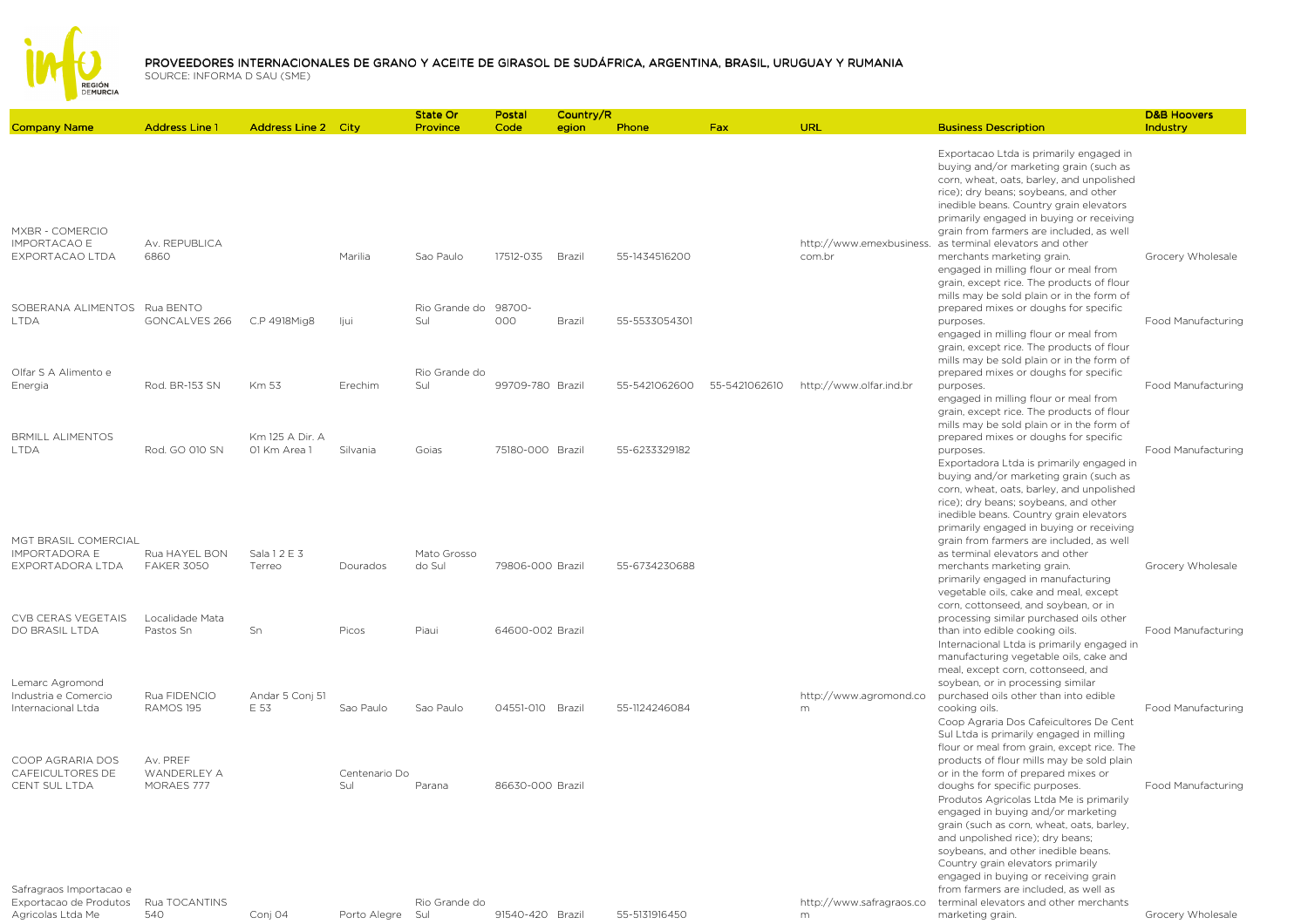

Company Name Address Line 1 Address Line 2 City State Or ProvincePostal CodeCountry/Region Phone egion Phone Fax URL Business Description D&B Hoovers IndustryCavalca Trading e Logistica S/AAv. República Argentina 210 Argentina 210 Conj 1202 Curitiba Parana 80240-210 Brazil 55-4532199000http://www.moinhoiguacu.com.brprimarily engaged in buying and/or marketing grain (such as corn, wheat, oats, barley, and unpolished rice); dry beans; soybeans, and other inedible beans. Country grain elevators primarily engaged in buying or receiving grain from farmers are included, as well as terminal elevators and other merchants marketing grain. The control of the Grocery Wholesale Pompéia S/A Indústria e Comércio Da Republica 386 5 Andar Conj.51 Sao Paulo Sao Paulo 01045-000 Brazil 55-1434052000 http://www.jazam.com.br primarily engaged in buying and/or marketing grain (such as corn, wheat, oats, barley, and unpolished rice); dry beans; soybeans, and other inedible beans. Country grain elevators primarily engaged in buying or receiving grain from farmers are included, as well as terminal elevators and other merchants marketing grain. The contract of the Grocery Wholesale I Riedi Cia LtdaAv. INDEPENDENCIA 1729 Palotina Parana 85950-000 Brazil 55-4533229400 55-4436497058 http://www.iriedi.com.br buying and/or marketing grain (such as corn, wheat, oats, barley, and unpolished rice); dry beans; soybeans, and other inedible beans. Country grain elevators primarily engaged in buying or receiving grain from farmers are included, as well as terminal elevators and other merchants marketing grain. Grocery Wholesale VIEIRA BEAN TRADE LTDA Rua GIRASSOL 190 . Contagem Minas Gerais 32150-270 Brazil 55-3133335614engaged in buying and/or marketing grain (such as corn, wheat, oats, barley, and unpolished rice); dry beans; soybeans, and other inedible beans. Country grain elevators primarily engaged in buying or receiving grain from farmers are included, as well as terminal elevators and other merchants Grocery Wholesale Cargill Agricola S/AAv. DOUTOR CHUCRI ZAIDAN 1240Andar 6 Ao 9 Torre Diamond Torre Diamond Sao Paulo Sao Paulo 04711-130 Brazil 55-1150410054 55-1150993311 http://www.cargill.com.br in manufacturing vegetable oils, cake and meal, except corn, cottonseed, and soybean, or in processing similar purchased oils other than into edible cooking oils. Food ManufacturingCVC - CERA VEGETAL DO CEARA LTDAAv. PARQUE SUL 1200 Maracanau Ceara 61939-000 Brazil 55-8532931515 55-8532480341 http://www.ceraflorcvc.co processing similar purchased oils other m.br primarily engaged in manufacturing vegetable oils, cake and meal, except corn, cottonseed, and soybean, or in than into edible cooking oils. Food ManufacturingProdutos Alimenticios Orlandia S A Comercio e Industria Av. DO CAFE 129 Orlandia Sao Paulo 14620-000 Brazil 55-1638205064 55-1638205005http://www.brejeiro.com.b purchased oils other than into edible rComercio E Industria is primarily engaged in manufacturing vegetable oils, cake and meal, except corn, cottonseed, and soybean, or in processing similar cooking oils. Food ManufacturingALGODOEIRA **PALMEIRENSE**  SOCIEDADE ANONIMA APSARua OCTAVIANO HERACLIO DUARTE 119 Rancharia Sao Paulo 19600-000 Brazil 55-1832651558 55-8136280147 Anonima Apsa is primarily engaged in manufacturing vegetable oils, cake and meal, except corn, cottonseed, and soybean, or in processing similar purchased oils other than into edible cooking oils. The cooking oils. The cooking of the cooking of the cooking of the cooking of the cooking of the cooking of the cooking of the cooking of the cooking of the cooking of the cooking of the cooking of the cookin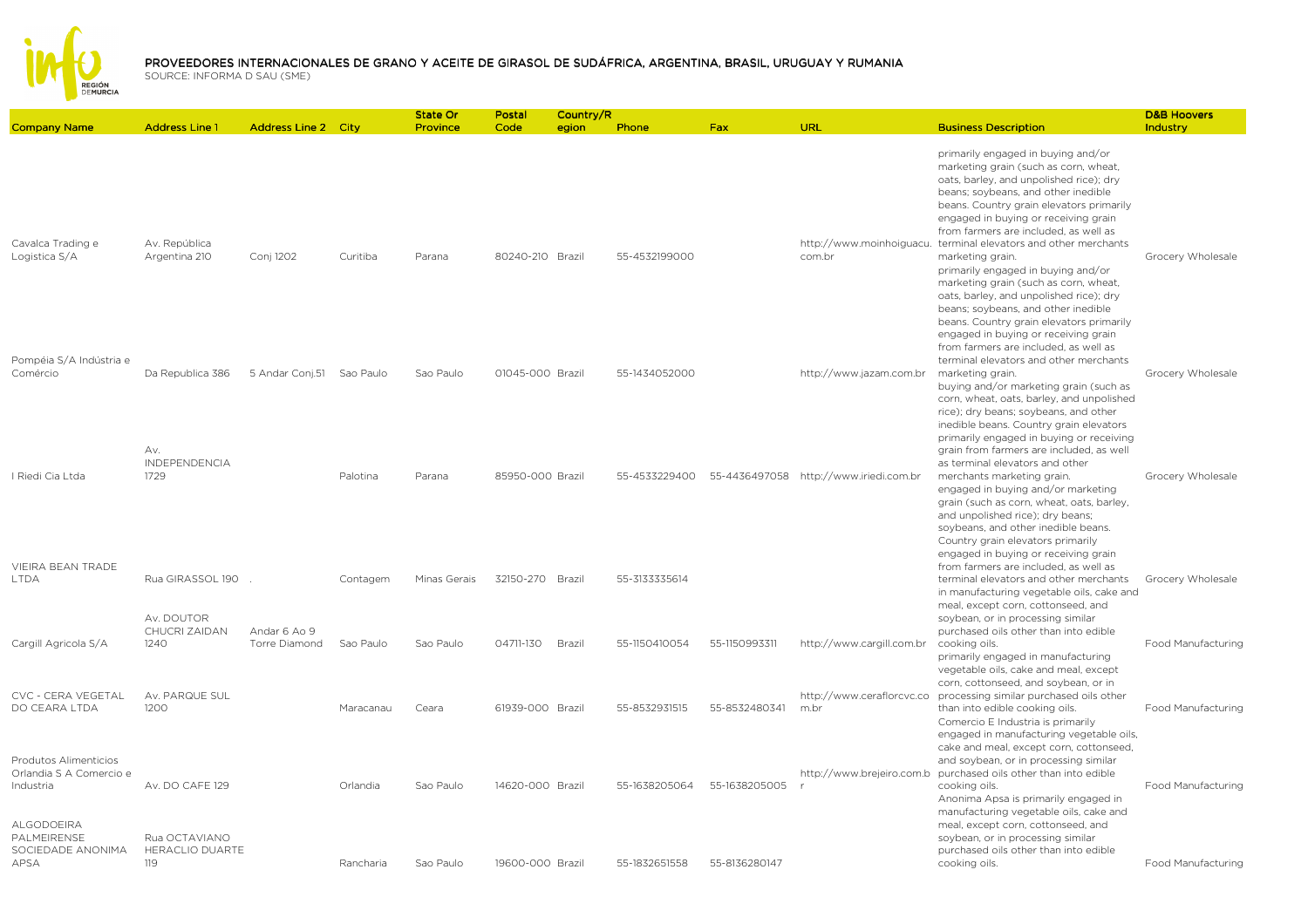

| <b>Company Name</b>                                                 | <b>Address Line 1</b>           | <b>Address Line 2 City</b>            |            | <b>State Or</b><br>Province     | Postal<br>Code   | Country/R<br>egion | Phone                        | Fax           | <b>URL</b>                           | <b>Business Description</b>                                                                                                                                                                                                                                                                                                                                        | <b>D&amp;B Hoovers</b><br>Industry |
|---------------------------------------------------------------------|---------------------------------|---------------------------------------|------------|---------------------------------|------------------|--------------------|------------------------------|---------------|--------------------------------------|--------------------------------------------------------------------------------------------------------------------------------------------------------------------------------------------------------------------------------------------------------------------------------------------------------------------------------------------------------------------|------------------------------------|
|                                                                     |                                 |                                       |            |                                 |                  |                    |                              |               |                                      |                                                                                                                                                                                                                                                                                                                                                                    |                                    |
| ROCHA & FILHOS LTDA                                                 | Rua ALCINO<br><b>ROCHA 1345</b> | Sala 1                                | Sangao     | Santa Catarina 88717-000 Brazil |                  |                    | 55-48999088103 55-4836225416 |               | http://www.rochaalimento<br>s.com.br | Rocha & Filhos Ltda is primarily engaged<br>in milling flour or meal from grain, except<br>rice. The products of flour mills may be<br>sold plain or in the form of prepared<br>mixes or doughs for specific purposes.<br>primarily engaged in milling flour or meal<br>from grain, except rice. The products of<br>flour mills may be sold plain or in the        | Food Manufacturing                 |
| BIORGANICA PRODUTOS Rod. PR 182 KM 458<br>ORGANICOS LTDA            | S/N                             |                                       | Realeza    | Parana                          | 85770-000 Brazil |                    | 55-4635434613                | 55-4635521239 |                                      | form of prepared mixes or doughs for<br>specific purposes.<br>Cj Selecta Sa is primarily engaged in                                                                                                                                                                                                                                                                | Food Manufacturing                 |
| CJ SELECTA SA                                                       | Av. RONDON<br>PACHECO 4600      | Edif Ubt Salas<br>272 E 281           | Uberlandia | Minas Gerais                    | 38405-142 Brazil |                    | 55-6239416826                | 55-6232396030 |                                      | milling flour or meal from grain, except<br>rice. The products of flour mills may be<br>sold plain or in the form of prepared<br>http://www.selecta.com.br mixes or doughs for specific purposes.<br>buying and/or marketing grain (such as<br>corn, wheat, oats, barley, and unpolished<br>rice); dry beans; soybeans, and other                                  | Food Manufacturing                 |
| Golden Imex Ltda                                                    | Rua Oratório 1634               | Andar 4 Conj 41 Santo André Sao Paulo |            |                                 | 09280-<br>000    | Brazil             |                              |               |                                      | inedible beans. Country grain elevators<br>primarily engaged in buying or receiving<br>grain from farmers are included, as well<br>as terminal elevators and other<br>merchants marketing grain.<br>Produtos Alimenticios Ltda is primarily<br>engaged in buying and/or marketing<br>grain (such as corn, wheat, oats, barley,<br>and unpolished rice); dry beans; | Grocery Wholesale                  |
| A TENDA DO GERGELIM<br>COMERCIO DE<br>PRODUTOS<br>ALIMENTICIOS LTDA | Rua JOSE MOREIRA<br>LIMA 90     |                                       | Valinhos   | Sao Paulo                       | 13279-154        | Brazil             | 55-1938811791                | 55-192322177  |                                      | soybeans, and other inedible beans.<br>Country grain elevators primarily<br>engaged in buying or receiving grain<br>from farmers are included, as well as<br>terminal elevators and other merchants<br>Nutrimilho Industria E Comercio De<br>Alimentos Ltda is primarily engaged in                                                                                | Grocery Wholesale                  |
| NUTRIMILHO INDUSTRIA<br>E COMERCIO DE<br><b>ALIMENTOS LTDA</b>      | Rod. PR 317 7169                | Lote 206 B                            | Maringa    | Parana                          | 87065-005 Brazil |                    | 55-4432666767                | 55-4432666767 | .br                                  | milling flour or meal from grain, except<br>rice. The products of flour mills may be<br>http://www.nutrimilho.com sold plain or in the form of prepared<br>mixes or doughs for specific purposes.<br>engaged in buying and/or marketing<br>grain (such as corn, wheat, oats, barley,                                                                               | Food Manufacturing                 |
| <b>OVETRIL OLEOS</b><br><b>VEGETAIS LTDA</b>                        | Av. NSRA DO<br>LORETO 532       | Sala 09                               | Sao Paulo  | Sao Paulo                       | 02219-000 Brazil |                    | 55-1126068950                | 55-1126068950 | http://www.ovetril.com.br            | and unpolished rice); dry beans;<br>soybeans, and other inedible beans.<br>Country grain elevators primarily<br>engaged in buying or receiving grain<br>from farmers are included, as well as<br>terminal elevators and other merchants<br>marketing grain.                                                                                                        | Grocery Wholesale                  |
| RUDOLF-SIZING AMIDOS Estr. RAPOSO                                   |                                 |                                       |            |                                 |                  |                    |                              |               |                                      | Rudolf-Sizing Amidos Do Brasil Ltda. is<br>primarily engaged in milling corn or<br>sorghum grain (milo) by the wet process,<br>and producing starch, syrup, oil, sugar,<br>and by-products, such as gluten feed and<br>meal. Also This also includes<br>manufacturing starch from other                                                                            |                                    |
| DO BRASIL LTDA.                                                     | TAVARES 408                     | <b>Km</b>                             | Ibirarema  | Sao Paulo                       | 19940-000 Brazil |                    | 55-1433071534                |               |                                      | vegetable sources (e.g., potatoes, wheat). Food Manufacturing                                                                                                                                                                                                                                                                                                      |                                    |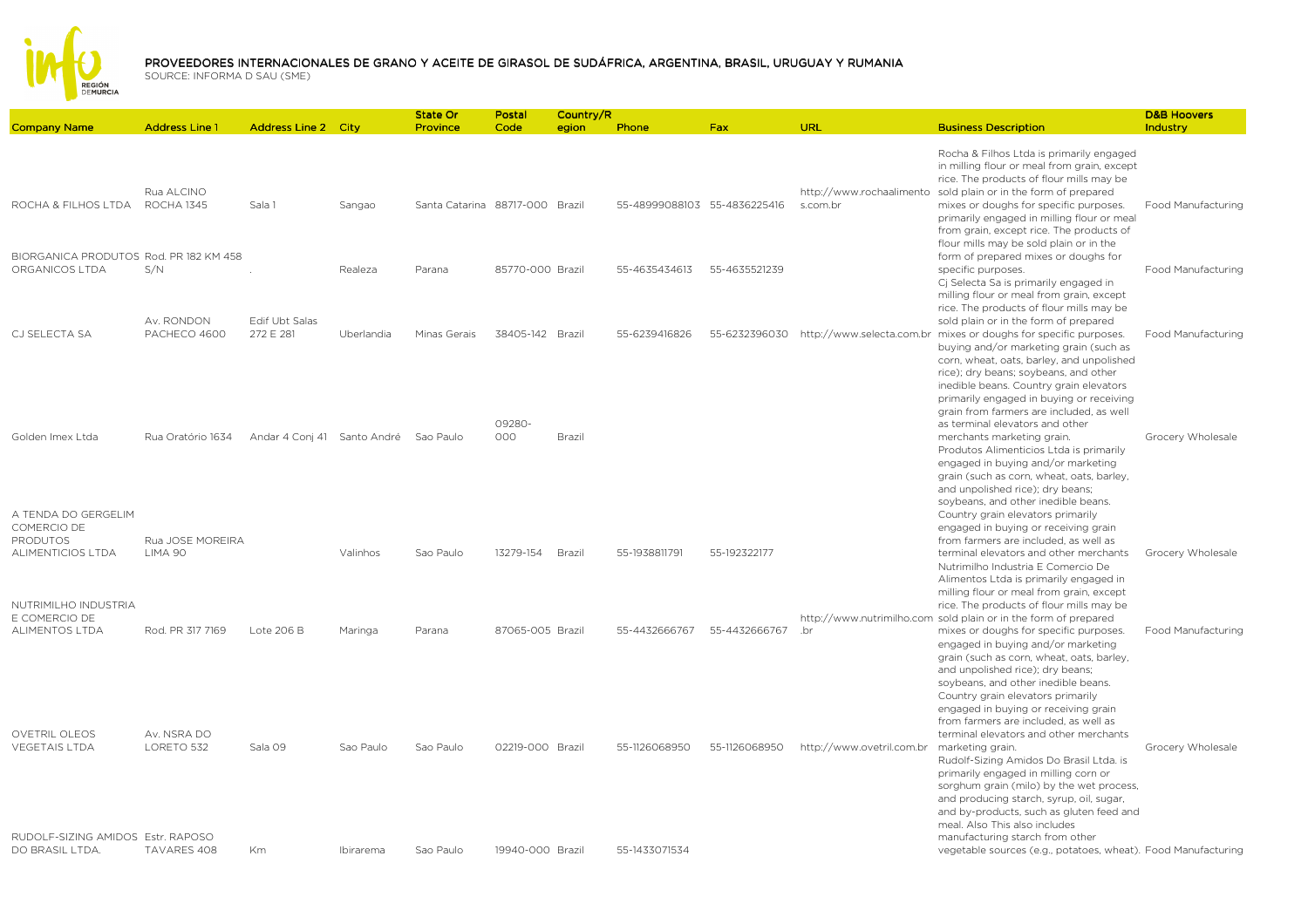

|                                                                                 |                                         |                            |                         | State Or                        | Postal           | Country/R |               |               |                         |                                                                                                                                                                                                                                                                                                                                                                          | <b>D&amp;B Hoovers</b> |
|---------------------------------------------------------------------------------|-----------------------------------------|----------------------------|-------------------------|---------------------------------|------------------|-----------|---------------|---------------|-------------------------|--------------------------------------------------------------------------------------------------------------------------------------------------------------------------------------------------------------------------------------------------------------------------------------------------------------------------------------------------------------------------|------------------------|
| <b>Company Name</b>                                                             | <b>Address Line 1</b>                   | <b>Address Line 2 City</b> |                         | Province                        | Code             | egion     | Phone         | <b>Fax</b>    | URL                     | <b>Business Description</b>                                                                                                                                                                                                                                                                                                                                              | Industry               |
| TRANSCONTINENTAL<br><b>COMMODITIES</b><br>MERCANTIL SA                          | Rua BARAO DE<br>SANTA TECLA 512 Sala 01 |                            | Pelotas                 | Rio Grande do<br>Sul            | 96010-140 Brazil |           | 55-5332254754 |               |                         | Sa is primarily engaged in buying and/or<br>marketing grain (such as corn, wheat,<br>oats, barley, and unpolished rice); dry<br>beans; soybeans, and other inedible<br>beans. Country grain elevators primarily<br>engaged in buying or receiving grain<br>from farmers are included, as well as<br>terminal elevators and other merchants<br>marketing grain.           | Grocery Wholesale      |
| <b>GIRASSOL COMERCIO</b><br>DE IMPORTACAO E<br>EXPORTACAO DE                    |                                         |                            |                         |                                 |                  |           |               |               |                         | Exportacao De Pimenta Do Reino E<br>Cereais Ltda is primarily engaged in<br>buying and/or marketing grain (such as<br>corn, wheat, oats, barley, and unpolished<br>rice); dry beans; soybeans, and other<br>inedible beans. Country grain elevators<br>primarily engaged in buying or receiving<br>grain from farmers are included, as well                              |                        |
| PIMENTA DO REINO E<br><b>CEREAIS LTDA</b><br>AGROBOM COMERCIO E                 | Rod. JOAO IZOTON<br>FILHO S/N           | Km 01                      | Sao Gabriel<br>Da Palha | Espirito Santo 29780-000 Brazil |                  |           | 55-2737271774 |               |                         | as terminal elevators and other<br>merchants marketing grain.<br>Cereais Ltda is primarily engaged in<br>buying and/or marketing grain (such as<br>corn, wheat, oats, barley, and unpolished<br>rice); dry beans; soybeans, and other<br>inedible beans. Country grain elevators<br>primarily engaged in buying or receiving<br>grain from farmers are included, as well | Grocery Wholesale      |
| INDUSTRIA DE CEREAIS<br><b>LTDA</b>                                             | Rod. BR 452 KM 131<br>S/N               | A Direita                  | Bom Jesus               | Goias                           | 75570-000 Brazil |           | 55-6436081390 |               |                         | as terminal elevators and other<br>merchants marketing grain.<br>primarily engaged in milling flour or meal<br>from grain, except rice. The products of<br>flour mills may be sold plain or in the                                                                                                                                                                       | Grocery Wholesale      |
| SIPAL INDUSTRIA E<br>COMERCIO LTDA<br>Adram S.A. - Indústria e<br>Comércio - Em | Av. BENTO ROCHA<br>344                  | Terreo                     | Paranagua               | Parana                          | 83221-565 Brazil |           | 55-4133603522 | 55-4133603522 | http://www.sipal.com.br | form of prepared mixes or doughs for<br>specific purposes.<br>Recuperação Judicial is primarily<br>engaged in milling corn or sorghum grain<br>(milo) by the wet process, and producing<br>starch, syrup, oil, sugar, and by-products,<br>such as gluten feed and meal. Also This<br>also includes manufacturing starch from<br>other vegetable sources (e.g., potatoes, | Food Manufacturing     |
| Recuperação Judicial<br>COAGRISOL                                               | Al. Sarutaia 58                         |                            | Sao Paulo               | Sao Paulo                       | 01403-010 Brazil |           | 55-1138871088 | 55-1138840525 | http://www.adram.com.br | wheat).<br>primarily engaged in buying and/or<br>marketing grain (such as corn, wheat,<br>oats, barley, and unpolished rice); dry<br>beans; soybeans, and other inedible<br>beans. Country grain elevators primarily<br>engaged in buying or receiving grain<br>from farmers are included, as well as                                                                    | Food Manufacturing     |
| COOPERATIVA<br>AGROINDUSTRIAL                                                   | Av. MAL FLORIANO<br>PEIXOTO 1896        | Sala                       | Soledade                | Rio Grande do<br>Sul            | 99300-<br>000    | Brazil    | 55-5433814600 | 55-5433814600 | br                      | http://www.coagrisol.com. terminal elevators and other merchants<br>marketing grain.<br>engaged in milling flour or meal from<br>grain, except rice. The products of flour<br>mills may be sold plain or in the form of                                                                                                                                                  | Grocery Wholesale      |
| ERVATEIRA DAMANOIZA Rua JOAO ONOFRE<br><b>LTDA</b>                              | FLIZYKOSKI 195                          | Terreo                     | Sao Mateus<br>Do Sul    | Parana                          | 83900-<br>000    | Brazil    |               | 55-425322410  |                         | prepared mixes or doughs for specific<br>purposes.                                                                                                                                                                                                                                                                                                                       | Food Manufacturing     |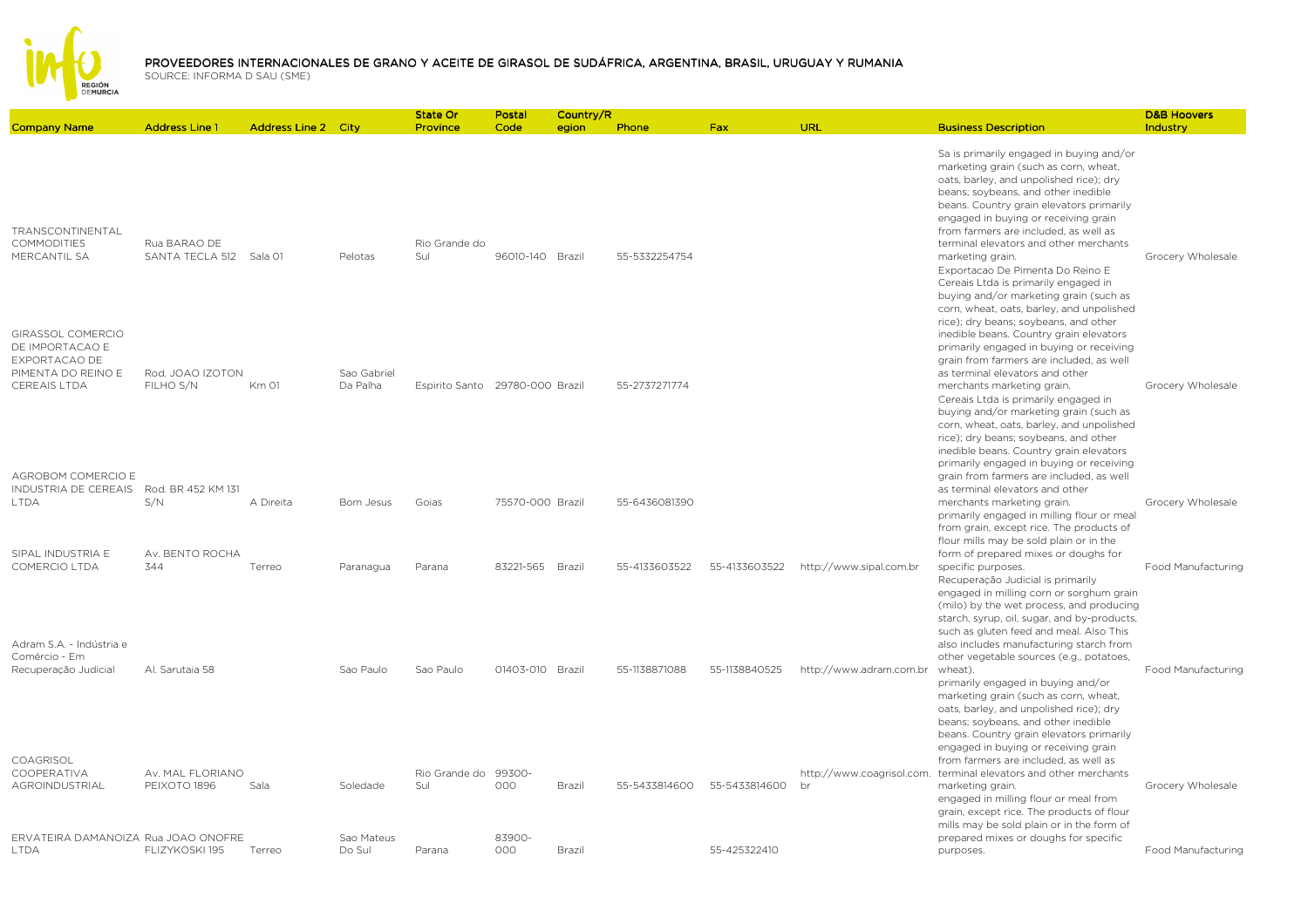

|                                                                                              |                                    |                     |          | State Or                                     | Postal           | Country/R |               |               |                                  |                                                                                                                                                                                                                                                                                        | <b>D&amp;B Hoovers</b>    |
|----------------------------------------------------------------------------------------------|------------------------------------|---------------------|----------|----------------------------------------------|------------------|-----------|---------------|---------------|----------------------------------|----------------------------------------------------------------------------------------------------------------------------------------------------------------------------------------------------------------------------------------------------------------------------------------|---------------------------|
| <b>Company Name</b>                                                                          | <b>Address Line 1</b>              | Address Line 2 City |          | Province                                     | Code             | egion     | Phone         | Fax           | URL                              | <b>Business Description</b>                                                                                                                                                                                                                                                            | Industry                  |
|                                                                                              |                                    |                     |          |                                              |                  |           |               |               |                                  | Produtos Agricolas Importacao E<br>Exportacao Ltda is primarily engaged in<br>buying and/or marketing grain (such as<br>corn, wheat, oats, barley, and unpolished                                                                                                                      |                           |
| GARATE.-COMERCIO DE<br><b>MAQUINAS E PRODUTOS</b><br><b>AGRICOLAS</b><br><b>IMPORTACAO E</b> | Rua 16 PROFESSOR<br><b>ULISSES</b> |                     |          |                                              |                  |           |               |               |                                  | rice); dry beans; soybeans, and other<br>inedible beans. Country grain elevators<br>primarily engaged in buying or receiving<br>grain from farmers are included, as well<br>as terminal elevators and other                                                                            |                           |
| EXPORTACAO LTDA<br>REI DO MILHO                                                              | RODRIGUES 5912                     | Setor 40 Bnh        | Vilhena  | Rondonia                                     | 76980-002 Brazil |           | 55-6933212015 |               |                                  | merchants marketing grain.<br>Recuperacao Judicial is primarily<br>engaged in milling flour or meal from<br>grain, except rice. The products of flour                                                                                                                                  | Grocery Wholesale         |
| ALIMENTOS LTDA EM<br><b>RECUPERACAO</b><br><b>JUDICIAL</b>                                   | Rod. GO-426 KM 01<br>2024          | Bloco B             | Inhumas  | Goias                                        | 75408-899 Brazil |           | 55-6235141751 |               | http://www.reidomilho.co<br>m.br | mills may be sold plain or in the form of<br>prepared mixes or doughs for specific<br>purposes.                                                                                                                                                                                        | Food Manufacturing        |
| <b>BOLDRINI</b><br>AGROINDUSTRIAL<br><b>COMERCIO</b>                                         |                                    |                     |          |                                              |                  |           |               |               |                                  | Importacao E Exportacao Eireli is<br>primarily engaged in buying and/or<br>marketing grain (such as corn, wheat,<br>oats, barley, and unpolished rice); dry<br>beans; soybeans, and other inedible<br>beans. Country grain elevators primarily<br>engaged in buying or receiving grain |                           |
| <b>IMPORTACAO E</b><br><b>EXPORTACAO EIRELI</b>                                              | Rua EGIDIO COSER<br>221            |                     |          | Nova Venecia Espirito Santo 29830-000 Brazil |                  |           | 55-2799782125 | 55-2737521651 |                                  | from farmers are included, as well as<br>terminal elevators and other merchants<br>Internacional is primarily engaged in<br>buying and/or marketing grain (such as<br>corn, wheat, oats, barley, and unpolished<br>rice); dry beans; soybeans, and other                               | Grocery Wholesale         |
| COTRIEXPORT CIA DE<br><b>COMERCIO</b>                                                        | Rua HANS STADEN                    |                     |          | Rio Grande do                                | 98700-           |           |               |               |                                  | inedible beans. Country grain elevators<br>primarily engaged in buying or receiving<br>grain from farmers are included, as well<br>as terminal elevators and other                                                                                                                     |                           |
| <b>INTERNACIONAL</b>                                                                         | 127                                | Sala 01             | ljui     | Sul                                          | 000              | Brazil    | 55-5533320100 | 55-5533320110 |                                  | merchants marketing grain.<br>Mcr Amidos Ltda is primarily engaged in<br>milling corn or sorghum grain (milo) by<br>the wet process, and producing starch,<br>syrup, oil, sugar, and by-products, such                                                                                 | Grocery Wholesale         |
|                                                                                              | Rod. BR 163 KM 303                 |                     |          |                                              |                  |           |               |               | http://www.mcralimentos.         | as gluten feed and meal. Also This also<br>includes manufacturing starch from other                                                                                                                                                                                                    |                           |
| MCR AMIDOS LTDA                                                                              | S/N                                | '- Km 303           | Mercedes | Parana                                       | 85998-000 Brazil |           | 55-4532568700 | 55-4532568705 | com.br                           | vegetable sources (e.g., potatoes, wheat). Food Manufacturing<br>primarily engaged in milling flour or meal<br>from grain, except rice. The products of<br>flour mills may be sold plain or in the                                                                                     |                           |
| TORAZO OKAMOTO CHA Faz. CHA RIBEIRA S<br>RIBEIRA LTDA                                        | N                                  | S N                 | Registro | Sao Paulo                                    | 11900-000 Brazil |           | 55-1338214691 |               |                                  | form of prepared mixes or doughs for<br>specific purposes.                                                                                                                                                                                                                             | <b>Food Manufacturing</b> |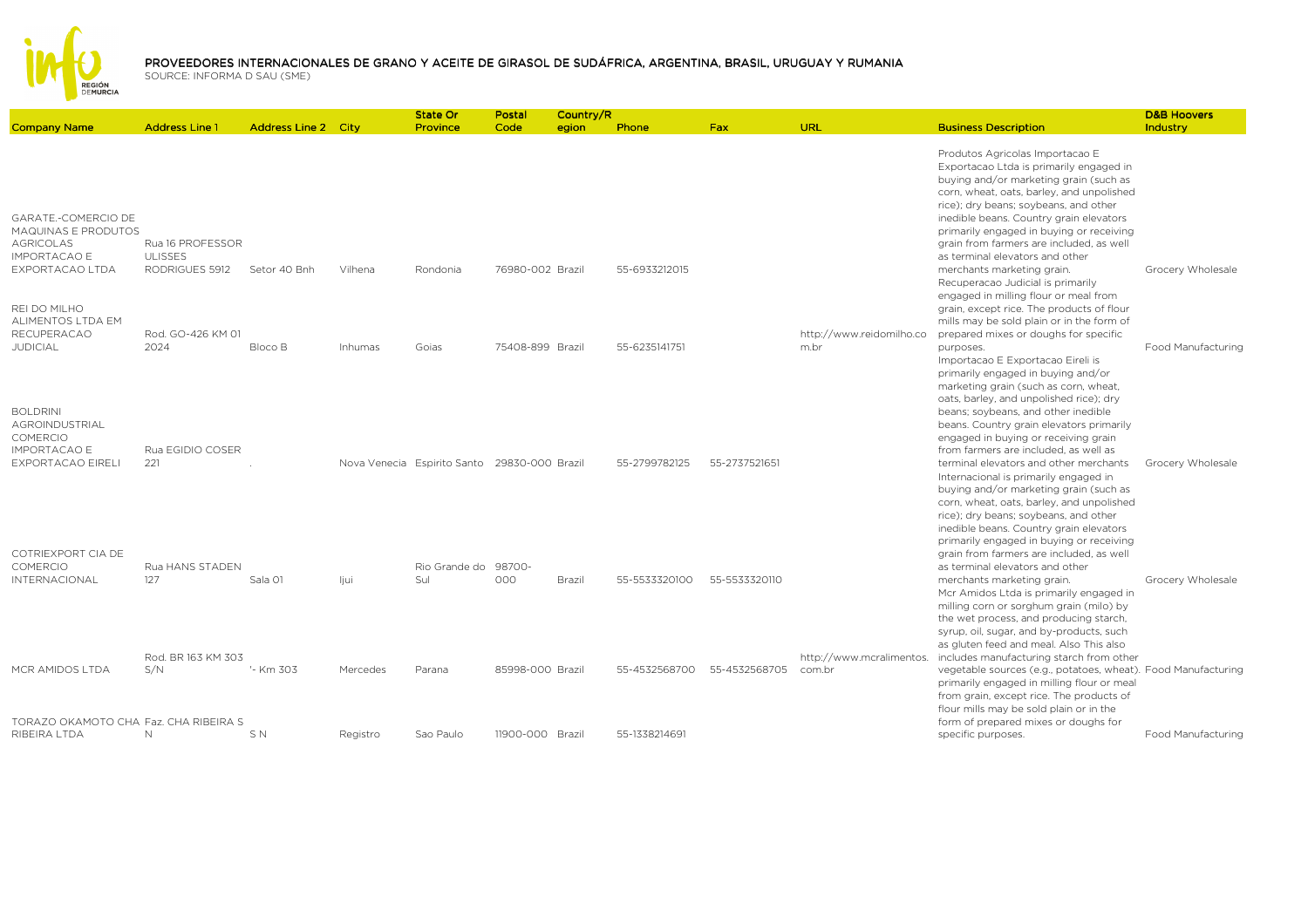

|                          |                       |                            |              | State Or                        | Postal           | Country/R |               |                    |                           |                                                                                     | <b>D&amp;B Hoovers</b>    |
|--------------------------|-----------------------|----------------------------|--------------|---------------------------------|------------------|-----------|---------------|--------------------|---------------------------|-------------------------------------------------------------------------------------|---------------------------|
| <b>Company Name</b>      | <b>Address Line 1</b> | <b>Address Line 2 City</b> |              | Province                        | Code             | egion     | Phone         | Fax                | URL                       | <b>Business Description</b>                                                         | Industry                  |
|                          |                       |                            |              |                                 |                  |           |               |                    |                           | producer. Its core business involves grain-<br>based products, made predominantly   |                           |
|                          |                       |                            |              |                                 |                  |           |               |                    |                           | from soy and wheat, as well as corn-,                                               |                           |
|                          |                       |                            |              |                                 |                  |           |               |                    |                           | sorghum-, and sugar-based products. It                                              |                           |
|                          |                       |                            |              |                                 |                  |           |               |                    |                           | sells branded consumer foods (wheat                                                 |                           |
|                          |                       |                            |              |                                 |                  |           |               |                    |                           | flour, edible oils, margarine, mayonnaise)                                          |                           |
|                          |                       |                            |              |                                 |                  |           |               |                    |                           | under the Delícia, Primor, Soya, and                                                |                           |
|                          |                       |                            |              |                                 |                  |           |               |                    |                           | Cyclus brands and also sells grains for                                             |                           |
|                          |                       |                            |              |                                 |                  |           |               |                    |                           | use in animal feed. Bunge Alimentos,                                                |                           |
|                          |                       |                            |              |                                 |                  |           |               |                    |                           | which operates in 15 of Brazil's 26 states,                                         |                           |
|                          |                       |                            |              |                                 |                  |           |               |                    |                           | has relationships with nearly 28,000                                                |                           |
|                          |                       |                            |              |                                 |                  |           |               |                    |                           | independent farmers who supply the                                                  |                           |
|                          |                       |                            |              |                                 |                  |           |               |                    |                           | company with raw materials; with more                                               |                           |
|                          | Rod. JORGE            |                            |              |                                 |                  |           |               |                    |                           | than half if its revenues generated from                                            |                           |
| Bunge Alimentos S/A      | LACERDA 4657          | Km 20                      | Gaspar       | Santa Catarina 89115-285        |                  | Brazil    | 55-4733312222 | 55-4733312005      | http://www.bunge.com.br   | overseas sales, it is one of Brazil's top                                           | <b>Food Manufacturing</b> |
|                          |                       |                            |              |                                 |                  |           |               |                    |                           | Pilao Amidos Ltda. is primarily engaged                                             |                           |
|                          |                       |                            |              |                                 |                  |           |               |                    |                           | in milling corn or sorghum grain (milo) by                                          |                           |
|                          |                       |                            |              |                                 |                  |           |               |                    |                           | the wet process, and producing starch,                                              |                           |
|                          | Rua MINISTRO          |                            |              |                                 |                  |           |               |                    |                           | syrup, oil, sugar, and by-products, such<br>as gluten feed and meal. Also This also |                           |
|                          | <b>GABRIEL PASSOS</b> |                            |              |                                 |                  |           |               |                    |                           | http://www.pilaoamidos.co includes manufacturing starch from other                  |                           |
| PILAO AMIDOS LTDA.       | 400                   |                            | Guaira       | Parana                          | 85980-000 Brazil |           |               | 55-4436428500 m.br |                           | vegetable sources (e.g., potatoes, wheat). Food Manufacturing                       |                           |
|                          |                       |                            |              |                                 |                  |           |               |                    |                           | engaged in milling flour or meal from                                               |                           |
|                          |                       |                            |              |                                 |                  |           |               |                    |                           | grain, except rice. The products of flour                                           |                           |
|                          |                       |                            |              |                                 |                  |           |               |                    |                           | mills may be sold plain or in the form of                                           |                           |
| NAT CEREAIS E            | Rua JULIO VANZIN      |                            | Lagoa        | Rio Grande do                   | 95300-           |           |               |                    | http://www.cereaisnatural | prepared mixes or doughs for specific                                               |                           |
| ALIMENTOS LTDA.          | 117                   |                            | Vermelha     | Sul                             | 000              | Brazil    | 55-5433581498 |                    | e.com.br                  | purposes.                                                                           | Food Manufacturing        |
|                          |                       |                            |              |                                 |                  |           |               |                    |                           | Biocombustivel Ltda. is primarily                                                   |                           |
|                          |                       |                            |              |                                 |                  |           |               |                    |                           | engaged in manufacturing vegetable oils,                                            |                           |
|                          |                       |                            |              |                                 |                  |           |               |                    |                           | cake and meal, except corn, cottonseed,                                             |                           |
| OLEOPLAN NORDESTE        |                       |                            |              |                                 |                  |           |               |                    |                           | and soybean, or in processing similar                                               |                           |
| <b>INDUSTRIA DE</b>      | Rua DOM PEDRO II      |                            |              | Rio Grande do                   |                  |           |               |                    |                           | purchased oils other than into edible                                               |                           |
| BIOCOMBUSTIVEL LTDA. 723 |                       |                            | Porto Alegre | Sul                             | 90550-142 Brazil |           | 55-5133295555 |                    |                           | cooking oils.                                                                       | Food Manufacturing        |
|                          |                       |                            |              |                                 |                  |           |               |                    |                           | Biooleo - Industrial E Comercial S/A is                                             |                           |
|                          |                       |                            |              |                                 |                  |           |               |                    |                           | primarily engaged in manufacturing<br>vegetable oils, cake and meal, except         |                           |
|                          | Av. Deputado Luis     |                            |              |                                 |                  |           |               |                    |                           | corn, cottonseed, and soybean, or in                                                |                           |
| Biooleo - Industrial e   | Eduardo Magalhae      |                            | Feira De     |                                 |                  |           |               |                    |                           | http://www.biooleobahia.c processing similar purchased oils other                   |                           |
| Comercial S/A            | S/N                   | SN                         | Santana      | Bahia                           | 44097-324 Brazil |           | 55-7521014962 | 55-7521014998      | om.br                     | than into edible cooking oils.                                                      | Food Manufacturing        |
|                          |                       |                            |              |                                 |                  |           |               |                    |                           | engaged in milling corn or sorghum grain                                            |                           |
|                          |                       |                            |              |                                 |                  |           |               |                    |                           | (milo) by the wet process, and producing                                            |                           |
|                          |                       |                            |              |                                 |                  |           |               |                    |                           | starch, syrup, oil, sugar, and by-products,                                         |                           |
|                          |                       |                            |              |                                 |                  |           |               |                    |                           | such as gluten feed and meal. Also This                                             |                           |
|                          |                       |                            |              |                                 |                  |           |               |                    |                           | also includes manufacturing starch from                                             |                           |
|                          | Rua Oscar Soares      |                            |              |                                 |                  |           |               |                    |                           | http://www.granfino.com.b other vegetable sources (e.g., potatoes,                  |                           |
| Indústrias Granfino S/A  | 1.525                 |                            | Nova Iguaçu  | Rio de Janeiro 26220-098 Brazil |                  |           | 55-2127659400 | 55-2127659400      |                           | wheat).                                                                             | <b>Food Manufacturing</b> |
|                          |                       |                            |              |                                 |                  |           |               |                    |                           | engaged in buying and/or marketing                                                  |                           |
|                          |                       |                            |              |                                 |                  |           |               |                    |                           | grain (such as corn, wheat, oats, barley,                                           |                           |
|                          |                       |                            |              |                                 |                  |           |               |                    |                           | and unpolished rice); dry beans;                                                    |                           |
|                          |                       |                            |              |                                 |                  |           |               |                    |                           | soybeans, and other inedible beans.                                                 |                           |
|                          |                       |                            |              |                                 |                  |           |               |                    |                           | Country grain elevators primarily<br>engaged in buying or receiving grain           |                           |
|                          |                       |                            |              |                                 |                  |           |               |                    |                           | from farmers are included, as well as                                               |                           |
| A. ANTONIO DE SOUZA      | Av. DAS GUIANAS       |                            |              |                                 |                  |           |               |                    |                           | terminal elevators and other merchants                                              |                           |
| <b>EIRELI</b>            | 1523                  | <b>Box 43</b>              | Boa Vista    | Roraima                         | 69308-160 Brazil |           | 55-9591382929 |                    |                           | marketing grain.                                                                    | Grocery Wholesale         |
|                          |                       |                            |              |                                 |                  |           |               |                    |                           |                                                                                     |                           |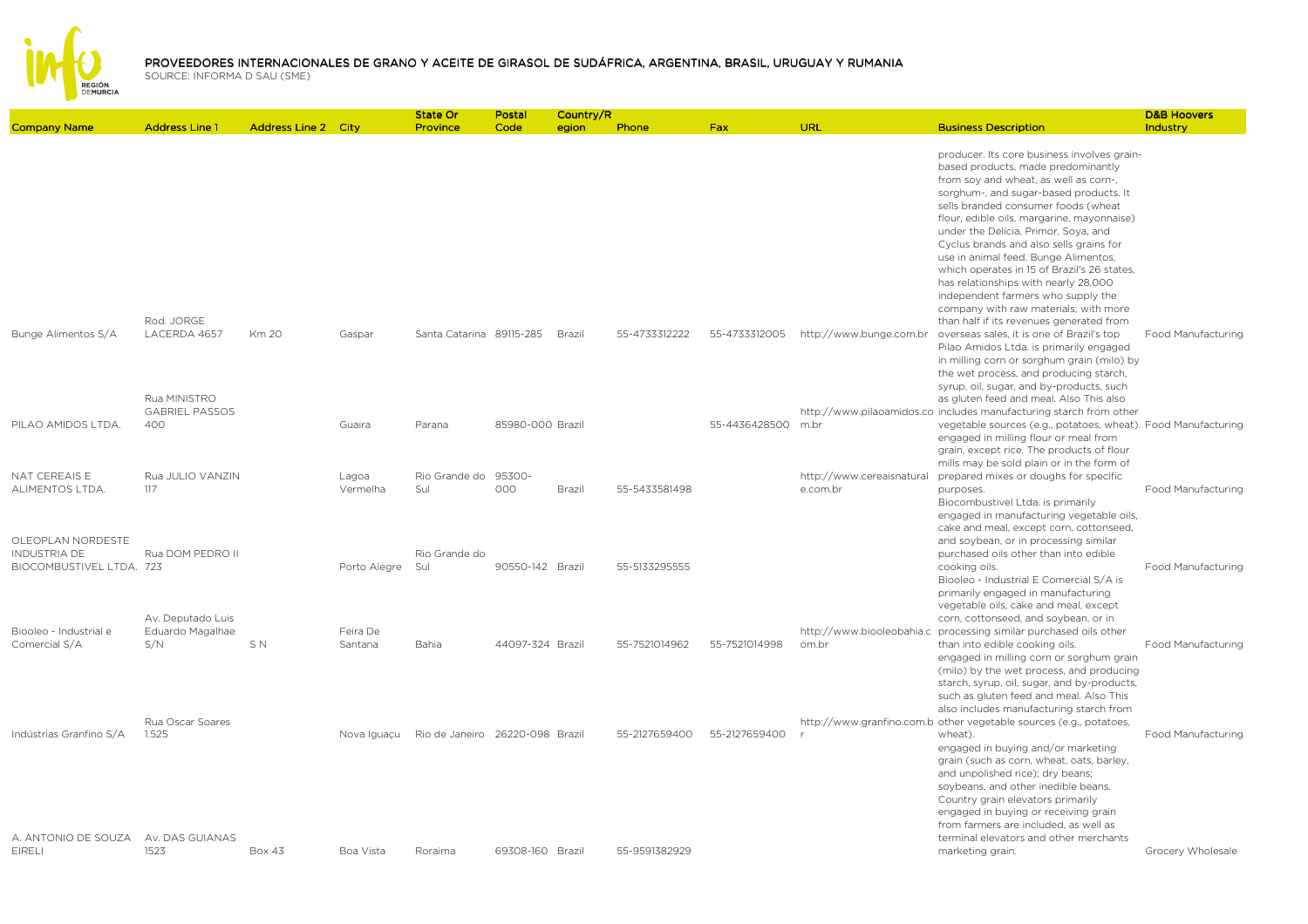

| <b>Company Name</b>                                                            | <b>Address Line 1</b>                     | Address Line 2 City                     |                      | <b>State Or</b><br>Province | Postal<br>Code   | Country/R<br>egion | Phone         | Fax           | URL                                   | <b>Business Description</b>                                                                                                                                                                                                                                                                                                                                             | <b>D&amp;B Hoovers</b><br>Industry |
|--------------------------------------------------------------------------------|-------------------------------------------|-----------------------------------------|----------------------|-----------------------------|------------------|--------------------|---------------|---------------|---------------------------------------|-------------------------------------------------------------------------------------------------------------------------------------------------------------------------------------------------------------------------------------------------------------------------------------------------------------------------------------------------------------------------|------------------------------------|
| ALL BEANS BRAZIL<br><b>IMPORTACAO E</b><br>EXPORTACAO DE                       | Rua PADRE                                 | Sala 818 Andar<br>08 Cond<br>Champagnat |                      |                             |                  |                    |               |               |                                       | De Graos Ltda is primarily engaged in<br>buying and/or marketing grain (such as<br>corn, wheat, oats, barley, and unpolished<br>rice); dry beans; soybeans, and other<br>inedible beans. Country grain elevators<br>primarily engaged in buying or receiving<br>grain from farmers are included, as well<br>as terminal elevators and other                             |                                    |
| <b>GRAOS LTDA</b>                                                              | ANCHIETA 2540                             | 2540 O                                  | Curitiba             | Parana                      | 80730-001 Brazil |                    | 55-4130925789 | 55-4130133412 |                                       | merchants marketing grain.<br>primarily engaged in manufacturing<br>vegetable oils, cake and meal, except<br>corn, cottonseed, and soybean, or in                                                                                                                                                                                                                       | Grocery Wholesale                  |
| SANTA ROSA<br>AGROINDUSTRIAL LTDA 3939                                         | Rua TRES PODERES                          | Armz                                    | Cascavel             | Parana                      | 85818-070 Brazil |                    | 55-4632528058 | 55-4632201658 | http://www.santarosa.agr.<br>br       | processing similar purchased oils other<br>than into edible cooking oils.<br>Agricola Ferrari Ltda is primarily engaged<br>in milling flour or meal from grain, except<br>rice. The products of flour mills may be                                                                                                                                                      | Food Manufacturing                 |
| AGRICOLA FERRARI<br><b>LTDA</b>                                                | Rod. BR-285 S/N                           | Km 303                                  | Passo Fundo          | Rio Grande do<br>Sul        | 99043-800 Brazil |                    | 55-5431983200 | 55-5435812155 | http://www.agricolaferrari.<br>com.br | sold plain or in the form of prepared<br>mixes or doughs for specific purposes.<br>E Cereais Ltda is primarily engaged in<br>buying and/or marketing grain (such as<br>corn, wheat, oats, barley, and unpolished<br>rice); dry beans; soybeans, and other<br>inedible beans. Country grain elevators<br>primarily engaged in buying or receiving                        | Food Manufacturing                 |
| INTEGRACAO IMPORT E Rua GENERAL<br><b>EXPORT DE MAQUINAS</b><br>E CEREAIS LTDA | <b>FLORES DA CUNHA</b><br>1625            | Pavmto1                                 | Uruguaiana           | Rio Grande do<br>Sul        | 97502-105 Brazil |                    | 55-5534123051 |               |                                       | grain from farmers are included, as well<br>as terminal elevators and other<br>merchants marketing grain.<br>engaged in milling flour or meal from<br>grain, except rice. The products of flour<br>mills may be sold plain or in the form of                                                                                                                            | Grocery Wholesale                  |
| SL Cereais e Alimentos<br>Ltda                                                 | Rod. do Café (BR<br>376) s/nº             | Km 289                                  | Mauá da Serra Parana |                             | 86828-000 Brazil |                    | 55-4321012550 | 55-4334641383 | http://www.slalimentos.co<br>m.br     | prepared mixes or doughs for specific<br>purposes.<br>engaged in buying and/or marketing<br>grain (such as corn, wheat, oats, barley,<br>and unpolished rice); dry beans;<br>soybeans, and other inedible beans.<br>Country grain elevators primarily<br>engaged in buying or receiving grain<br>from farmers are included, as well as                                  | Food Manufacturing                 |
| Royal Agro Cereais Ltda                                                        | Rua JOAO NUNES<br>850                     | '- Armazém B                            | Antonio Joao         | Mato Grosso<br>do Sul       | 79910-000 Brazil |                    | 55-6734373500 | 55-672662177  | br                                    | http://www.poloagro.com. terminal elevators and other merchants<br>marketing grain.<br>engaged in buying and/or marketing<br>grain (such as corn, wheat, oats, barley,<br>and unpolished rice); dry beans;<br>soybeans, and other inedible beans.<br>Country grain elevators primarily<br>engaged in buying or receiving grain<br>from farmers are included, as well as | Grocery Wholesale                  |
| COMERCIAL MENTAPAR<br><b>LTDA</b><br>AGRIMERCOSUL                              | Rua MARCONI 31                            | 3 And Conj 32                           | Sao Paulo            | Sao Paulo                   | 01047-000 Brazil |                    |               |               |                                       | terminal elevators and other merchants<br>marketing grain.<br>De Alimentos Eireli is primarily engaged<br>in buying and/or marketing grain (such<br>as corn, wheat, oats, barley, and<br>unpolished rice); dry beans; soybeans,<br>and other inedible beans. Country grain<br>elevators primarily engaged in buying or                                                  | Grocery Wholesale                  |
| <b>IMPORTACAO E</b><br>EXPORTACAO DE<br>ALIMENTOS EIRELI                       | Rua PADRE JOAO<br>BATISTA REUS 960 Conj A |                                         | Porto Aleare         | Rio Grande do<br>Sul        | 91920-000 Brazil |                    | 55-5132691121 |               | om.br                                 | receiving grain from farmers are included,<br>http://www.agrimercosul.c as well as terminal elevators and other<br>merchants marketing grain.                                                                                                                                                                                                                           | Grocery Wholesale                  |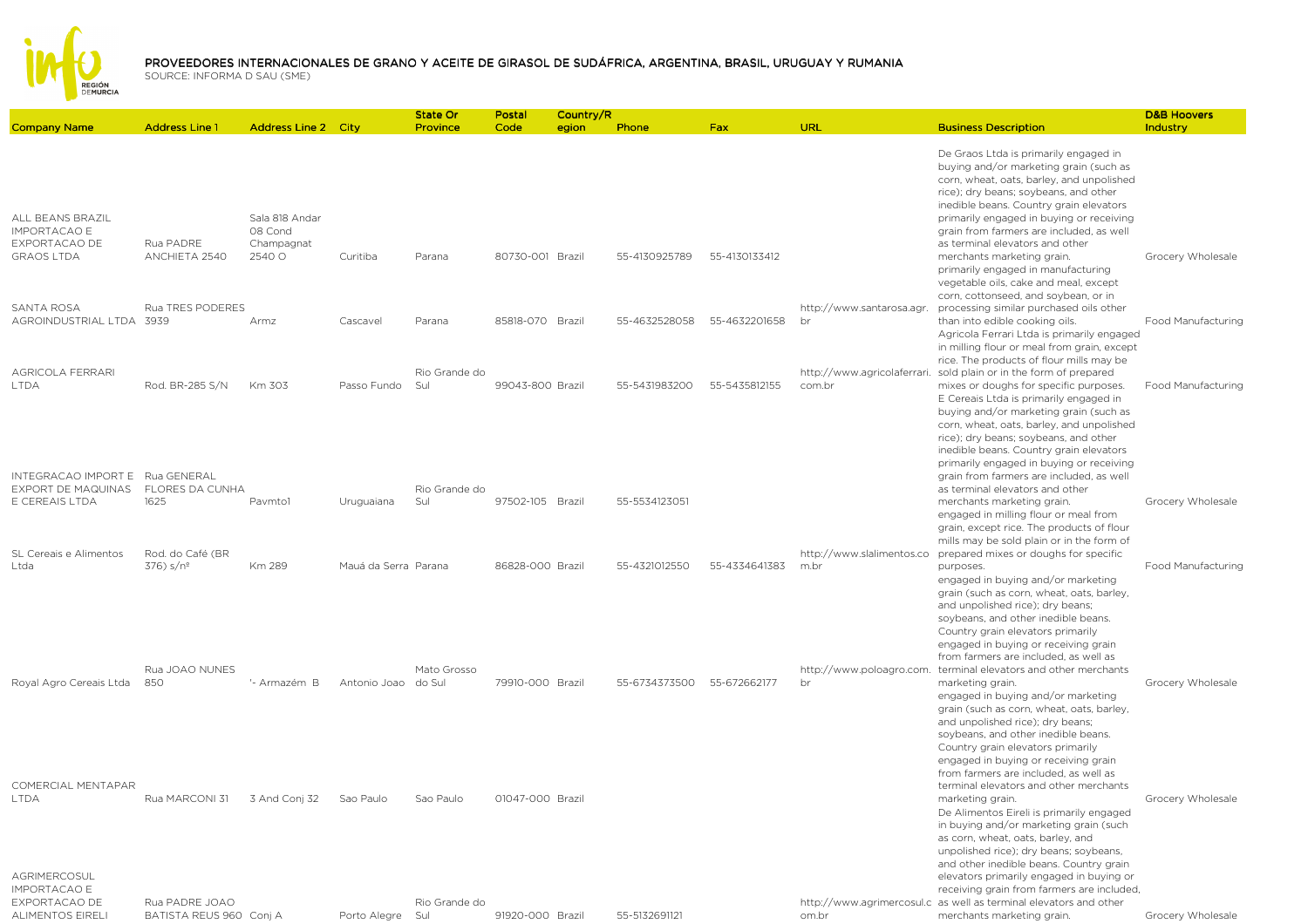

| <b>Company Name</b>                                                   | <b>Address Line 1</b>                              | <b>Address Line 2 City</b> |                    | State Or<br>Province                           | Postal<br>Code   | Country/R<br>egion | Phone         | <b>Fax</b>    | <b>URL</b>                           | <b>Business Description</b>                                                                                                                                                                                                                                                                                                                                                                                                                                                                                                                                                                    | <b>D&amp;B Hoovers</b><br>Industry |
|-----------------------------------------------------------------------|----------------------------------------------------|----------------------------|--------------------|------------------------------------------------|------------------|--------------------|---------------|---------------|--------------------------------------|------------------------------------------------------------------------------------------------------------------------------------------------------------------------------------------------------------------------------------------------------------------------------------------------------------------------------------------------------------------------------------------------------------------------------------------------------------------------------------------------------------------------------------------------------------------------------------------------|------------------------------------|
| R & R ORGANIC GRAINS<br>COMERCIO DE CEREAIS<br>LTDA.                  | Av. DOM JOAQUIM<br>1515                            | Sala 908                   | Pelotas            | Rio Grande do<br>Sul                           | 96020-260 Brazil |                    | 55-5333077772 |               | http://www.rrorganicgrou<br>p.com.br | Cereais Ltda. is primarily engaged in<br>buying and/or marketing grain (such as<br>corn, wheat, oats, barley, and unpolished<br>rice); dry beans; soybeans, and other<br>inedible beans. Country grain elevators<br>primarily engaged in buying or receiving<br>grain from farmers are included, as well<br>as terminal elevators and other<br>merchants marketing grain.<br>Ltda is primarily engaged in buying<br>and/or marketing grain (such as corn,<br>wheat, oats, barley, and unpolished rice);<br>dry beans; soybeans, and other inedible<br>beans. Country grain elevators primarily | Grocery Wholesale                  |
| <b>QUANTO MAIS</b><br><b>IMPORTACAO E</b><br>EXPORTACAO LTDA          | Rua HONORIO DE<br>ALMEIDA 51                       |                            |                    | Rio De Janeiro Rio de Janeiro 21235-490 Brazil |                  |                    | 55-2122634433 | 55-2124511912 | m                                    | engaged in buying or receiving grain<br>from farmers are included, as well as<br>http://www.quantomais.co terminal elevators and other merchants<br>marketing grain.<br>Cooperativa Regional Agropecuaria Vale<br>Do Itajai is primarily engaged in milling                                                                                                                                                                                                                                                                                                                                    | Grocery Wholesale                  |
| Cooperativa Regional<br>Agropecuaria Vale do<br>Itajai                | Rod. BR 470 6900                                   | Km 141                     | Rio Do Sul         | Santa Catarina 89163-020 Brazil                |                  |                    | 55-4735313000 | 55-4735252457 | http://www.cravil.com.br             | flour or meal from grain, except rice. The<br>products of flour mills may be sold plain<br>or in the form of prepared mixes or<br>doughs for specific purposes.<br>Bremil S A Industria De Produtos<br>Alimenticios is primarily engaged in<br>milling flour or meal from grain, except                                                                                                                                                                                                                                                                                                        | Food Manufacturing                 |
| Bremil S A Industria de<br>Produtos Alimenticios                      | Rod. RS 130 1770                                   | '- Km 77                   | Arroio Do<br>Meio  | Rio Grande do<br>Sul                           | 95940-000 Brazil |                    | 55-5137169500 | 55-5137162200 | http://www.bremil.com.br             | rice. The products of flour mills may be<br>sold plain or in the form of prepared<br>mixes or doughs for specific purposes.<br>engaged in buying and selling<br>commodity contracts on either a spot or<br>future basis for their own account or for                                                                                                                                                                                                                                                                                                                                           | Food Manufacturing                 |
| <b>SERRA MORENA</b><br>CORRETORA LTDA                                 | Rua ALCEBIADES<br><b>ANTONIO DOS</b><br>SANTOS 610 |                            | Porto Alegre       | Rio Grande do<br>Sul                           | 91720-580 Brazil |                    | 55-5132416066 | 55-5132417030 | om.br                                | the account of others. These<br>establishments are members, or are<br>http://www.serramorena.c associated with members, of recognized<br>commodity exchanges.<br>Exportação De Cereais Ltda is primarily<br>engaged in buying and/or marketing<br>grain (such as corn, wheat, oats, barley,<br>and unpolished rice); dry beans;<br>soybeans, and other inedible beans.<br>Country grain elevators primarily                                                                                                                                                                                    | Commodities                        |
| Cerealista NP Zanchetta<br>Importação e Exportação<br>de Cereais Ltda | Rod. SP 304 S/Nº                                   | Km 394                     | Borborema          | Sao Paulo                                      | 14955-000 Brazil |                    | 55-1632661066 |               | http://www.npzanchetta.c<br>om.br    | engaged in buying or receiving grain<br>from farmers are included, as well as<br>terminal elevators and other merchants<br>marketing grain.<br>engaged in milling flour or meal from<br>grain, except rice. The products of flour<br>mills may be sold plain or in the form of                                                                                                                                                                                                                                                                                                                 | Grocery Wholesale                  |
| Celena Alimentos S/A                                                  | Rua PORTO<br>ALEGRE 100                            |                            | Eldorado Do<br>Sul | Rio Grande do<br>Sul                           | 92990-000 Brazil |                    | 55-5134999400 | 55-5134999422 | http://www.celena.com.br             | prepared mixes or doughs for specific<br>purposes.<br>engaged in milling flour or meal from<br>grain, except rice. The products of flour<br>mills may be sold plain or in the form of                                                                                                                                                                                                                                                                                                                                                                                                          | Food Manufacturing                 |
| CEREALISTA SUPERIOR<br>LTDA                                           | Rua AMELIO<br>MENEGAZZO 315                        |                            | Guaruja Do<br>Sul  | Santa Catarina 000                             | 89940-           | Brazil             | 55-4936420636 | 55-4936420636 |                                      | prepared mixes or doughs for specific<br>purposes.                                                                                                                                                                                                                                                                                                                                                                                                                                                                                                                                             | Food Manufacturing                 |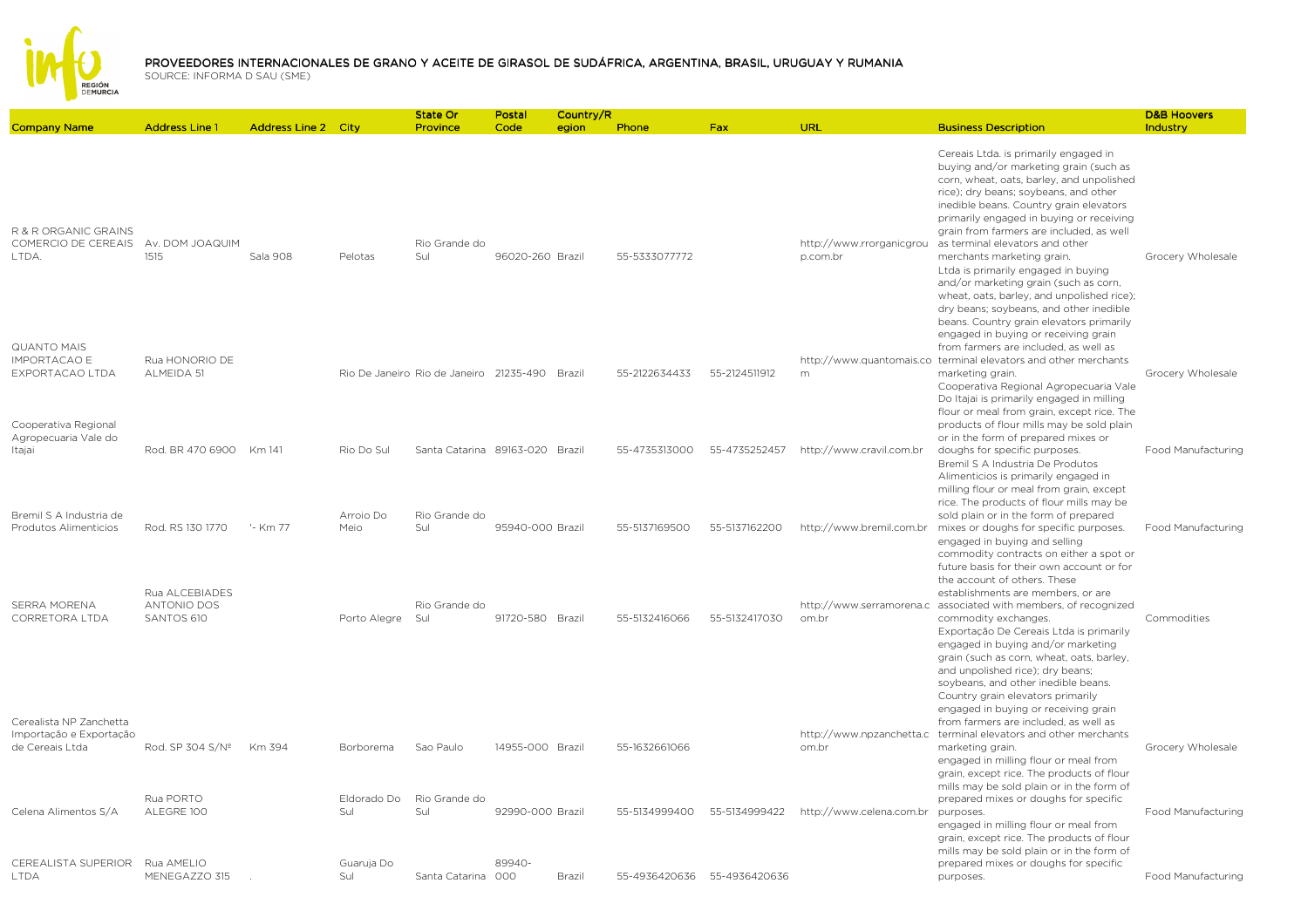

INDUSTRIA LTDA Rua 07 423

D&B Hoovers Industry

Food Manufacturing

Food Manufacturing

purposes.

purposes.

Company Name Address Line 1 Address Line 2 City State Or ProvincePostal CodeCountry/Region Phone egion Phone Fax URL Business Description COOPERATIVA MISTA TUCUNDUVA LTDA - COMTUL - EM LIQUIDACAO COOPERATIVA Rua PROF ANTONIO BARELLA 2100Saida Vila Machado TucunduvaRio Grande do Sul 98930-000 Brazil 55-5535420200 55-5535421122 http://www.comtul.com.br Comtul - Em Liquidacao is primarily engaged in buying and/or marketing grain (such as corn, wheat, oats, barley, and unpolished rice); dry beans; soybeans, and other inedible beans. Country grain elevators primarily engaged in buying or receiving grain from farmers are included, as well as terminal elevators and other merchants Grocery Wholesale AGROINDUSTRIAL DOS PRODUTORES DE NOZ MACADAMIA - COOPMAC MACADAMIASRod. BR-381 MIGUEL CURRY CARNEIRO S/NKm 16 Cxpst 124 Zona Rural Sao Mateus Espirito Santo 29947-100 Brazil 55-2737636045 55-2737636045 http://www.samac.com.br Produtores De Noz Macadamia - Coopmac Macadamias is primarily engaged in milling flour or meal from grain, except rice. The products of flour mills may be sold plain or in the form of prepared mixes or doughs for specific Food Manufacturing ROMERA IND. E COM. DE Pas. AZ DE OURO PERFUME EIRELI19 Ananindeua Para 67015-760 Brazil 55-9132372231 55-9132372231 Romera Ind. E Com. De Perfume Eireli is primarily engaged in manufacturing vegetable oils, cake and meal, except corn, cottonseed, and soybean, or in processing similar purchased oils other than into edible cooking oils. Food ManufacturingR. B. DOS REIS IMPORTACAO E EXPORTACAO Faz. DOURADO SN Anexo 2 Borborema Sao Paulo 14955-000 Brazil 55-1632663554is primarily engaged in buying and/or marketing grain (such as corn, wheat, oats, barley, and unpolished rice); dry beans; soybeans, and other inedible beans. Country grain elevators primarily engaged in buying or receiving grain from farmers are included, as well as terminal elevators and other merchants marketing grain. The contract of the Grocery Wholesale VALORAMA AGRO Alto Da engaged in milling flour or meal from grain, except rice. The products of flour mills may be sold plain or in the form of prepared mixes or doughs for specific

A Azevedo Indústria e Comércio de Óleos Ltda Rua Dianópolis 1.070 São PauloSão Paulo Sao Paulo 03126-007 Brazil 55-1138064020 http://www.azevedooleos. purchased oils other than into edible com.brÓleos Ltda is primarily engaged in manufacturing vegetable oils, cake and meal, except corn, cottonseed, and soybean, or in processing similar cooking oils. Food ManufacturingDe Cereais Ltda is primarily engaged in buying and/or marketing grain (such as corn, wheat, oats, barley, and unpolished

Pusebio Ceara 61760-000 Brazil

VIANA TRADING IMPORTACAO E EXPORTACAO DE CEREAIS LTDARua SAO CAETANO <sup>634</sup> . Primavera Do Leste Mato Grosso 78850-000 Brazil 55-4232197400 55-6536178400http://www.adubosviana.cas terminal elevators and other om.brrice); dry beans; soybeans, and other inedible beans. Country grain elevators primarily engaged in buying or receiving grain from farmers are included, as well merchants marketing grain. Grocery Wholesale CENTRAL DE COOP. DE CAJUCULTORES DO ESTADO DO PIAUI- Rua PROJETADA SN . Picos Piaui 64607-760 Brazil 55-8632621305Estado Do Piaui-Cocajupi is primarily engaged in milling flour or meal from grain, except rice. The products of flour mills may be sold plain or in the form of prepared mixes or doughs for specific

COCAJUPI

Precabura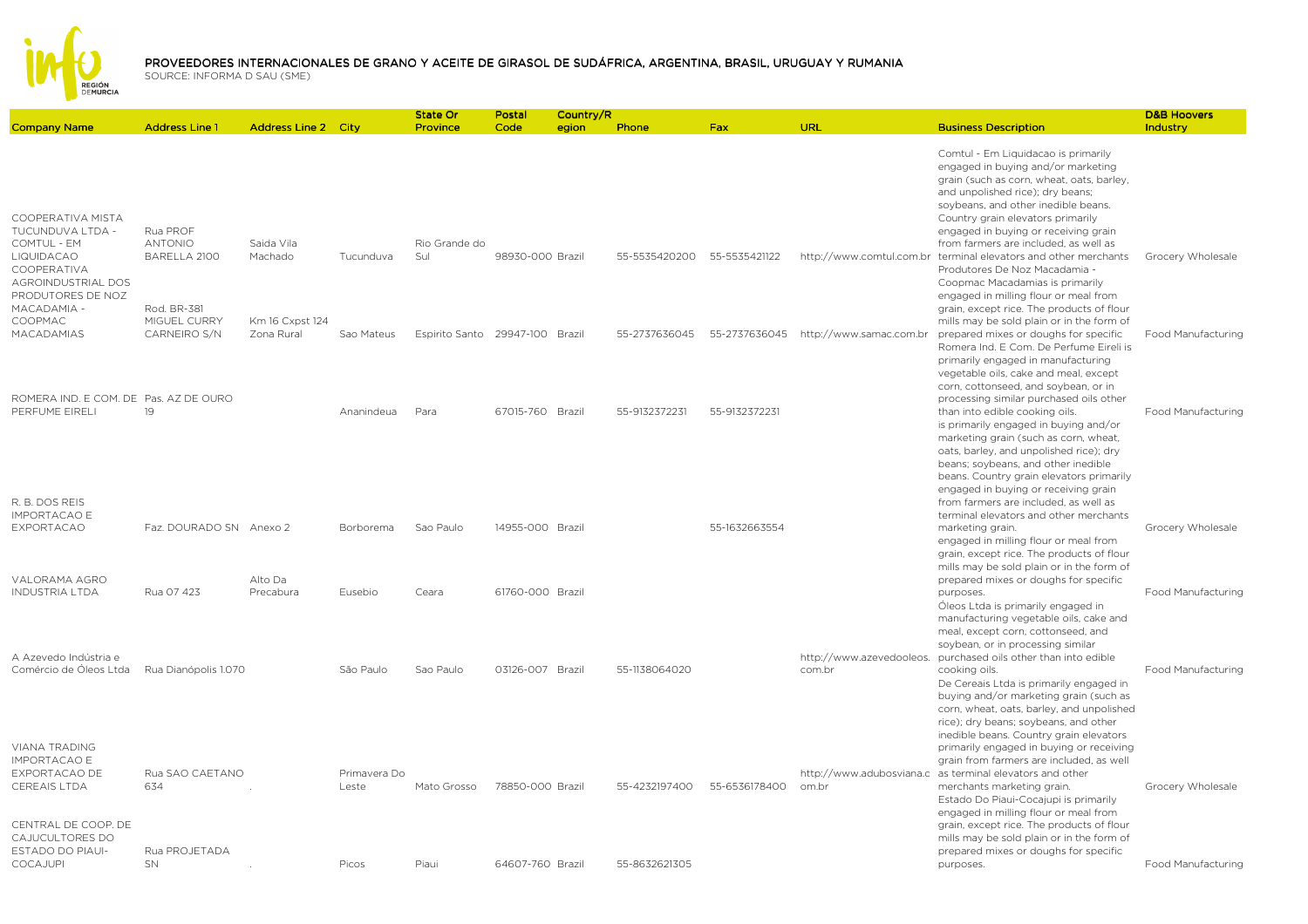

|                                                                                               |                                             |                            |                          | State Or             | Postal           | Country/R |               |               |                                             |                                                                                                                                                                                                                                                                                                                                                                                                                                                   | <b>D&amp;B Hoovers</b> |
|-----------------------------------------------------------------------------------------------|---------------------------------------------|----------------------------|--------------------------|----------------------|------------------|-----------|---------------|---------------|---------------------------------------------|---------------------------------------------------------------------------------------------------------------------------------------------------------------------------------------------------------------------------------------------------------------------------------------------------------------------------------------------------------------------------------------------------------------------------------------------------|------------------------|
| <b>Company Name</b>                                                                           | <b>Address Line 1</b>                       | <b>Address Line 2 City</b> |                          | Province             | Code             | egion     | Phone         | <b>Fax</b>    | <b>URL</b>                                  | <b>Business Description</b>                                                                                                                                                                                                                                                                                                                                                                                                                       | Industry               |
| NATURAL WAX<br><b>INDUSTRIA DE CERA</b><br><b>LTDA</b>                                        | Av. PARQUE OESTE<br>600                     | Parque Leste               | Maracanau                | Ceara                | 61939-130        | Brazil    | 55-8532610500 |               |                                             | Natural Wax Industria De Cera Ltda is<br>primarily engaged in manufacturing<br>vegetable oils, cake and meal, except<br>corn, cottonseed, and soybean, or in<br>processing similar purchased oils other<br>than into edible cooking oils.<br>Agricolas Da Serra Da Petrovina is<br>primarily engaged in buying and/or<br>marketing grain (such as corn, wheat,<br>oats, barley, and unpolished rice); dry                                         | Food Manufacturing     |
| COPASPE -<br>COOPERATIVA DE<br><b>PRODUTORES</b><br>AGRICOLAS DA SERRA<br><b>DA PETROVINA</b> | Rua ARNALDO<br>ESTEVAO DE<br>FIGUEIREDO 165 | Sala 01                    | Rondonopolis Mato Grosso |                      | 78700-150 Brazil |           | 55-6621014049 |               |                                             | beans; soybeans, and other inedible<br>beans. Country grain elevators primarily<br>engaged in buying or receiving grain<br>from farmers are included, as well as<br>terminal elevators and other merchants<br>marketing grain.<br>Industria E Comercio De Fecula O Linda<br>Ltda is primarily engaged in milling corn<br>or sorghum grain (milo) by the wet<br>process, and producing starch, syrup, oil,                                         | Grocery Wholesale      |
| <b>INDUSTRIA E COMERCIO</b><br>DE FECULA O LINDA<br><b>LTDA</b>                               | Av. LONDRINA S/N SN                         |                            | Nova Londrina Parana     |                      | 87970-000 Brazil |           | 55-4434328800 | 55-4434328820 | http://www.incol.com.br                     | sugar, and by-products, such as gluten<br>feed and meal. Also This also includes<br>manufacturing starch from other<br>vegetable sources (e.g., potatoes, wheat). Food Manufacturing<br>Ltda is primarily engaged in buying<br>and/or marketing grain (such as corn,<br>wheat, oats, barley, and unpolished rice);<br>dry beans; soybeans, and other inedible<br>beans. Country grain elevators primarily<br>engaged in buying or receiving grain |                        |
| Bocchi Industria e<br>Comercio de Cereais Ltda CARREIRO 555                                   | Rua SAO JOSE DO                             |                            | Ibiraiaras               | Rio Grande do<br>Sul | 95305-000 Brazil |           | 55-5433551138 | 55-5433551101 | s.com                                       | from farmers are included, as well as<br>http://www.bocchiagrobio terminal elevators and other merchants<br>marketing grain.<br>primarily engaged in milling flour or meal<br>from grain, except rice. The products of<br>flour mills may be sold plain or in the                                                                                                                                                                                 | Grocery Wholesale      |
| Jav Industria de<br>Alimentos Ltda                                                            | Rua CAUBY S/N                               | Zona E-03                  | Lagarto                  | Sergipe              | 49400-<br>000    | Brazil    | 55-7936319100 | 55-7936319100 | http://www.marata.com.br specific purposes. | form of prepared mixes or doughs for<br>in manufacturing vegetable oils, cake and                                                                                                                                                                                                                                                                                                                                                                 | Food Manufacturing     |
| SIOL ALIMENTOS LTDA                                                                           | Rua FRANCISCO DE<br>MELO PALHETA<br>327     |                            | Barueri                  | Sao Paulo            | 06410-120 Brazil |           | 55-1130271049 | 55-1141991123 | http://www.siol.com.br                      | meal, except corn, cottonseed, and<br>soybean, or in processing similar<br>purchased oils other than into edible<br>cooking oils.<br>primarily engaged in buying and/or<br>marketing grain (such as corn, wheat,<br>oats, barley, and unpolished rice); dry<br>beans; soybeans, and other inedible<br>beans. Country grain elevators primarily                                                                                                    | Food Manufacturing     |
| Juparana Comercial<br>Agricola Ltda                                                           | Rod. PA 256 S/N                             | <b>Km 03</b>               | Paragominas Para         |                      | 68627-451 Brazil |           | 55-9132214888 | 55-9137391145 | http://www.juparana.net                     | engaged in buying or receiving grain<br>from farmers are included, as well as<br>terminal elevators and other merchants<br>marketing grain.                                                                                                                                                                                                                                                                                                       | Grocery Wholesale      |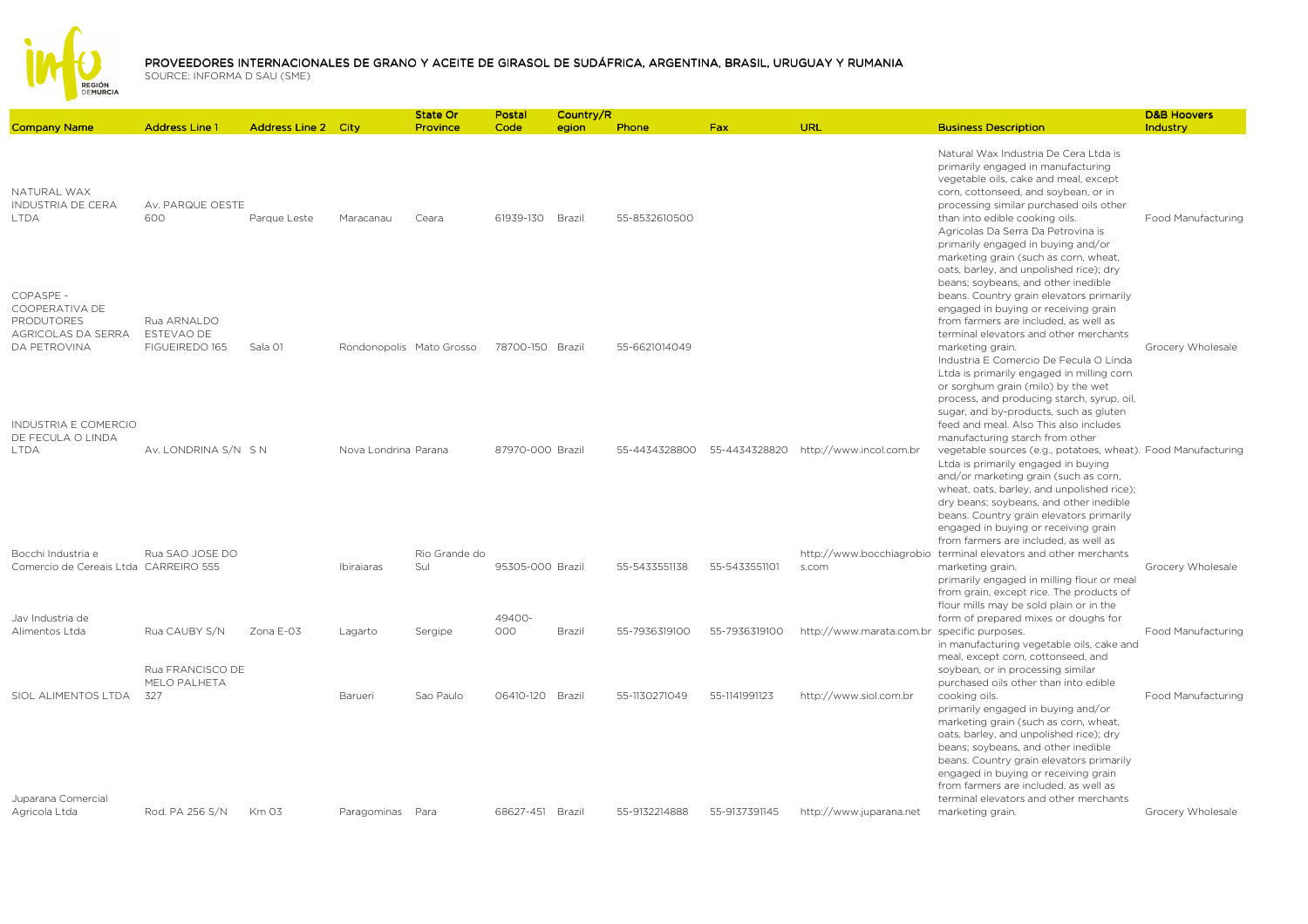

|                                                                        |                                        |                            |                       | <b>State Or</b>             | Postal           | Country/R |               |               |                                        |                                                                                                                                                                                                                                                                                                                                                                                                                                                                                                                                              | <b>D&amp;B Hoovers</b> |
|------------------------------------------------------------------------|----------------------------------------|----------------------------|-----------------------|-----------------------------|------------------|-----------|---------------|---------------|----------------------------------------|----------------------------------------------------------------------------------------------------------------------------------------------------------------------------------------------------------------------------------------------------------------------------------------------------------------------------------------------------------------------------------------------------------------------------------------------------------------------------------------------------------------------------------------------|------------------------|
| <b>Company Name</b>                                                    | <b>Address Line 1</b>                  | <b>Address Line 2 City</b> |                       | Province                    | Code             | egion     | Phone         | <b>Fax</b>    | URL                                    | <b>Business Description</b>                                                                                                                                                                                                                                                                                                                                                                                                                                                                                                                  | Industry               |
| CEREAIS SAO GONCALO<br><b>IMPORTACAO E</b><br>EXPORTACAO EIRELI        | Rua GONCALVES<br>CHAVES 3798           | Garageportao               | Pelotas               | Rio Grande do<br>Sul        | 96015-560 Brazil |           | 55-5330291284 |               |                                        | Exportacao Eireli is primarily engaged in<br>buying and/or marketing grain (such as<br>corn, wheat, oats, barley, and unpolished<br>rice); dry beans; soybeans, and other<br>inedible beans. Country grain elevators<br>primarily engaged in buying or receiving<br>grain from farmers are included, as well<br>as terminal elevators and other<br>merchants marketing grain.<br>Importadora Exportadora is primarily<br>engaged in buying and/or marketing<br>grain (such as corn, wheat, oats, barley,<br>and unpolished rice); dry beans; | Grocery Wholesale      |
| ECOMEX SA INDUSTRIAL<br>COMERCIAL<br><b>IMPORTADORA</b><br>EXPORTADORA | Rua MARECHAL<br>CANDIDO RONDON<br>1837 | Terreo                     | Campo<br>Grande       | Mato Grosso<br>do Sul       | 79002-205 Brazil |           |               |               |                                        | soybeans, and other inedible beans.<br>Country grain elevators primarily<br>engaged in buying or receiving grain<br>from farmers are included, as well as<br>terminal elevators and other merchants<br>primarily engaged in milling flour or meal<br>from grain, except rice. The products of                                                                                                                                                                                                                                                | Grocery Wholesale      |
| MONBARVI COMPANHIA                                                     |                                        | Andar 5 Conj 50            |                       |                             |                  |           |               |               |                                        | flour mills may be sold plain or in the<br>form of prepared mixes or doughs for                                                                                                                                                                                                                                                                                                                                                                                                                                                              |                        |
| <b>INDUSTRIAL</b>                                                      | Av. BRASIL 6102                        | F 51                       | Cascavel              | Parana                      | 85812-001 Brazil |           | 55-4532253225 |               |                                        | specific purposes.<br>Adimix Industria E Comercio De Aditivos<br>Para Panific Lt is primarily engaged in<br>milling flour or meal from grain, except                                                                                                                                                                                                                                                                                                                                                                                         | Food Manufacturing     |
| ADIMIX INDUSTRIA E                                                     |                                        |                            |                       |                             |                  |           |               |               |                                        | rice. The products of flour mills may be                                                                                                                                                                                                                                                                                                                                                                                                                                                                                                     |                        |
| COMERCIO DE ADITIVOS Rua GIL TEIXEIRA<br>PARA PANIFIC LT               | <b>LINO 140</b>                        |                            | Jundiai               | Sao Paulo                   | 13213-173        | Brazil    | 55-1145251015 | 55-1145251725 |                                        | sold plain or in the form of prepared<br>http://www.adimix.com.br mixes or doughs for specific purposes.<br>primarily engaged in manufacturing<br>vegetable oils, cake and meal, except                                                                                                                                                                                                                                                                                                                                                      | Food Manufacturing     |
| <b>BAHIACARBON AGRO</b><br><b>INDUSTRIAL LTDA</b>                      | Pov. De Cajaiba<br>Km.03 Sn            | Casa                       | Valenca               | Bahia                       | 45400-<br>000    | Brazil    | 55-7136410566 | 55-7136410566 | http://www.bahiacarbon.c<br>om.br      | corn, cottonseed, and soybean, or in<br>processing similar purchased oils other<br>than into edible cooking oils.<br>engaged in buying and/or marketing<br>grain (such as corn, wheat, oats, barley,<br>and unpolished rice); dry beans;<br>soybeans, and other inedible beans.                                                                                                                                                                                                                                                              | Food Manufacturing     |
|                                                                        |                                        |                            |                       |                             |                  |           |               |               |                                        | Country grain elevators primarily                                                                                                                                                                                                                                                                                                                                                                                                                                                                                                            |                        |
| Agricola Alvorada S/A                                                  | Rua DO COMERCIO<br>1549                |                            | Primavera Do<br>Leste | Mato Grosso                 | 78850-000 Brazil |           | 55-6634971314 | 55-6634971314 | http://www.agricolaalvora<br>da.com.br | engaged in buying or receiving grain<br>from farmers are included, as well as<br>terminal elevators and other merchants<br>engaged in milling flour or meal from<br>grain, except rice. The products of flour                                                                                                                                                                                                                                                                                                                                | Grocery Wholesale      |
| <b>FUCHS AGRO BRASIL</b>                                               | Rua BERNALDINO                         |                            | Brasilandia De        |                             |                  |           |               |               |                                        | mills may be sold plain or in the form of<br>prepared mixes or doughs for specific                                                                                                                                                                                                                                                                                                                                                                                                                                                           |                        |
| <b>I TDA</b>                                                           | DANTAS 599                             | Sn da Barra                | Minas                 | Minas Gerais                | 38779-000 Brazil |           | 55-3835622822 | 55-3835622800 | http://www.fuchs.com.br                | purposes.<br>engaged in manufacturing vegetable oils,<br>cake and meal, except corn, cottonseed,<br>and soybean, or in processing similar                                                                                                                                                                                                                                                                                                                                                                                                    | Food Manufacturing     |
| RIO PARDO PROTEINA<br><b>VEGETAL SA</b>                                | Rod. BR 060 S/N                        | Km 425                     | Sidrolandia           | Mato Grosso<br>do Sul       | 79170-000 Brazil |           | 55-1932530991 |               |                                        | purchased oils other than into edible<br>cooking oils.<br>engaged in buying and/or marketing<br>grain (such as corn, wheat, oats, barley,<br>and unpolished rice); dry beans;<br>soybeans, and other inedible beans.<br>Country grain elevators primarily<br>engaged in buying or receiving grain                                                                                                                                                                                                                                            | Food Manufacturing     |
| JOSE DINON & CIA LTDA GERLOFF 454                                      | Rua HFI MUTH F                         |                            | Tuparendi             | Rio Grande do 98940-<br>Sul | 000              | Brazil    | 55-5535432353 | 55-5535431319 |                                        | from farmers are included, as well as<br>terminal elevators and other merchants                                                                                                                                                                                                                                                                                                                                                                                                                                                              | Grocery Wholesale      |
|                                                                        |                                        |                            |                       |                             |                  |           |               |               |                                        |                                                                                                                                                                                                                                                                                                                                                                                                                                                                                                                                              |                        |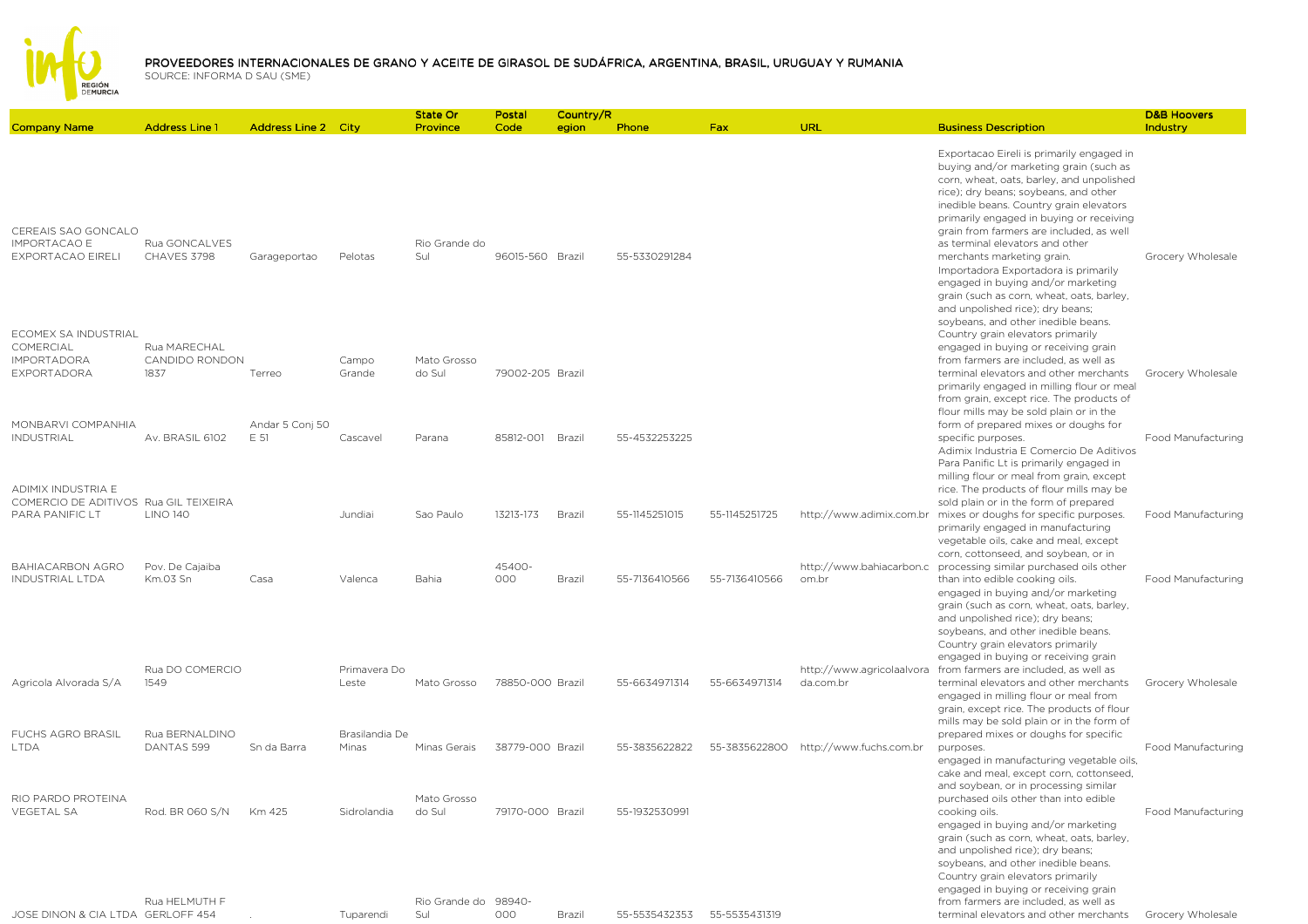

| <b>Company Name</b>                                                             | <b>Address Line 1</b>                       | <b>Address Line 2 City</b> |            | State Or<br>Province | Postal<br>Code   | Country/R<br>egion | Phone         | Fax           | URL                                         | <b>Business Description</b>                                                                                                                                                                                                                                                                                                                                                                                                                                                                                                                                                                                                                                                                                                                  | <b>D&amp;B Hoovers</b><br>Industry |
|---------------------------------------------------------------------------------|---------------------------------------------|----------------------------|------------|----------------------|------------------|--------------------|---------------|---------------|---------------------------------------------|----------------------------------------------------------------------------------------------------------------------------------------------------------------------------------------------------------------------------------------------------------------------------------------------------------------------------------------------------------------------------------------------------------------------------------------------------------------------------------------------------------------------------------------------------------------------------------------------------------------------------------------------------------------------------------------------------------------------------------------------|------------------------------------|
| Beatrice Comercio<br>Importacao e Exportacao<br>de Amendoim Ltda                | Rua MARECHAL-DO-<br>AR EDUARDO<br>GOMES 139 |                            | Tupa       | Sao Paulo            | 17607-450 Brazil |                    | 55-1434966967 | 55-144422576  | http://www.beatricepeanu<br>ts.com          | Exportacao De Amendoim Ltda is<br>primarily engaged in buying and/or<br>marketing grain (such as corn, wheat,<br>oats, barley, and unpolished rice); dry<br>beans; soybeans, and other inedible<br>beans. Country grain elevators primarily<br>engaged in buying or receiving grain<br>from farmers are included, as well as<br>terminal elevators and other merchants<br>manufacturer of crackers, cookies, and<br>pasta. The company is also one of the<br>country's largest producers of wheat<br>flour and whole grain wheat; other<br>products include margarine and<br>vegetable shortening. M. Dias Branco<br>operates 11 factories and markets its<br>products across Brazil under hundreds of<br>brands including Adria, Fortaleza, | Grocery Wholesale                  |
| M Dias Branco S A<br>Industria e Comercio de<br>Alimentos<br>Coasul Cooperativa | Rod. BR 116 S/N<br>Rua General Osório       | <b>Km18</b>                | Eusebio    | Ceara                | 61760-000 Brazil |                    | 55-8540055552 | 55-8540055759 | om.br                                       | Richester, and Vitarella. Its products are<br>sold to 56,000 retailers, including<br>Carrefour and Wal-Mart. In addition to<br>selling raw ingredients to other food<br>manufacturers, M. Dias Branco relies<br>largely on its own supply of wheat and oil-<br>http://www.mdiasbranco.c based ingredients for its food production.<br>The company was founded in the 1940s<br>primarily engaged in buying and/or<br>marketing grain (such as corn, wheat,<br>oats, barley, and unpolished rice); dry<br>beans; soybeans, and other inedible<br>beans. Country grain elevators primarily<br>engaged in buying or receiving grain<br>from farmers are included, as well as<br>terminal elevators and other merchants                           | Food Manufacturing                 |
| Agroindustrial<br>COOPERATIVA<br>CENTRAL DE                                     | 920                                         |                            | São João   | Parana               | 85570-000 Brazil |                    | 55-4635338112 |               | http://www.coasul.com.br                    | marketing grain.<br>Extrativista Do Estado Do Acre Ltda is<br>primarily engaged in milling flour or meal<br>from grain, except rice. The products of                                                                                                                                                                                                                                                                                                                                                                                                                                                                                                                                                                                         | Grocery Wholesale                  |
| COMERCIALIZACAO<br>EXTRATIVISTA DO<br>ESTADO DO ACRE LTDA 1858                  | Rod. AC 40 KM 04                            | Km 04                      | Rio Branco | Acre                 | 69909-640 Brazil |                    | 55-6832217164 | 55-6832217164 | http://www.coperacre.com specific purposes. | flour mills may be sold plain or in the<br>form of prepared mixes or doughs for<br>primarily engaged in milling flour or meal<br>from grain, except rice. The products of                                                                                                                                                                                                                                                                                                                                                                                                                                                                                                                                                                    | Food Manufacturing                 |
| PIPOLINO INDUSTRIA E<br><b>COMERCIO LTDA</b>                                    | Av. MODESTO DE<br>CARVALHO 1997 A           |                            | Itumbiara  | Goias                | 75536-100 Brazil |                    | 55-6434045510 | 55-6434045510 | e.com.br                                    | flour mills may be sold plain or in the<br>http://www.pipocascianort form of prepared mixes or doughs for<br>specific purposes.<br>engaged in buying and/or marketing<br>grain (such as corn, wheat, oats, barley,<br>and unpolished rice); dry beans;<br>soybeans, and other inedible beans.<br>Country grain elevators primarily<br>engaged in buying or receiving grain<br>from farmers are included, as well as                                                                                                                                                                                                                                                                                                                          | Food Manufacturing                 |
| AEXIM-INTERNATIONAL<br>S A                                                      |                                             |                            |            |                      |                  | Romania            | 40-68151462   | 40-68151462   |                                             | terminal elevators and other merchants<br>marketing grain.                                                                                                                                                                                                                                                                                                                                                                                                                                                                                                                                                                                                                                                                                   | Grocery Wholesale                  |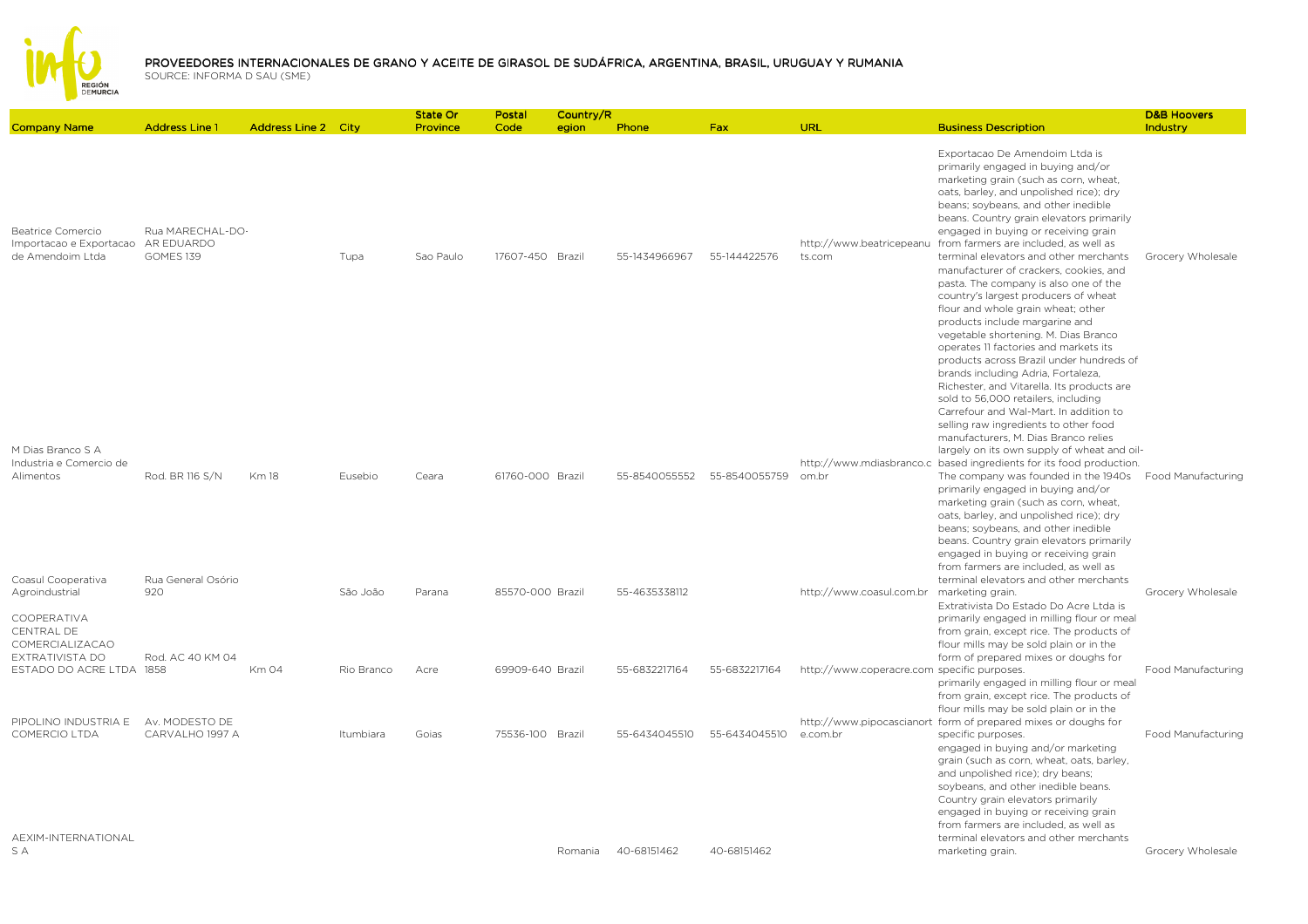

| <b>Company Name</b>                                                             | <b>Address Line 1</b>                         | <b>Address Line 2 City</b> |                  | State Or<br>Province              | Postal<br>Code | Country/R<br>egion       | Phone        | Fax          | URL                                | <b>Business Description</b>                                                                                                                                                                                                                                                                                                                                             | <b>D&amp;B Hoovers</b><br>Industry |
|---------------------------------------------------------------------------------|-----------------------------------------------|----------------------------|------------------|-----------------------------------|----------------|--------------------------|--------------|--------------|------------------------------------|-------------------------------------------------------------------------------------------------------------------------------------------------------------------------------------------------------------------------------------------------------------------------------------------------------------------------------------------------------------------------|------------------------------------|
|                                                                                 | Sector 1, 1-3, Walter                         |                            |                  |                                   |                |                          |              |              |                                    | buying and/or marketing grain (such as<br>corn, wheat, oats, barley, and unpolished<br>rice); dry beans; soybeans, and other<br>inedible beans. Country grain elevators<br>primarily engaged in buying or receiving<br>grain from farmers are included, as well<br>as terminal elevators and other                                                                      |                                    |
| ROMAGRIMEX S A                                                                  | Maracineanu Street                            |                            | <b>Bucharest</b> |                                   |                | Romania                  | 40-13120523  | 40-13120523  |                                    | merchants marketing grain.<br>primarily engaged in buying and/or<br>marketing grain (such as corn, wheat,<br>oats, barley, and unpolished rice); dry<br>beans; soybeans, and other inedible<br>beans. Country grain elevators primarily<br>engaged in buying or receiving grain<br>from farmers are included, as well as                                                | Grocery Wholesale                  |
| KLEIN KAROO SAAD<br>BEMARKING (PTY) LTD 27 Water St<br><b>VEOP ROLLER MEULE</b> |                                               |                            | Senekal          | Free State                        | 9600           | South<br>Africa<br>South | 27-584814691 |              | .co.za                             | http://www.seedmarketing terminal elevators and other merchants<br>marketing grain.<br>engaged in buying and/or marketing<br>grain (such as corn, wheat, oats, barley,<br>and unpolished rice); dry beans;<br>soybeans, and other inedible beans.<br>Country grain elevators primarily<br>engaged in buying or receiving grain<br>from farmers are included, as well as | Grocery Wholesale                  |
| CC                                                                              | 219 Harley St<br>15B Fischer                  |                            | Polokwane        | Limpopo                           | 0699           | Africa                   | 27-147432225 | 27-147431256 | http://www.veop.co.za              | terminal elevators and other merchants<br>Truda Foods Cape (Pty) Ltd is primarily                                                                                                                                                                                                                                                                                       | Grocery Wholesale                  |
| TRUDA FOODS CAPE<br>(PTY) LTD                                                   | Avepping Industria<br>Epping 1<br>Shop 8 Sbdc |                            |                  | Western Cape Western Cape 7460    |                | South<br>Africa          | 27-215352088 | 27-215354481 | za                                 | http://www.trudafoods.co. engaged in manufacturing potato chips,<br>corn chips, and similar snacks.<br>the wholesale distribution of<br>confectionery and related products, such<br>as candy, chewing gum, fountain fruits,<br>salted or roasted nuts, popcorn, fountain                                                                                                | Food Manufacturing                 |
| HOT BREAD CENTRE                                                                | Complex<br>Trampoline St                      |                            |                  | Mitchells Plain Western Cape 7785 |                | South<br>Africa          | 27-216384494 | 27-213761170 |                                    | syrups, and potato, corn, and similar<br>chips.<br>engaged in the wholesale distribution of<br>confectionery and related products, such<br>as candy, chewing gum, fountain fruits,<br>salted or roasted nuts, popcorn, fountain                                                                                                                                         | Grocery Wholesale                  |
| <b>VALUE BAKING</b><br>SUPPLIES CC                                              | Cnr N2 Gerber Blvd                            |                            | Somerset<br>West | Western Cape 7130                 |                | South<br>Africa          | 27-218532144 |              | http://www.valuesupplies.<br>co.za | syrups, and potato, corn, and similar<br>chips.<br>engaged in milling flour or meal from<br>grain, except rice. The products of flour<br>mills may be sold plain or in the form of                                                                                                                                                                                      | Grocery Wholesale                  |
| PIONEER VOEDSEL<br>(PTY) LTD                                                    | 3 Suprise Rd<br>Pinetown                      |                            | Pinetown         | KwaZulu-Natal 3605                |                | South<br>Africa          | 27-317010252 | 27-317010255 | o.za                               | http://www.pioneerfoods.c prepared mixes or doughs for specific<br>purposes.<br>Dowmont Snacks (Pty) Ltd Wadeville                                                                                                                                                                                                                                                      | Food Manufacturing                 |
| DOWMONT SNACKS<br>(PTY) LTD WADEVILLE<br><b>GERMISTON</b><br>DOWMONT SNACKS     | 381 Bergvlei Rd                               |                            | Germiston        | Gauteng                           | 1422           | South<br>Africa          | 27-119024554 | 27-119024563 |                                    | Germiston is primarily engaged in<br>manufacturing potato chips, corn chips,<br>and similar snacks.<br>Cape Town is primarily engaged in                                                                                                                                                                                                                                | Food Manufacturing                 |
| (PTY) LTD EPPING 2<br>CAPE TOWN<br><b>ITSOSENG CASH GRAIN</b><br>AND VEGETABLES | 6 Moorson Av<br><b>Bofors Circle</b>          |                            | Cape Town        | Western Cape 7475                 |                | South<br>Africa          | 27-215345090 | 27-215348868 |                                    | manufacturing potato chips, corn chips,<br>and similar snacks.<br>Itsoseng Cash Grain And Vegetables<br>Primary Co-Operative Limited is primarily                                                                                                                                                                                                                       | Food Manufacturing                 |
| PRIMARY CO-<br>OPERATIVE LIMITED                                                | 1288 Lehonnong<br>Sectnokaneng                |                            |                  |                                   | 0430           | South<br>Africa          |              |              |                                    | engaged in the wholesale distribution of<br>fresh fruits and vegetables.                                                                                                                                                                                                                                                                                                | Grocery Wholesale                  |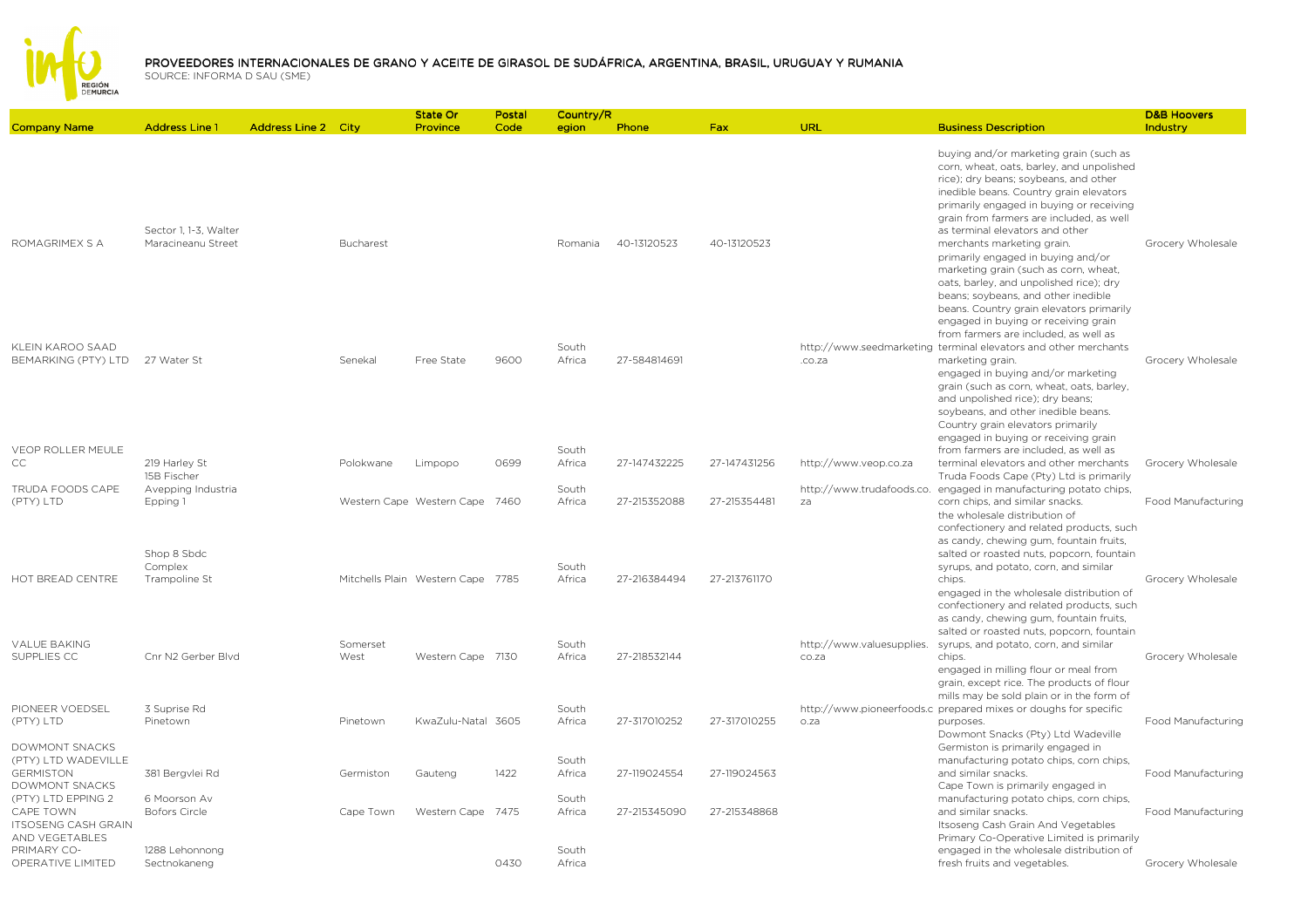

| <b>Company Name</b>                           | <b>Address Line 1</b>                            | <b>Address Line 2 City</b> |                      | State Or<br>Province | Postal<br>Code | Country/R<br>egion | Phone        | <b>Fax</b>   | URL                             | <b>Business Description</b>                                                                                                                                                                                                                                                                                                                                                                                                                                                                                                                                                              | <b>D&amp;B Hoovers</b><br>Industry |
|-----------------------------------------------|--------------------------------------------------|----------------------------|----------------------|----------------------|----------------|--------------------|--------------|--------------|---------------------------------|------------------------------------------------------------------------------------------------------------------------------------------------------------------------------------------------------------------------------------------------------------------------------------------------------------------------------------------------------------------------------------------------------------------------------------------------------------------------------------------------------------------------------------------------------------------------------------------|------------------------------------|
| CLOCOLAN<br>KOOPERASIE                        | Industrial Rd                                    |                            | Clocolan             | Free State           | 9735           | South<br>Africa    |              |              |                                 | in buying and/or marketing grain (such<br>as corn, wheat, oats, barley, and<br>unpolished rice); dry beans; soybeans,<br>and other inedible beans. Country grain<br>elevators primarily engaged in buying or<br>receiving grain from farmers are included,<br>as well as terminal elevators and other<br>merchants marketing grain.<br>primarily engaged in buying and/or<br>marketing grain (such as corn, wheat,<br>oats, barley, and unpolished rice); dry<br>beans; soybeans, and other inedible<br>beans. Country grain elevators primarily<br>engaged in buying or receiving grain | Grocery Wholesale                  |
| SUNNYFIELD PACKING<br>COMPANY (PTY) LTD       | Athlone Industrial<br>Park 18 Athlone St         |                            | Cape Town            | Western Cape 8001    |                | South<br>Africa    |              |              | p.co.za                         | from farmers are included, as well as<br>http://www.sunnyfieldgrou_terminal elevators and other merchants<br>marketing grain.<br>manufacturing vegetable oils, cake and<br>meal, except corn, cottonseed, and                                                                                                                                                                                                                                                                                                                                                                            | Grocery Wholesale                  |
| AMANAH OIL CC                                 | 29 Van Ryneveld<br>Rdhomestead Park              |                            |                      | Gauteng              | 2092           | South<br>Africa    | 27-118300175 |              | a                               | soybean, or in processing similar<br>http://www.amanahoil.co.z purchased oils other than into edible<br>cooking oils.<br>engaged in the wholesale distribution of<br>confectionery and related products, such<br>as candy, chewing gum, fountain fruits,                                                                                                                                                                                                                                                                                                                                 | Food Manufacturing                 |
| V PARAGBHAI AND<br>SONS                       | 11 Marshall St                                   |                            | Johannesburg Gauteng |                      | 2001           | South<br>Africa    | 27-118343520 | 27-118342220 |                                 | salted or roasted nuts, popcorn, fountain<br>syrups, and potato, corn, and similar<br>chips.<br>engaged in the wholesale distribution of<br>confectionery and related products, such<br>as candy, chewing gum, fountain fruits,                                                                                                                                                                                                                                                                                                                                                          | Grocery Wholesale                  |
| SWEET TREAT GROUP<br>(PTY) LTD                | Suite Ar06King<br>Shaka International<br>Airport |                            | Kwa-Zulu<br>Natal    |                      | 4407           | South<br>Africa    | 27-324366222 |              | http://www.sweettreat.co.<br>za | salted or roasted nuts, popcorn, fountain<br>syrups, and potato, corn, and similar<br>chips.<br>Glencore Grain Africa Ltd is primarily                                                                                                                                                                                                                                                                                                                                                                                                                                                   | Grocery Wholesale                  |
| <b>GLENCORE GRAIN</b><br><b>AFRICA LTD</b>    | 108 Johann<br>Avenueglenhof                      |                            | Sandton              | Gauteng              | 2199           | South<br>Africa    | 27-113022300 | 27-117841044 |                                 | engaged in buying and/or marketing<br>farm products, not elsewhere classified.<br>engaged in buying and/or marketing<br>grain (such as corn, wheat, oats, barley,<br>and unpolished rice); dry beans;<br>soybeans, and other inedible beans.<br>Country grain elevators primarily                                                                                                                                                                                                                                                                                                        | Grocery Wholesale                  |
| SPEARHEAD PACKERS<br>CC                       | 468 Loop<br>Stpietermaritzburg                   |                            |                      |                      | 3201           | South<br>Africa    | 27-333902581 | 27-333901338 |                                 | engaged in buying or receiving grain<br>from farmers are included, as well as<br>terminal elevators and other merchants<br>engaged in the wholesale distribution of<br>confectionery and related products, such<br>as candy, chewing gum, fountain fruits,<br>salted or roasted nuts, popcorn, fountain                                                                                                                                                                                                                                                                                  | Grocery Wholesale                  |
| <b>KAZEES CASH AND</b><br>CARRY               | 365 Lower Main Rd                                |                            | Salt River           | Western Cape 7925    |                | South<br>Africa    |              |              |                                 | syrups, and potato, corn, and similar<br>chips.<br>engaged in buying and/or marketing<br>grain (such as corn, wheat, oats, barley,<br>and unpolished rice); dry beans;<br>soybeans, and other inedible beans.<br>Country grain elevators primarily<br>engaged in buying or receiving grain<br>from farmers are included, as well as                                                                                                                                                                                                                                                      | Grocery Wholesale                  |
| <b>GRAIN DEHYDRATION</b><br><b>INDUSTRIES</b> | 43 Ally Rd Isipingo<br>Rail                      |                            | Durban               | KwaZulu-Natal 4001   |                | South<br>Africa    |              |              |                                 | terminal elevators and other merchants<br>marketing grain.                                                                                                                                                                                                                                                                                                                                                                                                                                                                                                                               | Grocery Wholesale                  |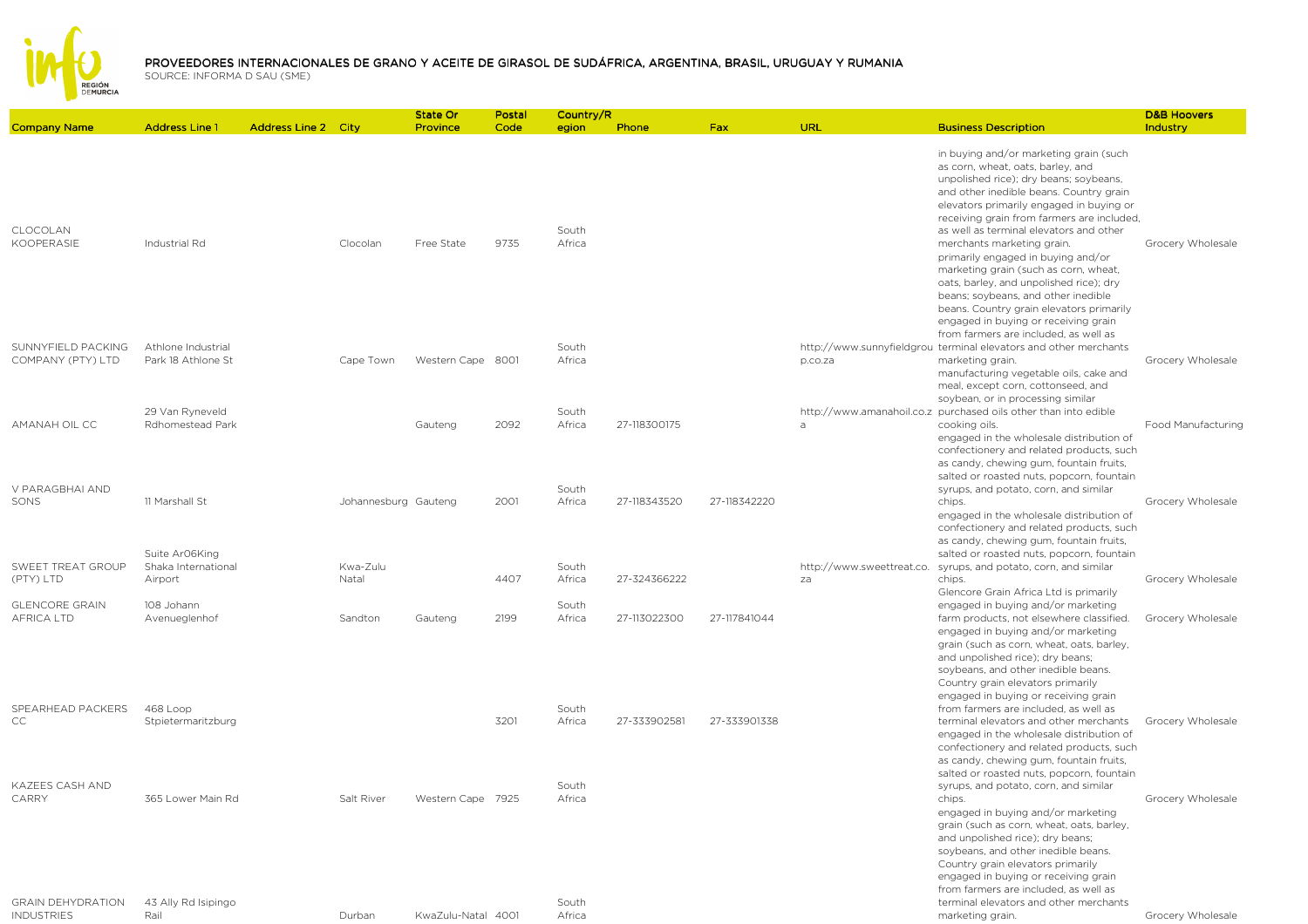

## PROVEEDORES INTERNACIONALES DE GRANO Y ACEITE DE GIRASOL DE SUDÁFRICA, ARGENTINA, BRASIL, URUGUAY Y RUMANIA<br>SOLIPCE: INFORMA D SALL(SME)

|                                                         |                                                |                            |                    | <b>State Or</b>   | Postal | Country/R                |              |              |                      |                                                                                                                                                                                                                                                                                                                                                                                              | <b>D&amp;B Hoovers</b> |
|---------------------------------------------------------|------------------------------------------------|----------------------------|--------------------|-------------------|--------|--------------------------|--------------|--------------|----------------------|----------------------------------------------------------------------------------------------------------------------------------------------------------------------------------------------------------------------------------------------------------------------------------------------------------------------------------------------------------------------------------------------|------------------------|
| <b>Company Name</b>                                     | <b>Address Line 1</b>                          | <b>Address Line 2 City</b> |                    | Province          | Code   | egion                    | Phone        | Fax          | URL                  | <b>Business Description</b>                                                                                                                                                                                                                                                                                                                                                                  | Industry               |
| PIONEER VOEDSEL<br>(PTY) LTD<br>VAN DER WALT SE         | Division Bakeries 17<br>Textile St             |                            | Paarl              | Western Cape 7645 |        | South<br>Africa<br>South | 27-218702600 | 27-218727719 | o.za                 | engaged in milling flour or meal from<br>grain, except rice. The products of flour<br>mills may be sold plain or in the form of<br>http://www.pioneerfoods.c prepared mixes or doughs for specific<br>purposes.<br>primarily engaged in milling flour or meal<br>from grain, except rice. The products of<br>flour mills may be sold plain or in the<br>form of prepared mixes or doughs for | Food Manufacturing     |
| MEULE (PTY) LTD<br>INDEPENDENT FOODS                    | Station St<br>Suite 10 3 Flanders<br>Dr. Mount |                            | Leslie<br>Kwa-Zulu | Mpumalanga        | 2265   | Africa<br>South          | 27-139320155 |              |                      | specific purposes.<br>engaged in buying and/or marketing<br>grain (such as corn, wheat, oats, barley,<br>and unpolished rice); dry beans;<br>soybeans, and other inedible beans.<br>Country grain elevators primarily<br>engaged in buying or receiving grain<br>from farmers are included, as well as<br>http://www.independentfo terminal elevators and other merchants                    | Food Manufacturing     |
| (PTY) LTD                                               | Edgecombe<br>28 Failsworth                     |                            | Natal<br>Kwa-Zulu  |                   | 4302   | Africa<br>South          | 27-317001911 | 27-864284947 | ods.co.za            | marketing grain.<br>in buying and/or marketing grain (such<br>as corn, wheat, oats, barley, and<br>unpolished rice); dry beans; soybeans,<br>and other inedible beans. Country grain<br>elevators primarily engaged in buying or<br>receiving grain from farmers are included,<br>as well as terminal elevators and other                                                                    | Grocery Wholesale      |
| NATAL DRY BEANS CC<br>PIONEER VOEDSEL                   | Rdallandale<br>Division Grain 11               |                            | Natal              |                   | 3201   | Africa<br>South          | 27-333871594 | 27-333876772 |                      | merchants marketing grain.<br>engaged in milling flour or meal from<br>grain, except rice. The products of flour<br>mills may be sold plain or in the form of                                                                                                                                                                                                                                | Grocery Wholesale      |
| (PTY) LTD<br>VHEMBE MILLING (PTY)                       | Market St<br>Stand 42Mahwasane                 |                            | Paarl              | Western Cape 7645 |        | Africa<br>South          | 27-218601920 | 27-218601930 | o.za                 | http://www.pioneerfoods.c prepared mixes or doughs for specific<br>purposes.<br>engaged in milling flour or meal from<br>grain, except rice. The products of flour<br>mills may be sold plain or in the form of<br>prepared mixes or doughs for specific                                                                                                                                     | Food Manufacturing     |
| <b>LTD</b><br>HAFF AND HAFF<br><b>COMMODITY BROKERS</b> | St                                             |                            | Limpopo            | Limpopo           | 0945   | Africa<br>South          | 27-154919002 |              | http://www.vkb.co.za | purposes.<br>primarily engaged in buying and/or<br>marketing grain (such as corn, wheat,<br>oats, barley, and unpolished rice); dry<br>beans; soybeans, and other inedible<br>beans. Country grain elevators primarily<br>engaged in buying or receiving grain<br>from farmers are included, as well as<br>terminal elevators and other merchants                                            | Food Manufacturing     |
| CC.<br>PRO CORN MILLS (PTY)                             | 1 Ardrossan Rd<br>38 Ingwe                     |                            | Saxonwold          |                   | 4051   | Africa<br>South          | 27-119038800 | 27-866972965 |                      | marketing grain.<br>engaged in milling corn or sorghum grain<br>(milo) by the wet process, and producing<br>starch, syrup, oil, sugar, and by-products,<br>such as gluten feed and meal. Also This<br>also includes manufacturing starch from<br>other vegetable sources (e.g., potatoes,                                                                                                    | Grocery Wholesale      |
| <b>LTD</b>                                              | Rdedenvale                                     |                            | Gauteng            | Gauteng           | 1609   | Africa                   |              |              |                      | wheat).<br>engaged in manufacturing vegetable oils,<br>cake and meal, except corn, cottonseed,<br>and soybean, or in processing similar                                                                                                                                                                                                                                                      | Food Manufacturing     |
| BRANCH OF CC OILS<br>(PTY) LTD                          | Plot Klipplaatsdrift<br>Sk40                   |                            | Ventersdorp        | North West        | 2510   | South<br>Africa          | 27-842508981 |              |                      | purchased oils other than into edible<br>cooking oils.                                                                                                                                                                                                                                                                                                                                       | Food Manufacturing     |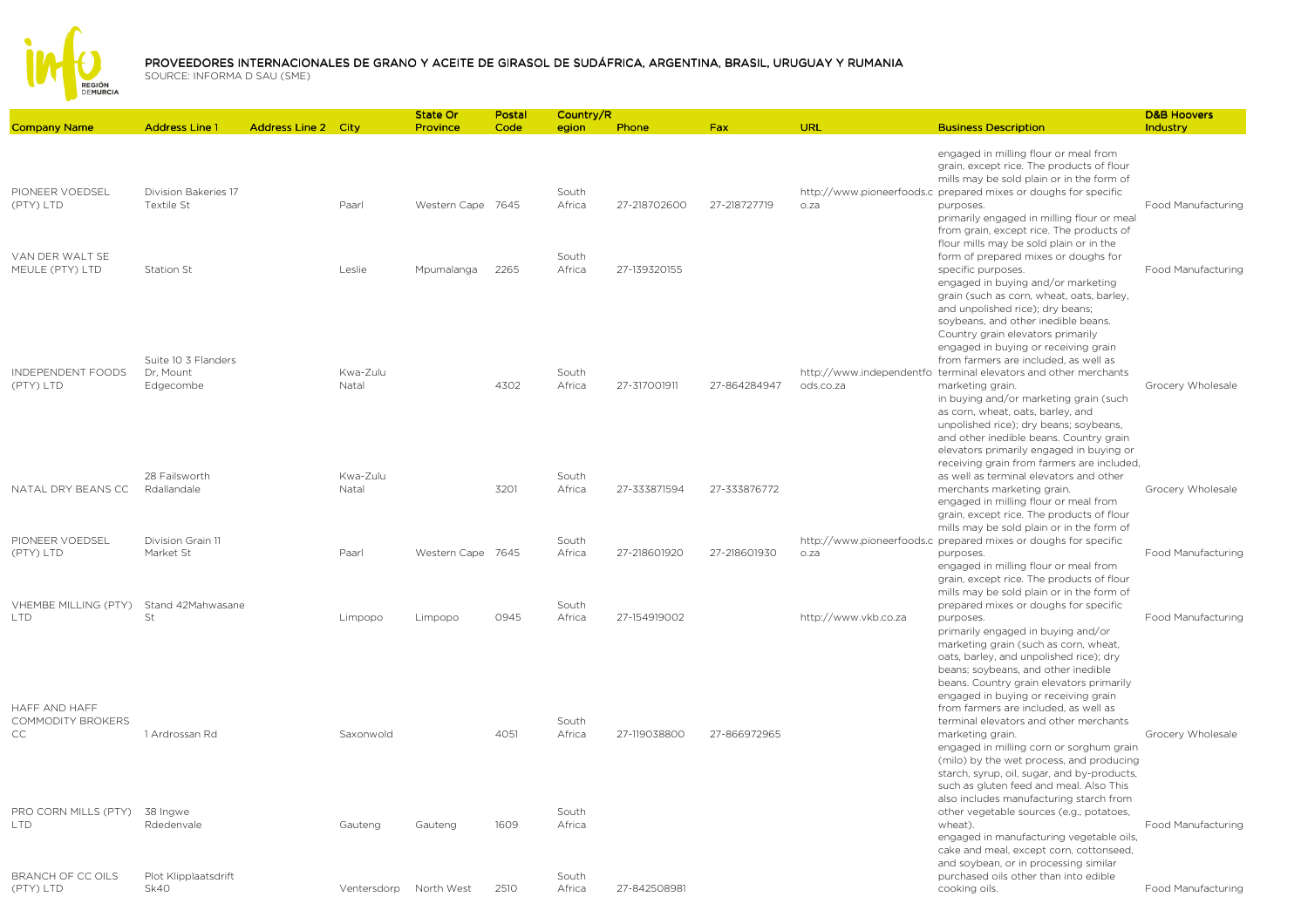

## PROVEEDORES INTERNACIONALES DE GRANO Y ACEITE DE GIRASOL DE SUDÁFRICA, ARGENTINA, BRASIL, URUGUAY Y RUMANIA<br>SOLIPCE: INFORMA D SALL(SME)

|                                      |                                                     |                            |                   | <b>State Or</b>    | Postal | Country/R       |              |              |                                        |                                                                                                                                                                                                                                                                                                                                                    | <b>D&amp;B Hoovers</b> |
|--------------------------------------|-----------------------------------------------------|----------------------------|-------------------|--------------------|--------|-----------------|--------------|--------------|----------------------------------------|----------------------------------------------------------------------------------------------------------------------------------------------------------------------------------------------------------------------------------------------------------------------------------------------------------------------------------------------------|------------------------|
| <b>Company Name</b>                  | <b>Address Line 1</b>                               | <b>Address Line 2 City</b> |                   | Province           | Code   | egion           | Phone        | <b>Fax</b>   | URL                                    | <b>Business Description</b>                                                                                                                                                                                                                                                                                                                        | Industry               |
| PIONEER VOEDSEL<br>(PTY) LTD         | Louise Vale Rd                                      |                            | Upington          | Northern Cape 8800 |        | South<br>Africa | 27-543372300 | 27-543340185 | o.za                                   | engaged in milling flour or meal from<br>grain, except rice. The products of flour<br>mills may be sold plain or in the form of<br>http://www.pioneerfoods.c prepared mixes or doughs for specific<br>purposes.<br>engaged in the wholesale distribution of<br>confectionery and related products, such<br>as candy, chewing gum, fountain fruits, | Food Manufacturing     |
| <b>VALUE BAKING</b><br>SUPPLIES CC   | Bamakers Square                                     |                            | Paarl             | Western Cape 7646  |        | South<br>Africa |              |              | http://www.valuesupplies.<br>co.za     | salted or roasted nuts, popcorn, fountain<br>syrups, and potato, corn, and similar<br>chips.<br>engaged in manufacturing vegetable oils,                                                                                                                                                                                                           | Grocery Wholesale      |
| SOUTHERN OIL (PTY)<br><b>LTD</b>     | Koringland St,<br>Swellendam                        |                            |                   | Western Cape 6740  |        | South<br>Africa | 27-285143441 |              | http://www.soill.co.za                 | cake and meal, except corn, cottonseed,<br>and soybean, or in processing similar<br>purchased oils other than into edible<br>cooking oils.<br>Pro Corn Mills is primarily engaged in<br>milling corn or sorghum grain (milo) by<br>the wet process, and producing starch,                                                                          | Food Manufacturing     |
| PRO CORN MILLS                       | 309 Derdepoort<br>Unit 1 Tannery<br>Industrial Park |                            | Pretoria          | Gauteng            | 0184   | South<br>Africa | 27-128036751 | 27-128036751 | http://www.procornmills.c<br>om        | syrup, oil, sugar, and by-products, such<br>as gluten feed and meal. Also This also<br>includes manufacturing starch from other<br>vegetable sources (e.g., potatoes, wheat). Food Manufacturing<br>primarily engaged in manufacturing                                                                                                             |                        |
| AAA MARINADES AND<br>SPICE (PTY) LTD | 8 Achille Fontana<br>Cresumkomaas                   |                            | Kwa-Zulu<br>Natal |                    | 4170   | South<br>Africa | 27-399730247 |              | http://www.aaspice.co.za               | potato chips, corn chips, and similar<br>snacks.<br>engaged in milling flour or meal from<br>grain, except rice. The products of flour                                                                                                                                                                                                             | Food Manufacturing     |
| VHEMBE MILLING (PTY)<br><b>LTD</b>   | 10 Hereford Str                                     |                            | Mokopane          | Limpopo            | 0600   | South<br>Africa | 27-154919000 |              | http://www.vkb.co.za                   | mills may be sold plain or in the form of<br>prepared mixes or doughs for specific<br>purposes.<br>engaged in milling flour or meal from<br>grain, except rice. The products of flour                                                                                                                                                              | Food Manufacturing     |
| PIONEER VOEDSEL<br>(PTY) LTD         | 20 Bokomo Rd                                        |                            | Malmesbury        | Western Cape 7300  |        | South<br>Africa | 27-224827825 | 27-224827806 | o.za                                   | mills may be sold plain or in the form of<br>http://www.pioneerfoods.c_prepared mixes or doughs for specific<br>purposes.<br>engaged in buying and/or marketing<br>grain (such as corn, wheat, oats, barley,                                                                                                                                       | Food Manufacturing     |
| VAN VUUREN AND VAN                   |                                                     |                            |                   |                    |        | South           |              |              |                                        | and unpolished rice); dry beans;<br>soybeans, and other inedible beans.<br>Country grain elevators primarily<br>engaged in buying or receiving grain<br>from farmers are included, as well as<br>terminal elevators and other merchants                                                                                                            |                        |
| <b>VUUREN</b>                        | 51St Augistines Way                                 |                            | Kimberley         | Northern Cape 8301 |        | Africa          |              |              |                                        | marketing grain.<br>Super Snacks is primarily engaged in                                                                                                                                                                                                                                                                                           | Grocery Wholesale      |
| SUPER SNACKS                         | Disa Rd Industrial<br>Area                          |                            | Philippi          | Western Cape 7785  |        | South<br>Africa | 27-827788866 |              |                                        | manufacturing potato chips, corn chips,<br>and similar snacks.<br>Joya Brands (Pty) Ltd is primarily                                                                                                                                                                                                                                               | Food Manufacturing     |
| JOYA BRANDS (PTY)<br><b>LTD</b>      | 7 Neil Hare<br>Rdatlantis                           |                            |                   | Western Cape 7349  |        | South<br>Africa | 27-215774651 | 27-215774657 |                                        | engaged in manufacturing potato chips,<br>corn chips, and similar snacks.<br>in manufacturing vegetable oils, cake and<br>meal, except corn, cottonseed, and<br>soybean, or in processing similar                                                                                                                                                  | Food Manufacturing     |
| SCOPE OILS AFRICA CC 133 Sirdar Road |                                                     |                            | Durban            | KwaZulu-Natal 4052 |        | South<br>Africa | 27-413683496 | 27-866179077 | http://www.scopeoils.com cooking oils. | purchased oils other than into edible                                                                                                                                                                                                                                                                                                              | Food Manufacturing     |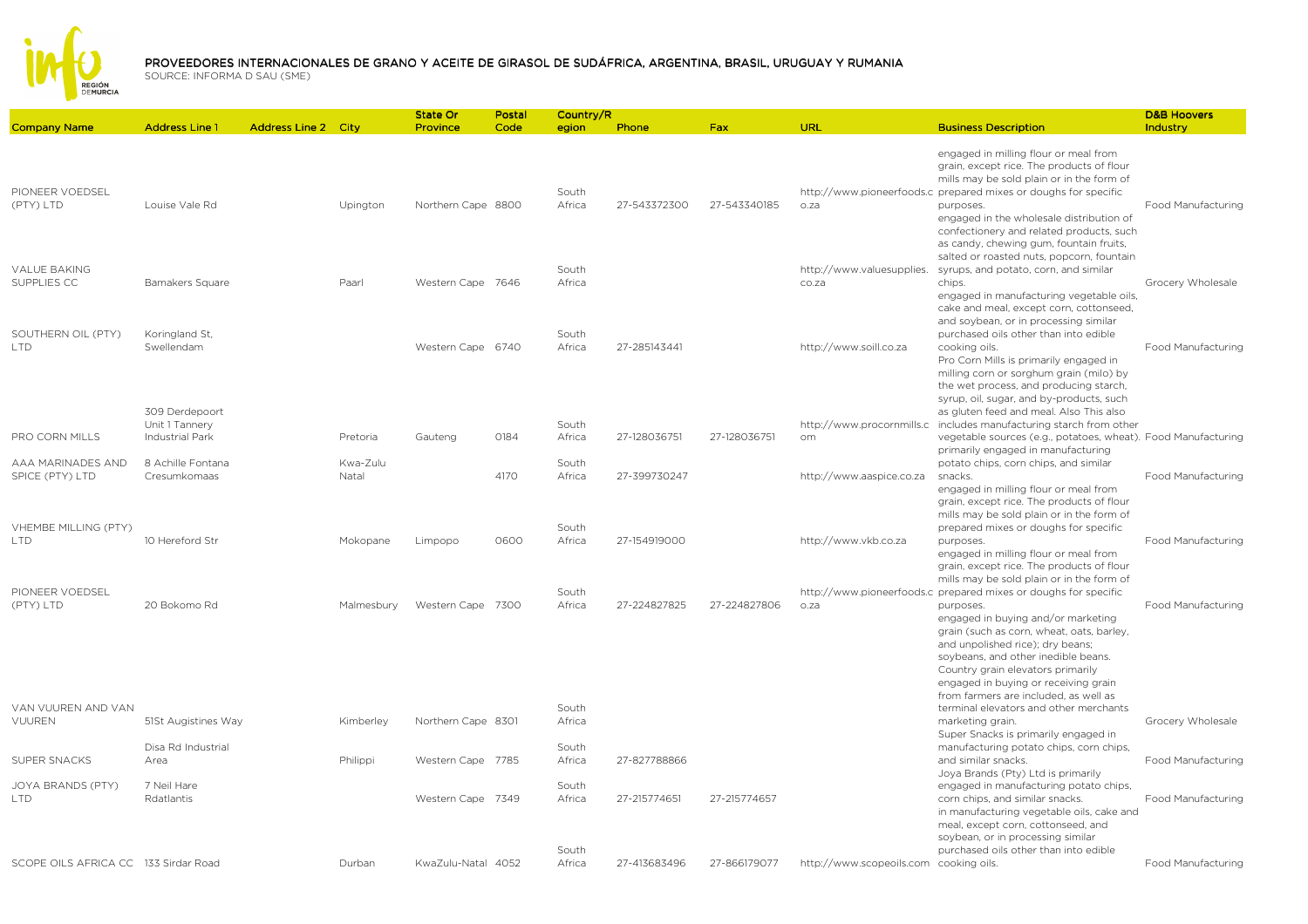

|                                                                   |                                                 |                            |            | <b>State Or</b>                | Postal | Country/R       |              |              |                                                     |                                                                                                                                                                                                                                                                                                        | <b>D&amp;B Hoovers</b> |
|-------------------------------------------------------------------|-------------------------------------------------|----------------------------|------------|--------------------------------|--------|-----------------|--------------|--------------|-----------------------------------------------------|--------------------------------------------------------------------------------------------------------------------------------------------------------------------------------------------------------------------------------------------------------------------------------------------------------|------------------------|
| <b>Company Name</b>                                               | <b>Address Line 1</b>                           | <b>Address Line 2 City</b> |            | Province                       | Code   | egion           | Phone        | Fax          | URL                                                 | <b>Business Description</b>                                                                                                                                                                                                                                                                            | Industry               |
| UGIE GRAIN TRADERS<br>(PTY) LTD                                   | Inglewood Farmugie                              |                            |            | Eastern Cape Eastern Cape      | 5470   | South<br>Africa |              |              |                                                     | Ugie Grain Traders (Pty) Ltd is primarily<br>engaged in the wholesale distribution of<br>soft drinks, and in bottling and<br>distributing natural spring and mineral<br>waters, are classified in this industry.<br>engaged in milling flour or meal from<br>grain, except rice. The products of flour | Grocery Wholesale      |
| <b>GODRICH FLOUR MILLS</b><br>(PTY) LTD                           | Lanham Stext<br>Carverdale                      |                            |            | Gauteng                        | 1020   | South<br>Africa | 27-139320155 | 27-139321626 | http://www.godrichmills.c<br>o.za                   | mills may be sold plain or in the form of<br>prepared mixes or doughs for specific<br>purposes.<br>engaged in milling flour or meal from<br>grain, except rice. The products of flour                                                                                                                  | Food Manufacturing     |
| KLEIN RANCHERO<br>BOERDERY CC                                     | 6 Harry Townsend<br>St                          |                            | Messina    | Limpopo                        | 0900   | South<br>Africa | 27-155330295 | 27-155330989 |                                                     | mills may be sold plain or in the form of<br>prepared mixes or doughs for specific<br>purposes.<br>engaged in milling flour or meal from<br>grain, except rice. The products of flour                                                                                                                  | Food Manufacturing     |
| THABU FOODS (PTY)<br><b>LTD</b>                                   | Plot M 5714, N1<br>North                        |                            | Limpopo    | Limpopo                        | 0905   | South<br>Africa | 27-789587206 |              |                                                     | mills may be sold plain or in the form of<br>prepared mixes or doughs for specific<br>purposes.<br>primarily engaged in the wholesale<br>distribution of confectionery and related<br>products, such as candy, chewing gum,                                                                            | Food Manufacturing     |
| NICOLETTA<br>INVESTMENTS (PTY) LTD Parkstellenberg Rd             | Unit G36 Millennium                             |                            |            | Western Cape Western Cape 7493 |        | South<br>Africa | 27-219326092 | 27-219326092 | http://www.nicoletta.co.za corn, and similar chips. | fountain fruits, salted or roasted nuts,<br>popcorn, fountain syrups, and potato,<br>engaged in buying and/or marketing<br>grain (such as corn, wheat, oats, barley,<br>and unpolished rice); dry beans;<br>soybeans, and other inedible beans.<br>Country grain elevators primarily                   | Grocery Wholesale      |
| INDEPENDENT FOODS<br>(PTY) LTD                                    | 311 South Coast Rd                              |                            | Rossburgh  | KwaZulu-Natal 4094             |        | South<br>Africa | 27-314658630 | 27-314284941 | ods.co.za                                           | engaged in buying or receiving grain<br>from farmers are included, as well as<br>http://www.independentfo terminal elevators and other merchants<br>marketing grain.<br>Sunrise Factory Distributors (Pty) Ltd is<br>primarily engaged in the wholesale<br>distribution of confectionery and related   | Grocery Wholesale      |
| <b>SUNRISE FACTORY</b><br><b>DISTRIBUTORS (PTY)</b><br><b>LTD</b> | 6 Vickers Rdcity<br>Deep                        |                            |            | Gauteng                        | 2008   | South<br>Africa | 27-116133050 | 27-116135198 |                                                     | products, such as candy, chewing gum,<br>fountain fruits, salted or roasted nuts,<br>popcorn, fountain syrups, and potato,<br>corn, and similar chips.<br>engaged in milling flour or meal from<br>grain, except rice. The products of flour                                                           | Grocery Wholesale      |
| PIONEER VOEDSEL<br>(PTY) LTD                                      | Klip Heuwel Rd                                  |                            | Cape Town  | Western Cape 7550              |        | South<br>Africa | 27-219705400 | 27-219766460 | o.za                                                | mills may be sold plain or in the form of<br>http://www.pioneerfoods.c_prepared mixes or doughs for specific<br>purposes.<br>engaged in milling flour or meal from<br>grain, except rice. The products of flour                                                                                        | Food Manufacturing     |
| PIONEER VOEDSEL<br>(PTY) LTD                                      | Division Nova Feeds<br>Bokomo Rd<br>Spooring St |                            | Malmesbury | Western Cape 7300              |        | South<br>Africa | 27-224879100 | 27-224823752 | o.za                                                | mills may be sold plain or in the form of<br>http://www.pioneerfoods.c_prepared mixes or doughs for specific<br>purposes.<br>engaged in the wholesale distribution of<br>confectionery and related products, such<br>as candy, chewing gum, fountain fruits,                                           | Food Manufacturing     |
| STANGER SWEET<br><b>SPECIALISTS</b>                               | 23 Lindley St                                   |                            | Stanger    | KwaZulu-Natal 4450             |        | South<br>Africa | 27-325522786 |              |                                                     | salted or roasted nuts, popcorn, fountain<br>syrups, and potato, corn, and similar<br>chips.                                                                                                                                                                                                           | Grocery Wholesale      |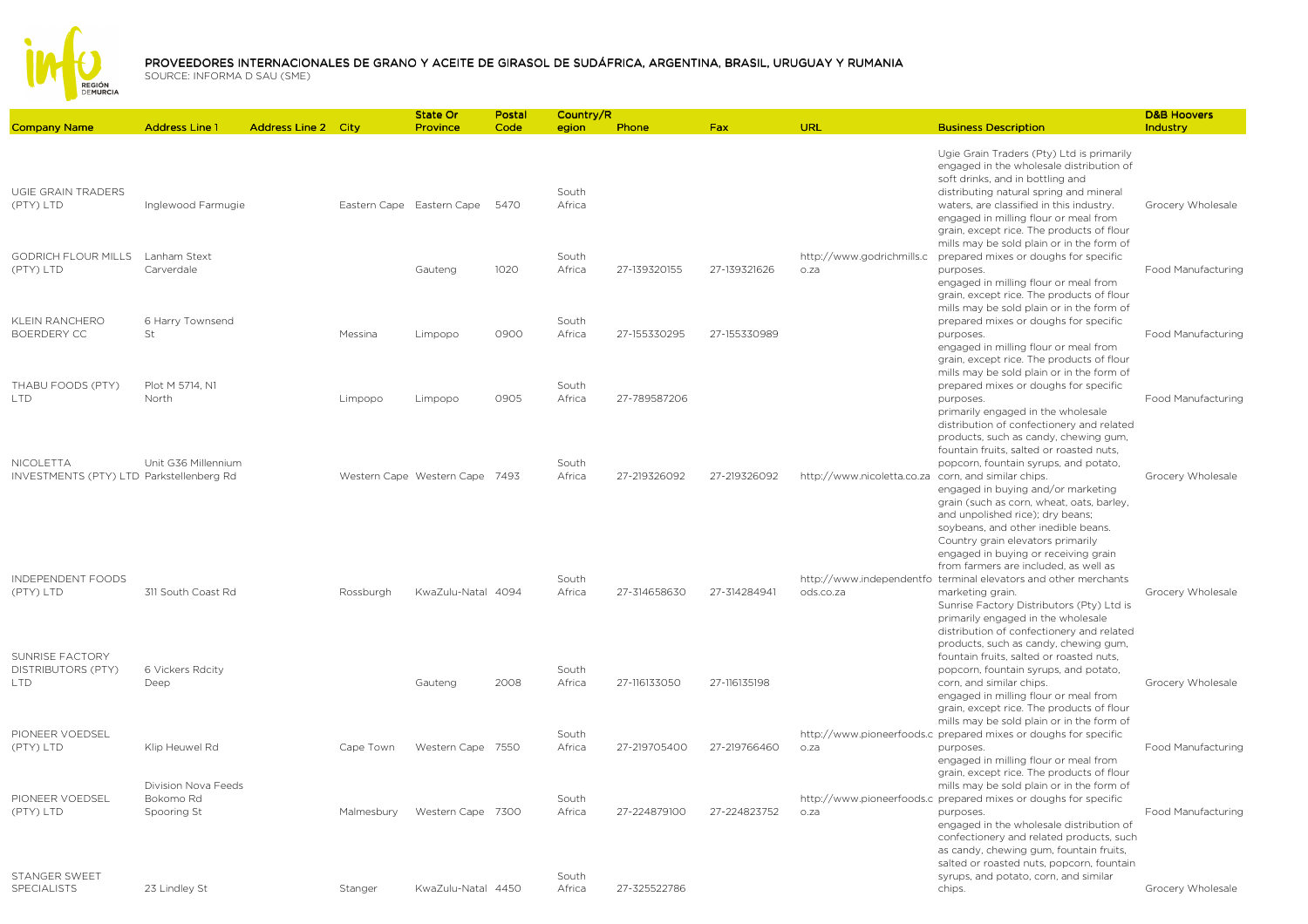

|                                |                       |                            |              | State Or           | Postal | Country/R |              |              |        |                                                                                                                                                                                                                                                   | <b>D&amp;B Hoovers</b> |
|--------------------------------|-----------------------|----------------------------|--------------|--------------------|--------|-----------|--------------|--------------|--------|---------------------------------------------------------------------------------------------------------------------------------------------------------------------------------------------------------------------------------------------------|------------------------|
| <b>Company Name</b>            | <b>Address Line 1</b> | <b>Address Line 2 City</b> |              | Province           | Code   | egion     | Phone        | Fax          | URL    | <b>Business Description</b>                                                                                                                                                                                                                       | Industry               |
|                                |                       |                            |              |                    |        |           |              |              |        | primarily engaged in buying and/or<br>marketing grain (such as corn, wheat,<br>oats, barley, and unpolished rice); dry<br>beans; soybeans, and other inedible<br>beans. Country grain elevators primarily<br>engaged in buying or receiving grain |                        |
|                                |                       |                            |              |                    |        |           |              |              |        | from farmers are included, as well as                                                                                                                                                                                                             |                        |
| KLEIN KAROO SAAD               |                       |                            | Potchefstroo |                    |        | South     |              |              |        | http://www.seedmarketing terminal elevators and other merchants                                                                                                                                                                                   |                        |
| BEMARKING (PTY) LTD            | 39 Poortman St        |                            | m            | North West         | 2531   | Africa    | 27-182931233 |              | .co.za | marketing grain.                                                                                                                                                                                                                                  | Grocery Wholesale      |
|                                | 2Nd Floor Central     |                            |              |                    |        | South     |              |              |        | Kavallier Foods Cc is primarily engaged                                                                                                                                                                                                           |                        |
| KAVALLIER FOODS CC             | Hse70 Central Av      |                            |              | Gauteng            | 2092   | Africa    | 27-118732113 | 27-866714732 |        | in manufacturing potato chips, corn<br>chips, and similar snacks.                                                                                                                                                                                 | Food Manufacturing     |
|                                |                       |                            |              |                    |        |           |              |              |        | primarily engaged in buying and/or                                                                                                                                                                                                                |                        |
|                                |                       |                            |              |                    |        |           |              |              |        | marketing grain (such as corn, wheat,                                                                                                                                                                                                             |                        |
|                                |                       |                            |              |                    |        |           |              |              |        | oats, barley, and unpolished rice); dry                                                                                                                                                                                                           |                        |
|                                |                       |                            |              |                    |        |           |              |              |        | beans; soybeans, and other inedible                                                                                                                                                                                                               |                        |
|                                |                       |                            |              |                    |        |           |              |              |        | beans. Country grain elevators primarily                                                                                                                                                                                                          |                        |
|                                |                       |                            |              |                    |        |           |              |              |        | engaged in buying or receiving grain                                                                                                                                                                                                              |                        |
|                                |                       |                            |              |                    |        |           |              |              |        | from farmers are included, as well as                                                                                                                                                                                                             |                        |
| KLEIN KAROO SAAD               |                       |                            |              |                    |        | South     |              |              |        | http://www.seedmarketing terminal elevators and other merchants                                                                                                                                                                                   |                        |
| BEMARKING (PTY) LTD Po Box 159 |                       |                            | Oudtshoorn   | Western Cape 6620  |        | Africa    | 27-442729903 |              | .co.za | marketing grain.                                                                                                                                                                                                                                  | Grocery Wholesale      |
|                                |                       |                            |              |                    |        |           |              |              |        | engaged in the wholesale distribution of                                                                                                                                                                                                          |                        |
|                                |                       |                            |              |                    |        |           |              |              |        | confectionery and related products, such                                                                                                                                                                                                          |                        |
|                                |                       |                            |              |                    |        |           |              |              |        | as candy, chewing gum, fountain fruits,<br>salted or roasted nuts, popcorn, fountain                                                                                                                                                              |                        |
| ABC SWEET                      | E13 New Complex       |                            |              |                    |        | South     |              |              |        | syrups, and potato, corn, and similar                                                                                                                                                                                                             |                        |
| WHOLESALERS                    | Asiatic Bazaar        |                            | Laudium      | Gauteng            | 0037   | Africa    | 27-123231204 |              |        | chips.                                                                                                                                                                                                                                            | Grocery Wholesale      |
|                                |                       |                            |              |                    |        |           |              |              |        | buying and/or marketing grain (such as                                                                                                                                                                                                            |                        |
|                                |                       |                            |              |                    |        |           |              |              |        | corn, wheat, oats, barley, and unpolished                                                                                                                                                                                                         |                        |
|                                |                       |                            |              |                    |        |           |              |              |        | rice); dry beans; soybeans, and other                                                                                                                                                                                                             |                        |
|                                |                       |                            |              |                    |        |           |              |              |        | inedible beans. Country grain elevators                                                                                                                                                                                                           |                        |
|                                |                       |                            |              |                    |        |           |              |              |        | primarily engaged in buying or receiving                                                                                                                                                                                                          |                        |
|                                |                       |                            |              |                    |        |           |              |              |        | grain from farmers are included, as well                                                                                                                                                                                                          |                        |
|                                |                       |                            |              |                    |        | South     |              |              |        | as terminal elevators and other                                                                                                                                                                                                                   |                        |
| <b>FATSO FEEDS</b>             | 7 Proton Cres         |                            | Bellville    | Western Cape 7530  |        | Africa    | 27-828003957 |              |        | merchants marketing grain.                                                                                                                                                                                                                        | Grocery Wholesale      |
| AVANDA ENTERPRISES             | Unit 10, Nordic Park, |                            |              |                    |        | South     |              |              |        | Avanda Enterprises (Pty) Ltd is primarily<br>engaged in manufacturing potato chips,                                                                                                                                                               |                        |
| (PTY) LTD                      | 2 D157 Road           |                            | Durban       | KwaZulu-Natal 3680 |        | Africa    | 27-317821090 |              |        | corn chips, and similar snacks.                                                                                                                                                                                                                   | Food Manufacturing     |
|                                |                       |                            |              |                    |        |           |              |              |        | engaged in milling flour or meal from                                                                                                                                                                                                             |                        |
|                                |                       |                            |              |                    |        |           |              |              |        | grain, except rice. The products of flour                                                                                                                                                                                                         |                        |
|                                |                       |                            |              |                    |        |           |              |              |        | mills may be sold plain or in the form of                                                                                                                                                                                                         |                        |
| PIONEER VOEDSEL                | Division Nulaid 20    |                            |              |                    |        | South     |              |              |        | http://www.pioneerfoods.c_prepared mixes or doughs for specific                                                                                                                                                                                   |                        |
| (PTY) LTD                      | Bokomo Rd             |                            | Malmesbury   | Western Cape 7300  |        | Africa    | 27-224827800 | 27-224827806 | o.za   | purposes.                                                                                                                                                                                                                                         | Food Manufacturing     |
|                                |                       |                            |              |                    |        |           |              |              |        | buying and/or marketing grain (such as                                                                                                                                                                                                            |                        |
|                                |                       |                            |              |                    |        |           |              |              |        | corn, wheat, oats, barley, and unpolished                                                                                                                                                                                                         |                        |
|                                |                       |                            |              |                    |        |           |              |              |        | rice); dry beans; soybeans, and other                                                                                                                                                                                                             |                        |
|                                |                       |                            |              |                    |        |           |              |              |        | inedible beans. Country grain elevators                                                                                                                                                                                                           |                        |
|                                |                       |                            |              |                    |        |           |              |              |        | primarily engaged in buying or receiving<br>grain from farmers are included, as well                                                                                                                                                              |                        |
|                                |                       |                            |              |                    |        | South     |              |              |        | as terminal elevators and other                                                                                                                                                                                                                   |                        |
| MAIZE BOARD THE                | 503 Belvedere St      |                            | Arcadia      | Eastern Cape       | 0083   | Africa    | 27-123252133 | 27-123243018 |        | merchants marketing grain.                                                                                                                                                                                                                        | Grocery Wholesale      |
|                                |                       |                            |              |                    |        |           |              |              |        | Just Flour Cc is primarily engaged in                                                                                                                                                                                                             |                        |
|                                |                       |                            |              |                    |        |           |              |              |        | milling flour or meal from grain, except                                                                                                                                                                                                          |                        |
|                                | 250 Aberdare          |                            |              |                    |        |           |              |              |        | rice. The products of flour mills may be                                                                                                                                                                                                          |                        |
|                                | Drphoenix Industrial  |                            | Kwa-Zulu     |                    |        | South     |              |              |        | sold plain or in the form of prepared                                                                                                                                                                                                             |                        |
| JUST FLOUR CC                  | Park                  |                            | Natal        |                    | 4156   | Africa    | 27-315009812 |              |        | http://www.justflour.co.za mixes or doughs for specific purposes.                                                                                                                                                                                 | Food Manufacturing     |
|                                |                       |                            |              |                    |        |           |              |              |        |                                                                                                                                                                                                                                                   |                        |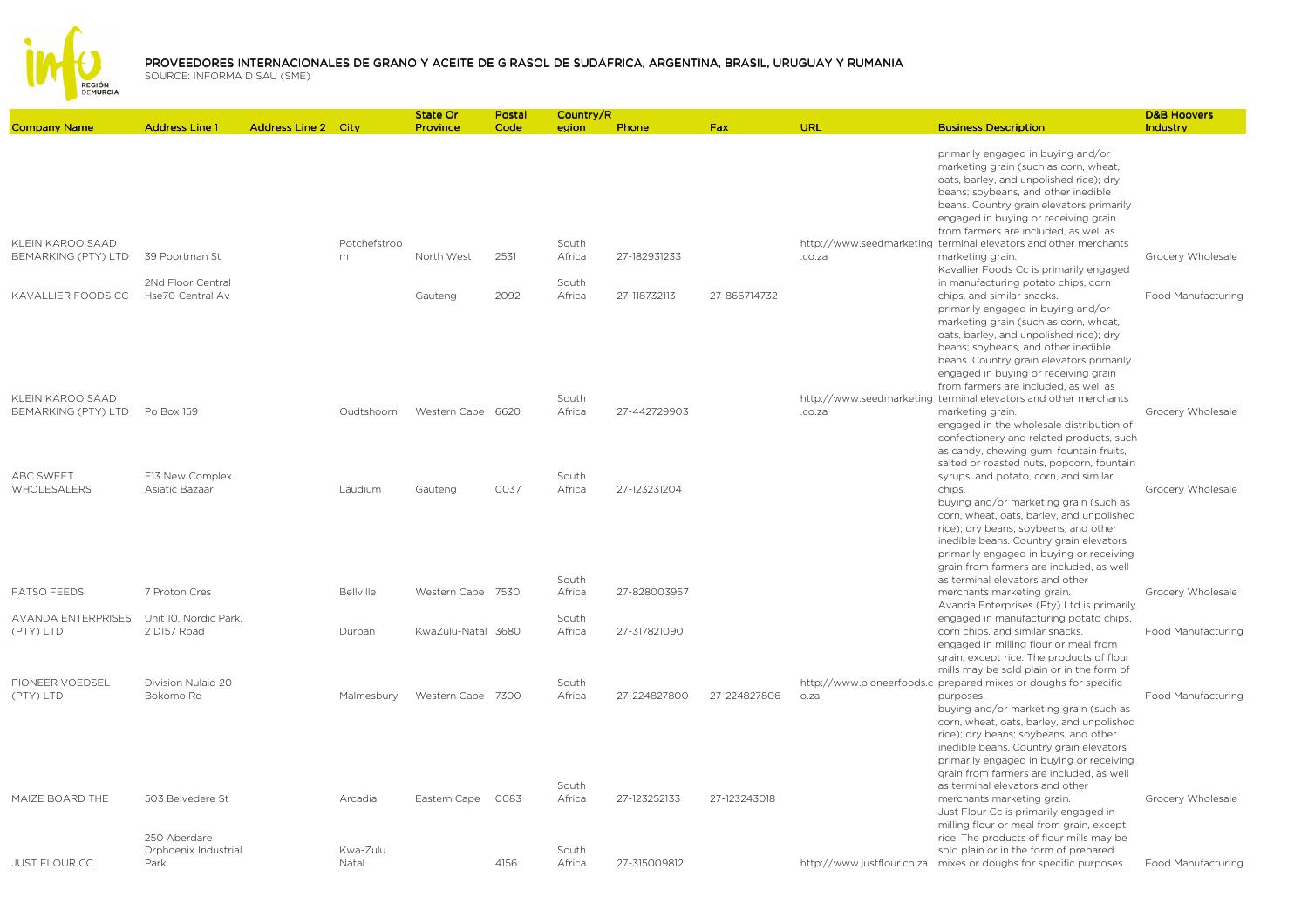

|                                                             |                                    |                            |                    | State Or           | Postal | Country/R       |               |              |        |                                                                                                                                                                                                                                                                                                                                                                         | <b>D&amp;B Hoovers</b> |
|-------------------------------------------------------------|------------------------------------|----------------------------|--------------------|--------------------|--------|-----------------|---------------|--------------|--------|-------------------------------------------------------------------------------------------------------------------------------------------------------------------------------------------------------------------------------------------------------------------------------------------------------------------------------------------------------------------------|------------------------|
| <b>Company Name</b>                                         | <b>Address Line 1</b>              | <b>Address Line 2 City</b> |                    | <b>Province</b>    | Code   | egion           | Phone         | Fax          | URL    | <b>Business Description</b>                                                                                                                                                                                                                                                                                                                                             | Industry               |
| SORGHUM BEER<br><b>CONSORTIUM NORTH</b>                     | 820Th St Industria                 |                            | Pietersburg        | Limpopo            | 0699   | South<br>Africa | 27-15216851   |              |        | primarily engaged in milling flour or meal<br>from grain, except rice. The products of<br>flour mills may be sold plain or in the<br>form of prepared mixes or doughs for<br>specific purposes.<br>in the wholesale distribution of<br>confectionery and related products, such<br>as candy, chewing gum, fountain fruits,<br>salted or roasted nuts, popcorn, fountain | Food Manufacturing     |
| <b>BISCUIT PARADISE CC</b><br>COMMERCIAL AND                | 14 Delfos Av. Alrode<br>South      |                            | Gauteng            | Gauteng            | 1451   | South<br>Africa | 27-114339080  | 27-114339080 |        | syrups, and potato, corn, and similar<br>chips.<br>Commercial And Business Opportunities<br>Twelve Cc is primarily engaged in the<br>wholesale distribution of confectionery<br>and related products, such as candy,                                                                                                                                                    | Grocery Wholesale      |
| <b>BUSINESS</b><br><b>OPPORTUNITIES</b><br>TWELVE CC        | 206 Durban<br>Rdbellville          |                            |                    | Western Cape 7530  |        | South<br>Africa | 27-219307311  | 27-219307311 |        | chewing gum, fountain fruits, salted or<br>roasted nuts, popcorn, fountain syrups,<br>and potato, corn, and similar chips.<br>buying and/or marketing grain (such as<br>corn, wheat, oats, barley, and unpolished<br>rice); dry beans; soybeans, and other<br>inedible beans. Country grain elevators<br>primarily engaged in buying or receiving                       | Grocery Wholesale      |
| THOMPSON G                                                  | 74 Leeu St                         |                            | Louis<br>Trichardt | Limpopo            | 0920   | South<br>Africa | 27-828553986  | 27-155164672 |        | grain from farmers are included, as well<br>as terminal elevators and other<br>merchants marketing grain.<br>primarily engaged in milling flour or meal<br>from grain, except rice. The products of                                                                                                                                                                     | Grocery Wholesale      |
| AFRICAN FOOD<br>INDUSTRIES (PTY) LTD                        | 43 Main<br>Stmoorreesburg          |                            |                    | Western Cape 7310  |        | South<br>Africa | 27-215554712  | 27-215510188 |        | flour mills may be sold plain or in the<br>form of prepared mixes or doughs for<br>specific purposes.<br>is primarily engaged in milling flour or<br>meal from grain, except rice. The                                                                                                                                                                                  | Food Manufacturing     |
| RYMCO (PTY) LTD<br><b>EPPING INDUSTRIA</b><br><b>EPPING</b> | Cochrane Av                        |                            | Epping             | Western Cape 8000  |        | South<br>Africa | 27-215341356  | 27-215343881 |        | products of flour mills may be sold plain<br>or in the form of prepared mixes or<br>doughs for specific purposes<br>primarily engaged in buying and/or<br>marketing grain (such as corn, wheat,<br>oats, barley, and unpolished rice); dry<br>beans; soybeans, and other inedible<br>beans. Country grain elevators primarily<br>engaged in buying or receiving grain   | Food Manufacturing     |
| KLEIN KAROO SAAD<br>BEMARKING (PTY) LTD                     | 1A Andries<br><b>Pretoriust St</b> |                            | Bethal             | Mpumalanga         | 2310   | South<br>Africa | 27-176476431  |              | .co.za | from farmers are included, as well as<br>http://www.seedmarketing terminal elevators and other merchants<br>marketing grain.<br>the wholesale distribution of<br>confectionery and related products, such<br>as candy, chewing gum, fountain fruits,<br>salted or roasted nuts, popcorn, fountain                                                                       | Grocery Wholesale      |
| ZIMZENI 223 CC                                              | 29 Neville<br>Stwestering          |                            |                    | Eastern Cape       | 6045   | South<br>Africa | 27-414843232  | 27-414843232 |        | syrups, and potato, corn, and similar<br>chips.<br>Punch Bakery is primarily engaged in the<br>wholesale distribution of confectionery<br>and related products, such as candy,<br>chewing gum, fountain fruits, salted or                                                                                                                                               | Grocery Wholesale      |
| PUNCH BAKERY                                                | 74 St Georges St                   |                            | Durban             | KwaZulu-Natal 4001 |        | South<br>Africa | 27-313060549  |              |        | roasted nuts, popcorn, fountain syrups,<br>and potato, corn, and similar chips.<br>Factaprops 125 (Pty) Ltd is primarily                                                                                                                                                                                                                                                | Grocery Wholesale      |
| FACTAPROPS 125 (PTY)<br><b>LTD</b>                          | 100 Cres Drnirvana                 |                            | Limpopo            | Limpopo            | 0699   | South<br>Africa | 27-1522921059 |              |        | engaged in manufacturing potato chips,<br>corn chips, and similar snacks.                                                                                                                                                                                                                                                                                               | Food Manufacturing     |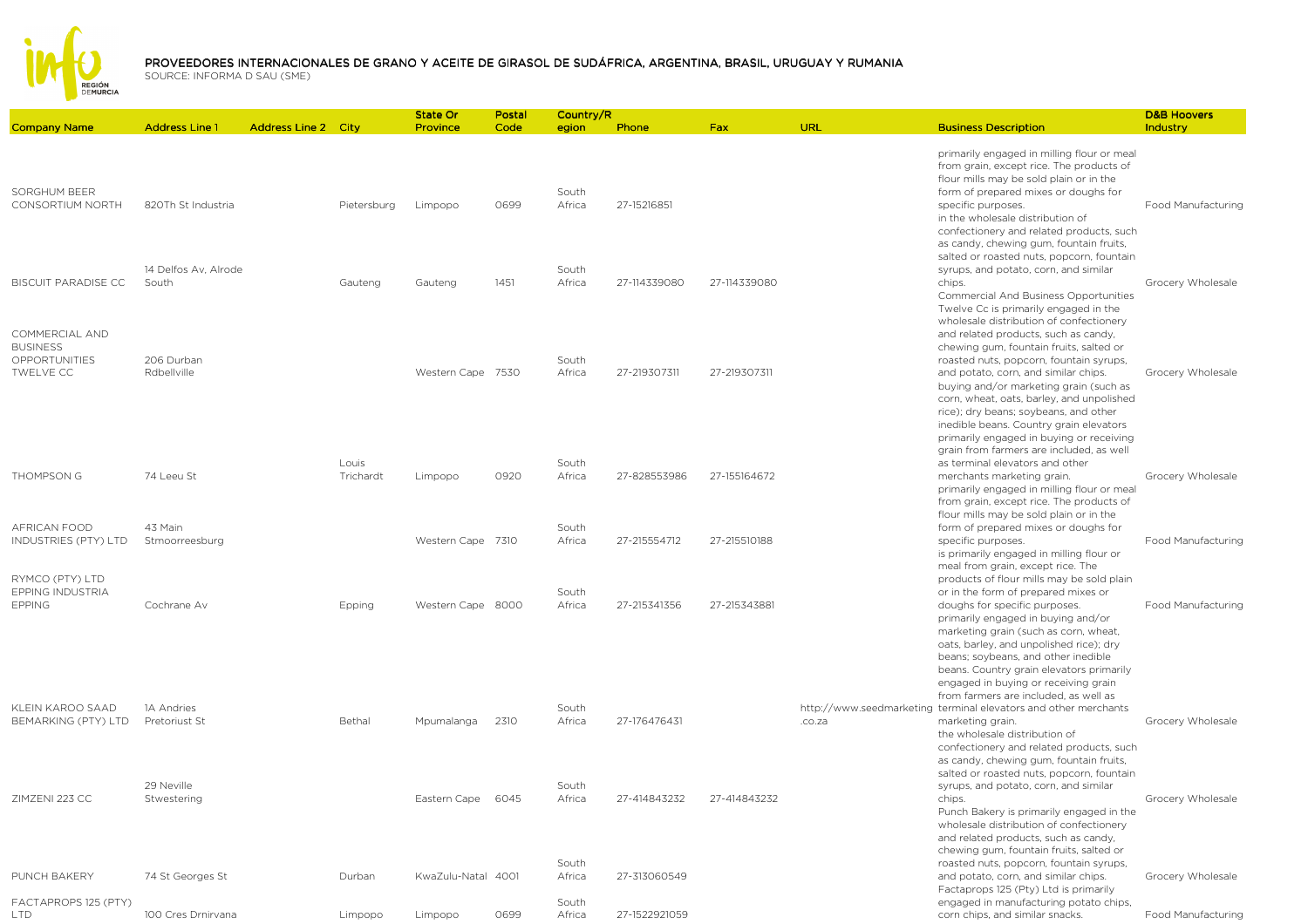

|                                                     |                                                          |                            |                     | State Or                       | Postal | Country/R       |              |              |                                            |                                                                                                                                                                                                                                                                                                                                                                                                                                                                                                                        | <b>D&amp;B Hoovers</b> |
|-----------------------------------------------------|----------------------------------------------------------|----------------------------|---------------------|--------------------------------|--------|-----------------|--------------|--------------|--------------------------------------------|------------------------------------------------------------------------------------------------------------------------------------------------------------------------------------------------------------------------------------------------------------------------------------------------------------------------------------------------------------------------------------------------------------------------------------------------------------------------------------------------------------------------|------------------------|
| <b>Company Name</b>                                 | <b>Address Line 1</b>                                    | <b>Address Line 2 City</b> |                     | Province                       | Code   | egion           | Phone        | <b>Fax</b>   | URL                                        | <b>Business Description</b>                                                                                                                                                                                                                                                                                                                                                                                                                                                                                            | Industry               |
| MOUNT FLETCHER<br><b>BAKERY</b>                     | 227 Main St                                              |                            | Mount<br>Fletcher   | KwaZulu-Natal 4770             |        | South<br>Africa | 27-472426367 |              |                                            | engaged in the wholesale distribution of<br>confectionery and related products, such<br>as candy, chewing gum, fountain fruits,<br>salted or roasted nuts, popcorn, fountain<br>syrups, and potato, corn, and similar<br>chips.<br>engaged in the wholesale distribution of<br>confectionery and related products, such<br>as candy, chewing gum, fountain fruits,<br>salted or roasted nuts, popcorn, fountain                                                                                                        | Grocery Wholesale      |
| <b>BURKLEIGH HOUSE</b><br><b>BAKERY</b>             | 323 Pine Avenue                                          |                            | Randburg            | Gauteng                        | 2194   | South<br>Africa | 27-118868983 |              | http://www.bhbakery.co.z<br>$\overline{a}$ | syrups, and potato, corn, and similar<br>chips.                                                                                                                                                                                                                                                                                                                                                                                                                                                                        | Grocery Wholesale      |
| CAPE BULK BAGS (PTY)<br><b>LTD</b>                  | Mazars Hse Rialto<br><b>Rdgrand Moorings</b><br>Precinct |                            |                     | Western Cape Western Cape 7441 |        | South<br>Africa | 27-214474352 | 27-214485159 |                                            | engaged in buying and/or marketing<br>grain (such as corn, wheat, oats, barley,<br>and unpolished rice); dry beans;<br>soybeans, and other inedible beans.<br>Country grain elevators primarily<br>engaged in buying or receiving grain<br>from farmers are included, as well as<br>terminal elevators and other merchants<br>marketing grain.<br>Wings Grp Import And Export (Pty) Ltd<br>is primarily engaged in the wholesale<br>distribution of confectionery and related<br>products, such as candy, chewing gum, | Grocery Wholesale      |
| WINGS GRP IMPORT<br>AND EXPORT (PTY) LTD Industrial | 50 Milner Stmetro                                        |                            |                     | Western Cape Western Cape 7405 |        | South<br>Africa | 27-215550700 | 27-215550701 | .za                                        | fountain fruits, salted or roasted nuts,<br>http://www.wingsgroup.co_popcorn, fountain syrups, and potato,<br>corn, and similar chips.                                                                                                                                                                                                                                                                                                                                                                                 | Grocery Wholesale      |
|                                                     |                                                          |                            |                     |                                |        |                 |              |              |                                            | engaged in the wholesale distribution of<br>confectionery and related products, such<br>as candy, chewing gum, fountain fruits,<br>salted or roasted nuts, popcorn, fountain                                                                                                                                                                                                                                                                                                                                           |                        |
| Cape Nut Suppliers C C                              | 26 Stella Street                                         |                            | Montague<br>Gardens |                                | 7441   | South<br>Africa | 27-215512845 |              |                                            | syrups, and potato, corn, and similar<br>chips.<br>(Pty) Ltd is primarily engaged in the                                                                                                                                                                                                                                                                                                                                                                                                                               | Grocery Wholesale      |
| MICH MOKHUS MEAT<br><b>AND GRAIN</b>                | Farm Rietgat<br>Goetgevondenschw                         |                            |                     |                                |        | South           |              |              |                                            | wholesale distribution of fresh, cured, and<br>processed (but not canned) meats and                                                                                                                                                                                                                                                                                                                                                                                                                                    |                        |
| PRODUCTION (PTY) LTD eizer Reneke                   |                                                          |                            | North West          |                                | 2780   | Africa          |              |              |                                            | lard.<br>engaged in the wholesale distribution of<br>confectionery and related products, such<br>as candy, chewing gum, fountain fruits,                                                                                                                                                                                                                                                                                                                                                                               | Grocery Wholesale      |
| LEXMILL INVESTMENTS<br>CC                           | 6th FLOOR TWIN<br><b>TOWERS</b><br><b>EASTFIFTH ST</b>   |                            | Sandton             | Gauteng                        | 2196   | South<br>Africa | 27-116080888 | 27-116080303 |                                            | salted or roasted nuts, popcorn, fountain<br>syrups, and potato, corn, and similar<br>chips.                                                                                                                                                                                                                                                                                                                                                                                                                           | Grocery Wholesale      |
|                                                     |                                                          |                            |                     |                                |        |                 |              |              |                                            | in the wholesale distribution of<br>confectionery and related products, such<br>as candy, chewing gum, fountain fruits,                                                                                                                                                                                                                                                                                                                                                                                                |                        |
|                                                     | L18, The Grove Mall,<br>Cnr Simon                        |                            |                     |                                |        | South           |              |              |                                            | salted or roasted nuts, popcorn, fountain<br>http://www.montagusnack syrups, and potato, corn, and similar                                                                                                                                                                                                                                                                                                                                                                                                             |                        |
| INGOFLASH (PTY) LTD                                 | Vermooten                                                |                            | Pretoria            | Gauteng                        | 0184   | Africa          | 27-128076965 |              | s.co.za                                    | chips.<br>in the wholesale distribution of<br>confectionery and related products, such<br>as candy, chewing gum, fountain fruits,                                                                                                                                                                                                                                                                                                                                                                                      | Grocery Wholesale      |
|                                                     | Van Der Stel                                             |                            |                     |                                |        |                 |              |              |                                            | salted or roasted nuts, popcorn, fountain                                                                                                                                                                                                                                                                                                                                                                                                                                                                              |                        |
| ATHENS DISTRIBUTORS                                 | Shopping Cnt<br>Kabega Park                              |                            |                     | Port Elizabeth Eastern Cape    | 6001   | South<br>Africa |              |              |                                            | syrups, and potato, corn, and similar<br>chips.                                                                                                                                                                                                                                                                                                                                                                                                                                                                        | Grocery Wholesale      |
|                                                     |                                                          |                            |                     |                                |        |                 |              |              |                                            |                                                                                                                                                                                                                                                                                                                                                                                                                                                                                                                        |                        |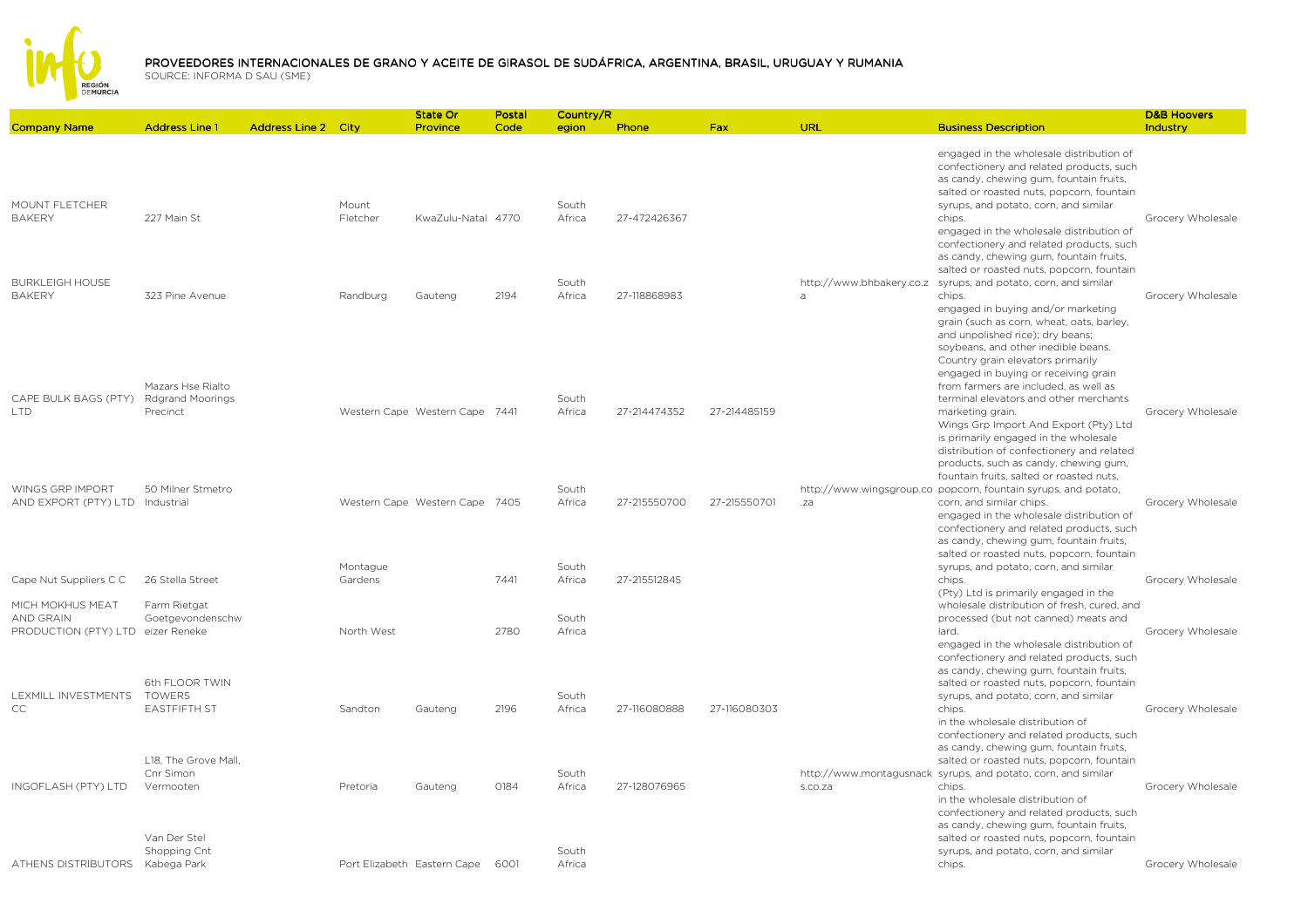

|                                                            |                                             |                            |                      | State Or   | Postal | Country/R       |              |              |                           |                                                                                                                                                                                                                                                                                                                                                                                                                                                                                                                                                               | <b>D&amp;B Hoovers</b> |
|------------------------------------------------------------|---------------------------------------------|----------------------------|----------------------|------------|--------|-----------------|--------------|--------------|---------------------------|---------------------------------------------------------------------------------------------------------------------------------------------------------------------------------------------------------------------------------------------------------------------------------------------------------------------------------------------------------------------------------------------------------------------------------------------------------------------------------------------------------------------------------------------------------------|------------------------|
| <b>Company Name</b>                                        | <b>Address Line 1</b>                       | <b>Address Line 2 City</b> |                      | Province   | Code   | egion           | Phone        | Fax          | URL                       | <b>Business Description</b>                                                                                                                                                                                                                                                                                                                                                                                                                                                                                                                                   | Industry               |
| SUNNYFIELD PACKING<br>COMPANY (PTY) LTD                    | 90 Whitwort Rd                              |                            | Johannesburg Gauteng |            | 2001   | South<br>Africa |              |              | p.co.za                   | primarily engaged in buying and/or<br>marketing grain (such as corn, wheat,<br>oats, barley, and unpolished rice); dry<br>beans; soybeans, and other inedible<br>beans. Country grain elevators primarily<br>engaged in buying or receiving grain<br>from farmers are included, as well as<br>http://www.sunnyfieldgrou_terminal elevators and other merchants<br>marketing grain.<br>buying and/or marketing grain (such as<br>corn, wheat, oats, barley, and unpolished<br>rice); dry beans; soybeans, and other<br>inedible beans. Country grain elevators | Grocery Wholesale      |
| S M BOERDERY                                               | Springboklaagte<br>Farm                     |                            | Ogies                | Mpumalanga | 2230   | South<br>Africa |              |              |                           | primarily engaged in buying or receiving<br>grain from farmers are included, as well<br>as terminal elevators and other<br>merchants marketing grain.<br>buying and/or marketing grain (such as<br>corn, wheat, oats, barley, and unpolished<br>rice); dry beans; soybeans, and other<br>inedible beans. Country grain elevators<br>primarily engaged in buying or receiving                                                                                                                                                                                  | Grocery Wholesale      |
| UNIGRAIN (PTY) LTD                                         | 22 Furrow<br>Rddiswilmar Ah                 |                            | Gauteng              | Gauteng    | 1739   | South<br>Africa | 27-116924400 | 27-114121183 | http://www.unigrain.co.za | grain from farmers are included, as well<br>as terminal elevators and other<br>merchants marketing grain.<br>engaged in the wholesale distribution of<br>confectionery and related products, such<br>as candy, chewing gum, fountain fruits,<br>salted or roasted nuts, popcorn, fountain                                                                                                                                                                                                                                                                     | Grocery Wholesale      |
| LEBOGANG SNACK<br><b>DISTRIBUTORS</b>                      | 1892 Phara St                               |                            | Vosloorus            | Gauteng    | 1468   | South<br>Africa | 27-9062930   |              |                           | syrups, and potato, corn, and similar<br>chips.<br>engaged in buying and/or marketing<br>grain (such as corn, wheat, oats, barley,<br>and unpolished rice); dry beans;<br>soybeans, and other inedible beans.<br>Country grain elevators primarily<br>engaged in buying or receiving grain                                                                                                                                                                                                                                                                    | Grocery Wholesale      |
| KAHN AND KAHN (PTY)<br>LTD.                                | 1st FLOOR HAZEL<br>PARK119<br>WITCHHAZEL AV |                            | Centurion            | Gauteng    | 0046   | South<br>Africa | 27-116424241 |              |                           | from farmers are included, as well as<br>terminal elevators and other merchants<br>marketing grain.<br>engaged in milling flour or meal from<br>grain, except rice. The products of flour<br>mills may be sold plain or in the form of                                                                                                                                                                                                                                                                                                                        | Grocery Wholesale      |
| SANIESHOF ROLLE<br>MEULE                                   | Klipdrift Farm                              |                            | Sannieshof           | North West | 2760   | South<br>Africa |              |              |                           | prepared mixes or doughs for specific<br>purposes.<br>engaged in milling flour or meal from<br>grain, except rice. The products of flour<br>mills may be sold plain or in the form of                                                                                                                                                                                                                                                                                                                                                                         | Food Manufacturing     |
| NELSPRUIT ROLLER<br>MILLS (PTY) LTD                        | 7 Bester St                                 |                            | Nelspruit            | Mpumalanga | 1200   | South<br>Africa | 27-131122234 | 27-131122234 |                           | prepared mixes or doughs for specific<br>purposes.<br>is primarily engaged in buying and/or<br>marketing grain (such as corn, wheat,<br>oats, barley, and unpolished rice); dry<br>beans; soybeans, and other inedible<br>beans. Country grain elevators primarily<br>engaged in buying or receiving grain<br>from farmers are included, as well as                                                                                                                                                                                                           | Food Manufacturing     |
| <b>WELCOME HOLDINGS</b><br>ENTERPRISES (PTY) LTD Stmayfair | 59 Langerman                                |                            | Gauteng              | Gauteng    | 2092   | South<br>Africa | 27-723468920 |              |                           | terminal elevators and other merchants<br>marketing grain.                                                                                                                                                                                                                                                                                                                                                                                                                                                                                                    | Grocery Wholesale      |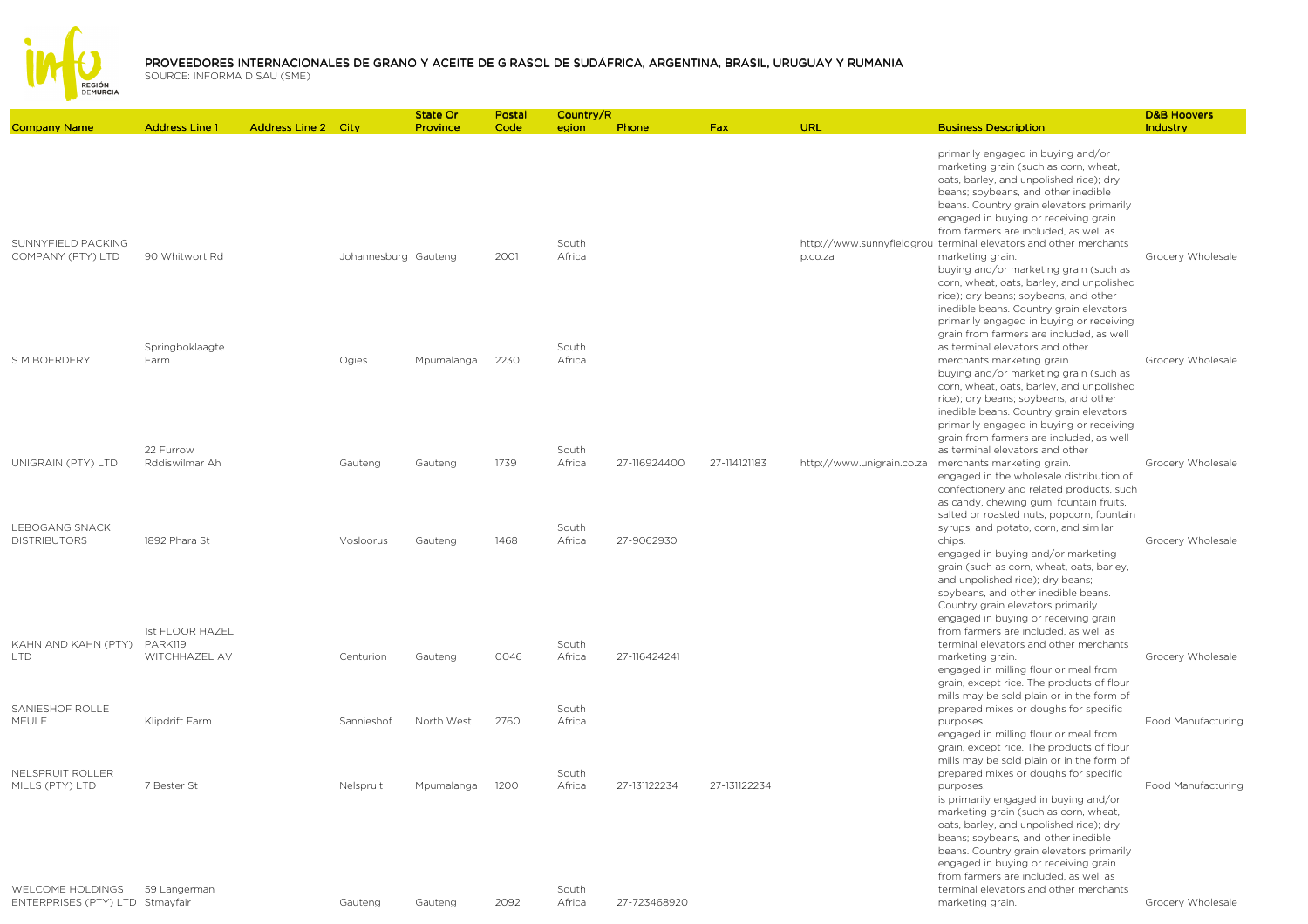

| <b>Company Name</b>                         | <b>Address Line 1</b>           | <b>Address Line 2 City</b> |                     | <b>State Or</b><br>Province | Postal<br>Code | Country/R<br>egion | Phone        | Fax          | URL                                        | <b>Business Description</b>                                                                                                                                                                                                                                                                                                                                                                      | <b>D&amp;B Hoovers</b><br>Industry |
|---------------------------------------------|---------------------------------|----------------------------|---------------------|-----------------------------|----------------|--------------------|--------------|--------------|--------------------------------------------|--------------------------------------------------------------------------------------------------------------------------------------------------------------------------------------------------------------------------------------------------------------------------------------------------------------------------------------------------------------------------------------------------|------------------------------------|
| <b>DEALCOR TWENTY FIVE</b><br><b>CC</b>     | Sardiniabultfontin              |                            |                     | Free State                  | 9670           | South<br>Africa    | 27-873520478 |              |                                            | engaged in milling flour or meal from<br>grain, except rice. The products of flour<br>mills may be sold plain or in the form of<br>prepared mixes or doughs for specific<br>purposes.<br>engaged in buying and/or marketing<br>grain (such as corn, wheat, oats, barley,<br>and unpolished rice); dry beans;<br>soybeans, and other inedible beans.<br>Country grain elevators primarily         | Food Manufacturing                 |
| INDEPENDENT FOODS<br>(PTY) LTD              | 22 Oofterland St                |                            | Paarl               | Western Cape 7646           |                | South<br>Africa    | 27-218625465 | 27-218621131 | ods.co.za                                  | engaged in buying or receiving grain<br>from farmers are included, as well as<br>http://www.independentfo terminal elevators and other merchants<br>marketing grain.<br>Vkb Milling (Pty) Ltd is primarily engaged<br>in milling flour or meal from grain, except                                                                                                                                | Grocery Wholesale                  |
| VKB MILLING (PTY) LTD                       | 14 Hereford St.<br>Mokopane     |                            | Limpopo             | Limpopo                     | 0600           | South<br>Africa    | 27-154919000 |              | http://www.vkb.co.za                       | rice. The products of flour mills may be<br>sold plain or in the form of prepared<br>mixes or doughs for specific purposes.<br>primarily engaged in milling flour or meal<br>from grain, except rice. The products of                                                                                                                                                                            | Food Manufacturing                 |
| AFRIKA FLOUR<br>SOLUTIONS (PTY) LTD         | 61 Andries Bruyn<br>Sthorizon   |                            | Gauteng             | Gauteng                     | 1724           | South<br>Africa    | 27-117603902 |              |                                            | flour mills may be sold plain or in the<br>form of prepared mixes or doughs for<br>specific purposes.                                                                                                                                                                                                                                                                                            | Food Manufacturing                 |
| HENEB INVESTMENTS<br>CC                     | 9 Rothsay Stbenoni              |                            |                     | Gauteng                     | 1501           | South<br>Africa    | 27-414841929 | 27-414841929 |                                            | Heneb Investments Cc is primarily<br>engaged in manufacturing potato chips,<br>corn chips, and similar snacks.<br>engaged in the wholesale distribution of<br>confectionery and related products, such<br>as candy, chewing gum, fountain fruits,                                                                                                                                                | Food Manufacturing                 |
| ROCKS CASH AND<br><b>CARRY</b>              | 234 Connaught Rd                |                            | <b>Elsies River</b> | Western Cape 7490           |                | South<br>Africa    | 27-219328130 |              |                                            | salted or roasted nuts, popcorn, fountain<br>syrups, and potato, corn, and similar<br>chips.<br>in the wholesale distribution of<br>confectionery and related products, such<br>as candy, chewing gum, fountain fruits,                                                                                                                                                                          | Grocery Wholesale                  |
| GLOBAL WHOLESALERS Dr                       | Shop 5 200 Fieden               |                            | Durban              | KwaZulu-Natal 4001          |                | South<br>Africa    | 27-312613456 | 27-312613456 |                                            | salted or roasted nuts, popcorn, fountain<br>syrups, and potato, corn, and similar<br>chips.<br>engaged in milling flour or meal from<br>grain, except rice. The products of flour                                                                                                                                                                                                               | Grocery Wholesale                  |
| HALANTA NEGE (RF)<br>(PTY) LTD              | 26A<br>Indrustrialupington      |                            | Northern<br>Cape    | Northern Cape 8801          |                | South<br>Africa    | 27-543378222 | 27-543378233 | s.co.za                                    | mills may be sold plain or in the form of<br>http://www.uptverspreider prepared mixes or doughs for specific<br>purposes.<br>primarily engaged in buying and/or<br>marketing grain (such as corn, wheat,<br>oats, barley, and unpolished rice); dry<br>beans; soybeans, and other inedible                                                                                                       | Food Manufacturing                 |
| KLEIN KAROO SAAD<br>BEMARKING (PTY) LTD     | 81Tom St                        |                            | <b>Brits</b>        | North West                  | 0250           | South<br>Africa    | 27-122526849 |              | .co.za                                     | beans. Country grain elevators primarily<br>engaged in buying or receiving grain<br>from farmers are included, as well as<br>http://www.seedmarketing terminal elevators and other merchants<br>marketing grain.<br>engaged in the wholesale distribution of<br>confectionery and related products, such<br>as candy, chewing gum, fountain fruits,<br>salted or roasted nuts, popcorn, fountain | Grocery Wholesale                  |
| <b>BAKE-A-TON</b><br><b>DISTRIBUTORS CC</b> | 125 Josiah Gumede<br>Rdpinetown |                            |                     |                             | 3610           | South<br>Africa    | 27-317020155 | 27-317020072 | http://www.bakeaton.co.z<br>$\overline{a}$ | syrups, and potato, corn, and similar<br>chips.                                                                                                                                                                                                                                                                                                                                                  | Grocery Wholesale                  |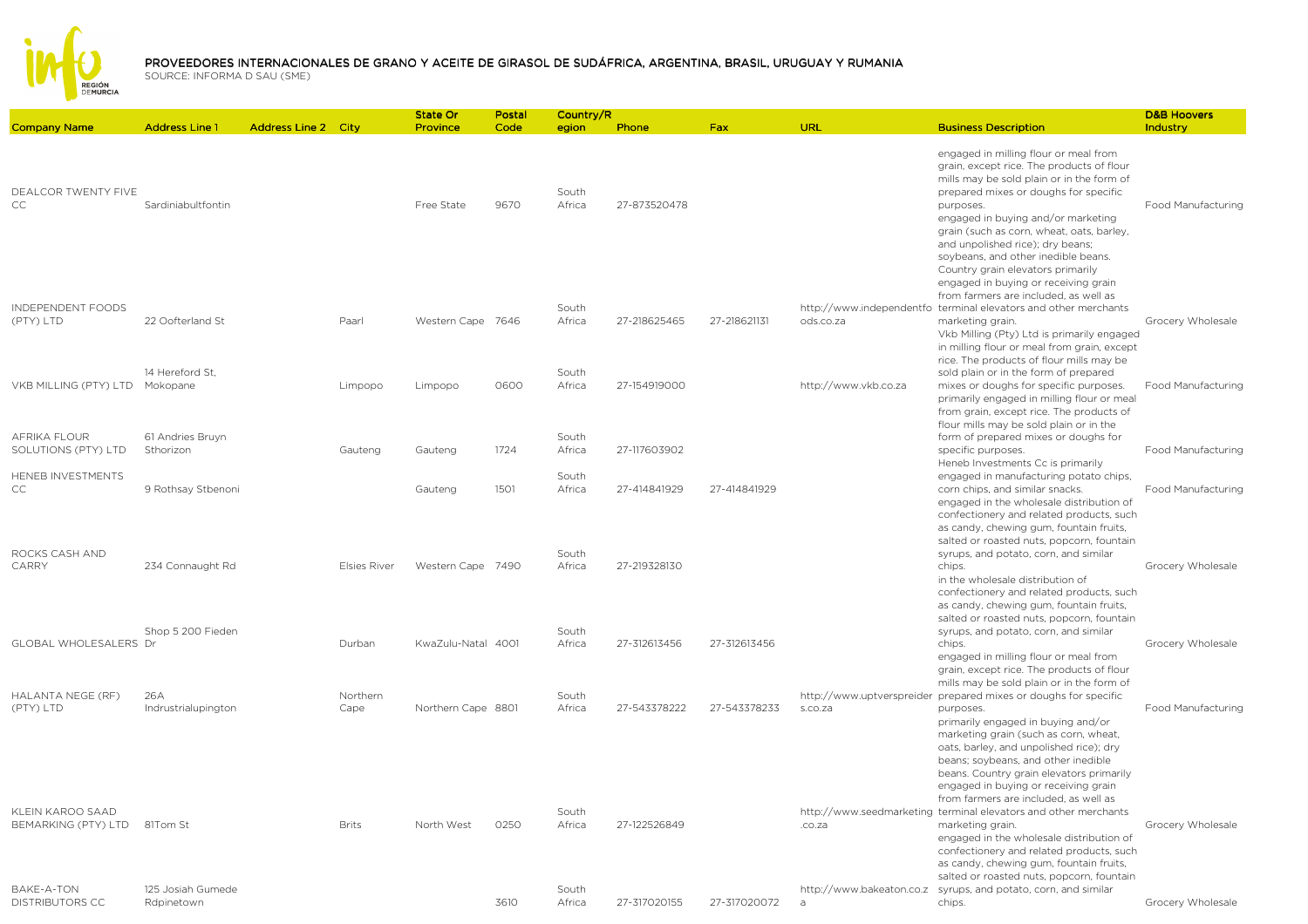

|                                                                                  |                                                                                |                            |                   | State Or           | Postal | Country/R                |              |              |                         |                                                                                                                                                                                                                                                                                                                                                          | <b>D&amp;B Hoovers</b> |
|----------------------------------------------------------------------------------|--------------------------------------------------------------------------------|----------------------------|-------------------|--------------------|--------|--------------------------|--------------|--------------|-------------------------|----------------------------------------------------------------------------------------------------------------------------------------------------------------------------------------------------------------------------------------------------------------------------------------------------------------------------------------------------------|------------------------|
| <b>Company Name</b>                                                              | <b>Address Line 1</b>                                                          | <b>Address Line 2 City</b> |                   | Province           | Code   | egion                    | Phone        | Fax          | <b>URL</b>              | <b>Business Description</b>                                                                                                                                                                                                                                                                                                                              | Industry               |
|                                                                                  |                                                                                |                            |                   |                    |        |                          |              |              |                         | primarily engaged in buying and/or<br>marketing grain (such as corn, wheat,<br>oats, barley, and unpolished rice); dry<br>beans; soybeans, and other inedible<br>beans. Country grain elevators primarily<br>engaged in buying or receiving grain<br>from farmers are included, as well as                                                               |                        |
| <b>BW BOSTON WAY</b><br>TRADE (PTY) LTD                                          | 8 Unika Stindustrial<br>Area                                                   |                            | Limpopo           | Limpopo            | 0920   | South<br>Africa          | 27-150650382 | 27-878096025 |                         | terminal elevators and other merchants<br>marketing grain.<br>engaged in the wholesale distribution of<br>confectionery and related products, such<br>as candy, chewing gum, fountain fruits,<br>salted or roasted nuts, popcorn, fountain                                                                                                               | Grocery Wholesale      |
| <b>SASKO KIMBERLEY</b><br><b>BAKKERY</b>                                         | 9094 Long St                                                                   |                            | Kimberley         | Northern Cape 8301 |        | South<br>Africa          | 27-538323261 | 27-538324762 |                         | syrups, and potato, corn, and similar<br>chips.<br>the wholesale distribution of<br>confectionery and related products, such<br>as candy, chewing gum, fountain fruits,<br>salted or roasted nuts, popcorn, fountain                                                                                                                                     | Grocery Wholesale      |
| JANET SWEETS CC<br>PIONEER VOEDSEL                                               | 27A Frans Odendaal<br><b>Stweavind Park</b><br>1St Floor Afgri<br>Western Cape |                            | Gauteng           |                    | 0184   | South<br>Africa<br>South | 27-128048579 | 27-862703155 | http://www.sqeezy.co.za | syrups, and potato, corn, and similar<br>chips.<br>engaged in milling flour or meal from<br>grain, except rice. The products of flour<br>mills may be sold plain or in the form of<br>http://www.pioneerfoods.c_prepared mixes or doughs for specific                                                                                                    | Grocery Wholesale      |
| (PTY) LTD<br><b>MARBURG IMPORTERS</b><br>AND PREPACKERS (PTY) 1 Watterson Stport | <b>Buildin</b>                                                                 |                            | Paarl<br>Kwa-Zulu | Western Cape 7646  |        | Africa<br>South          | 27-224827200 |              | o.za                    | purposes.<br>Ltd is primarily engaged in buying and/or<br>marketing grain (such as corn, wheat,<br>oats, barley, and unpolished rice); dry<br>beans; soybeans, and other inedible<br>beans. Country grain elevators primarily<br>engaged in buying or receiving grain<br>from farmers are included, as well as<br>terminal elevators and other merchants | Food Manufacturing     |
| <b>LTD</b>                                                                       | Shepstone                                                                      |                            | Natal             |                    | 4240   | Africa                   | 27-396854130 | 27-396854523 |                         | marketing grain.                                                                                                                                                                                                                                                                                                                                         | Grocery Wholesale      |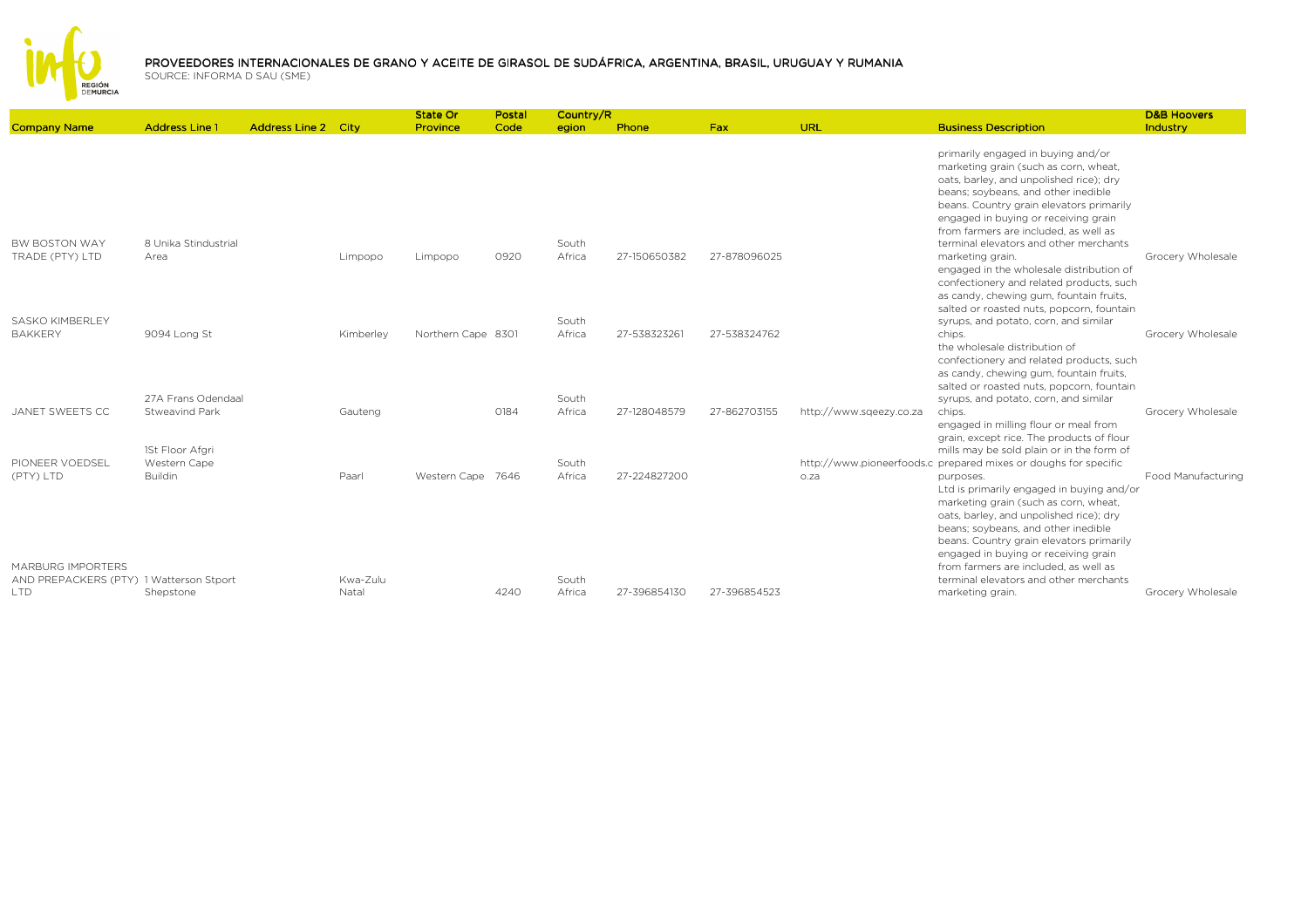

| <b>Company Name</b>                                      | <b>Address Line 1</b>            | <b>Address Line 2 City</b> |                      | State Or<br>Province           | Postal<br>Code | Country/R<br>egion       | Phone        | <b>Fax</b>   | URL                     | <b>Business Description</b>                                                                                                                                                                                                                                                                                                                                                                                                                                                                                                                                                                                                                                                                                                                                                                                                                                                                                                                                                                                                                                   | <b>D&amp;B Hoovers</b><br>Industry |
|----------------------------------------------------------|----------------------------------|----------------------------|----------------------|--------------------------------|----------------|--------------------------|--------------|--------------|-------------------------|---------------------------------------------------------------------------------------------------------------------------------------------------------------------------------------------------------------------------------------------------------------------------------------------------------------------------------------------------------------------------------------------------------------------------------------------------------------------------------------------------------------------------------------------------------------------------------------------------------------------------------------------------------------------------------------------------------------------------------------------------------------------------------------------------------------------------------------------------------------------------------------------------------------------------------------------------------------------------------------------------------------------------------------------------------------|------------------------------------|
|                                                          |                                  |                            |                      |                                |                |                          |              |              |                         | manufactures and distributes food<br>products and beverages. The company's<br>product portfolio comprises wheat and<br>maize products, pasta, rice, beans and<br>legumes, dried vegetables, bakery<br>products, breakfast cereals, rusks, cake<br>mixes, baking aids, dried fruit products,<br>nuts, sweet and savory spreads. It also<br>offers processed salads, long-life fruit<br>juices, fruit concentrate mixtures and<br>dairy fruit blends. Pioneer markets<br>products under Sasko, White Star Super<br>Maize Meal, Liqui Fruit , Blue Bird Special<br>Maize Meal, Champion, Spekko Rice,<br>Select Rice, Nice Rice, Pasta Grande,<br>Imbo and Crossbow brand names. The<br>company has business presence in Africa,<br>Europe, Asia-Pacific and North America.<br>Pioneer is headquartered in Tyger Valley,<br>Cape Town, South AfricaThe company<br>reported revenues of (Rand)<br>ZAR22,272.6 million for the fiscal year<br>ended September 2019 (FY2019), an<br>increase of 10.5% over FY2018. In FY2019,<br>the company's operating margin was |                                    |
| PIONEER FOOD GROUP<br>LTD.                               | Glacier Place                    |                            |                      |                                | 7530           | South<br>Africa          | 27-218075100 | 27-218075280 | o.za                    | 5.8%, compared to an operating margin<br>http://www.pioneerfoods.c of 8.2% in FY2018. In FY2019, the<br>company recorded a net margin of 4.1%, Food Manufacturing<br>primarily engaged in the wholesale<br>distribution of confectionery and related<br>products, such as candy, chewing gum,                                                                                                                                                                                                                                                                                                                                                                                                                                                                                                                                                                                                                                                                                                                                                                 |                                    |
| <b>IN2FOOD PAARL</b><br>CHILLED (PTY) LTD                | 23 Eiland Stbella<br>Vista       |                            |                      | Western Cape Western Cape 7646 |                | South<br>Africa          | 27-218631075 |              | http://www.nibbly.co.za | fountain fruits, salted or roasted nuts,<br>popcorn, fountain syrups, and potato,<br>corn, and similar chips.<br>Bake Den Cc is primarily engaged in the<br>wholesale distribution of confectionery<br>and related products, such as candy,                                                                                                                                                                                                                                                                                                                                                                                                                                                                                                                                                                                                                                                                                                                                                                                                                   | Grocery Wholesale                  |
| <b>BAKE DEN CC</b>                                       | 82 Bulwer Rdberea                |                            |                      |                                | 4001           | South<br>Africa          | 27-325521858 | 27-325516792 |                         | chewing gum, fountain fruits, salted or<br>roasted nuts, popcorn, fountain syrups,<br>and potato, corn, and similar chips.<br>engaged in the wholesale distribution of<br>confectionery and related products, such<br>as candy, chewing gum, fountain fruits,                                                                                                                                                                                                                                                                                                                                                                                                                                                                                                                                                                                                                                                                                                                                                                                                 | Grocery Wholesale                  |
| WHOLESALE SUPERAMA 30 Union Rd                           |                                  |                            | Kliptown             | Gauteng                        | 1812           | South<br>Africa          | 27-119452411 |              |                         | salted or roasted nuts, popcorn, fountain<br>syrups, and potato, corn, and similar<br>chips.<br>engaged in buying and/or marketing<br>grain (such as corn, wheat, oats, barley,<br>and unpolished rice); dry beans;<br>soybeans, and other inedible beans.<br>Country grain elevators primarily<br>engaged in buying or receiving grain                                                                                                                                                                                                                                                                                                                                                                                                                                                                                                                                                                                                                                                                                                                       | Grocery Wholesale                  |
| <b>Tastic Rice Corporation</b><br>Ltd<br>PIONEER VOEDSEL | 22 Watt Street<br>Subdivision 18 | Industria                  | Johannesburg Gauteng |                                | 2093           | South<br>Africa<br>South | 27-114741370 |              |                         | from farmers are included, as well as<br>terminal elevators and other merchants<br>marketing grain.<br>engaged in milling flour or meal from<br>grain, except rice. The products of flour<br>mills may be sold plain or in the form of<br>http://www.pioneerfoods.c prepared mixes or doughs for specific                                                                                                                                                                                                                                                                                                                                                                                                                                                                                                                                                                                                                                                                                                                                                     | Grocery Wholesale                  |
| (PTY) LTD                                                | Bloukranz Rd                     |                            | Ladysmith            | KwaZulu-Natal 3370             |                | Africa                   | 27-366376712 | 27-366376958 | o.za                    | purposes.                                                                                                                                                                                                                                                                                                                                                                                                                                                                                                                                                                                                                                                                                                                                                                                                                                                                                                                                                                                                                                                     | Food Manufacturing                 |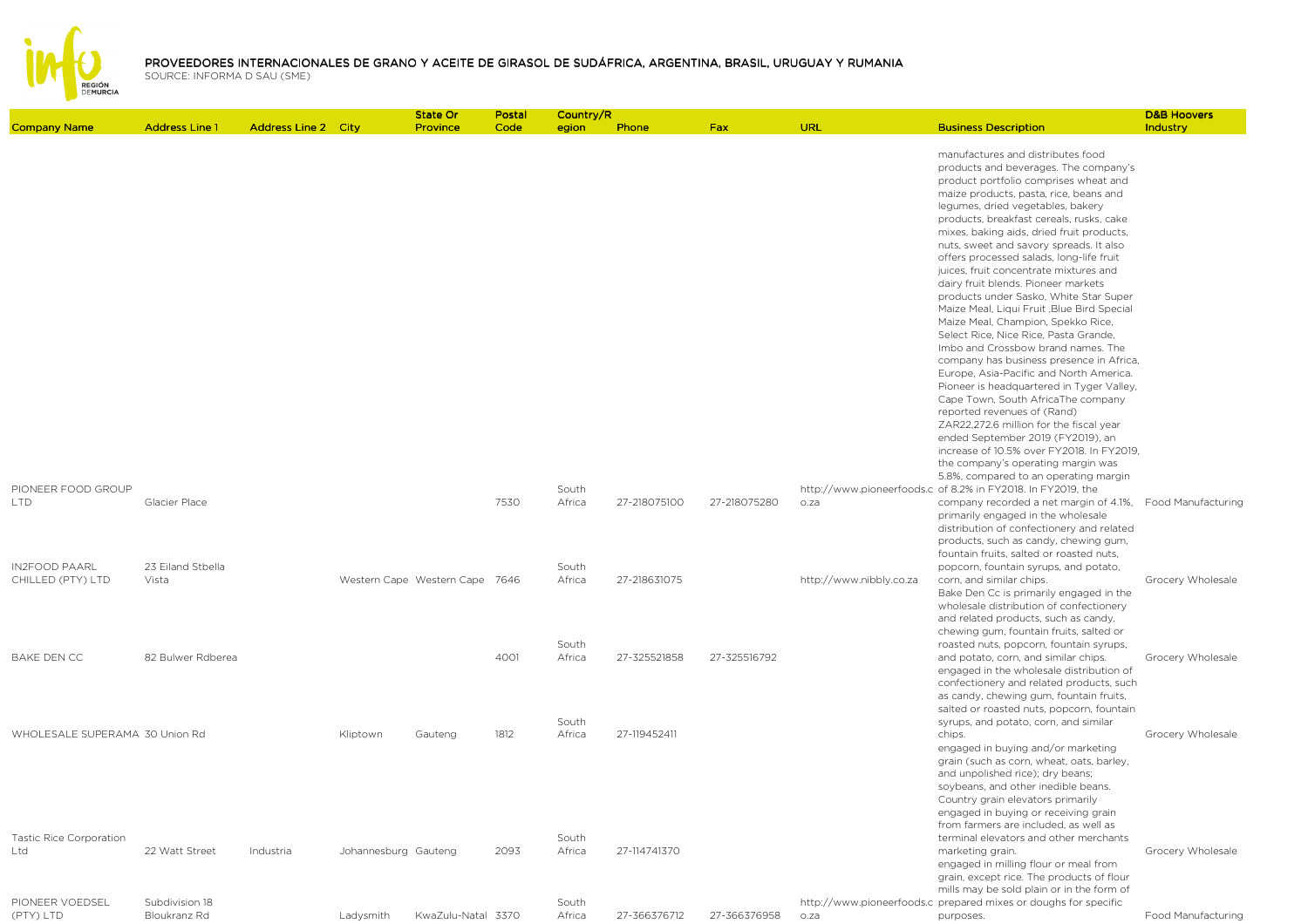

|                                          |                                                           |                            |                   | <b>State Or</b>    | Postal | Country/R       |              |              |                          |                                                                                                                                                                                                                                                                                                          | <b>D&amp;B Hoovers</b>    |
|------------------------------------------|-----------------------------------------------------------|----------------------------|-------------------|--------------------|--------|-----------------|--------------|--------------|--------------------------|----------------------------------------------------------------------------------------------------------------------------------------------------------------------------------------------------------------------------------------------------------------------------------------------------------|---------------------------|
| <b>Company Name</b>                      | <b>Address Line 1</b>                                     | <b>Address Line 2 City</b> |                   | Province           | Code   | egion           | Phone        | Fax          | <b>URL</b>               | <b>Business Description</b>                                                                                                                                                                                                                                                                              | Industry                  |
| <b>LYKEN ROADHOUSE</b><br>AND RESTAURANT | Box 9111367                                               |                            | Rosslyn           | Gauteng            | 0200   | South<br>Africa | 27-146121445 |              |                          | primarily engaged in manufacturing<br>potato chips, corn chips, and similar<br>snacks.<br>primarily engaged in the wholesale<br>distribution of confectionery and related<br>products, such as candy, chewing gum,                                                                                       | Food Manufacturing        |
| PERMARK SUPPLY<br>NETWORK (PTY) LTD      | 50 Angus Cres,<br>Longmeadow<br><b>Business Park East</b> |                            | Edenvale          | Gauteng            | 1609   | South<br>Africa | 27-115790000 | 27-116080601 | http://www.permark.co.za | fountain fruits, salted or roasted nuts,<br>popcorn, fountain syrups, and potato,<br>corn, and similar chips.<br>engaged in milling flour or meal from<br>grain, except rice. The products of flour                                                                                                      | Grocery Wholesale         |
| ROPA MILLERS (PTY)<br><b>LTD</b>         | 39 Bulwer Stport<br>Shepstone                             |                            |                   |                    | 4240   | South<br>Africa | 27-396856500 | 27-396854804 |                          | mills may be sold plain or in the form of<br>prepared mixes or doughs for specific<br>purposes.<br>the wholesale distribution of<br>confectionery and related products, such<br>as candy, chewing gum, fountain fruits,                                                                                  | <b>Food Manufacturing</b> |
| PACKING ONLINE CC                        | 2 Coetzer<br>Stgreenside                                  |                            |                   | Gauteng            | 2193   | South<br>Africa | 27-114745806 | 27-114743327 | co.za                    | salted or roasted nuts, popcorn, fountain<br>http://www.packingonline. syrups, and potato, corn, and similar<br>chips.<br>Foxi Snax Low Veld (Pty) Ltd is primarily                                                                                                                                      | Grocery Wholesale         |
| FOXI SNAX LOW VELD<br>(PTY) LTD          | 16 Victor Strocky<br>Drift                                |                            | Mpumalanga        | Mpumalanga         | 1240   | South<br>Africa | 27-137581491 | 27-137581561 |                          | engaged in manufacturing potato chips,<br>corn chips, and similar snacks.<br>primarily engaged in manufacturing                                                                                                                                                                                          | Food Manufacturing        |
| ORBSITE TRADE AND<br>INVEST (PTY) LTD    | Shop E18 Bazaar<br><b>Storiental Complex</b>              |                            | Gauteng           |                    | 0001   | South<br>Africa | 27-123238703 | 27-123236218 |                          | potato chips, corn chips, and similar<br>snacks.<br>engaged in milling flour or meal from<br>grain, except rice. The products of flour                                                                                                                                                                   | Food Manufacturing        |
| PIONEER VOEDSEL<br>(PTY) LTD             | 11 Main Rd                                                |                            | Wellington        | Western Cape 7655  |        | South<br>Africa | 27-218648600 | 27-218733112 | o.za                     | mills may be sold plain or in the form of<br>http://www.pioneerfoods.c_prepared mixes or doughs for specific<br>purposes.<br>Klisura Cc is primarily engaged in the<br>wholesale distribution of confectionery<br>and related products, such as candy,                                                   | <b>Food Manufacturing</b> |
| <b>KLISURA CC</b>                        | 169 Waterford<br>Viewoosterland Av                        |                            | Randburg          | Gauteng            | 2188   | South<br>Africa | 27-117946657 | 27-117946657 |                          | chewing gum, fountain fruits, salted or<br>roasted nuts, popcorn, fountain syrups,<br>and potato, corn, and similar chips.<br>engaged in manufacturing vegetable oils,<br>cake and meal, except corn, cottonseed,                                                                                        | Grocery Wholesale         |
| SUNOLA OIL MILLS<br>(PTY) LTD            | 1 Oriel Cres,<br>Albersville                              |                            | Kwa-Zulu<br>Natal |                    | 4240   | South<br>Africa | 27-396824507 | 27-396825274 |                          | and soybean, or in processing similar<br>http://www.goldenglo.co.z purchased oils other than into edible<br>cooking oils.<br>primarily engaged in buying and/or<br>marketing grain (such as corn, wheat,<br>oats, barley, and unpolished rice); dry<br>beans; soybeans, and other inedible               | Food Manufacturing        |
| INSAAF PREPACKS AND<br>WHOLESALERS       | 75 Hime Lane                                              |                            | Durban            | KwaZulu-Natal 4052 |        | South<br>Africa | 27-314612661 | 27-314612686 |                          | beans. Country grain elevators primarily<br>engaged in buying or receiving grain<br>from farmers are included, as well as<br>terminal elevators and other merchants<br>marketing grain.<br>engaged in buying and/or marketing                                                                            | Grocery Wholesale         |
| <b>TRADERS SERVICE</b><br><b>AGENTS</b>  | Durbanstreet                                              |                            | Durban            | KwaZulu-Natal 4001 |        | South<br>Africa |              |              |                          | grain (such as corn, wheat, oats, barley,<br>and unpolished rice); dry beans;<br>soybeans, and other inedible beans.<br>Country grain elevators primarily<br>engaged in buying or receiving grain<br>from farmers are included, as well as<br>terminal elevators and other merchants<br>marketing grain. | Grocery Wholesale         |
|                                          |                                                           |                            |                   |                    |        |                 |              |              |                          |                                                                                                                                                                                                                                                                                                          |                           |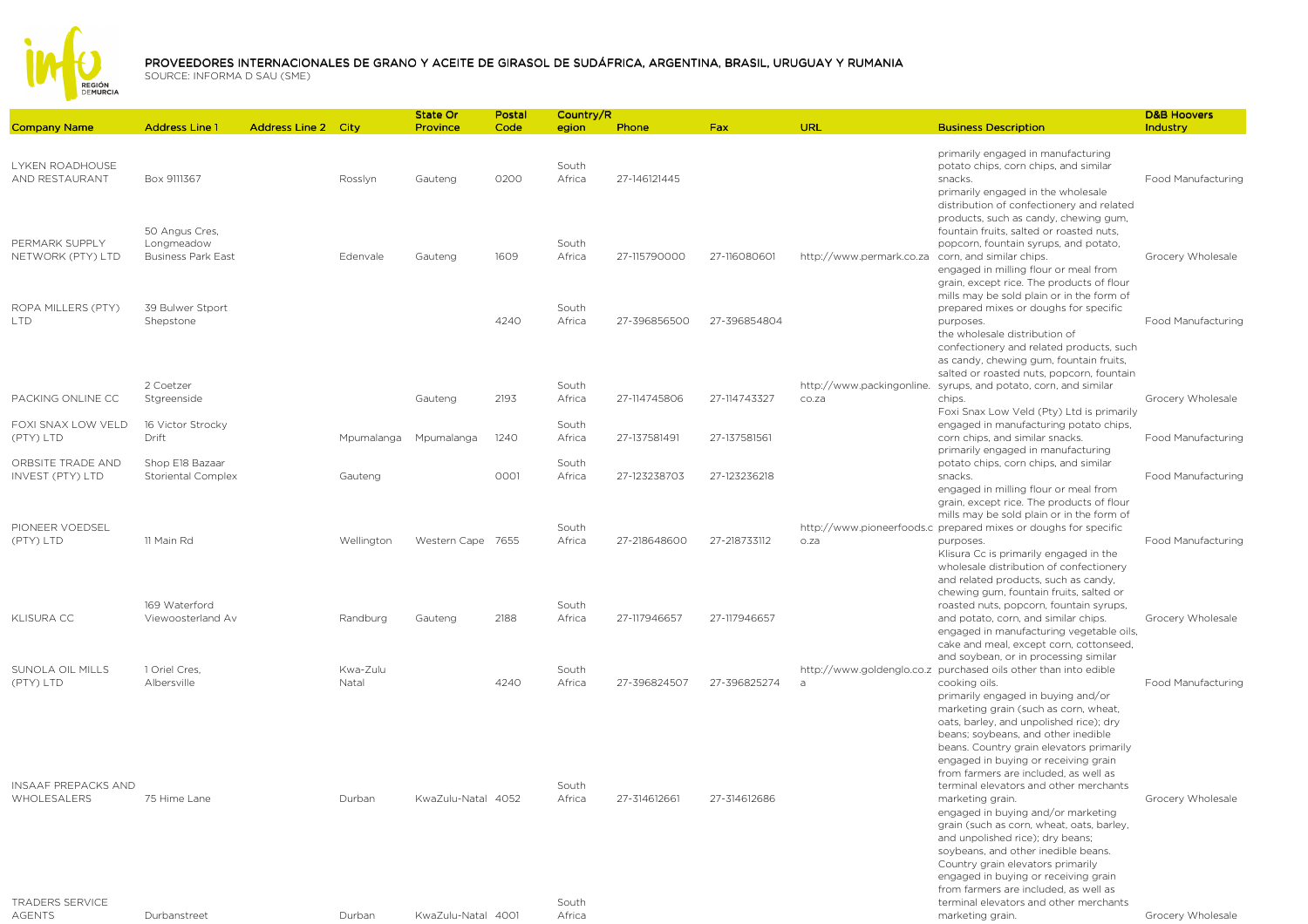

|                                         | <b>Address Line 1</b>                           |                            |             | State Or                       | Postal | Country/R       | Phone        |              | URL                           |                                                                                                                                                                                                                                                                                                                                                                                                                                                                                                              | <b>D&amp;B Hoovers</b> |
|-----------------------------------------|-------------------------------------------------|----------------------------|-------------|--------------------------------|--------|-----------------|--------------|--------------|-------------------------------|--------------------------------------------------------------------------------------------------------------------------------------------------------------------------------------------------------------------------------------------------------------------------------------------------------------------------------------------------------------------------------------------------------------------------------------------------------------------------------------------------------------|------------------------|
| <b>Company Name</b>                     |                                                 | <b>Address Line 2 City</b> |             | Province                       | Code   | egion           |              | <b>Fax</b>   |                               | <b>Business Description</b>                                                                                                                                                                                                                                                                                                                                                                                                                                                                                  | Industry               |
| WILPENA ENTERPRISES<br>CC               | 13Th Floor Pier<br>Place, 31<br>Heerengracht St |                            |             | Western Cape Western Cape 8001 |        | South<br>Africa | 27-215532571 | 27-824540670 |                               | Wilpena Enterprises Cc is primarily<br>engaged in manufacturing potato chips,<br>corn chips, and similar snacks.<br>primarily engaged in buying and/or                                                                                                                                                                                                                                                                                                                                                       | Food Manufacturing     |
| KLEIN KAROO SAAD<br>BEMARKING (PTY) LTD | 549<br>Knoppiesfontein<br>Section16             |                            | Bapsfontein | Gauteng                        | 1510   | South<br>Africa | 27-119645005 |              | .co.za                        | marketing grain (such as corn, wheat,<br>oats, barley, and unpolished rice); dry<br>beans; soybeans, and other inedible<br>beans. Country grain elevators primarily<br>engaged in buying or receiving grain<br>from farmers are included, as well as<br>http://www.seedmarketing terminal elevators and other merchants<br>marketing grain.<br>primarily engaged in buying and/or<br>marketing grain (such as corn, wheat,<br>oats, barley, and unpolished rice); dry<br>beans; soybeans, and other inedible | Grocery Wholesale      |
| <b>ICON FOODS</b>                       |                                                 |                            |             |                                |        |                 |              |              |                               | beans. Country grain elevators primarily<br>engaged in buying or receiving grain<br>from farmers are included, as well as                                                                                                                                                                                                                                                                                                                                                                                    |                        |
| INTERNATIONAL (PTY)<br><b>LTD</b>       | Vaalbank<br>295Vaalbank Suid                    |                            | Free State  | Free State                     | 9301   | South<br>Africa | 27-518139241 |              | http://www.icon-<br>foods.com | terminal elevators and other merchants<br>marketing grain.<br>engaged in milling flour or meal from                                                                                                                                                                                                                                                                                                                                                                                                          | Grocery Wholesale      |
| ICON MILLING (PTY) LTD 37Afouriesburg   | Reitz St                                        |                            | Free State  | Free State                     | 9725   | South<br>Africa | 27-572128164 | 27-565151187 |                               | grain, except rice. The products of flour<br>mills may be sold plain or in the form of<br>prepared mixes or doughs for specific<br>purposes.                                                                                                                                                                                                                                                                                                                                                                 | Food Manufacturing     |
|                                         | Farm St                                         |                            |             |                                |        |                 |              |              |                               | primarily engaged in the wholesale<br>distribution of soft drinks, and in bottling<br>and distributing natural spring and                                                                                                                                                                                                                                                                                                                                                                                    |                        |
| LIMPOPO GRAIN<br>TRADERS (PTY) LTD      | Hertogenbosch58<br>La                           |                            | Limpopo     | Limpopo                        | 0555   | South<br>Africa |              |              |                               | mineral waters, are classified in this<br>industry.<br>Corn Zone Traders 3 Cc is primarily                                                                                                                                                                                                                                                                                                                                                                                                                   | Grocery Wholesale      |
| <b>CORN ZONE TRADERS 3</b><br>CC        | 5 St Agra Stroshnee                             |                            |             | Gauteng                        | 1936   | South<br>Africa |              |              |                               | engaged in the wholesale distribution of<br>soft drinks, and in bottling and<br>distributing natural spring and mineral<br>waters, are classified in this industry.                                                                                                                                                                                                                                                                                                                                          | Grocery Wholesale      |
|                                         |                                                 |                            |             |                                |        |                 |              |              |                               | the wholesale distribution of<br>confectionery and related products, such<br>as candy, chewing gum, fountain fruits,                                                                                                                                                                                                                                                                                                                                                                                         |                        |
| PIE CITY STANGER                        | Shop 78 Satpersadh<br>Centre Couper St          |                            | Stanger     | KwaZulu-Natal 4450             |        | South<br>Africa | 27-325521001 | 27-325521001 |                               | salted or roasted nuts, popcorn, fountain<br>syrups, and potato, corn, and similar<br>chips.                                                                                                                                                                                                                                                                                                                                                                                                                 | Grocery Wholesale      |
|                                         |                                                 |                            |             |                                |        |                 |              |              |                               | primarily engaged in buying and/or<br>marketing grain (such as corn, wheat,<br>oats, barley, and unpolished rice); dry<br>beans; soybeans, and other inedible<br>beans. Country grain elevators primarily<br>engaged in buying or receiving grain                                                                                                                                                                                                                                                            |                        |
| KIMBO DISTRIBUTORS                      | Standard Bank                                   |                            |             |                                |        | South           |              |              |                               | from farmers are included, as well as<br>terminal elevators and other merchants                                                                                                                                                                                                                                                                                                                                                                                                                              |                        |
| INTERNATIONAL CC                        | Centre43 Chapel St                              |                            |             | Northern Cape 8301             |        | Africa          | 27-531823168 | 27-53134702  |                               | marketing grain.<br>engaged in buying and/or marketing<br>grain (such as corn, wheat, oats, barley,<br>and unpolished rice); dry beans;<br>soybeans, and other inedible beans.<br>Country grain elevators primarily<br>engaged in buying or receiving grain                                                                                                                                                                                                                                                  | Grocery Wholesale      |
| DI A GRAIN                              |                                                 |                            |             |                                |        | South           |              |              |                               | from farmers are included, as well as<br>terminal elevators and other merchants                                                                                                                                                                                                                                                                                                                                                                                                                              |                        |

DLA GRAIN DISTRIBUTORS CC South Africa

27-315027441 27-315397547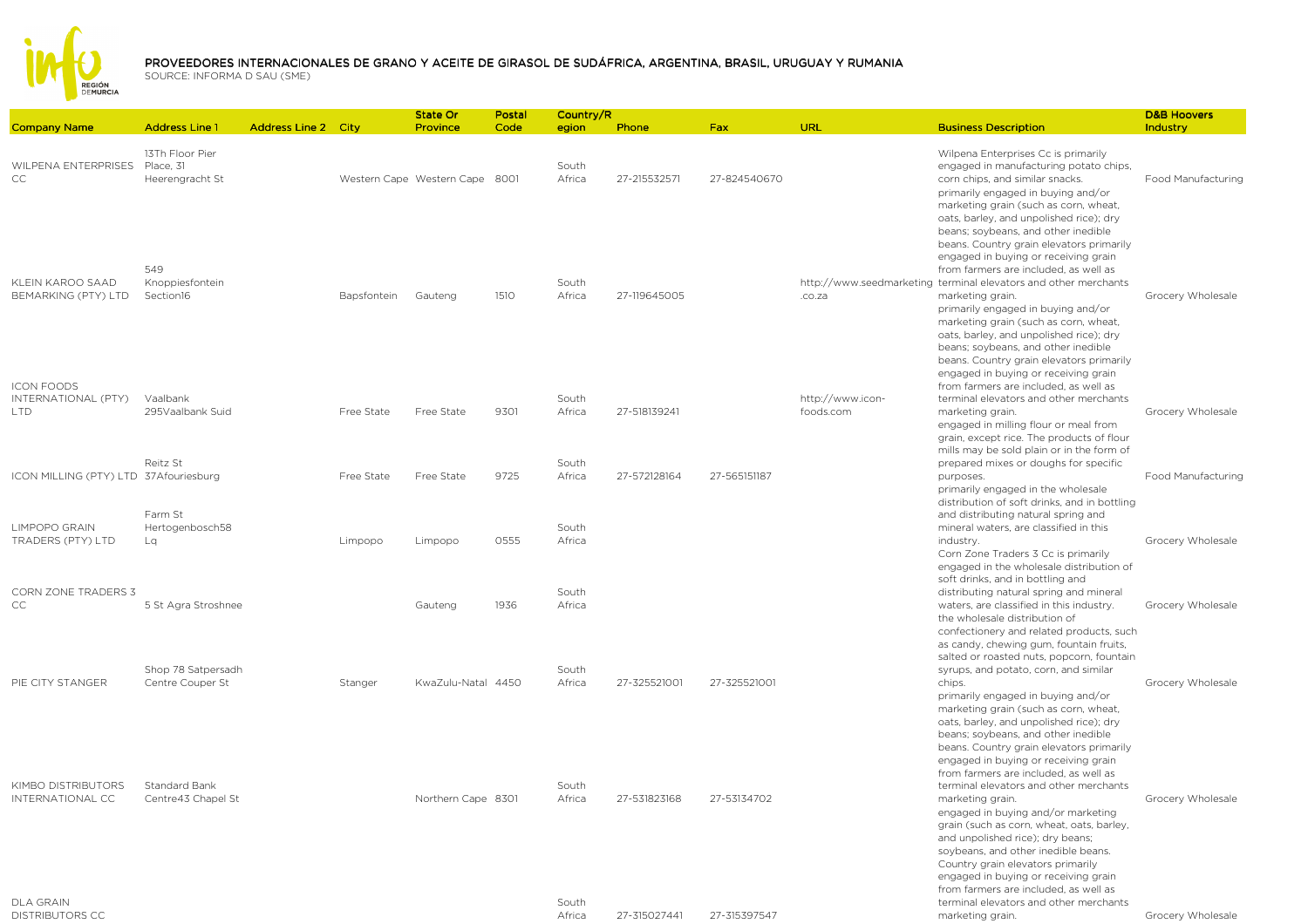

|                                                       |                                                                 |                            |                   | State Or                  | Postal | Country/R       |              |              |                                        |                                                                                                                                                                                                                                                                                                                     | <b>D&amp;B Hoovers</b> |
|-------------------------------------------------------|-----------------------------------------------------------------|----------------------------|-------------------|---------------------------|--------|-----------------|--------------|--------------|----------------------------------------|---------------------------------------------------------------------------------------------------------------------------------------------------------------------------------------------------------------------------------------------------------------------------------------------------------------------|------------------------|
| <b>Company Name</b>                                   | <b>Address Line 1</b>                                           | <b>Address Line 2 City</b> |                   | Province                  | Code   | egion           | Phone        | <b>Fax</b>   | <b>URL</b>                             | <b>Business Description</b>                                                                                                                                                                                                                                                                                         | Industry               |
| PROSPERITY TRADING                                    | 40 Tafelboom Road                                               |                            | Roodepoort        | Gauteng                   | 1709   | South<br>Africa | 27-823306446 |              |                                        | Prosperity Trading is primarily engaged<br>in milling flour or meal from grain, except<br>rice. The products of flour mills may be<br>sold plain or in the form of prepared<br>mixes or doughs for specific purposes.<br>in manufacturing vegetable oils, cake and<br>meal, except corn, cottonseed, and            | Food Manufacturing     |
| SCOPE OILS AFRICA CC Charlo                           | 111 Circular Dr.                                                |                            |                   | Eastern Cape Eastern Cape | 6070   | South<br>Africa | 27-413683496 | 27-866179077 | http://www.scopeoils.com cooking oils. | soybean, or in processing similar<br>purchased oils other than into edible<br>engaged in the wholesale distribution of<br>confectionery and related products, such<br>as candy, chewing gum, fountain fruits,<br>salted or roasted nuts, popcorn, fountain                                                          | Food Manufacturing     |
| ABC SWEETS (PTY) LTD Complex 7 Mogul St               | Oriental Shopping                                               |                            | Marabastad        | Gauteng                   | 0002   | South<br>Africa | 27-123236089 |              | http://www.abcsweets.co.<br>za         | syrups, and potato, corn, and similar<br>chips.<br>primarily engaged in buying and/or<br>marketing grain (such as corn, wheat,<br>oats, barley, and unpolished rice); dry<br>beans; soybeans, and other inedible<br>beans. Country grain elevators primarily                                                        | Grocery Wholesale      |
| <b>AGRITRADE</b><br>INTERNATIONAL (PTY)<br><b>LTD</b> | 45 Harris Rdsebenza                                             |                            | Gauteng           | Gauteng                   | 1610   | South<br>Africa | 27-213315036 |              |                                        | engaged in buying or receiving grain<br>from farmers are included, as well as<br>terminal elevators and other merchants<br>marketing grain.<br>primarily engaged in the wholesale<br>distribution of confectionery and related<br>products, such as candy, chewing gum,<br>fountain fruits, salted or roasted nuts, | Grocery Wholesale      |
| J AND B ICE-CREAM<br><b>DISTRIBUTORS CC</b>           | Van Der Hyde Av<br>4Bethal                                      |                            |                   | Mpumalanga                | 2310   | South<br>Africa | 27-176475016 | 27-176475016 |                                        | popcorn, fountain syrups, and potato,<br>corn, and similar chips.<br>engaged in milling corn or sorghum grain<br>(milo) by the wet process, and producing<br>starch, syrup, oil, sugar, and by-products,<br>such as gluten feed and meal. Also This<br>also includes manufacturing starch from                      | Grocery Wholesale      |
| <b>BIGGI BRANDS (PTY)</b><br><b>LTD</b>               | North<br>Bankhopetown Distr                                     |                            |                   | Northern Cape 8750        |        | South<br>Africa | 27-532030070 | 27-532030482 |                                        | other vegetable sources (e.g., potatoes,<br>wheat).<br>Citibake is primarily engaged in the<br>wholesale distribution of confectionery<br>and related products, such as candy,                                                                                                                                      | Food Manufacturing     |
| CITIBAKE                                              | 4 Manchester Rd<br>Factory 7 Capital<br>Park<br>Division Bokomo |                            | Willowton         |                           | 3201   | South<br>Africa | 27-331729158 |              |                                        | chewing gum, fountain fruits, salted or<br>roasted nuts, popcorn, fountain syrups,<br>and potato, corn, and similar chips.<br>engaged in milling flour or meal from<br>grain, except rice. The products of flour<br>mills may be sold plain or in the form of                                                       | Grocery Wholesale      |
| PIONEER VOEDSEL<br>(PTY) LTD                          | 21A Bella Rose<br>Village<br>Unit 3 Armstrong                   |                            | <b>Bellville</b>  | Western Cape 7530         |        | South<br>Africa | 27-219707300 | 27-219707400 | o.za                                   | http://www.pioneerfoods.c_prepared mixes or doughs for specific<br>purposes.<br>Super Cereals (Pty) Ltd is primarily<br>engaged in the wholesale distribution of                                                                                                                                                    | Food Manufacturing     |
| SUPER CEREALS (PTY)<br><b>LTD</b>                     | Hse94 Armstrong<br>Av.                                          |                            | Kwa-Zulu<br>Natal |                           | 4051   | South<br>Africa | 27-315368424 | 27-315368491 |                                        | fresh, cured, and processed (but not<br>canned) meats and lard.                                                                                                                                                                                                                                                     | Grocery Wholesale      |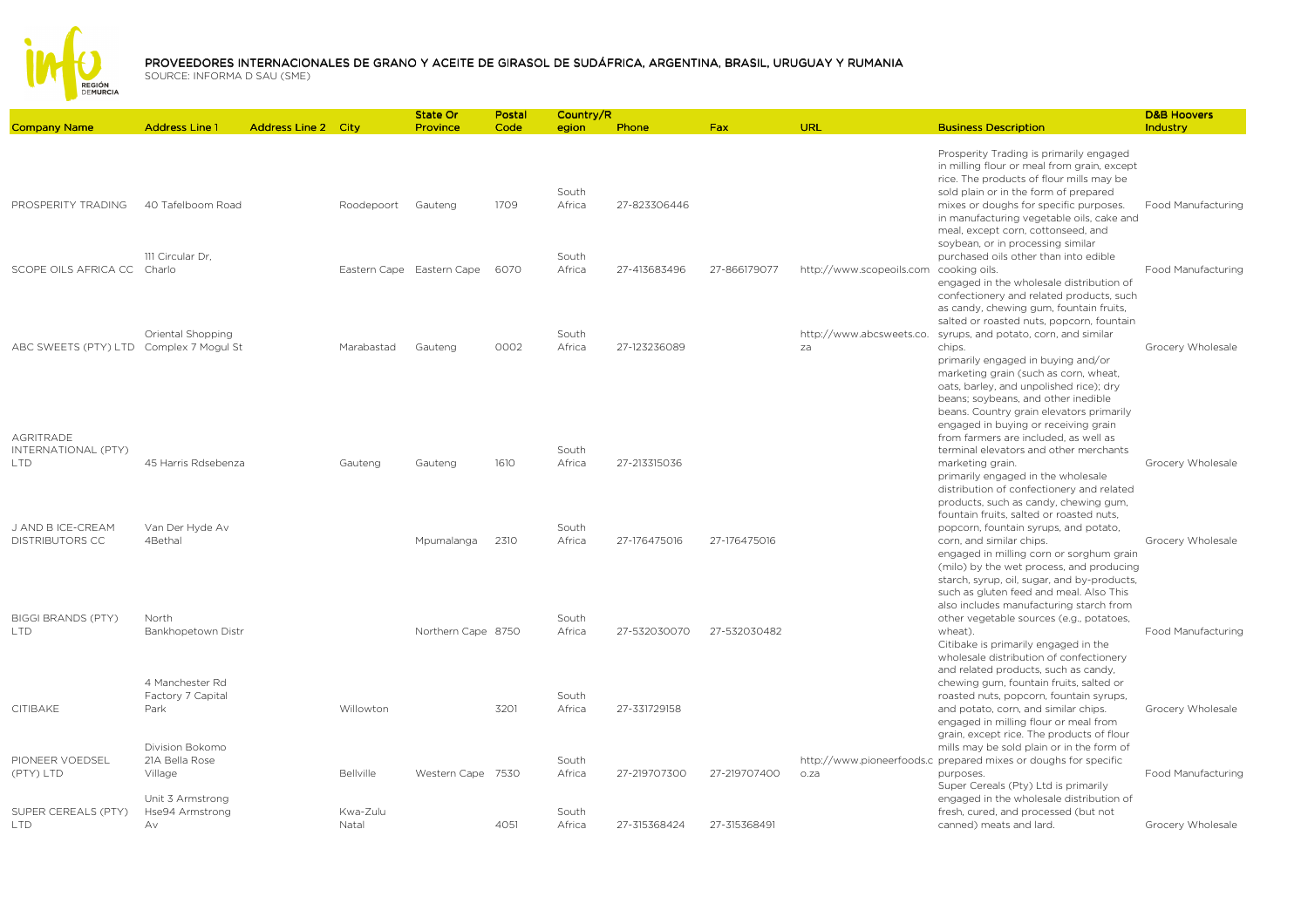

| <b>Company Name</b>                          | <b>Address Line 1</b> | <b>Address Line 2 City</b> |            | State Or<br>Province | Postal<br>Code | Country/R       | Phone        | <b>Fax</b>   | <b>URL</b> | <b>Business Description</b>                                                                                                                                                                                                                                                                                                                                                                                                                                                                                                                                                    | <b>D&amp;B Hoovers</b><br>Industry |
|----------------------------------------------|-----------------------|----------------------------|------------|----------------------|----------------|-----------------|--------------|--------------|------------|--------------------------------------------------------------------------------------------------------------------------------------------------------------------------------------------------------------------------------------------------------------------------------------------------------------------------------------------------------------------------------------------------------------------------------------------------------------------------------------------------------------------------------------------------------------------------------|------------------------------------|
|                                              |                       |                            |            |                      |                | egion           |              |              |            |                                                                                                                                                                                                                                                                                                                                                                                                                                                                                                                                                                                |                                    |
| JJ VENTER AND SEUN                           | Old Cheese Factory    |                            | Ugie       | Eastern Cape         | 5470           | South<br>Africa | 27-453321740 |              |            | in buying and/or marketing grain (such<br>as corn, wheat, oats, barley, and<br>unpolished rice); dry beans; soybeans,<br>and other inedible beans. Country grain<br>elevators primarily engaged in buying or<br>receiving grain from farmers are included,<br>as well as terminal elevators and other<br>merchants marketing grain.<br>engaged in buying and/or marketing<br>grain (such as corn, wheat, oats, barley,<br>and unpolished rice); dry beans;<br>soybeans, and other inedible beans.<br>Country grain elevators primarily<br>engaged in buying or receiving grain | Grocery Wholesale                  |
| <b>TWOLINE TRADING 115</b>                   | 39 Chris De Viliers   |                            |            |                      |                | South           |              |              |            | from farmers are included, as well as<br>terminal elevators and other merchants                                                                                                                                                                                                                                                                                                                                                                                                                                                                                                |                                    |
| (PTY) LTD<br>RYMCO (AFRICA) (PTY)            | St Ermelo Industria   |                            | Ermelo     | Mpumalanga           | 2351           | Africa<br>South | 27-178195588 | 27-178195582 |            | marketing grain.<br>engaged in milling flour or meal from<br>grain, except rice. The products of flour<br>mills may be sold plain or in the form of                                                                                                                                                                                                                                                                                                                                                                                                                            | Grocery Wholesale                  |
| LTD.                                         | 10 Cochrane Av        |                            | Cape Town  | Western Cape 7475    |                | Africa          | 27-215341351 | 27-215343881 |            | prepared mixes or doughs for specific<br>purposes.<br>Gary Player Media Investments (Pty) Ltd<br>is primarily engaged in the wholesale<br>distribution of confectionery and related<br>products, such as candy, chewing gum,<br>fountain fruits, salted or roasted nuts,                                                                                                                                                                                                                                                                                                       | Food Manufacturing                 |
| GARY PLAYER MEDIA<br>INVESTMENTS (PTY) LTD g | Rietfonteincolesber   |                            |            | Free State           | 9795           | South<br>Africa |              |              |            | popcorn, fountain syrups, and potato,<br>corn, and similar chips.<br>engaged in manufacturing dog and cat<br>food from cereal, meat, and other                                                                                                                                                                                                                                                                                                                                                                                                                                 | Grocery Wholesale                  |
| <b>GRAIN AND BAG</b><br><b>EXCHANGE</b>      | 3 Aster Dr            |                            | Stanger    | KwaZulu-Natal 4490   |                | South<br>Africa | 27-324570033 | 27-324570767 |            | ingredients. These preparations may be<br>canned, frozen, or dry.<br>engaged in milling flour or meal from<br>grain, except rice. The products of flour<br>mills may be sold plain or in the form of                                                                                                                                                                                                                                                                                                                                                                           | Food Manufacturing                 |
| RAND AGRI MILLING<br>(PTY) LTD               | 24A Taute St          |                            | Mpumalanga | Mpumalanga           | 2350           | South<br>Africa | 27-176476194 | 27-176474797 |            | prepared mixes or doughs for specific<br>purposes.<br>the wholesale distribution of<br>confectionery and related products, such<br>as candy, chewing gum, fountain fruits,<br>salted or roasted nuts, popcorn, fountain                                                                                                                                                                                                                                                                                                                                                        | Food Manufacturing                 |
| JOKER TOBACCONIST                            | 26A 320 West St       |                            | Durban     | KwaZulu-Natal 4001   |                | South<br>Africa | 27-313046659 |              |            | syrups, and potato, corn, and similar<br>chips.<br>Candytron is primarily engaged in the<br>wholesale distribution of confectionery<br>and related products, such as candy,<br>chewing gum, fountain fruits, salted or                                                                                                                                                                                                                                                                                                                                                         | Grocery Wholesale                  |
| CANDYTRON                                    | 19 Marconi Rd         |                            | Milnerton  | Western Cape 7441    |                | South<br>Africa | 27-215513709 | 27-215526259 |            | roasted nuts, popcorn, fountain syrups,<br>and potato, corn, and similar chips.<br>engaged in buying and/or marketing<br>grain (such as corn, wheat, oats, barley,<br>and unpolished rice); dry beans;<br>soybeans, and other inedible beans.<br>Country grain elevators primarily<br>engaged in buying or receiving grain<br>from farmers are included, as well as                                                                                                                                                                                                            | Grocery Wholesale                  |
| SULTAN'S<br><b>DISTRIBUTORS CC</b>           | 375 Grey Stlaudium    |                            |            |                      | 0037           | South<br>Africa | 27-123866284 | 27-123866285 |            | terminal elevators and other merchants<br>marketing grain.                                                                                                                                                                                                                                                                                                                                                                                                                                                                                                                     | Grocery Wholesale                  |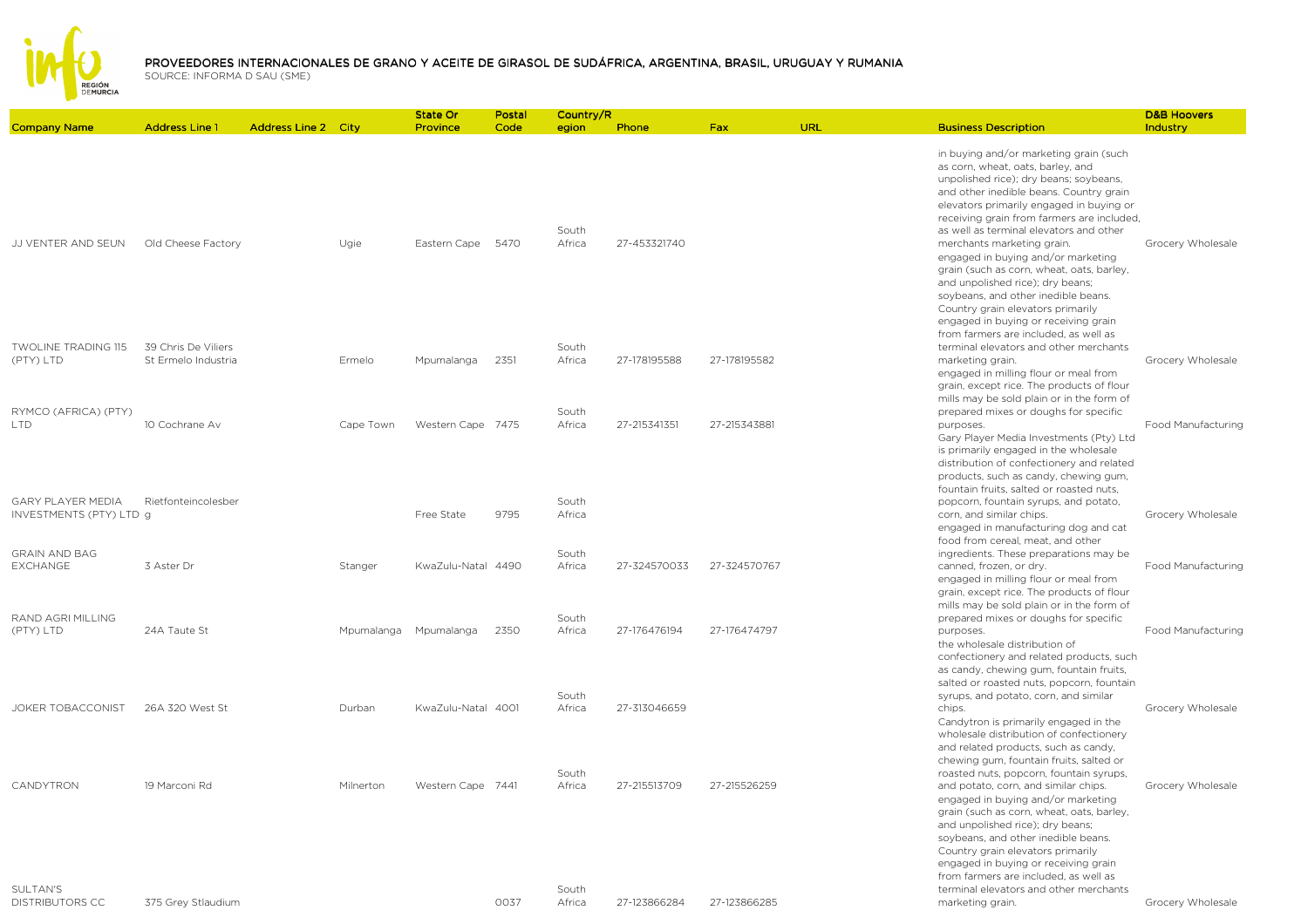

## PROVEEDORES INTERNACIONALES DE GRANO Y ACEITE DE GIRASOL DE SUDÁFRICA, ARGENTINA, BRASIL, URUGUAY Y RUMANIA<br>SOLIPCE: INFORMA D SALL(SME)

|                                                |                                     |                            |                   | <b>State Or</b>    | Postal | Country/R       |              |              |                       |                                                                                                                                                                                                                                                                                                                    | <b>D&amp;B Hoovers</b>    |
|------------------------------------------------|-------------------------------------|----------------------------|-------------------|--------------------|--------|-----------------|--------------|--------------|-----------------------|--------------------------------------------------------------------------------------------------------------------------------------------------------------------------------------------------------------------------------------------------------------------------------------------------------------------|---------------------------|
| <b>Company Name</b>                            | <b>Address Line 1</b>               | <b>Address Line 2 City</b> |                   | Province           | Code   | egion           | Phone        | <b>Fax</b>   | URL                   | <b>Business Description</b>                                                                                                                                                                                                                                                                                        | Industry                  |
| PIONEER VOEDSEL                                |                                     |                            |                   |                    |        | South           |              |              |                       | engaged in milling flour or meal from<br>grain, except rice. The products of flour<br>mills may be sold plain or in the form of<br>http://www.pioneerfoods.c_prepared mixes or doughs for specific                                                                                                                 |                           |
| (PTY) LTD                                      | 21A Durbanville Av                  |                            | Bellville         | Western Cape 7463  |        | Africa          | 27-219707300 | 27-218075118 | o.za                  | purposes.<br>engaged in milling flour or meal from<br>grain, except rice. The products of flour<br>mills may be sold plain or in the form of                                                                                                                                                                       | Food Manufacturing        |
| PIONEER VOEDSEL<br>(PTY) LTD                   | Bank Rd                             |                            | Estcourt          | KwaZulu-Natal 3310 |        | South<br>Africa | 27-363523035 | 27-363523010 | o.za                  | http://www.pioneerfoods.c prepared mixes or doughs for specific<br>purposes.<br>primarily engaged in the wholesale<br>distribution of confectionery and related<br>products, such as candy, chewing gum,<br>fountain fruits, salted or roasted nuts,                                                               | Food Manufacturing        |
| KOPKRAP BELFGGINGS<br>12 (PTY) LTD             | 10 Hennie Van Till<br>Stwhite River |                            |                   | Mpumalanga         | 1240   | South<br>Africa | 27-137500839 | 27-137500842 |                       | popcorn, fountain syrups, and potato,<br>corn, and similar chips.<br>primarily engaged in the wholesale<br>distribution of confectionery and related<br>products, such as candy, chewing gum,<br>fountain fruits, salted or roasted nuts,                                                                          | Grocery Wholesale         |
| <b>INTEGRATED SWEET</b><br><b>IMPORTERS CC</b> | 5 Gertrude<br>Stgoodwood            |                            |                   | Western Cape 7460  |        | South<br>Africa | 27-215113330 | 27-215114434 |                       | popcorn, fountain syrups, and potato,<br>corn, and similar chips.<br>engaged in the wholesale distribution of<br>confectionery and related products, such<br>as candy, chewing gum, fountain fruits,<br>salted or roasted nuts, popcorn, fountain                                                                  | Grocery Wholesale         |
| OMIROS DISTRIBUTORS 20Ste Av 879,<br>CC        | Rietfontein                         |                            |                   |                    | 0084   | South<br>Africa | 27-123311960 | 27-123311960 |                       | syrups, and potato, corn, and similar<br>chips.<br>buying and/or marketing grain (such as<br>corn, wheat, oats, barley, and unpolished<br>rice); dry beans; soybeans, and other<br>inedible beans. Country grain elevators<br>primarily engaged in buying or receiving<br>grain from farmers are included, as well | Grocery Wholesale         |
| SFS 1 (PTY) LTD                                | 25 Plantation Rdthe<br>Gardens      |                            | Gauteng           | Gauteng            | 2192   | South<br>Africa | 27-118738571 | 27-118254904 | http://www.ssfs.co.za | as terminal elevators and other<br>merchants marketing grain.<br>primarily engaged in the wholesale<br>distribution of soft drinks, and in bottling<br>and distributing natural spring and                                                                                                                         | Grocery Wholesale         |
| CORN ZONE TRADERS 3 10 Mineral<br>(PTY) LTD    | Crescrown Mine                      |                            |                   | Gauteng            | 2025   | South<br>Africa |              |              |                       | mineral waters, are classified in this<br>industry.<br>engaged in milling flour or meal from<br>grain, except rice. The products of flour<br>mills may be sold plain or in the form of                                                                                                                             | Grocery Wholesale         |
| RYMCO (AFRICA) (PTY)<br><b>LTD</b>             | 22 Bunsen<br>Rdindustria            |                            |                   | Gauteng            | 2093   | South<br>Africa | 27-112488200 | 27-114742362 |                       | prepared mixes or doughs for specific<br>purposes.<br>primarily engaged in the wholesale<br>distribution of confectionery and related<br>products, such as candy, chewing gum,<br>fountain fruits, salted or roasted nuts,                                                                                         | <b>Food Manufacturing</b> |
| PANJIVAN AND<br>BROTHERS (PTY) LTD             | 26 Jeffels<br>Rdprospecton          |                            | Kwa-Zulu<br>Natal |                    | 4331   | South<br>Africa | 27-319027565 | 27-319029401 |                       | popcorn, fountain syrups, and potato,<br>corn, and similar chips.<br>engaged in milling flour or meal from<br>grain, except rice. The products of flour<br>mills may be sold plain or in the form of                                                                                                               | Grocery Wholesale         |
| VHEMBE MILLING (PTY)<br><b>LTD</b>             | 13 Baret Str                        |                            | Frankfort         | Free State         | 9830   | South<br>Africa | 27-588131960 |              | http://www.vkb.co.za  | prepared mixes or doughs for specific<br>purposes.                                                                                                                                                                                                                                                                 | Food Manufacturing        |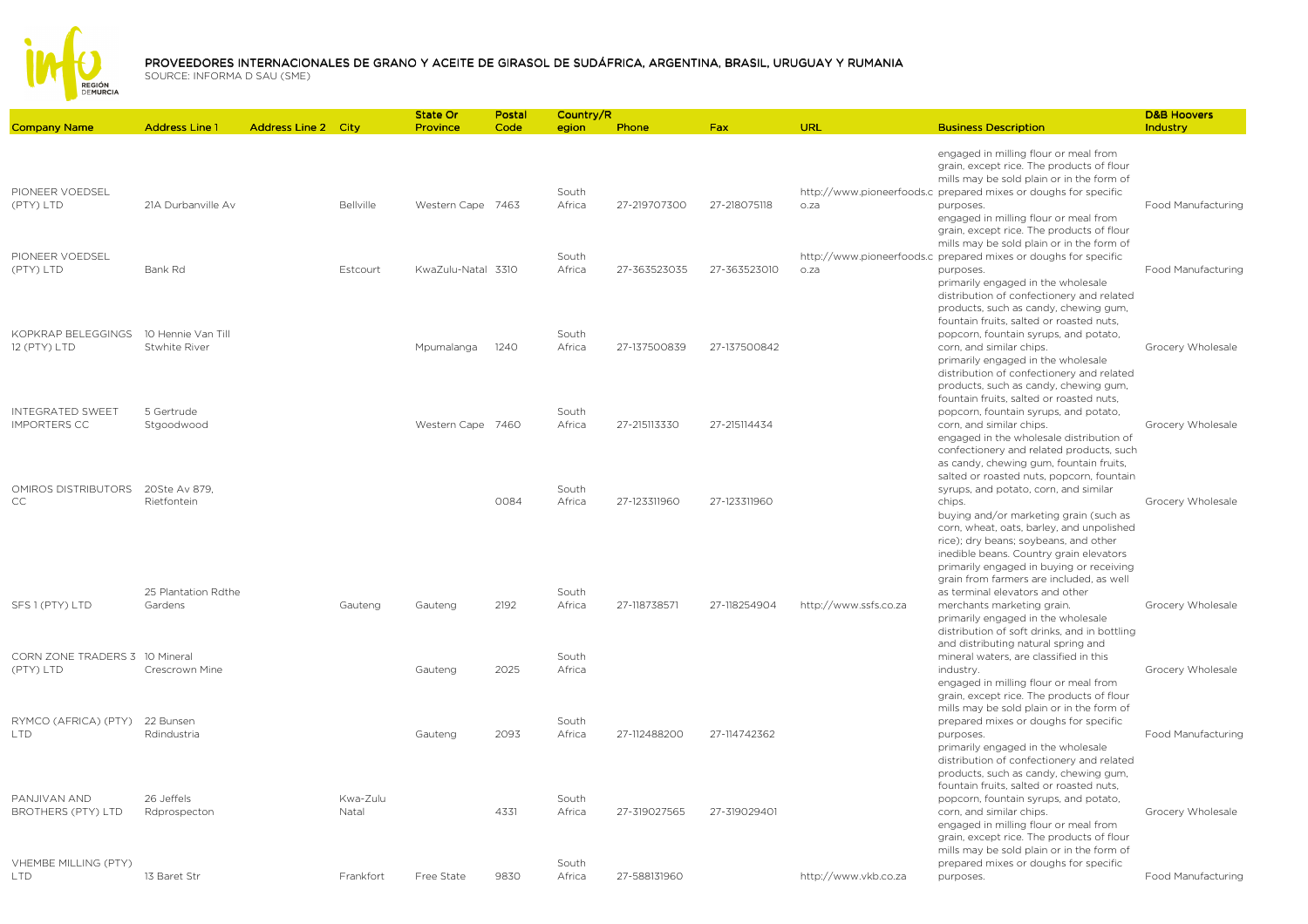

## PROVEEDORES INTERNACIONALES DE GRANO Y ACEITE DE GIRASOL DE SUDÁFRICA, ARGENTINA, BRASIL, URUGUAY Y RUMANIA<br>SOLIPCE: INFORMA D SALL(SME)

|                                                             |                                                    |                            |                      | State Or           | Postal | Country/R       |              |              |      |                                                                                                                                                                                                                                                                                                                                                                                                            | <b>D&amp;B Hoovers</b> |
|-------------------------------------------------------------|----------------------------------------------------|----------------------------|----------------------|--------------------|--------|-----------------|--------------|--------------|------|------------------------------------------------------------------------------------------------------------------------------------------------------------------------------------------------------------------------------------------------------------------------------------------------------------------------------------------------------------------------------------------------------------|------------------------|
| <b>Company Name</b>                                         | <b>Address Line 1</b>                              | <b>Address Line 2 City</b> |                      | <b>Province</b>    | Code   | egion           | Phone        | <b>Fax</b>   | URL  | <b>Business Description</b>                                                                                                                                                                                                                                                                                                                                                                                | Industry               |
| PIONEER VOEDSEL<br>(PTY) LTD                                | Division Pasta 11<br>Plant St                      |                            | Malmesbury           | Western Cape 7299  |        | South<br>Africa | 27-224872265 | 27-224824350 | o.za | engaged in milling flour or meal from<br>grain, except rice. The products of flour<br>mills may be sold plain or in the form of<br>http://www.pioneerfoods.c prepared mixes or doughs for specific<br>purposes.<br>engaged in buying and/or marketing<br>grain (such as corn, wheat, oats, barley,<br>and unpolished rice); dry beans;<br>soybeans, and other inedible beans.                              | Food Manufacturing     |
| FAT BELLY PRODUCTS<br>(PTY) LTD                             | Site 3 Old King<br>Williams Town Rd                |                            | East London          | Eastern Cape       | 5219   | South<br>Africa | 27-437600112 | 27-437600110 |      | Country grain elevators primarily<br>engaged in buying or receiving grain<br>from farmers are included, as well as<br>terminal elevators and other merchants<br>marketing grain.<br>(Pty) Ltd is primarily engaged in buying<br>and/or marketing grain (such as corn,<br>wheat, oats, barley, and unpolished rice);<br>dry beans; soybeans, and other inedible<br>beans. Country grain elevators primarily | Grocery Wholesale      |
| THABA NCHU<br>ROLLERMILLS AND<br>DISTRIBUTORS (PTY)<br>LTD. | 1 Kapteijn St                                      |                            | Johannesburg Gauteng |                    | 2001   | South<br>Africa | 27-518752786 | 27-518752786 |      | engaged in buying or receiving grain<br>from farmers are included, as well as<br>terminal elevators and other merchants<br>marketing grain.<br>engaged in milling flour or meal from<br>grain, except rice. The products of flour                                                                                                                                                                          | Grocery Wholesale      |
| K S M MILLING<br><b>COMPANY LTD</b>                         | 5 Dyer St Arcadia                                  |                            | East London          | Eastern Cape       | 5201   | South<br>Africa | 27-43123671  |              |      | mills may be sold plain or in the form of<br>prepared mixes or doughs for specific<br>purposes.<br>in buying and/or marketing grain (such<br>as corn, wheat, oats, barley, and<br>unpolished rice); dry beans; soybeans,                                                                                                                                                                                   | Food Manufacturing     |
| KBB HANDELAARS CC                                           | 89 Wilcocks<br>Rdbayswater                         |                            | Free State           | Free State         | 9301   | South<br>Africa | 27-514477624 |              |      | and other inedible beans. Country grain<br>elevators primarily engaged in buying or<br>receiving grain from farmers are included,<br>as well as terminal elevators and other<br>merchants marketing grain.<br>primarily engaged in milling flour or meal<br>from grain, except rice. The products of                                                                                                       | Grocery Wholesale      |
| PRIDE MILLING<br>COMPANY (PTY) LTD                          | Oxford Office Park<br>Unit 5, 3 Bauhinia St        |                            | Gauteng              |                    | 0157   | South<br>Africa | 27-118148254 | 27-118143131 | .za  | flour mills may be sold plain or in the<br>http://www.pridemilling.co form of prepared mixes or doughs for<br>specific purposes.<br>primarily engaged in milling flour or meal<br>from grain, except rice. The products of<br>flour mills may be sold plain or in the                                                                                                                                      | Food Manufacturing     |
| <b>VAAL MILLING</b><br>COMPANY (PTY) LTD                    | 5 Brandmuller<br><b>Drthree Rivers</b>             |                            | Gauteng              | Gauteng            | 1929   | South<br>Africa | 27-164235395 | 27-164235830 |      | form of prepared mixes or doughs for<br>specific purposes.<br>engaged in milling flour or meal from<br>grain, except rice. The products of flour                                                                                                                                                                                                                                                           | Food Manufacturing     |
| PIONEER VOEDSEL<br>(PTY) LTD                                | 1 Smithers Rd                                      |                            | Stanger              | KwaZulu-Natal 4450 |        | South<br>Africa | 27-325511271 | 27-325515325 | o.za | mills may be sold plain or in the form of<br>http://www.pioneerfoods.c prepared mixes or doughs for specific<br>purposes.<br>engaged in the wholesale distribution of<br>confectionery and related products, such<br>as candy, chewing gum, fountain fruits,                                                                                                                                               | Food Manufacturing     |
| ALPINE SWISS FOODS<br>CC                                    | 3rd FLOOR31<br>PRINCESS OF<br><b>WALES TERRACE</b> |                            |                      | Gauteng            | 2193   | South<br>Africa | 27-114211211 | 27-114211211 |      | salted or roasted nuts, popcorn, fountain<br>syrups, and potato, corn, and similar<br>chips.                                                                                                                                                                                                                                                                                                               | Grocery Wholesale      |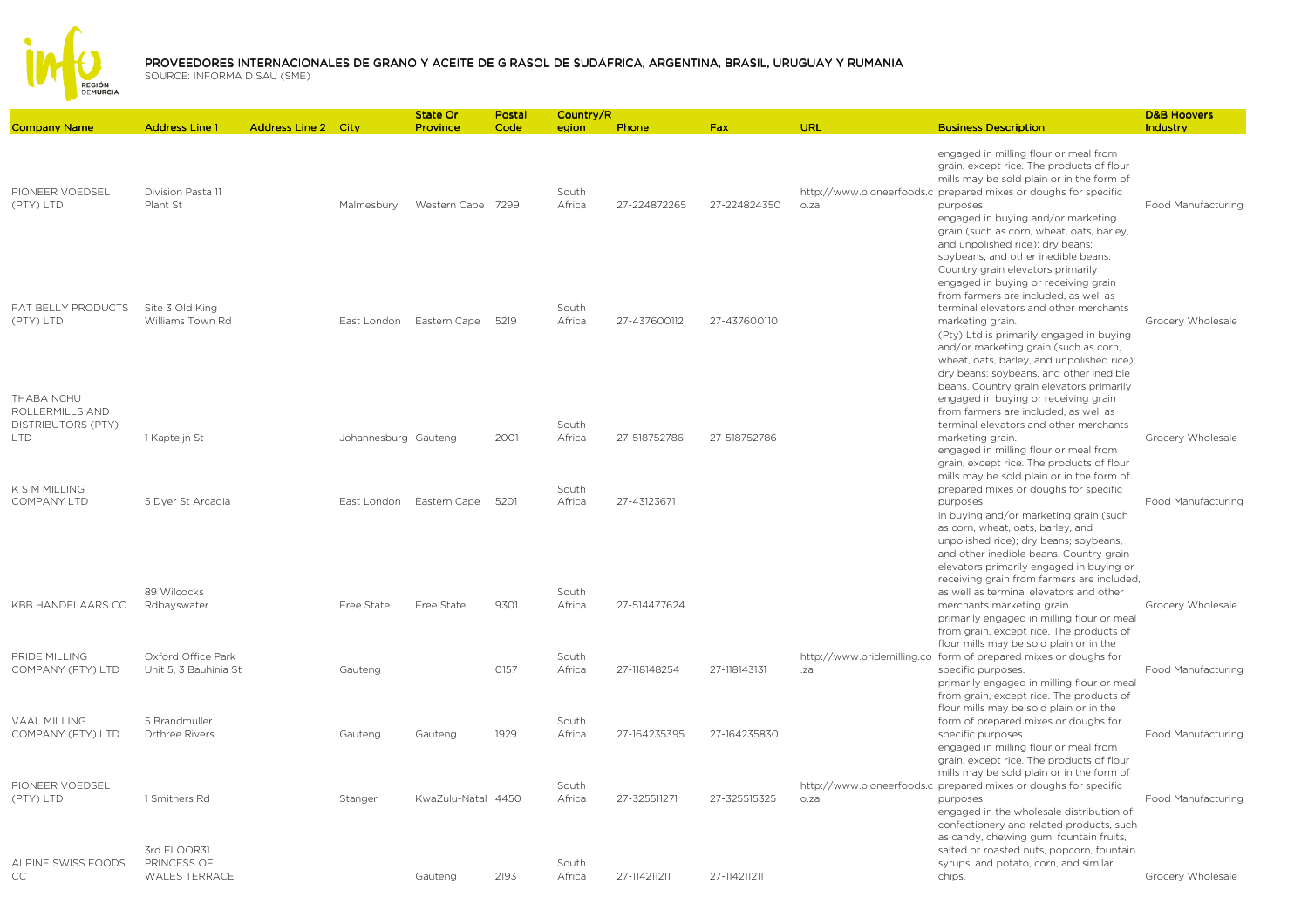

|                                         |                                          |                            |             | State Or                       | Postal | Country/R       |              |              |                                    |                                                                                                                                                                                                                                                                                                                                      | <b>D&amp;B Hoovers</b>    |
|-----------------------------------------|------------------------------------------|----------------------------|-------------|--------------------------------|--------|-----------------|--------------|--------------|------------------------------------|--------------------------------------------------------------------------------------------------------------------------------------------------------------------------------------------------------------------------------------------------------------------------------------------------------------------------------------|---------------------------|
| <b>Company Name</b>                     | <b>Address Line 1</b>                    | <b>Address Line 2 City</b> |             | Province                       | Code   | egion           | Phone        | Fax:         | URL                                | <b>Business Description</b>                                                                                                                                                                                                                                                                                                          | Industry                  |
|                                         |                                          |                            |             |                                |        |                 |              |              |                                    | buying and/or marketing grain (such as<br>corn, wheat, oats, barley, and unpolished<br>rice); dry beans; soybeans, and other<br>inedible beans. Country grain elevators<br>primarily engaged in buying or receiving<br>grain from farmers are included, as well                                                                      |                           |
| BOKOMO FOODS                            | 21A Durbanville Av<br>Bella Rosa Village |                            | Durbanville | Western Cape 7550              |        | South<br>Africa | 27-219744000 | 27-218075118 |                                    | as terminal elevators and other<br>merchants marketing grain.<br>engaged in the wholesale distribution of<br>confectionery and related products, such<br>as candy, chewing gum, fountain fruits,<br>salted or roasted nuts, popcorn, fountain                                                                                        | Grocery Wholesale         |
| <b>VALUE BAKING</b><br>SUPPLIES CC      | 67 Heuwel Stprotea<br>Heights            |                            |             | Western Cape Western Cape 7560 |        | South<br>Africa | 27-219812759 |              | http://www.valuesupplies.<br>co.za | syrups, and potato, corn, and similar<br>chips.<br>engaged in buying and/or marketing                                                                                                                                                                                                                                                | Grocery Wholesale         |
| SOLPAK DISTRIBUTORS                     | 91 Albersville St.                       |                            |             |                                |        | South           |              |              |                                    | grain (such as corn, wheat, oats, barley,<br>and unpolished rice); dry beans;<br>soybeans, and other inedible beans.<br>Country grain elevators primarily<br>engaged in buying or receiving grain<br>from farmers are included, as well as                                                                                           |                           |
| CC                                      | Port Shepstone                           |                            |             |                                | 4240   | Africa          | 27-396857861 | 27-396857868 | http://www.solpak.co.za            | terminal elevators and other merchants<br>primarily engaged in buying and/or<br>marketing grain (such as corn, wheat,<br>oats, barley, and unpolished rice); dry<br>beans; soybeans, and other inedible<br>beans. Country grain elevators primarily<br>engaged in buying or receiving grain<br>from farmers are included, as well as | Grocery Wholesale         |
| KLEIN KAROO SAAD<br>BEMARKING (PTY) LTD | 19 Pioneer St                            |                            | George      | Western Cape 6529              |        | South<br>Africa | 27-448782921 |              | .co.za                             | http://www.seedmarketing terminal elevators and other merchants<br>marketing grain.<br>engaged in milling flour or meal from<br>grain, except rice. The products of flour                                                                                                                                                            | Grocery Wholesale         |
| PREMIER FMCG (PTY)<br><b>ITD</b>        | 3 Hwthorn St                             |                            | Kokstad     | KwaZulu-Natal 4700             |        | South<br>Africa | 27-397273175 |              | om                                 | mills may be sold plain or in the form of<br>http://www.premierfmcg.c_prepared mixes or doughs for specific<br>purposes.<br>Big 6 Sales Cc is primarily engaged in the<br>wholesale distribution of confectionery<br>and related products, such as candy,                                                                            | <b>Food Manufacturing</b> |
| BIG 6 SALES CC                          | 2A Cane Stgonubie                        |                            |             | Eastern Cape Eastern Cape      | 5257   | South<br>Africa | 27-219515753 | 27-219516687 |                                    | chewing gum, fountain fruits, salted or<br>roasted nuts, popcorn, fountain syrups,<br>and potato, corn, and similar chips.<br>engaged in the wholesale distribution of<br>confectionery and related products, such<br>as candy, chewing gum, fountain fruits,<br>salted or roasted nuts, popcorn, fountain                           | Grocery Wholesale         |
| ABC SWEETS (PTY) LTD Shop 11 Lenchen Av |                                          |                            | Centurion   | Gauteng                        | 0157   | South<br>Africa | 27-126636244 |              | za                                 | http://www.abcsweets.co. syrups, and potato, corn, and similar<br>chips.                                                                                                                                                                                                                                                             | Grocery Wholesale         |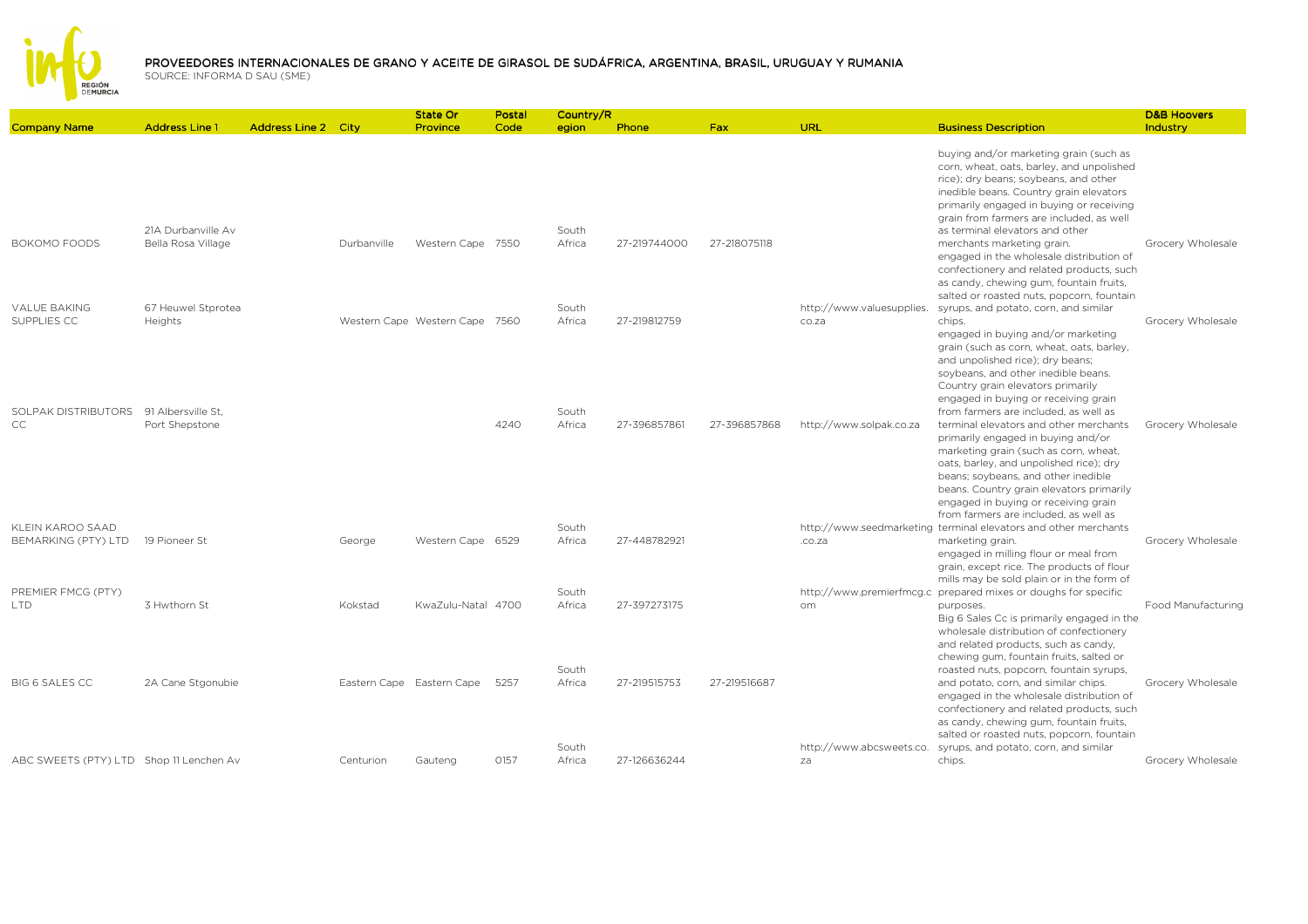

|                                                                             |                       |                            |                   | State Or              | Postal | Country/R       |              |              |                          |                                                                                                                                                                                                                                                                                                                                                                                                                                                                                                                                                                                                                                                                                                                                                                                                                                                                                                                                                                                   | <b>D&amp;B Hoovers</b>    |
|-----------------------------------------------------------------------------|-----------------------|----------------------------|-------------------|-----------------------|--------|-----------------|--------------|--------------|--------------------------|-----------------------------------------------------------------------------------------------------------------------------------------------------------------------------------------------------------------------------------------------------------------------------------------------------------------------------------------------------------------------------------------------------------------------------------------------------------------------------------------------------------------------------------------------------------------------------------------------------------------------------------------------------------------------------------------------------------------------------------------------------------------------------------------------------------------------------------------------------------------------------------------------------------------------------------------------------------------------------------|---------------------------|
| <b>Company Name</b>                                                         | <b>Address Line 1</b> | <b>Address Line 2 City</b> |                   | Province              | Code   | egion           | Phone        | Fax          | URL                      | <b>Business Description</b>                                                                                                                                                                                                                                                                                                                                                                                                                                                                                                                                                                                                                                                                                                                                                                                                                                                                                                                                                       | Industry                  |
|                                                                             |                       |                            |                   |                       |        |                 |              |              |                          | agricultural and agri-processing business<br>company. The company's major activities<br>include land management, property<br>development and agriculture across six<br>Southern African Development<br>Community (SADC) countries. Tongaat<br>product portfolio comprises<br>carbohydrate products ranging from<br>sugar cane to maize and agricultural<br>products. The company also operates<br>various businesses such as electricity<br>generation and biofuel production.<br>Tongaat markets its products under<br>Huletts, Huletts SunSweet, Marathon,<br>Blue Crystal, Hydex, Amryal corn starch,<br>Vaalgold Gluten 60, and Voermol brand<br>names. The company has operations in<br>Africa, Asia, Europe and North America.<br>Tongaat is headquartered in Tongaat,<br>KwaZulu-Natal, South Africa.The<br>company reported revenues of (Rand)<br>ZAR15,382 million for the fiscal year<br>ended March 2020 (FY2020), an increase<br>of 17.8% over FY2019. In FY2020, the |                           |
|                                                                             |                       |                            |                   |                       |        |                 |              |              |                          | company's operating margin was 21.2%,                                                                                                                                                                                                                                                                                                                                                                                                                                                                                                                                                                                                                                                                                                                                                                                                                                                                                                                                             |                           |
|                                                                             |                       |                            |                   |                       |        |                 |              |              |                          | compared to an operating margin of 4.2%                                                                                                                                                                                                                                                                                                                                                                                                                                                                                                                                                                                                                                                                                                                                                                                                                                                                                                                                           |                           |
| TONGAAT HULETT LTD Amanzimnyama Hill                                        |                       |                            | Kwa-Zulu<br>Natal |                       | 4400   | South<br>Africa | 27-324394000 | 27-329453333 | http://www.tongaat.com   | in FY2019. The net profit of the company<br>was ZAR120 million in FY2020, compared Food Manufacturing<br>engaged in milling flour or meal from<br>grain, except rice. The products of flour                                                                                                                                                                                                                                                                                                                                                                                                                                                                                                                                                                                                                                                                                                                                                                                       |                           |
| NOKO MILLING (PTY)                                                          | 85 Thabo Mbeki        |                            |                   |                       |        | South           |              |              |                          | mills may be sold plain or in the form of<br>http://www.willowtongrou prepared mixes or doughs for specific                                                                                                                                                                                                                                                                                                                                                                                                                                                                                                                                                                                                                                                                                                                                                                                                                                                                       |                           |
| LTD.                                                                        | Stlichtenburg         |                            | North West        |                       | 2740   | Africa          | 27-333557800 | 27-333557866 | p.com                    | purposes.<br>engaged in buying and/or marketing<br>grain (such as corn, wheat, oats, barley,<br>and unpolished rice); dry beans;<br>soybeans, and other inedible beans.<br>Country grain elevators primarily<br>engaged in buying or receiving grain<br>from farmers are included, as well as                                                                                                                                                                                                                                                                                                                                                                                                                                                                                                                                                                                                                                                                                     | Food Manufacturing        |
| CHINESE BEAN SPROUT<br><b>KING</b>                                          | 57 7Th Av             |                            | Jeppestown        | Gauteng               | 2094   | South<br>Africa | 27-116141071 |              |                          | terminal elevators and other merchants<br>marketing grain.<br>Senekal Meule Cc is primarily engaged in<br>milling flour or meal from grain, except<br>rice. The products of flour mills may be                                                                                                                                                                                                                                                                                                                                                                                                                                                                                                                                                                                                                                                                                                                                                                                    | Grocery Wholesale         |
|                                                                             | Van Riebeeck St       |                            |                   |                       |        | South           |              |              |                          | sold plain or in the form of prepared                                                                                                                                                                                                                                                                                                                                                                                                                                                                                                                                                                                                                                                                                                                                                                                                                                                                                                                                             |                           |
| SENEKAL MEULE CC                                                            | 6Senekal              |                            |                   | Free State            | 9600   | Africa          | 27-584813310 | 27-584815284 |                          | mixes or doughs for specific purposes.<br>Handling (Pty) Ltd is primarily engaged                                                                                                                                                                                                                                                                                                                                                                                                                                                                                                                                                                                                                                                                                                                                                                                                                                                                                                 | <b>Food Manufacturing</b> |
| NKOMAZI AGRI<br>PROCESSING AND<br><b>GRAIN HANDLING (PTY)</b><br><b>LTD</b> | Stand 743Main Rd      |                            |                   | Mpumalanga Mpumalanga | 1334   | South<br>Africa |              |              |                          | in the wholesale distribution of soft<br>drinks, and in bottling and distributing<br>natural spring and mineral waters, are<br>classified in this industry.<br>engaged in milling flour or meal from<br>grain, except rice. The products of flour<br>mills may be sold plain or in the form of                                                                                                                                                                                                                                                                                                                                                                                                                                                                                                                                                                                                                                                                                    | Grocery Wholesale         |
| PREMIER FMCG (PTY)                                                          |                       |                            |                   |                       |        | South           |              |              | http://www.premierfmcg.c | prepared mixes or doughs for specific                                                                                                                                                                                                                                                                                                                                                                                                                                                                                                                                                                                                                                                                                                                                                                                                                                                                                                                                             |                           |
| <b>LTD</b>                                                                  | 8 Wareings Rd         |                            | Pinetown          | KwaZulu-Natal 3610    |        | Africa          | 27-317029941 |              | om.                      | purposes.                                                                                                                                                                                                                                                                                                                                                                                                                                                                                                                                                                                                                                                                                                                                                                                                                                                                                                                                                                         | Food Manufacturing        |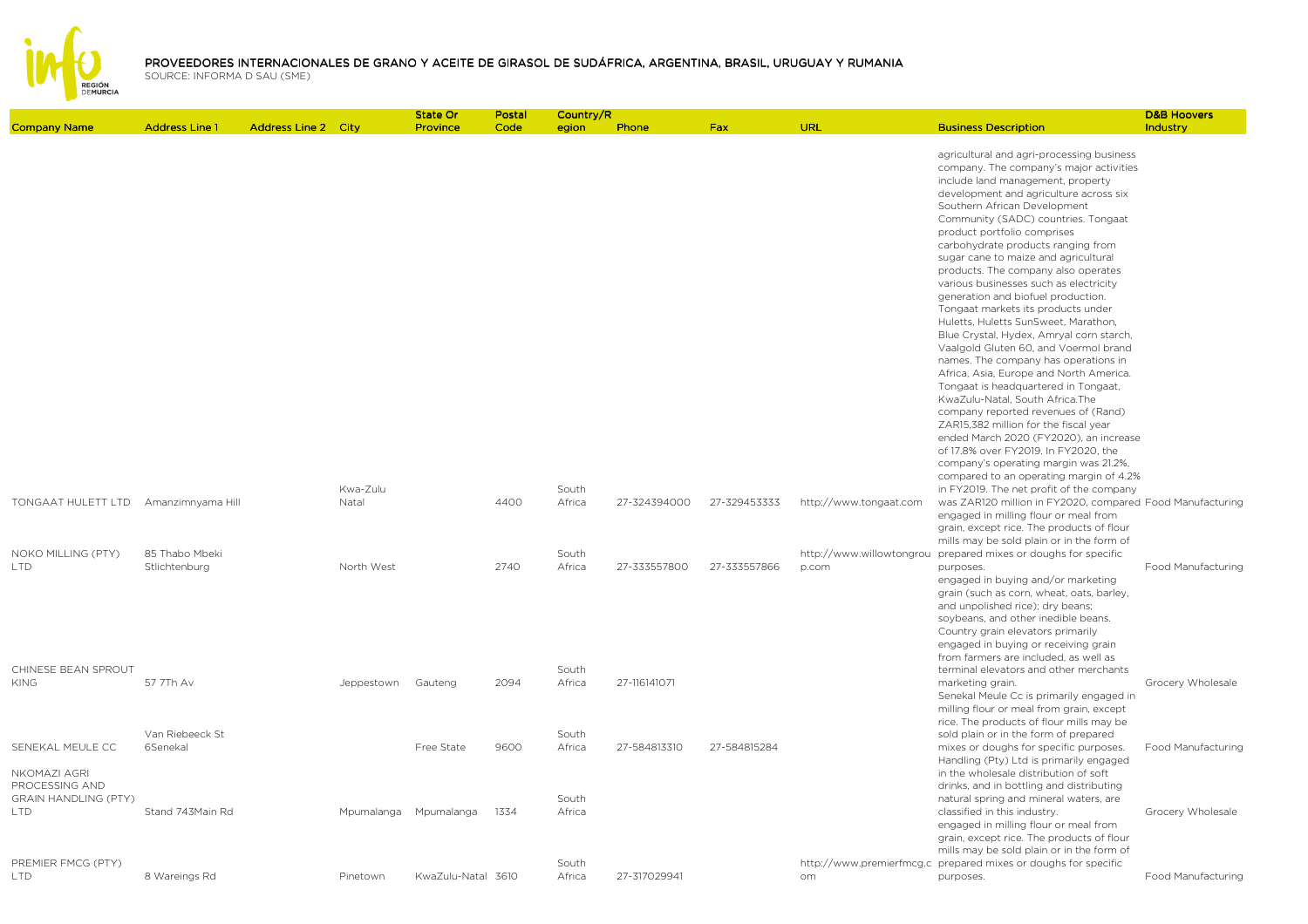

|                                              |                                                                               |                              |                     | <b>State Or</b>   | Postal | Country/R       |              |              |                                 |                                                                                                                                                                                                                                                                                                                                                                               | <b>D&amp;B Hoovers</b>    |
|----------------------------------------------|-------------------------------------------------------------------------------|------------------------------|---------------------|-------------------|--------|-----------------|--------------|--------------|---------------------------------|-------------------------------------------------------------------------------------------------------------------------------------------------------------------------------------------------------------------------------------------------------------------------------------------------------------------------------------------------------------------------------|---------------------------|
| <b>Company Name</b>                          | <b>Address Line 1</b>                                                         | <b>Address Line 2 City</b>   |                     | Province          | Code   | egion           | Phone        | Fax          | URL                             | <b>Business Description</b>                                                                                                                                                                                                                                                                                                                                                   | Industry                  |
|                                              |                                                                               |                              |                     |                   |        |                 |              |              |                                 | primarily engaged in buying and/or<br>marketing grain (such as corn, wheat,<br>oats, barley, and unpolished rice); dry<br>beans; soybeans, and other inedible<br>beans. Country grain elevators primarily<br>engaged in buying or receiving grain<br>from farmers are included, as well as                                                                                    |                           |
| KLEIN KAROO SAAD<br>BEMARKING (PTY) LTD      | 11 Dr Euvrard St<br>1st                                                       |                              | Malmersburg         | Western Cape 7300 |        | South<br>Africa | 27-224822739 |              | .co.za                          | http://www.seedmarketing terminal elevators and other merchants<br>marketing grain.<br>Awesome Snacks Cc is primarily engaged                                                                                                                                                                                                                                                 | Grocery Wholesale         |
| AWESOME SNACKS CC                            | <b>FLOORFOUNTAINV</b><br><b>IEW HSE</b>                                       |                              | Weltevredenp<br>ark | Gauteng           | 1709   | South<br>Africa | 27-114550404 | 27-114550408 | $\overline{a}$                  | http://www.awesome.co.z in manufacturing potato chips, corn<br>chips, and similar snacks.<br>primarily engaged in the wholesale<br>distribution of soft drinks, and in bottling<br>and distributing natural spring and                                                                                                                                                        | <b>Food Manufacturing</b> |
| <b>GRAIN AND CATTLE</b><br>TRADERS (PTY) LTD | Plot 59Rietspruit                                                             |                              | Gauteng             | Gauteng           | 1911   | South<br>Africa |              |              |                                 | mineral waters, are classified in this<br>industry.<br>buying and/or marketing grain (such as<br>corn, wheat, oats, barley, and unpolished<br>rice); dry beans; soybeans, and other<br>inedible beans. Country grain elevators<br>primarily engaged in buying or receiving<br>grain from farmers are included, as well<br>as terminal elevators and other                     | Grocery Wholesale         |
| FILCOSUR S.A.                                | Darío Silva 855                                                               | Oficina 2301.                | Melo                |                   | 37000  | Uruguay         | 598-6422257  | 598-6422257  |                                 | merchants marketing grain.<br>engaged in buying and/or marketing<br>grain (such as corn, wheat, oats, barley,<br>and unpolished rice); dry beans;<br>soybeans, and other inedible beans.<br>Country grain elevators primarily<br>engaged in buying or receiving grain                                                                                                         | Grocery Wholesale         |
| BUNGE AGRITRADE S.A. Bonavita 1294           | Doctor Luis                                                                   | Zona Franca<br><b>WTC</b>    | Montevideo          |                   | 11300  | Uruguay         | 598-26262800 | 598-26262830 | http://www.bungeuruguay<br>.com | from farmers are included, as well as<br>terminal elevators and other merchants<br>primarily engaged in buying and/or<br>marketing grain (such as corn, wheat,<br>oats, barley, and unpolished rice); dry<br>beans; soybeans, and other inedible<br>beans. Country grain elevators primarily<br>engaged in buying or receiving grain<br>from farmers are included, as well as | Grocery Wholesale         |
| <b>BARRACA JORGE</b><br>WALTER ERRO S.A.     | Perimetral Juan<br>Manuel Blanes s/n                                          | y Carlos M. Ruiz Dolores     |                     |                   | 75100  | Uruguay         | 598-45343242 | 598-45343242 | http://www.erro.com.uy          | terminal elevators and other merchants<br>marketing grain.<br>buying and/or marketing grain (such as<br>corn, wheat, oats, barley, and unpolished<br>rice); dry beans; soybeans, and other<br>inedible beans. Country grain elevators<br>primarily engaged in buying or receiving<br>grain from farmers are included, as well<br>as terminal elevators and other              | Grocery Wholesale         |
| <b>BIERMOX S.A.</b><br>MOLINOS OVERSEAS      | Juncal 1413<br><b>Brigadier General</b><br>Juan Antonio<br>Lavalleja (Ruta 8) | Edificio @2,<br>Oficina 202, | Montevideo          |                   |        | Uruguay         | 598-29152040 |              |                                 | merchants marketing grain.<br>primarily engaged in buying and/or<br>marketing grain (such as corn, wheat,<br>oats, barley, and unpolished rice); dry<br>beans; soybeans, and other inedible<br>beans. Country grain elevators primarily<br>engaged in buying or receiving grain<br>from farmers are included, as well as<br>terminal elevators and other merchants            | Grocery Wholesale         |
| COMMODITIES S.A.                             | 9065                                                                          | Zonamérica                   | Montevideo          |                   | 91600  | Uruguay         | 598-25182055 | 598-25182055 |                                 | marketing grain.                                                                                                                                                                                                                                                                                                                                                              | Grocery Wholesale         |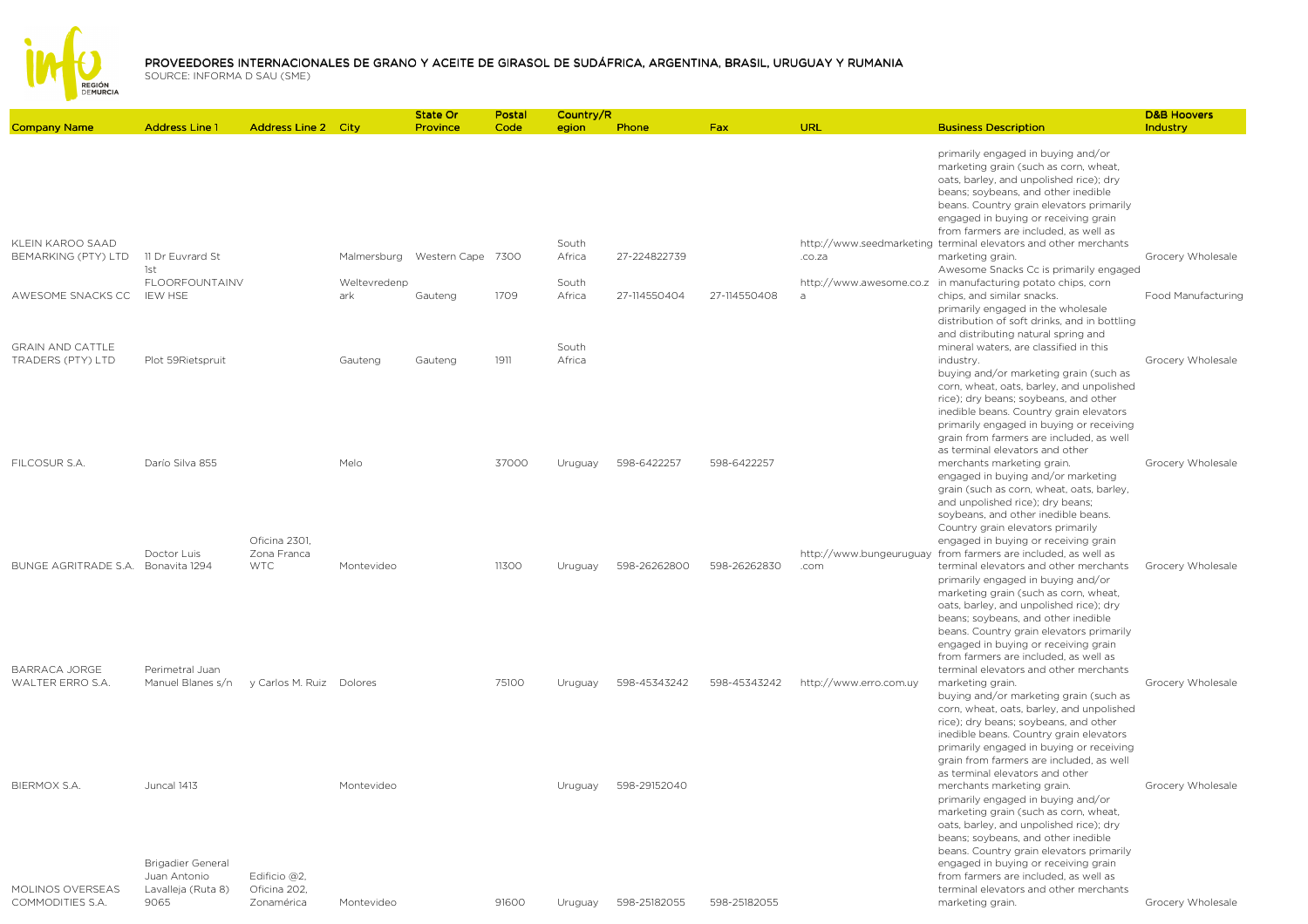

|                                                                                      |                                         |                                               |            | State Or | Postal | Country/R |              |              |                       |                                                                                                                                                                                                                                                                                                                                                                                                                                                  | <b>D&amp;B Hoovers</b> |
|--------------------------------------------------------------------------------------|-----------------------------------------|-----------------------------------------------|------------|----------|--------|-----------|--------------|--------------|-----------------------|--------------------------------------------------------------------------------------------------------------------------------------------------------------------------------------------------------------------------------------------------------------------------------------------------------------------------------------------------------------------------------------------------------------------------------------------------|------------------------|
| <b>Company Name</b>                                                                  | <b>Address Line 1</b>                   | <b>Address Line 2 City</b>                    |            | Province | Code   | egion     | Phone        | Fax          | URL                   | <b>Business Description</b>                                                                                                                                                                                                                                                                                                                                                                                                                      | Industry               |
| AGROSAN S.A.                                                                         | Camino General<br>Máximo Santos<br>4900 |                                               | Montevideo |          | 12400  | Uruguay   | 598-3554262  | 598-3093551  | $\vee$                | buying and/or marketing grain (such as<br>corn, wheat, oats, barley, and unpolished<br>rice); dry beans; soybeans, and other<br>inedible beans. Country grain elevators<br>primarily engaged in buying or receiving<br>grain from farmers are included, as well<br>http://www.agrosan.com.u as terminal elevators and other<br>merchants marketing grain.<br>and/or marketing grain (such as corn,<br>wheat, oats, barley, and unpolished rice); | Grocery Wholesale      |
| GEPE LTDA.                                                                           | Cuareim 1777                            |                                               | Montevideo |          | 11800  | Uruguay   | 598-9248570  | 598-9249232  |                       | dry beans; soybeans, and other inedible<br>beans. Country grain elevators primarily<br>engaged in buying or receiving grain<br>from farmers are included, as well as<br>terminal elevators and other merchants<br>marketing grain.<br>engaged in milling flour or meal from<br>grain, except rice. The products of flour                                                                                                                         | Grocery Wholesale      |
| <b>INDUSTRIAS HARINERAS</b>                                                          |                                         |                                               |            |          |        |           |              |              |                       | mills may be sold plain or in the form of<br>prepared mixes or doughs for specific                                                                                                                                                                                                                                                                                                                                                               |                        |
| S.A.                                                                                 | Eduardo Pondal 864                      |                                               | Montevideo |          | 12900  | Uruguay   | 598-23597202 | 598-23591330 |                       | purposes.<br>Cooperativa Agraria Ltda. is primarily                                                                                                                                                                                                                                                                                                                                                                                              | Food Manufacturing     |
| CENTRAL<br>COOPERATIVA DE<br>GRANOS COOPERATIVA Avenida 18 de Julio<br>AGRARIA LTDA. | 1645                                    | Piso 8 <sup>°</sup>                           | Montevideo |          | 11200  | Uruguay   | 598-4087887  | 598-4087972  |                       | engaged in buying and/or marketing<br>grain (such as corn, wheat, oats, barley,<br>and unpolished rice); dry beans;<br>soybeans, and other inedible beans.<br>Country grain elevators primarily<br>engaged in buying or receiving grain<br>from farmers are included, as well as<br>terminal elevators and other merchants<br>buying and/or marketing grain (such as<br>corn, wheat, oats, barley, and unpolished                                | Grocery Wholesale      |
|                                                                                      | Avenida de las                          | Las Américas<br>Business Center,              |            |          |        |           |              |              |                       | rice); dry beans; soybeans, and other<br>inedible beans. Country grain elevators<br>primarily engaged in buying or receiving<br>grain from farmers are included, as well<br>as terminal elevators and other                                                                                                                                                                                                                                      |                        |
| TGL URUGUAY S.A.                                                                     | Américas 8200                           | Oficina 501/502 Paso Carrasco                 |            |          | 15000  | Uruguay   | 598-26039047 | 598-26039047 |                       | merchants marketing grain.<br>in buying and/or marketing grain (such<br>as corn, wheat, oats, barley, and<br>unpolished rice); dry beans; soybeans,<br>and other inedible beans. Country grain<br>elevators primarily engaged in buying or                                                                                                                                                                                                       | Grocery Wholesale      |
| COFCO SERVICES S.A.                                                                  | Dr. Luis Bonavita<br>1294               | Piso 18. Oficina<br>1801 - WTC<br>Montevideo  | Montevideo |          | 11300  | Uruguay   | 598-26263200 |              |                       | receiving grain from farmers are included,<br>as well as terminal elevators and other<br>merchants marketing grain.<br>primarily engaged in buying and/or<br>marketing grain (such as corn, wheat,<br>oats, barley, and unpolished rice); dry<br>beans; soybeans, and other inedible<br>beans. Country grain elevators primarily<br>engaged in buying or receiving grain                                                                         | Grocery Wholesale      |
| LDC TRADING &                                                                        | Avenida Luis A. de                      | World Trade<br>Center, Torre 3 <sup>º</sup> , |            |          |        |           |              |              |                       | from farmers are included, as well as<br>terminal elevators and other merchants                                                                                                                                                                                                                                                                                                                                                                  |                        |
| SERVICE CO. S.A.                                                                     | Herrera 1248                            | Of. 1476                                      | Montevideo |          | 11300  | Uruguay   | 598-26236800 | 598-26236800 | http://www.ldc.com.uy | marketing grain.                                                                                                                                                                                                                                                                                                                                                                                                                                 | Grocery Wholesale      |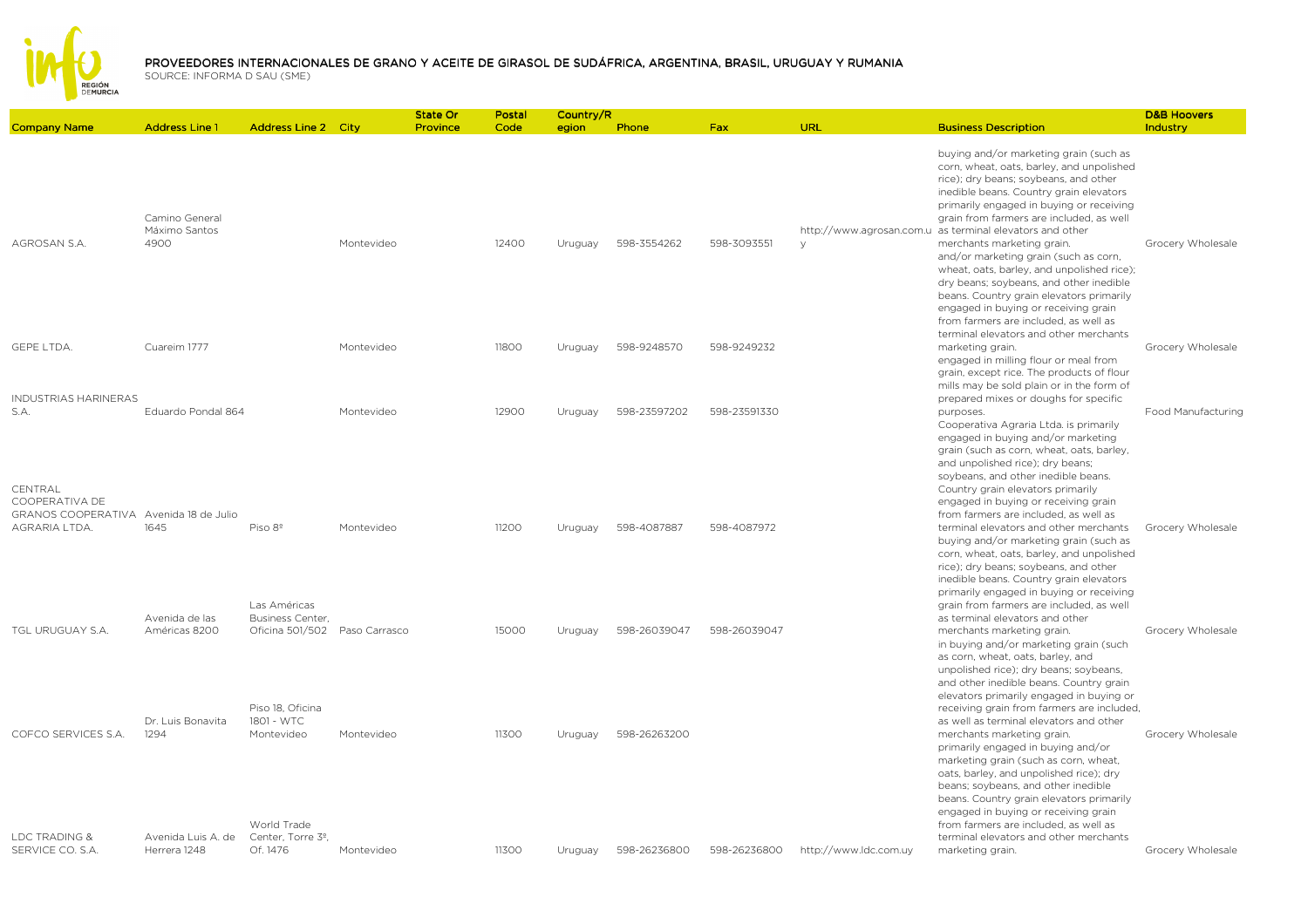

|                                          |                                             |                            |                           | <b>State Or</b> | Postal | Country/R |              |              |                           |                                                                                                                                                                                                                                                                                                                                                                                                                                                                                                                                                                                                | <b>D&amp;B Hoovers</b> |
|------------------------------------------|---------------------------------------------|----------------------------|---------------------------|-----------------|--------|-----------|--------------|--------------|---------------------------|------------------------------------------------------------------------------------------------------------------------------------------------------------------------------------------------------------------------------------------------------------------------------------------------------------------------------------------------------------------------------------------------------------------------------------------------------------------------------------------------------------------------------------------------------------------------------------------------|------------------------|
| <b>Company Name</b>                      | <b>Address Line 1</b>                       | <b>Address Line 2 City</b> |                           | Province        | Code   | egion     | Phone        | Fax          | <b>URL</b>                | <b>Business Description</b>                                                                                                                                                                                                                                                                                                                                                                                                                                                                                                                                                                    | Industry               |
| <b>FADISOL S.A</b>                       | Ruta 12 y Ruta 55<br>1098                   |                            | Ombúes de<br>Lavalle      |                 | 70003  | Uruguay   | 598-45762283 | 598-45762283 | http://www.fadisol.com    | buying and/or marketing grain (such as<br>corn, wheat, oats, barley, and unpolished<br>rice); dry beans; soybeans, and other<br>inedible beans. Country grain elevators<br>primarily engaged in buying or receiving<br>grain from farmers are included, as well<br>as terminal elevators and other<br>merchants marketing grain.<br>in buying and/or marketing grain (such<br>as corn, wheat, oats, barley, and<br>unpolished rice); dry beans; soybeans,<br>and other inedible beans. Country grain<br>elevators primarily engaged in buying or<br>receiving grain from farmers are included, | Grocery Wholesale      |
| CARGILL URUGUAY S.A.                     | República de México<br>6517<br>Camino de la | Oficina 103                | Montevideo                |                 | 11500  | Uruguay   | 598-26043374 | 598-26043374 | http://www.cargill.com.uy | as well as terminal elevators and other<br>merchants marketing grain.<br>buying and/or marketing grain (such as<br>corn, wheat, oats, barley, and unpolished<br>rice); dry beans; soybeans, and other<br>inedible beans. Country grain elevators<br>primarily engaged in buying or receiving<br>grain from farmers are included, as well                                                                                                                                                                                                                                                       | Grocery Wholesale      |
| KILAFEN S.A.                             | Concordia y<br>Paysandú                     |                            | Nueva Palmira             |                 |        | Uruguay   | 598-5448411  | 598-5448411  | http://www.kilafen.com.uy | as terminal elevators and other<br>merchants marketing grain.<br>buying and/or marketing grain (such as<br>corn, wheat, oats, barley, and unpolished<br>rice); dry beans; soybeans, and other<br>inedible beans. Country grain elevators<br>primarily engaged in buying or receiving<br>grain from farmers are included, as well<br>as terminal elevators and other                                                                                                                                                                                                                            | Grocery Wholesale      |
| SERKAN S.A.                              | Asunción 1482                               |                            | Montevideo<br>San José de |                 | 11800  | Uruguay   | 598-9241132  | 598-9244014  |                           | merchants marketing grain.<br>engaged in milling flour or meal from<br>grain, except rice. The products of flour<br>mills may be sold plain or in the form of<br>prepared mixes or doughs for specific                                                                                                                                                                                                                                                                                                                                                                                         | Grocery Wholesale      |
| MOLINOS SAN JOSE S.A. Nicolás Guerra 110 |                                             |                            | Mayo                      |                 | 80000  | Uruguay   | 598-43423333 | 598-43425146 |                           | purposes.<br>buying and/or marketing grain (such as<br>corn, wheat, oats, barley, and unpolished<br>rice); dry beans; soybeans, and other<br>inedible beans. Country grain elevators<br>primarily engaged in buying or receiving<br>grain from farmers are included, as well<br>as terminal elevators and other                                                                                                                                                                                                                                                                                | Food Manufacturing     |
| JONURY S.A.                              | Juncal 1305                                 | Oficina 510                | Montevideo                |                 | 11000  | Uruguay   | 598-9156253  | 598-9156253  |                           | merchants marketing grain.<br>buying and/or marketing grain (such as<br>corn, wheat, oats, barley, and unpolished<br>rice); dry beans; soybeans, and other<br>inedible beans. Country grain elevators<br>primarily engaged in buying or receiving<br>grain from farmers are included, as well<br>as terminal elevators and other                                                                                                                                                                                                                                                               | Grocery Wholesale      |
| PLASKER S.A.                             | Bravo s/n<br>Camino Tomkinson               |                            | Nueva Palmira             |                 | 70101  | Uruguay   | 598-45447557 | 598-45447557 |                           | merchants marketing grain.<br>Grinsol S.A. is primarily engaged in milling<br>flour or meal from grain, except rice. The<br>products of flour mills may be sold plain<br>or in the form of prepared mixes or                                                                                                                                                                                                                                                                                                                                                                                   | Grocery Wholesale      |
| <b>GRINSOL S.A.</b>                      | 1422                                        |                            | Montevideo                |                 | 12600  | Uruguay   | 598-23123424 | 598-3123424  |                           | http://www.grinsol.com.uy doughs for specific purposes.                                                                                                                                                                                                                                                                                                                                                                                                                                                                                                                                        | Food Manufacturing     |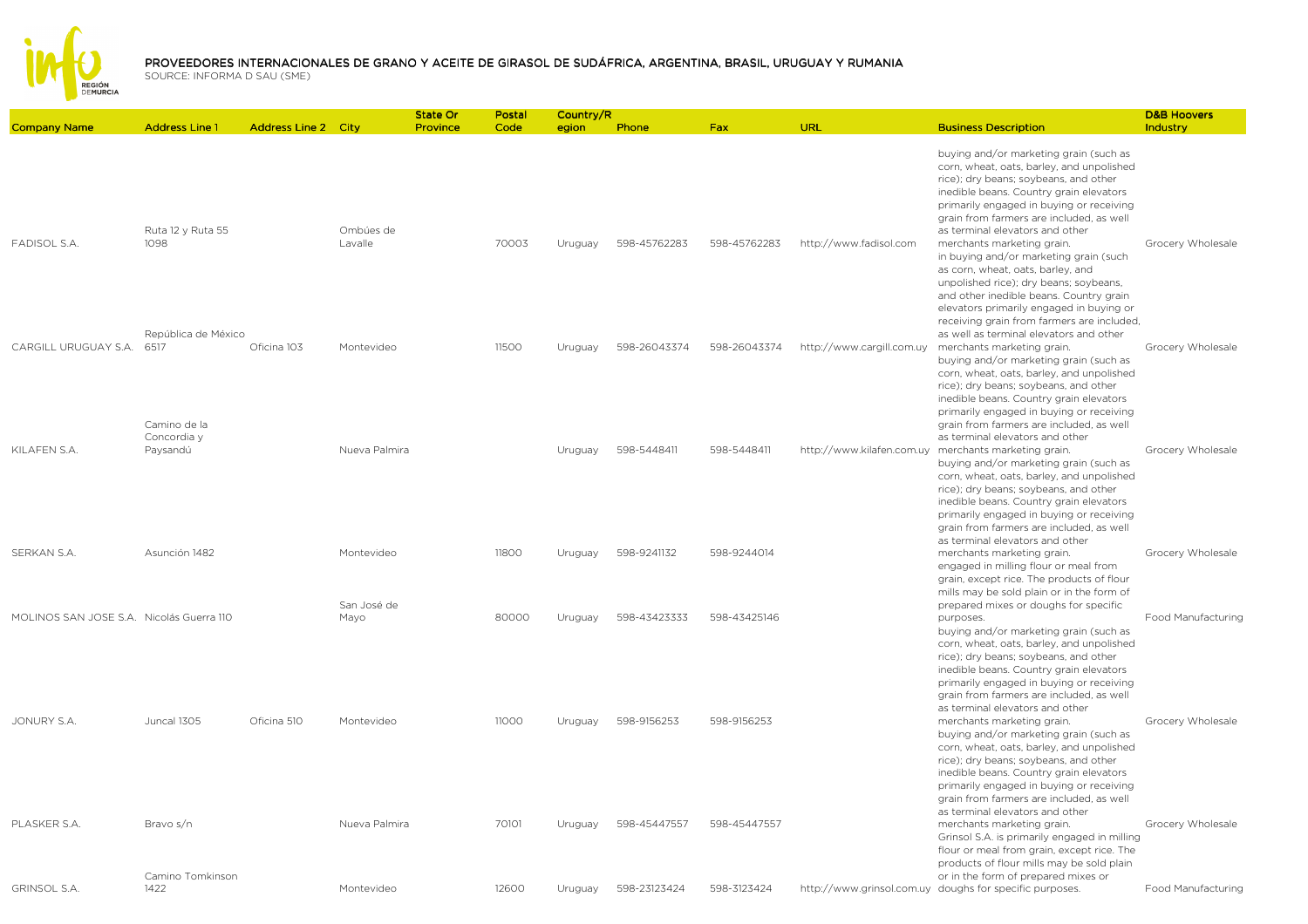

|                                     |                                                           |                            |               | State Or | Postal | Country/R |              |              |                       |                                                                                                                                                                                                                                                                                                                                                                         | <b>D&amp;B Hoovers</b> |
|-------------------------------------|-----------------------------------------------------------|----------------------------|---------------|----------|--------|-----------|--------------|--------------|-----------------------|-------------------------------------------------------------------------------------------------------------------------------------------------------------------------------------------------------------------------------------------------------------------------------------------------------------------------------------------------------------------------|------------------------|
| <b>Company Name</b>                 | <b>Address Line 1</b>                                     | <b>Address Line 2 City</b> |               | Province | Code   | egion     | <b>Phone</b> | <b>Fax</b>   | <b>URL</b>            | <b>Business Description</b>                                                                                                                                                                                                                                                                                                                                             | Industry               |
| COSTA ATLANTICA S.A.                | Doctor Enrique<br>Tarigo 1335                             | Piso 4º, Oficina<br>417    | Montevideo    |          | 11100  | Uruguay   | 598-29092727 | 598-29092727 |                       | in buying and/or marketing grain (such<br>as corn, wheat, oats, barley, and<br>unpolished rice); dry beans; soybeans,<br>and other inedible beans. Country grain<br>elevators primarily engaged in buying or<br>receiving grain from farmers are included,<br>as well as terminal elevators and other<br>merchants marketing grain.                                     | Grocery Wholesale      |
| PROCAMPO URUGUAY                    |                                                           |                            |               |          |        |           |              |              |                       | engaged in buying and/or marketing<br>grain (such as corn, wheat, oats, barley,<br>and unpolished rice); dry beans;<br>soybeans, and other inedible beans.<br>Country grain elevators primarily<br>engaged in buying or receiving grain<br>from farmers are included, as well as<br>terminal elevators and other merchants                                              |                        |
| S.R.L.<br>MOLINO CAÑUELAS           | Asunción 1473                                             |                            | Montevideo    |          | 11800  | Uruguay   | 598-9247294  | 598-9244912  |                       | marketing grain.<br>engaged in milling flour or meal from<br>grain, except rice. The products of flour<br>mills may be sold plain or in the form of<br>prepared mixes or doughs for specific                                                                                                                                                                            | Grocery Wholesale      |
| URUGUAY S.A                         | Mendoza 2325                                              | Zona Franca                | Montevideo    |          | 11800  | Uruguay   | 598-29243200 | 598-29243200 |                       | purposes.<br>buying and/or marketing grain (such as<br>corn, wheat, oats, barley, and unpolished<br>rice); dry beans; soybeans, and other<br>inedible beans. Country grain elevators<br>primarily engaged in buying or receiving<br>grain from farmers are included, as well<br>as terminal elevators and other                                                         | Food Manufacturing     |
| <b>GRANEXPORT S.A.</b>              | Calle del Bravo s/n Nueva Palmira                         |                            | Nueva Palmira |          | 70101  | Uruguay   | 598-5446644  |              |                       | merchants marketing grain.<br>manufacturing vegetable oils, cake and<br>meal, except corn, cottonseed, and<br>soybean, or in processing similar                                                                                                                                                                                                                         | Grocery Wholesale      |
| FABOSOL S.A.                        | Avenida General<br>Flores 3289                            |                            | Montevideo    |          | 11700  | Uruguay   | 598-2097315  | 598-2035384  |                       | purchased oils other than into edible<br>cooking oils.<br>buying and/or marketing grain (such as<br>corn, wheat, oats, barley, and unpolished<br>rice); dry beans; soybeans, and other<br>inedible beans. Country grain elevators<br>primarily engaged in buying or receiving<br>grain from farmers are included, as well                                               | Food Manufacturing     |
| LDC URUGUAY S.A.                    | Avenida Doctor Luis Torre 3 Oficina<br>A. de Herrera 1248 | 1474                       | Montevideo    |          | 11300  | Uruguay   | 598-26236800 |              | http://www.ldc.com.uy | as terminal elevators and other<br>merchants marketing grain.<br>GI Grain Logistic Hu S.A. is primarily<br>engaged in the wholesale distribution of<br>soft drinks, and in bottling and                                                                                                                                                                                 | Grocery Wholesale      |
| <b>GL GRAIN LOGISTIC HU</b><br>S.A. | Juncal 1305                                               | Oficina 108                | Montevideo    |          | 11000  | Uruguay   | 598-9154159  | 598-9154159  |                       | distributing natural spring and mineral<br>waters, are classified in this industry.<br>engaged in buying and/or marketing<br>grain (such as corn, wheat, oats, barley,<br>and unpolished rice); dry beans;<br>soybeans, and other inedible beans.<br>Country grain elevators primarily<br>engaged in buying or receiving grain<br>from farmers are included, as well as | Grocery Wholesale      |
| <b>HAZERA</b><br>SUDAMERICANA S.A.  | Plaza de Cagancha<br>1145                                 |                            | Montevideo    |          | 11100  | Uruguay   | 598-9030313  | 598-9030373  |                       | terminal elevators and other merchants<br>marketing grain.                                                                                                                                                                                                                                                                                                              | Grocery Wholesale      |